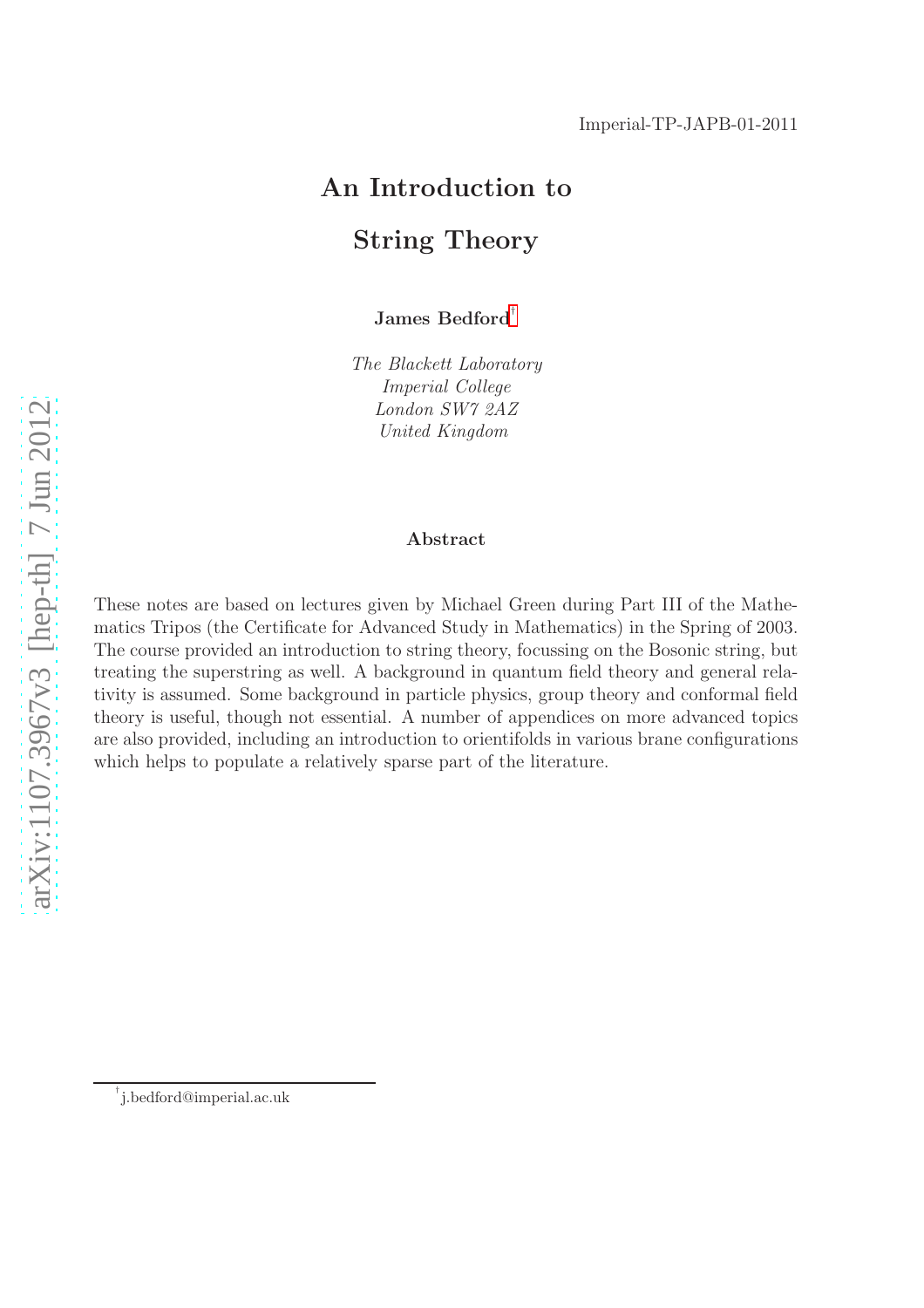# **Contents**

| 1 Introduction and Acknowledgements          | $\boldsymbol{2}$        |
|----------------------------------------------|-------------------------|
| 2 Overview                                   | $\bf 3$                 |
| 3 Review of Point Particles                  | $\overline{\mathbf{4}}$ |
| 4 Bosonic Strings                            | $\overline{7}$          |
| 5 Quantization                               | 16                      |
| 6 Strings in Background Fields               | 39                      |
| 7 Interactions (Scattering) in String Theory | 42                      |
| 8 The Superstring                            | 47                      |
| A Advanced Topics                            | 61                      |
| <b>B</b> Central Extension                   | 68                      |
| C Orientifolds                               | 73                      |
| D Spinors                                    | 96                      |
| E Useful Mathematical Formulæ                | 97                      |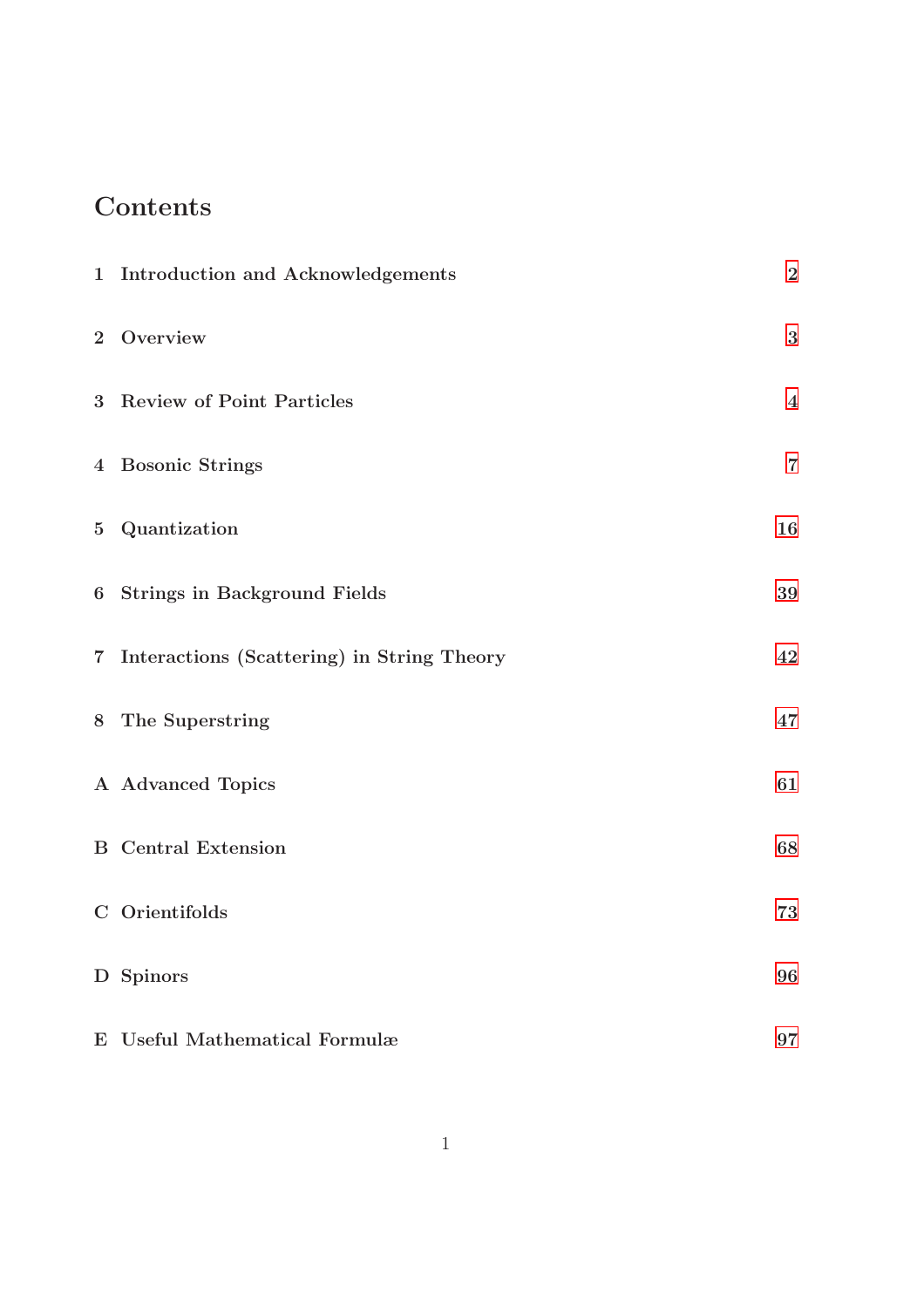# 1 Introduction and Acknowledgements

The raw form of these notes took shape during Michael Green's 2003 lectures on string theory at the Department of Applied Mathematics and Theoretical Physics of the University of Cambridge. The content and exposition thereof are broadly as set out by Professor Green, while the notes themselves represent the author's understanding of the material presented. Parts of the notes follow the thread of the books by Green, Schwarz and Witten quite closely, as did the original course, although a number of additions and embellishments have been made over the years. In particular, Appendix [C](#page-73-0) was originally compiled by the author in the early stages of research for [\[23\]](#page-100-0), and is produced here with the kind consent of the author's collaborators. I hope that these notes may help future Master's students and early-stage PhD students to get to grips with some of the basics of string theory, as they helped me. They may, in particular, be useful to those working their way through [\[1,](#page-99-0)[2\]](#page-99-1) who wish to check some of the calculational details. While every effort has been made to excise mistakes and misprints, it is inevitable that some will still remain and the author takes full responsibility for these.

I am deeply indebted to Michael Green, not only for being an inspirational teacher, but also for his kind support in the preparation and publication of these notes. I am similarly grateful to Ruben Portugues, Aninda Sinha, Christian Stahn and Nemani Suryanarayana for all the insights they shared during problem classes. Further thanks go to Jacob Bourjaily, Lucy Byrne (n´ee Wilson), Joseph Conlon, Dario Duo, Simon McNamara, Constantinos Papageorgakis, John Ward, Chris White and Konstantinos Zoubos for past and ongoing support and for many enlightening discussions on various points covered in the text. Finally, I would like to acknowledge a Queen Mary Studentship, a Marie Curie Early Stage Training Fellowship and an STFC Research Fellowship which have all provided support over the evolution of this work.

In keeping with the original lecture course, original papers have not generally been cited in the text. There is, however, a short and non-exhaustive list of other review articles and books in the bibliography which may be of some use to the reader. For more complete references the reader is referred to the original work cited in those publications, especially in  $[1, 2]$  $[1, 2]$ .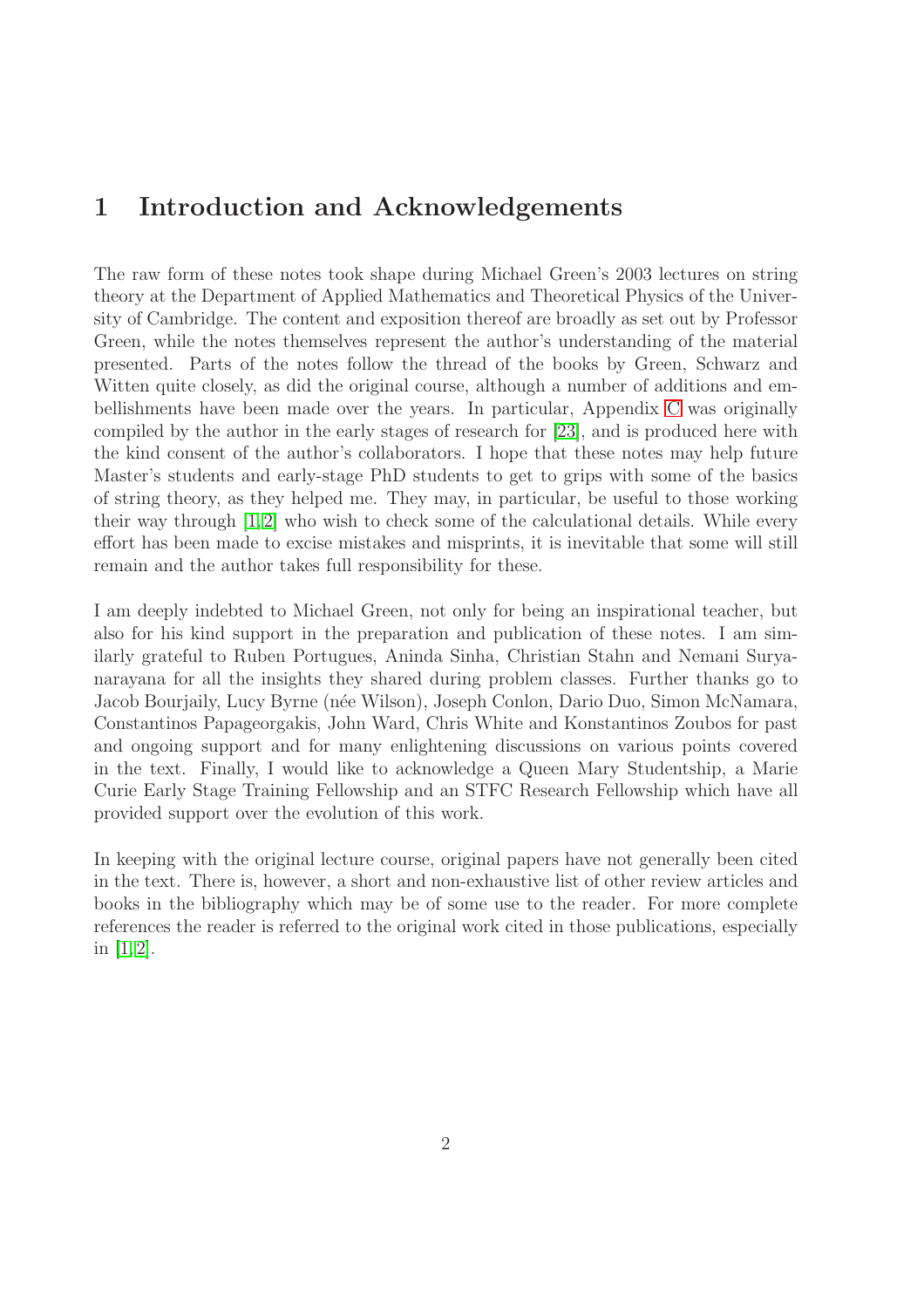# 2 Overview

Quantum field theory deals with fundamental objects which are taken to be point particles. String theory is, in a sense, a natural extension of this. The fundamental units are now objects extended in one dimension – pieces of string. These strings can be either open or closed. One of the main differences then, is that these pieces of string can vibrate in space-time and the vibrational modes of the strings lead to a very rich structure.

As will be seen later in these notes, the spectrum of the *closed* string necessarily contains a massless spin-2 particle – the graviton. There is thus evidence here of a possible unification of general relativity and quantum mechanics (assuming that we are talking about a quantized string). Similarly, the spectrum of the *open* string necessarily contains a massless spin-1 particle – *c.f.* the photon, gluons (and  $W^{\pm}$ ,  $Z^0$  via the Higgs mechanism), so there is evidence that string theory could contain the standard model of particle physics.

Open strings can always join to form closed strings (as long as string interactions are permitted), but closed strings can in principle exist without open strings. Thus a closed string theory need not contain open string states, but any realistic open string theory would contain closed string states. As we can't have open strings without closed strings in an interacting theory, there is an indication of a possible unification of Yang-Mills theories (the gauge theories that make up the standard model) with general relativity. This is the basis for the claim that string theory could be a 'theory of everything'. Furthermore, at low energies, string theories reduce to specific conventional field theories: Yang-Mills and general relativity. If supersymmetry  $(SUSY)$  is present – as for the superstring – then the low energy limit is supergravity (SUGRA).

Another attractive feature of string theory is that the divergences that particle theories and which are ultimately dealt with there using renormalisation are typically tamer in string theory. Naïvely, one can think of the fact that a string has a dimension – a length – compared with point particles which have dimension 0 as being the reason for this. As a simple example, the charge density of an electron (considered as a truly point-like object) is infinite as it has zero volume. However, in string theory the electron would arise as a particular vibrational mode of a string. The string has a given length and so there should be a finite charge density  $-$  a charge per unit length. More concretely, when a loop expansion in stringy Feynman diagrams is considered, string theory is believed to be finite in the ultra-violet (UV). It has been shown to be finite to one- and two-loops, and in the most optimistic scenario, this may continue to hold to all loops.

In contrast with the standard model, no dimensionless parameters are needed to formulate string theory, but there is one dimensionally meaningful parameter – the string length  $l_s$ . The string tension,  $T$ , is then given by:

$$
T = \frac{1}{2\pi\alpha'},\tag{2.1}
$$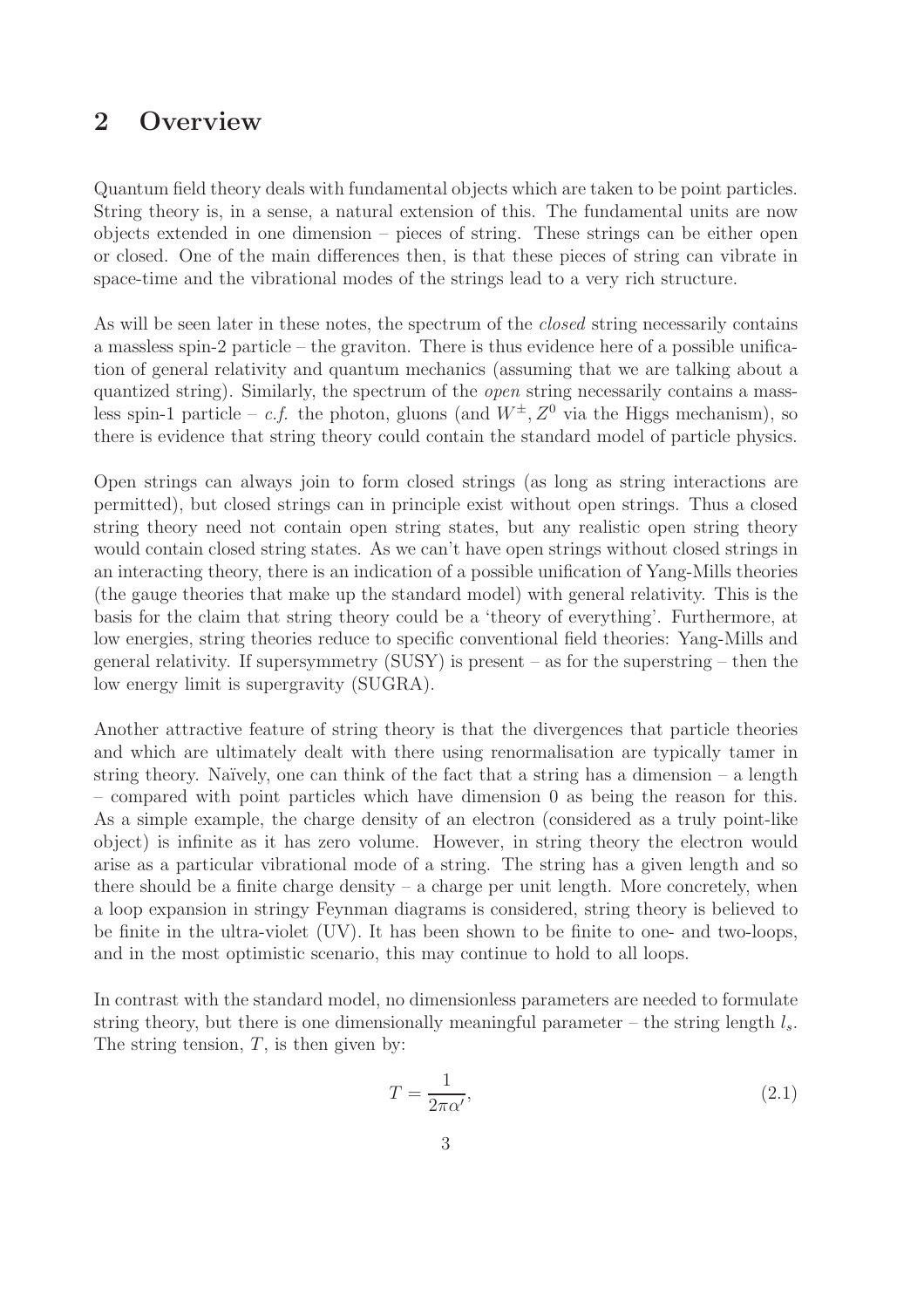where  $\alpha' = l_s^2$ .

In these notes, we shall generally use 'natural' units, in which  $\hbar = c = G = 1^2$  $\hbar = c = G = 1^2$ .  $\hbar = c = 1$ relates the fundamental dimensions:  $[M] = [L]^{-1} = [T]^{-1}$ , and  $G = 1$  then sets the length/mass/time scale. We can (and often do) set  $k_B = 1$  as well. This is a consistent choice and sets a temperature scale. With  $\hbar = c = G = 1$  we have the Planck scale:

$$
t_p = \text{Planck Time} = \left(\frac{\hbar G}{c^5}\right)^{\frac{1}{2}} \approx 5.391 \times 10^{-44} \,\text{s}
$$
\n
$$
l_p = \text{Planck Length} = \left(\frac{\hbar G}{c^3}\right)^{\frac{1}{2}} \approx 1.616 \times 10^{-33} \,\text{cm}
$$
\n
$$
m_p = \text{Planck Mass} = \left(\frac{\hbar c}{G}\right)^{\frac{1}{2}} \approx 2.177 \times 10^{-5} \,\text{g} \,.
$$

A number of more recent topics in string theory are not covered in these notes, including Dbranes (except in Appendix [C\)](#page-73-0), the AdS/CFT correspondence, M-theory and topological string theory to name but a few.

# 3 Review of Point Particles

The trajectories of point particles are described by their world-lines. The position of a particle anywhere along its world-line can be described by a d-dimensional vector  $X^{\mu}(\tau)$ , where  $\mu \in [0, d-1]$ , and which depends on one parameter,  $\tau$ , which we often choose to be the proper time.

### 3.1 Action for Massive Particles

If we are in Minkowski space, with metric  $g_{\mu\nu} = \eta_{\mu\nu} = \text{diag}(-, +, +, +, \ldots)$ , then we can describe this trajectory using the action:

$$
A = -m \int_{\tau_1}^{\tau_2} d\tau \sqrt{-\eta_{\mu\nu} \dot{X}^\mu \dot{X}^\nu},\tag{3.1}
$$

where m is the mass of the particle and  $\dot{\equiv} \partial/\partial \tau$ .

<span id="page-4-0"></span><sup>&</sup>lt;sup>2</sup> $\hbar$  is Planck's constant (h) divided by 2π, c is the speed of light in vacuo, G is Newton's constant and  $k_B$  is Boltzmann's constant.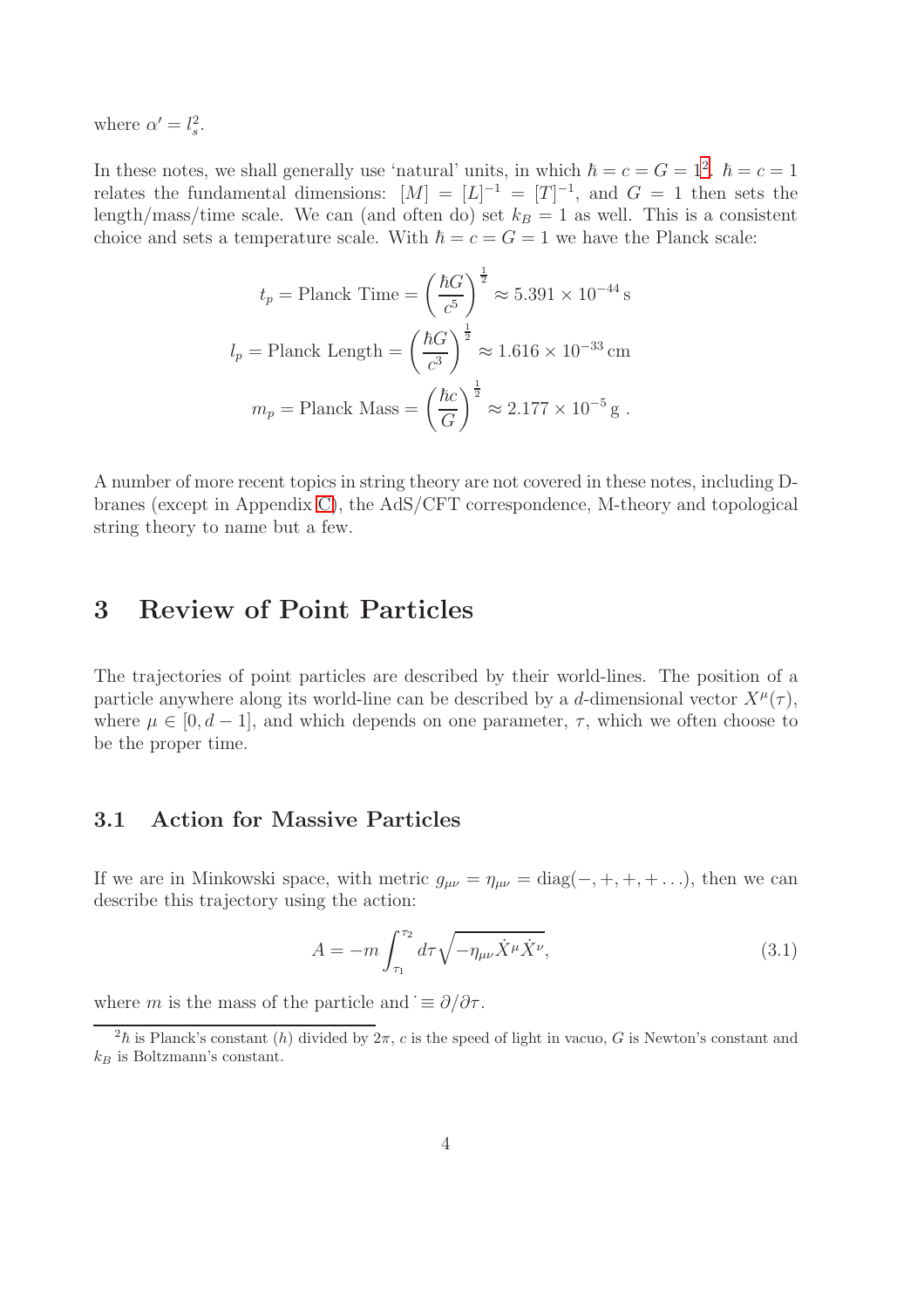#### 3.1.1 Equation of Motion

To get the equation of motion, we vary this which gives:

$$
\delta A = m \int_{\tau_1}^{\tau_2} d\tau \frac{\partial}{\partial \tau} \left[ \frac{-\dot{X}_\mu}{\sqrt{-\eta_{\mu\nu} \dot{X}^\mu \dot{X}^\nu}} \right] \delta X^\mu + m \left[ \frac{\dot{X}_\mu \delta X^\mu}{\sqrt{-\eta_{\mu\nu} \dot{X}^\mu \dot{X}^\nu}} \right]_{\tau_1}^{\tau_2} . \tag{3.2}
$$

The vanishing of the second ('surface') term, gives us our boundary conditions. We can either require  $\delta X^{\mu}$  to be zero at  $\tau_1$  and  $\tau_2$ , or we can require  $\dot{X}^{\mu}$  to be zero there. Clearly in this case the two are essentially the same – what else is there to vary  $X^{\mu}$  with respect to? The boundary conditions here are automatically satisfied by conservation of momentum. On the other hand, requiring that  $\delta A$  vanishes for arbitrary  $\delta X^{\mu}$  gives the equation of motion:

$$
\frac{\partial}{\partial \tau} \left[ \frac{-m \dot{X}_{\mu}}{\sqrt{-\eta_{\mu\nu} \dot{X}^{\mu} \dot{X}^{\nu}}} \right] = 0.
$$
\n(3.3)

#### 3.1.2 Symmetries

The action is, as we might expect, invariant under global Poincaré transformations:

$$
X^{\mu} \to \Lambda^{\mu}{}_{\nu} X^{\nu} + a^{\mu}, \tag{3.4}
$$

where  $\Lambda$  and  $\alpha$  describe constant transformations. In addition there is world-line reparametrization invariance,  $\tau \to \tilde{\tau}$ , which is most easily seen by noticing that the action can be written as:

$$
A = -m \int_{\tau_1}^{\tau_2} \sqrt{-\eta_{\mu\nu} dX^{\mu} dX^{\nu}}.
$$

The action cannot, however, describe massless particles which have  $m = 0$  and hence  $A \equiv 0.$ 

### 3.2 General Action

We can approach the problem in a different way by using the action:

$$
\hat{A} = \frac{1}{2} \int_{\tau_1}^{\tau_2} d\tau \left( e^{-1} \eta_{\mu\nu} \dot{X}^{\mu} \dot{X}^{\nu} - e m^2 \right), \tag{3.5}
$$

where  $e = e(\tau)$ .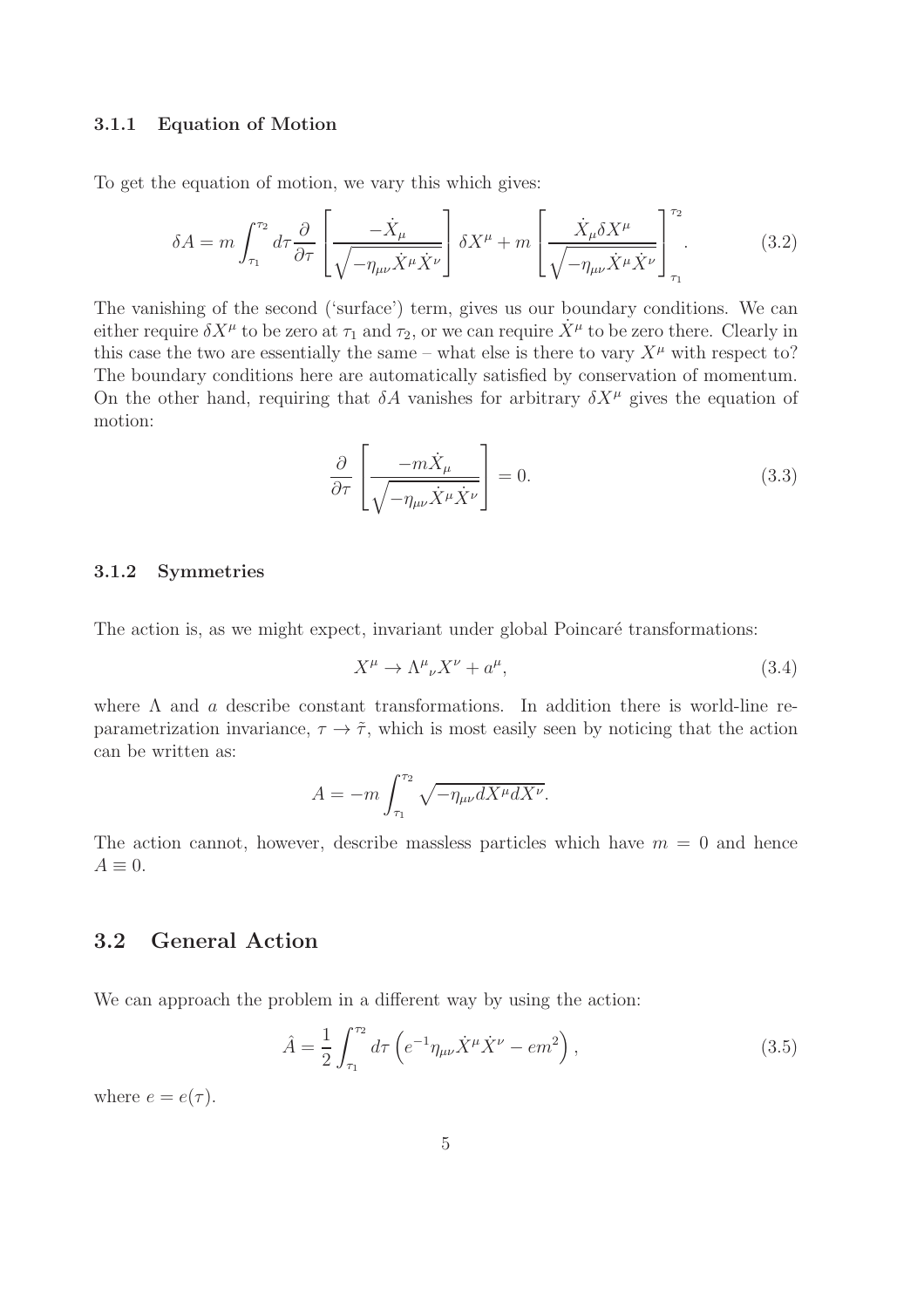#### 3.2.1 Equations of Motion

The equations of motion can be obtained as before. Varying with respect to (w.r.t.)  $X^{\mu}$ gives:

$$
\frac{\partial}{\partial \tau} \left( -e^{-1} \dot{X}^{\mu} \right) = 0, \tag{3.6}
$$

with similar boundary conditions<sup>[3](#page-6-0)</sup>, while varying w.r.t.  $e$  gives:

$$
\frac{\eta_{\mu\nu}\dot{X}^{\mu}\dot{X}^{\nu}}{e^2} + m^2 = 0.
$$
 (3.7)

Solving for e and substituting back both into equation [\(3.6\)](#page-74-0) and into  $\hat{A}$  shows us that the equation of motion for the particle is the same as before, and that the two actions are equivalent.[4](#page-6-1) We can now describe massless particles too.

#### 3.2.2 Symmetries

 $\overline{A}$  has the same global symmetries as before, and the re-parametrization invariance is still here, but it is less obvious. Under  $\tau \to \tilde{\tau}$ , we have  $d\tau \to d\tilde{\tau}$ . Now:

$$
e(\tau) = \sqrt{g_{\tau\tau}} \Rightarrow e(\tau)d\tau = \sqrt{g_{\tau\tau}d\tau^2}
$$

and

$$
g_{\tau\tau}d\tau d\tau \equiv g_{\tilde{\tau}\tilde{\tau}}d\tilde{\tau}d\tilde{\tau},
$$

so

$$
e(\tau)d\tau = \sqrt{g_{\tilde{\tau}\tilde{\tau}}}d\tilde{\tau} = e(\tilde{\tau})d\tilde{\tau}.
$$

Seeing how this works in the action, we have finally that<sup>[5](#page-6-2)</sup>:

$$
\hat{A} \rightarrow \tilde{\hat{A}} = \frac{1}{2} \int_{\tilde{\tau}_1}^{\tilde{\tau}_2} d\tilde{\tau} \left( \tilde{e}^{-1} \left( \partial_{\tilde{\tau}} X \right)^2 - \tilde{e} m^2 \right). \tag{3.8}
$$

<span id="page-6-0"></span><sup>3</sup>At least when the equation of motion for e has been taken into account.

<span id="page-6-1"></span> $\frac{4e^{-1}(\tau)}{\sqrt{g^{\tau\tau}}}$  is the one-dimensional equivalent of  $\sqrt{-\det g}g^{\alpha\beta}$  (see Section [4.2\)](#page-7-0). *i.e.*  $e^{-1} = \sqrt{g_{\tau\tau}}g^{\tau\tau} = \sqrt{g_{\tau\tau}}g^{\tau\tau}$ , g here is the 'metric' along the world-line. In fact e can be thought of world-line.

<span id="page-6-2"></span><sup>&</sup>lt;sup>5</sup>To come into line with future notation, we can alternatively write the infinitesimal field transformations as:  $\delta_{\eta}X^{\mu} = \eta \partial_{\tau}X^{\mu}$ ;  $\delta_{\eta}e = \partial_{\tau}(\eta e)$  to first order in  $\eta$ , and where  $\eta \sim \delta \tau$ .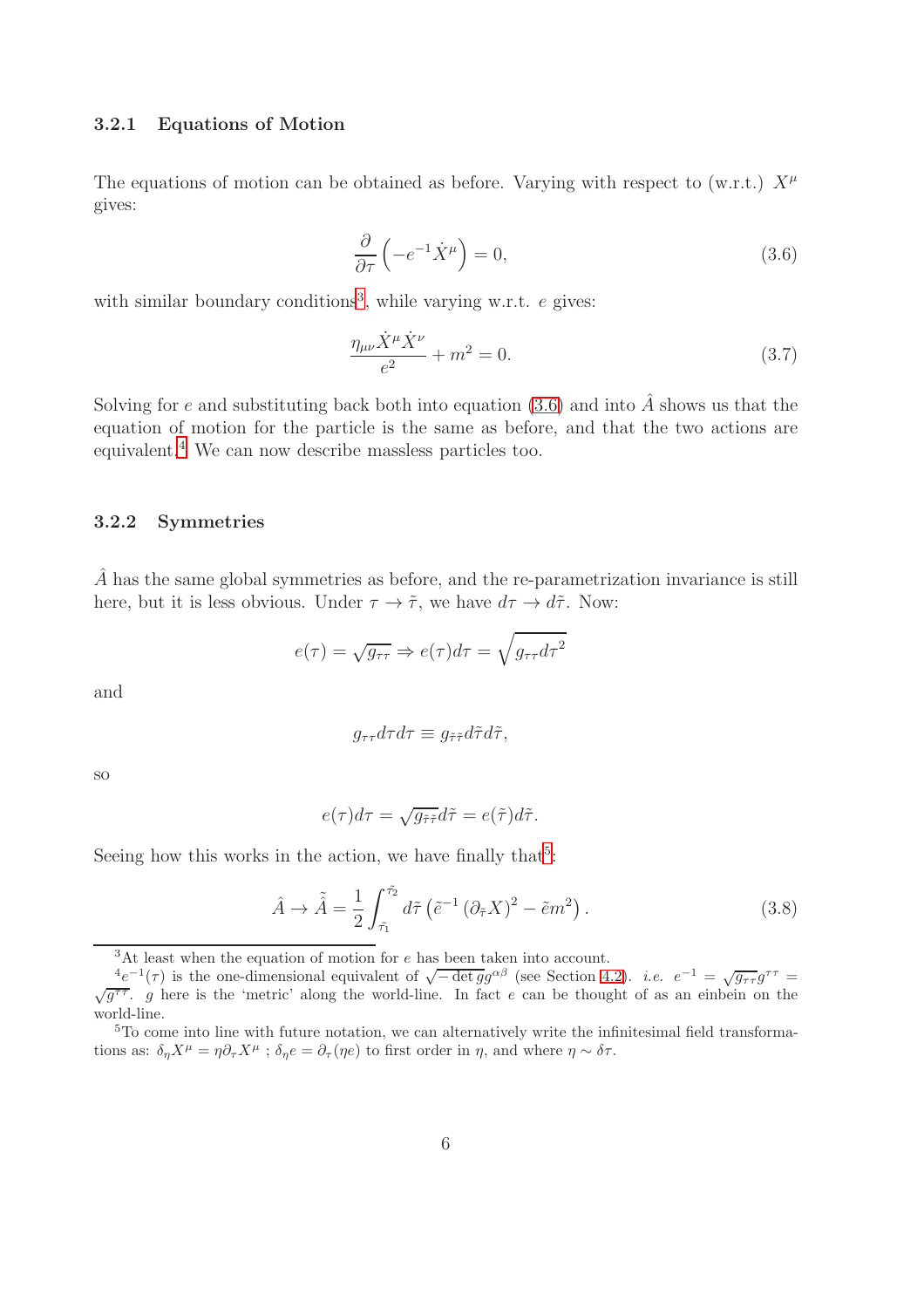# 4 Bosonic Strings

To generalize to strings, we now have a world-sheet which has the form of a curved sheet or a curved cylinder depending on whether the string is open or closed. There are coordinates  $X^{\mu}(\xi^{\alpha}) \equiv X^{\mu}(\tau, \sigma)^{6}$  $X^{\mu}(\xi^{\alpha}) \equiv X^{\mu}(\tau, \sigma)^{6}$  $X^{\mu}(\xi^{\alpha}) \equiv X^{\mu}(\tau, \sigma)^{6}$ , which denote the position of the string in space-time as a function of the world-sheet parameters τ and σ. We will see that like the point-particle case, there is re-parametrization invariance on the world-sheet and we will generally use this to choose the parameters  $\tau$  and  $\sigma$  to be orthogonal.

 $\tau$  has the usual time-like range:  $-\infty < \tau < \infty$ , and  $\sigma$  can be chosen fairly arbitrarily for convenience.  $0 \le \sigma \le 2\pi$  is clearly some sort of 'sensible' choice for closed strings. We could then set  $0 \leq \sigma \leq \pi$  for open strings, reflecting the 'doubling up' of an open string to form a closed string. Alternatively we might wish to set  $0 \leq \sigma \leq \pi$  for both open and closed strings. This latter case is the one that we'll generally use.

### 4.1 Nambu-Goto Action

The generalization from a point-particle to a string, of the massive action  $A$ , is the Nambu-Goto action:

$$
A_{NG} = -T \int d^2 \xi \sqrt{-\det \left( \eta_{\mu\nu} \partial_\alpha X^\mu \partial_\beta X^\nu \right)},\tag{4.1}
$$

<span id="page-7-0"></span>where in obvious notation,  $d^2 \xi \equiv d\sigma d\tau$ , and we will often denote  $\eta_{\mu\nu}\partial_{\alpha}X^{\mu}\partial_{\beta}X^{\nu}$  by  $\hat{\gamma}_{\alpha\beta}$ for convenience.

### 4.2 Brink-Di Vecchia-Howe Action

As before, we can write down an equivalent action that is easier to deal with by introducing a metric on the world-sheet,  $\gamma_{\alpha\beta}$ . This is the Brink-Di Vecchia-Howe action (often referred to in the literature as the Polyakov action):

$$
A_{BDH} = -\frac{T}{2} \int d^2 \xi \sqrt{-\det \gamma} \ \gamma^{\alpha \beta} \left( \eta_{\mu\nu} \partial_\alpha X^\mu \partial_\beta X^\nu \right). \tag{4.2}
$$

As before we can vary this action to find the equation of motion for  $\gamma_{\alpha\beta}^7$  $\gamma_{\alpha\beta}^7$ , finding that  $\gamma_{\alpha\beta} = f(\sigma, \tau) (\eta_{\mu\nu} \partial_\alpha X^\mu \partial_\beta X^\nu) \equiv f(\sigma, \tau) \hat{\gamma}_{\alpha\beta}$ .<sup>[8](#page-7-3)</sup> Substituting back into the action shows us

<sup>&</sup>lt;sup>6</sup>*i.e.*  $\xi^{\alpha}$  has  $\alpha = 0, 1 : \xi^0 = \tau, \xi^1 = \sigma$ .

<span id="page-7-2"></span><span id="page-7-1"></span><sup>&</sup>lt;sup>7</sup>To do this we must use the well known result for the variation of a matrix,  $M: \frac{\delta |\det M|}{|\det M|} = \text{tr}(M^{-1}\delta M)$ .

<span id="page-7-3"></span><sup>&</sup>lt;sup>8</sup>As before we can also vary w.r.t.  $X^{\mu}$  to find the equation of motion satisfied by the position of the string in space-time.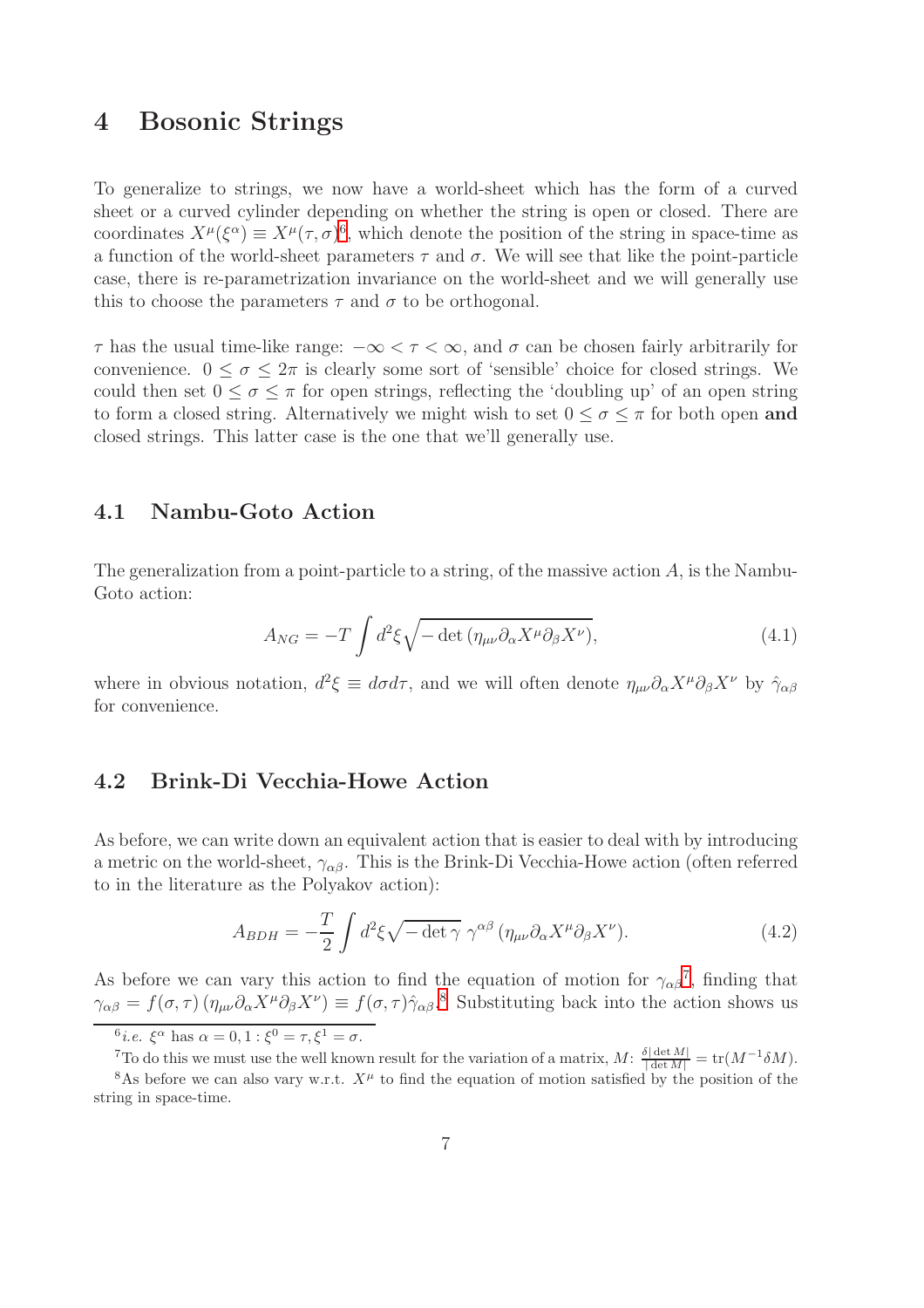directly that  $A_{NG} \equiv A_{BDH}$ . We will usually deal with the action in the form of  $A_{BDH}$ .<sup>[9](#page-8-0)</sup>

#### 4.2.1 Symmetries

 $A_{BDH}$  has symmetries of both the world-sheet, and of the background space-time. We again have global Poincaré invariance (see  $(3.4)$ ) of the background space-time, from which we can compute the conserved currents  $P^{\mu}_{\alpha}$  and  $J^{\mu\nu}_{\alpha}$ , and we have the world-sheet symmetries which amount to re-parametrization invariance:

$$
\delta X^{\mu} = \zeta^{\alpha} \partial_{\alpha} X^{\mu}, \qquad (4.3)
$$

where  $\zeta^{\alpha} \sim \delta \xi^{\alpha}$ , and under which:

$$
\delta \gamma_{\alpha\beta} = 2 \nabla_{(\alpha} \zeta_{\beta)} = \zeta^{\rho} \partial_{\rho} \gamma_{\alpha\beta} + 2 \gamma_{\rho(\beta} \partial_{\alpha)} \zeta^{\rho} \tag{4.4}
$$

$$
\delta\left(\sqrt{-\det\gamma}\right) = \partial_{\alpha}\left(\zeta^{\alpha}\sqrt{-\det\gamma}\right),\tag{4.5}
$$

and Weyl invariance:

$$
\delta \gamma_{\alpha\beta} = \Lambda \gamma_{\alpha\beta} \tag{4.6}
$$

where  $\Lambda = \Lambda(\sigma, \tau)$ .

#### 4.2.2 Gauge Fixing

In order to quantize our particle theory, it is necessary to make a gauge choice. Considering again the point-particle case, we can do this in two obvious ways. We could solve for  $e$  in  $\hat{A}$ , substitute this back into  $\hat{A}$  to give us  $A$ , and then make some convenient choice such as  $X^0(\tau) = \tau$ . Alternatively, we can fix the gauge by using the world-line re-parametrization invariance to fix e. For instance we could set  $e = 1$ . In this second case, the equation of motion for e must then be imposed as a constraint.

Analogously, in the string case we could eliminate  $\gamma_{\alpha\beta}$  to give us  $A_{NG}$ , and then set  $X^0(\sigma, \tau) = \tau$  and  $X^1(\sigma, \tau) = \sigma$ . Alternatively we can use the world-sheet re-parametrization invariance to fix  $\gamma_{\alpha\beta}$ . Again, the equation of motion for  $\gamma_{\alpha\beta}$  (vanishing of the world-sheet energy-momentum tensor - see below) must then be imposed as a constraint. This second route is the one that we'll follow.

Before we do this, it is convenient to note that the variation of  $A_{BDH}$  w.r.t.  $\gamma_{\alpha\beta}$  defines a world-sheet energy-momentum tensor (*c.f.* GR):

<span id="page-8-1"></span>
$$
T_{\alpha\beta} = -\frac{2}{T} \frac{1}{\sqrt{-\det \gamma}} \frac{\delta A_{BDH}}{\delta \gamma^{\alpha\beta}},\tag{4.7}
$$

<span id="page-8-0"></span><sup>&</sup>lt;sup>9</sup>We could in fact include other terms in  $A_{BDH}$  such as  $A_1 = \lambda \int d^2 \xi \sqrt{-\det \gamma}$ , and  $A_2 =$  $\frac{1}{2\pi} \int d^2\xi \sqrt{-\det \gamma} R^{(2)}(\gamma)$ , but we leave them out here (see *e.g.* [\[1\]](#page-99-0), Chapter 2, for a discussion).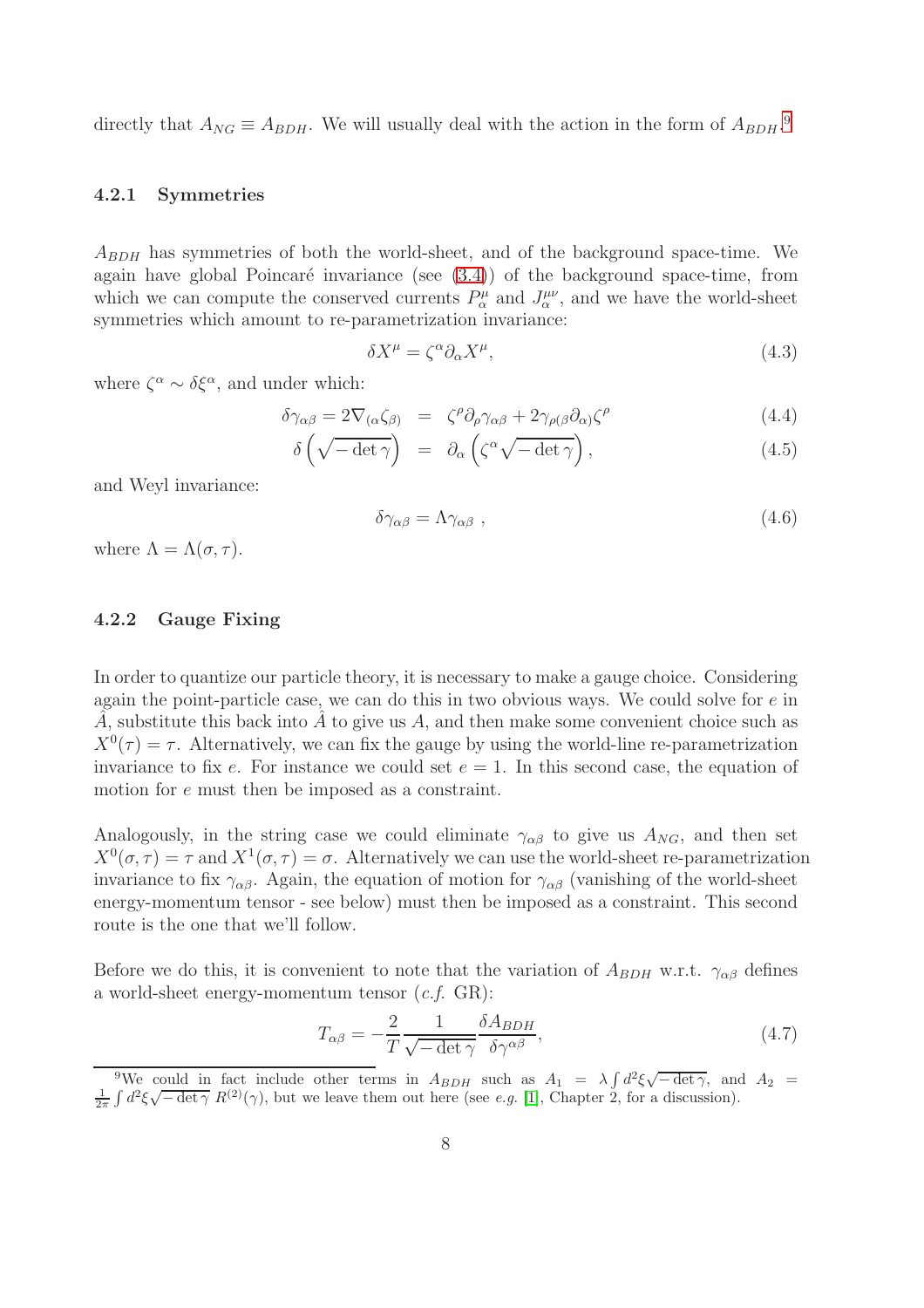and its vanishing is the equation of motion for  $\gamma_{\alpha\beta}$ . We find that

$$
T_{\alpha\beta} = \hat{\gamma}_{\alpha\beta} - \frac{1}{2} \gamma_{\alpha\beta} \gamma^{\epsilon\rho} \hat{\gamma}_{\epsilon\rho},
$$
\n(4.8)

with field equation

$$
\frac{\delta A_{BDH}}{\delta \gamma^{\alpha \beta}} = 0 \Rightarrow T_{\alpha \beta} = 0. \tag{4.9}
$$

Back to gauge fixing, and we can choose a form for  $\gamma_{\alpha\beta}$  which looks like a 'usual' flat metric:

$$
\gamma_{\alpha\beta} = e^{\phi(\sigma,\tau)} \eta_{\alpha\beta} = e^{\phi(\sigma,\tau)} \begin{pmatrix} -1 & 0\\ 0 & 1 \end{pmatrix} . \tag{4.10}
$$

This is the so-called conformal gauge. In fact we can use Weyl invariance to gauge away the  $e^{\phi}$  dependence to give

$$
\gamma_{\alpha\beta} = \eta_{\alpha\beta}.\tag{4.11}
$$

In conformal gauge, the Brink-Di Vecchia-Howe action then takes the form:

<span id="page-9-1"></span>
$$
A_{BDH} = -\frac{T}{2} \int d^2 \xi \eta^{\alpha \beta} \eta_{\mu\nu} \partial_{\alpha} X^{\mu} \partial_{\beta} X^{\nu}
$$
 (4.12)

$$
= \frac{T}{2} \int d^2 \xi \left( \dot{X}^2 - \dot{X}^2 \right), \tag{4.13}
$$

where again  $\dot{\equiv} \partial/\partial \tau$ , and now  $\dot{\equiv} \partial/\partial \sigma$ ,  $\dot{X}^2 = \eta_{\mu\nu} \dot{X}^{\mu} \dot{X}^{\nu}$  *etc.* 

# 4.3 Equations of Motion

In this gauge we can determine the equations of motion much more easily. We have:

$$
\delta A_{BDH} = T \int d^2 \xi \left[ -\partial_\tau^2 X^\mu + \partial_\sigma^2 X^\nu \right] \delta X_\mu + T \int d\sigma \dot{X}^\mu \delta X_\mu \Big|_{\tau = -\infty}^{\tau = \infty} - T \int d\tau \dot{X}^\mu \delta X_\mu \Big|_{\sigma}.
$$
 (4.14)

The string equation of motion is thus the 2-dimensional wave equation<sup>[10](#page-9-0)</sup>:

$$
\Box X^{\mu} = 0, \tag{4.15}
$$

<span id="page-9-0"></span><sup>10</sup>Here  $\Box := -\partial_{\tau}^2 + \partial_{\sigma}^2$ .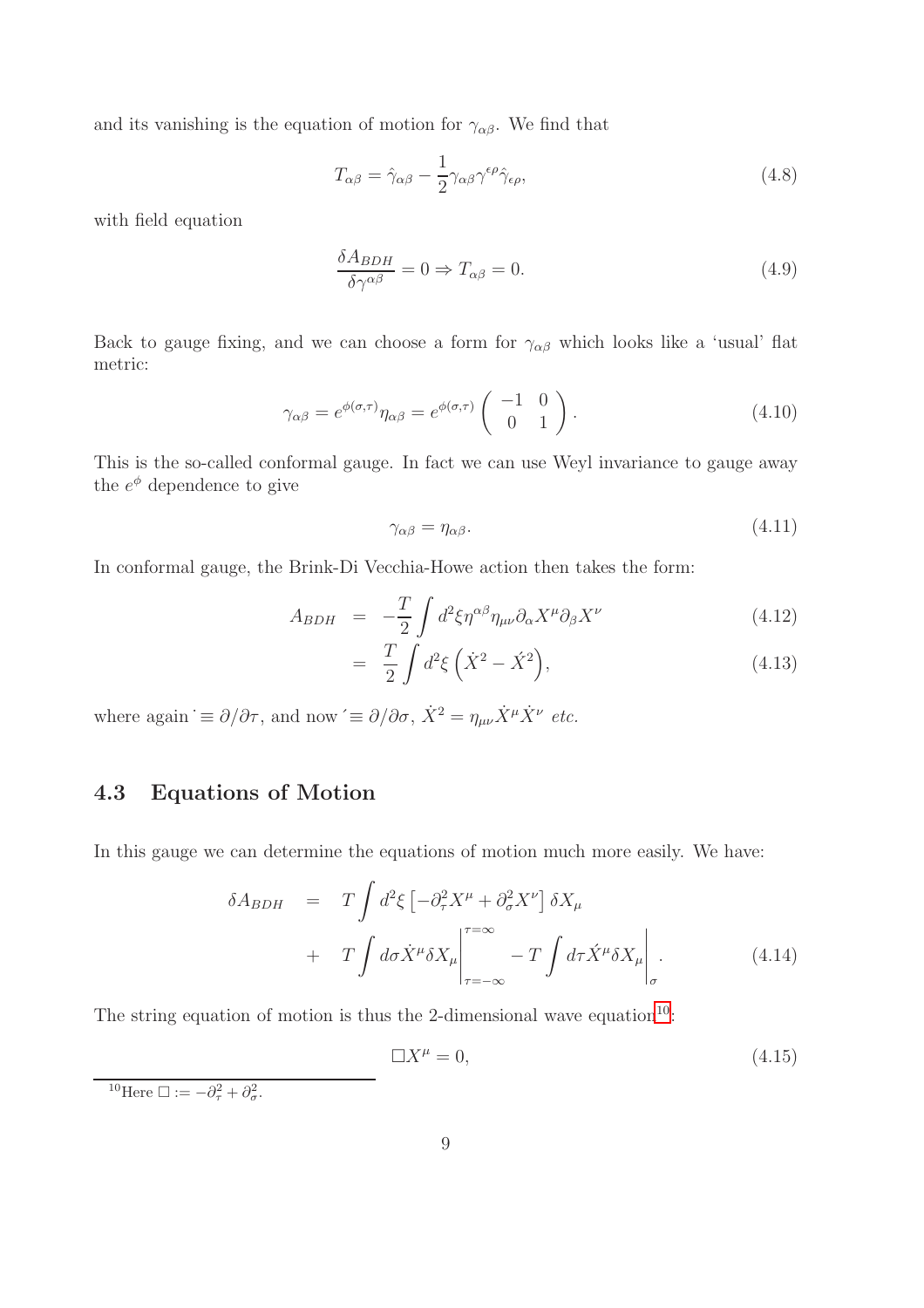with boundary conditions given by the final two terms. The first of these should vanish by conservation of momentum (being ensured by the translational invariance of the action):  $\left.\frac{\dot{X}^{\mu}}{\nu}\right|_{-\infty}$  $=\dot{X}^{\mu}\Big|_{\infty}$ . The conditions imposed in order to ensure vanishing of the second term will depend on whether the string we're considering is open or closed.

For closed strings, we require periodicity in  $\sigma$  for  $X^{\mu}$  and its derivatives:

$$
X^{\mu}(\sigma, \tau) = X^{\mu}(\sigma + 2\pi, \tau)
$$
  

$$
\acute{X}^{\mu}(\sigma, \tau) = \acute{X}^{\mu}(\sigma + 2\pi, \tau)
$$

(for a closed string with  $\sigma$  running between 0 and  $2\pi$  for example).

For open strings, the story is slightly different. There is no 'natural' periodicity and we wish to ensure that  $\acute{X}^{\mu}(0,\tau)\delta X_{\mu}(0,\tau) = \acute{X}^{\mu}(\pi,\tau)\delta X_{\mu}(\pi,\tau)$ . Thus at one end we can impose one of two conditions:

Neumann 
$$
\Rightarrow \hat{X}^{\mu} = 0
$$
  
Dirichlet  $\Rightarrow \delta X^{\mu} = 0$  (*i.e.*  $\hat{X}^{\mu} = 0$ ,

which leaves three different overall possibilities. Neumann-Neumann (NN), Dirichlet-Dirichlet (DD) and mixed Neumann-Dirichlet (ND) boundary conditions.

#### 4.3.1 Solutions

We can solve the wave equation by writing the solution as a sum of two arbitrary functions:

$$
X^{\mu}(\sigma,\tau) = X_R^{\mu}(\tau-\sigma) + X_L^{\mu}(\tau+\sigma) = X_R^{\mu}(\xi^-) + X_L^{\mu}(\xi^+),
$$
\n(4.16)

where  $X_R^{\mu}$  describes 'right-moving' modes and  $X_L^{\mu}$  describes 'left-moving' modes. At this point it is useful to introduce 'light-cone' coordinates. Define<sup>[11](#page-10-0)</sup>:

$$
\xi^{\pm} = \tau \pm \sigma; \n\partial_{\pm} = \frac{1}{2} (\partial_{\tau} \pm \partial_{\sigma}).
$$

In conformal gauge (with  $e^{\phi}$  gauged away), the metric tensor then becomes:

$$
\gamma_{\pm\pm} = \gamma^{\pm\pm} = 0; \n\gamma_{+-} = \gamma_{-+} = -\frac{1}{2}; \n\gamma^{+-} = \gamma^{-+} = -2,
$$
\n(4.17)

<span id="page-10-0"></span><sup>&</sup>lt;sup>11</sup>In fact the definition of  $\partial_{\pm}$  follows naturally from the definition of  $\xi^{\pm}$  if one considers the differential of some arbitrary  $f(\sigma, \tau) \equiv f(\xi^+, \xi^-)$  in terms of both sets of variables.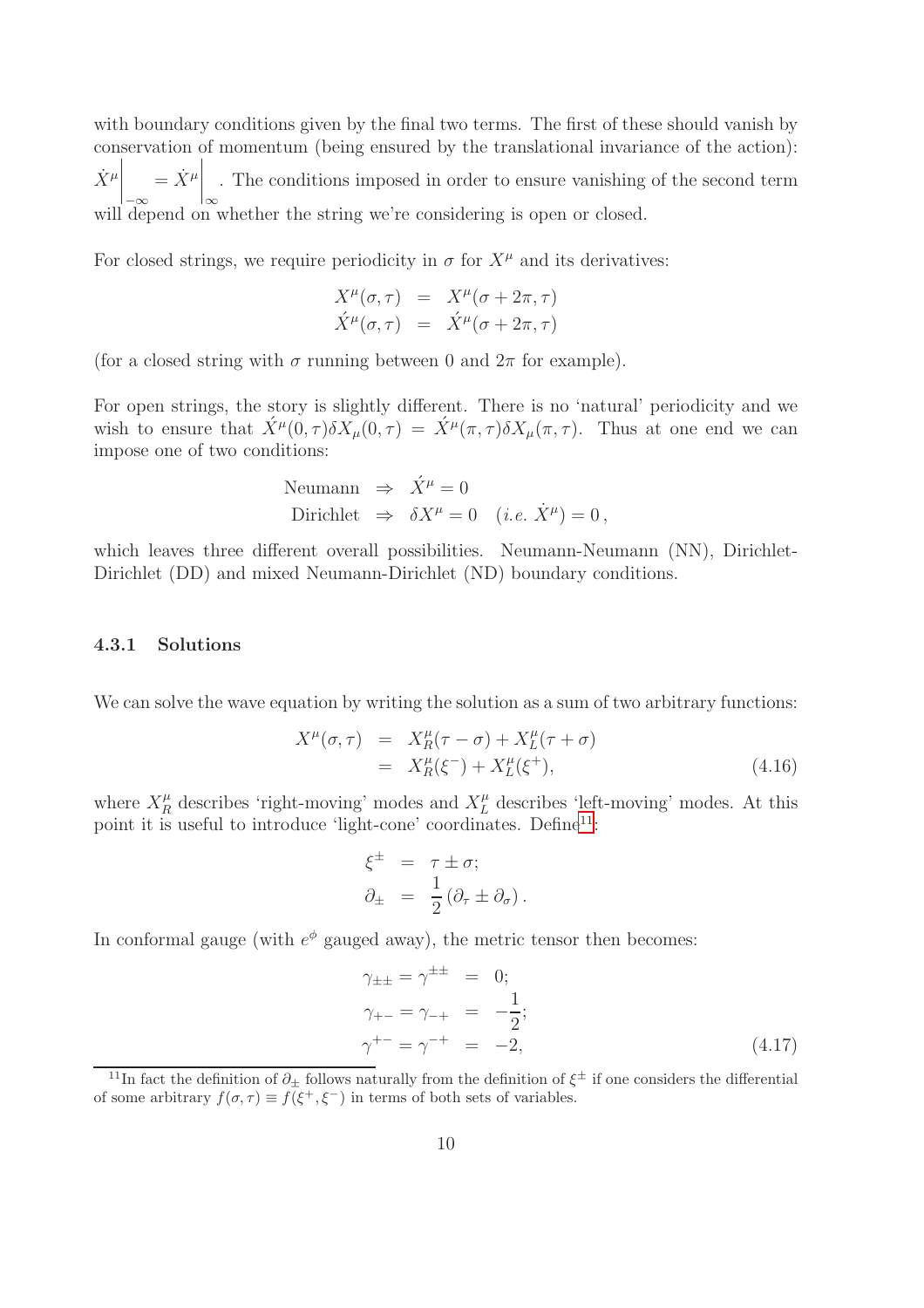so that *e.g.*

$$
U^{+} = \eta^{+-} U_{-} = -2U_{-};
$$
  

$$
U_{+} = \eta_{+-} U^{-} = -\frac{1}{2} U^{-}
$$

*etc.*

Using a mode expansion, we have:

#### For the closed string:

• With  $0 \leq \sigma \leq 2\pi$ 

$$
X_R^{\mu} = \frac{1}{2}x^{\mu} + \frac{1}{2}\alpha' p_R^{\mu} \xi^- + i\sqrt{\frac{\alpha'}{2}} \sum_{n \neq 0} \frac{\alpha_n^{\mu}}{n} e^{-in\xi^-}
$$
 (4.18)

$$
X_L^{\mu} = \frac{1}{2}x^{\mu} + \frac{1}{2}\alpha' p_L^{\mu} \xi^+ + i\sqrt{\frac{\alpha'}{2}} \sum_{n \neq 0} \frac{\tilde{\alpha}_n^{\mu}}{n} e^{-in\xi^+}, \qquad (4.19)
$$

so that

$$
X^{\mu} = x^{\mu} + \alpha' p^{\mu} \tau + i \sqrt{\frac{\alpha'}{2}} \sum_{n \neq 0} \frac{1}{n} \left( \alpha_n^{\mu} e^{-in\xi^{-}} + \tilde{\alpha}_n^{\mu} e^{-in\xi^{+}} \right), \tag{4.20}
$$

and where  $p_R^{\mu} = p_L^{\mu} = p^{\mu}$  in Minkowski space.

• With  $0 \leq \sigma \leq \pi$ 

$$
X_R^{\mu} = \frac{1}{2}x^{\mu} + \alpha' p_R^{\mu} \xi^{-} + i \sqrt{\frac{\alpha'}{2}} \sum_{n \neq 0} \frac{\alpha_n^{\mu}}{n} e^{-2in\xi^{-}}
$$
(4.21)

$$
X_L^{\mu} = \frac{1}{2}x^{\mu} + \alpha' p_L^{\mu} \xi^+ + i \sqrt{\frac{\alpha'}{2}} \sum_{n \neq 0} \frac{\tilde{\alpha}_n^{\mu}}{n} e^{-2in\xi^+}, \qquad (4.22)
$$

so that

$$
X^{\mu} = x^{\mu} + 2\alpha' p^{\mu} \tau + i \sqrt{\frac{\alpha'}{2}} \sum_{n \neq 0} \frac{1}{n} \left( \alpha_n^{\mu} e^{-2in\xi^{-}} + \tilde{\alpha}_n^{\mu} e^{-2in\xi^{+}} \right), \tag{4.23}
$$

where again the same relations hold between  $p_R^{\mu}$  $p_R^{\mu}, p_L^{\mu}$  $_{L}^{\mu}$  and  $p^{\mu}$ .

For the **open** string (recall  $0 \le \sigma \le \pi$ )<sup>[12](#page-11-0)</sup>:

<span id="page-11-0"></span> $12$ In each of these open-string solutions, we have assumed that *all* of the space-time indices have the stated boundary conditions, though it is not hard to generalize to hybrid cases. In d dimensions (with  $d-1$  spatial directions) we can have p Neumann and  $d-1-p$  Dirichlet boundary conditions for any particular string endpoint. This defines a  $(p + 1)$ -dimensional hypersurface known as a D<sub>p</sub>-brane or D-brane for short.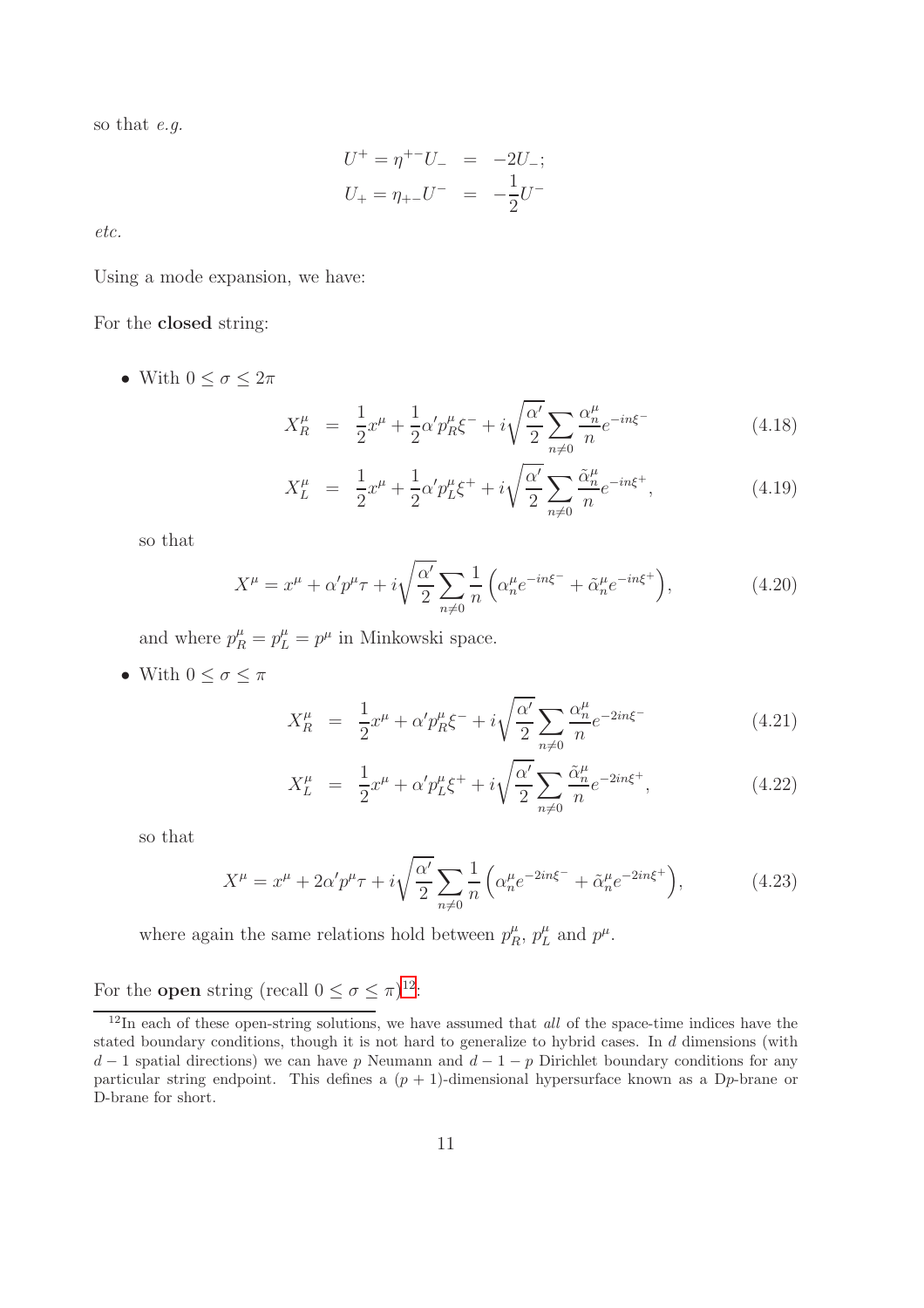• With NN boundary conditions

<span id="page-12-0"></span>
$$
X^{\mu} = x^{\mu} + 2\alpha' p^{\mu} \tau + i\sqrt{2\alpha'} \sum_{n \neq 0} \frac{\alpha_n^{\mu}}{n} e^{-in\tau} \cos n\sigma.
$$
 (4.24)

• With DD boundary conditions

$$
X^{\mu} = a^{\mu} + \frac{1}{\pi} (b^{\mu} - a^{\mu}) \sigma + \sqrt{2\alpha'} \sum_{n \neq 0} \frac{\alpha_n^{\mu}}{n} e^{-in\tau} \sin n\sigma.
$$
 (4.25)

• With ND boundary conditions

$$
X^{\mu} = b^{\mu} + i\sqrt{2\alpha'} \sum_{r \in \mathbb{Z} + \frac{1}{2}} \frac{\alpha_r^{\mu}}{r} e^{-ir\tau} \cos r\sigma.
$$
 (4.26)

• With DN boundary conditions

$$
X^{\mu} = a^{\mu} + \sqrt{2\alpha'} \sum_{r \in \mathbb{Z} + \frac{1}{2}} \frac{\alpha_r^{\mu}}{r} e^{-ir\tau} \sin r\sigma.
$$
 (4.27)

In these solutions, the requirement that  $X^{\mu}(\sigma, \tau)$  is a real function means that:

$$
X^{\mu} = (X^{\mu})^{\dagger} \Rightarrow (\alpha_n^{\mu})^{\dagger} = \alpha_{-n}^{\mu}
$$
  
\n
$$
(\tilde{\alpha}_n^{\mu})^{\dagger} = \tilde{\alpha}_{-n}^{\mu},
$$
\n(4.28)

where  $\dagger$  is understood to act as a complex conjugation operation on the unquantized mode coefficients and as a hermitian conjugation operation on the quantized mode operators.  $x^{\mu}$  is like a centre of mass for the string, and  $p^{\mu}$  is like its overall momentum, as can be verified by explicitly calculating the total momentum of a string.  $a^{\mu}$  and  $b^{\mu}$  are constant vectors.

### 4.3.2 Poisson Brackets

From the form of the action in conformal gauge [\(4.13\)](#page-9-1), we can identify the momentum conjugate to  $X^{\mu}$  as

$$
P^{\mu} \equiv \frac{\delta A_{BDH}}{\delta \dot{X}_{\mu}} = T \dot{X}^{\mu}.
$$
\n(4.29)

We thus have: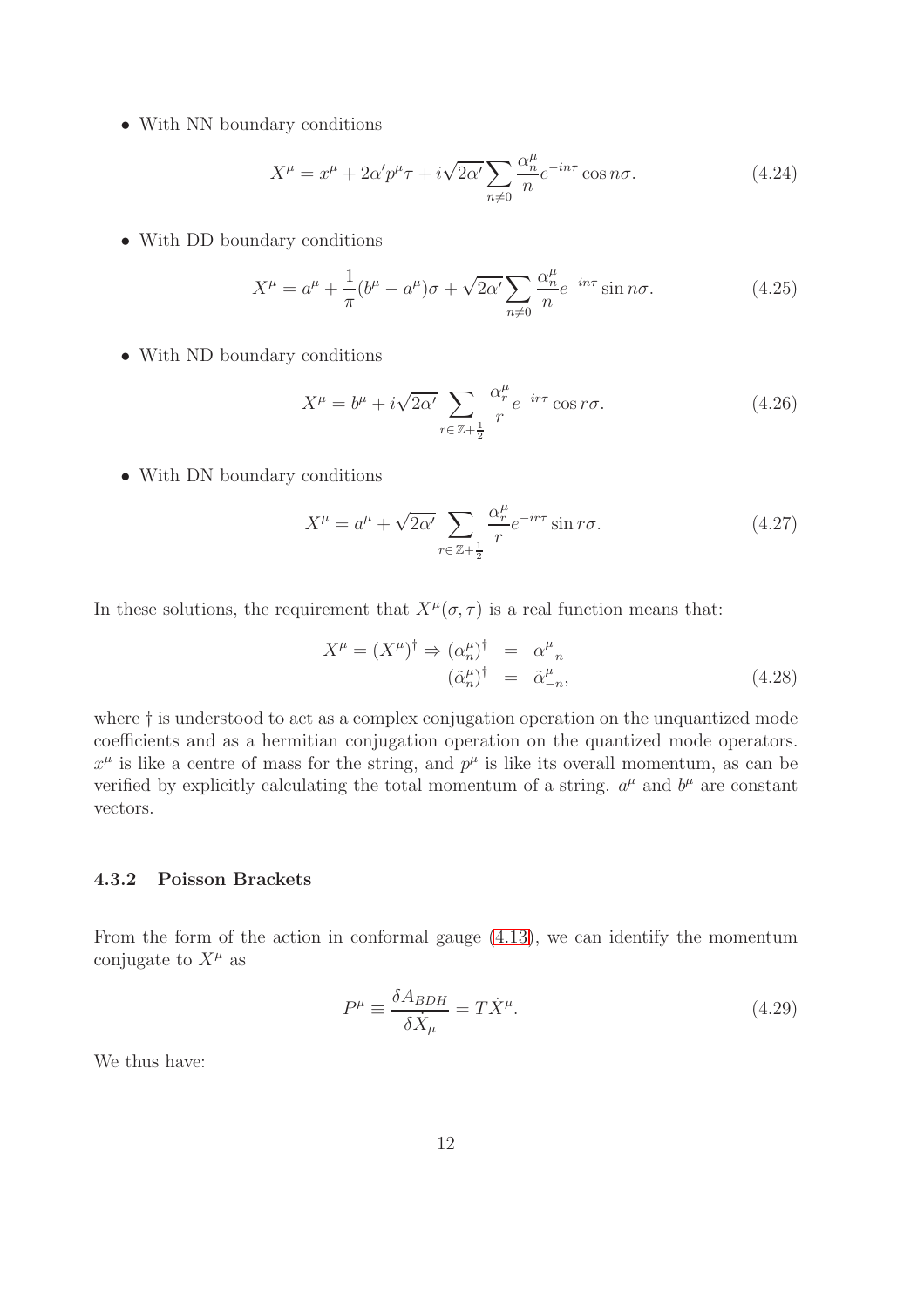• For the **closed** string  $(0 \leq \sigma \leq \pi)$ :

$$
P^{\mu} = T \left\{ 2\alpha' p^{\mu} + 2\sqrt{\frac{\alpha'}{2}} \sum_{n \neq 0} \left( \alpha''_{n} e^{-2in\xi^{-}} + \tilde{\alpha}^{\mu}_{n} e^{-2in\xi^{+}} \right) \right\}
$$
  

$$
= T \sqrt{2\alpha'} \sum_{n=-\infty}^{\infty} \left( \alpha''_{n} e^{-2in\xi^{-}} + \tilde{\alpha}^{\mu}_{n} e^{-2in\xi^{+}} \right), \qquad (4.30)
$$

where we have set  $\alpha_0^{\mu} = \tilde{\alpha}_0^{\mu} = \sqrt{\alpha'/2} p^{\mu}$ .

• For the open string (with NN boundary conditions):

$$
P^{\mu} = T\sqrt{2\alpha'} \sum_{n=-\infty}^{\infty} \alpha_n^{\mu} e^{-in\tau} \cos n\sigma,
$$
 (4.31)

where we have set  $\alpha_0^{\mu} = \sqrt{2\alpha'} p^{\mu}$ .

This means that we are now in a position to write down some Poisson brackets<sup>[13](#page-13-0)</sup>.

<span id="page-13-1"></span>
$$
[X^{\mu}(\sigma), X^{\nu}(\sigma')]_{P.B.} = [P^{\mu}(\sigma), P^{\nu}(\sigma')]_{P.B.} = 0
$$
  

$$
[X^{\mu}(\sigma), P^{\nu}(\sigma')]_{P.B.} = \delta(\sigma - \sigma')\eta^{\mu\nu},
$$
 (4.32)

which means that the mode coefficients must obey:

<span id="page-13-2"></span>
$$
[\alpha_m^{\mu}, \alpha_n^{\nu}]_{P.B.} = [\tilde{\alpha}_m^{\mu}, \tilde{\alpha}_n^{\nu}]_{P.B.} = -im\delta_{m+n}\eta^{\mu\nu}
$$
  

$$
[\alpha_m^{\mu}, \tilde{\alpha}_n^{\nu}]_{P.B.} = 0
$$
  

$$
[x^{\mu}, p^{\nu}]_{P.B.} = \eta^{\mu\nu},
$$
 (4.33)

where we use the conventions of  $[1, 2]$  $[1, 2]$  so that

$$
\delta_{m+n} = \begin{cases} 1 & m+n=0 \\ 0 & m+n \neq 0 \end{cases}.
$$

We can then go on to calculate such things as the Hamiltonian and the world-sheet energy-momentum tensor. The Hamiltonian is:

$$
H = \int d\sigma \left( \dot{X}^{\mu} P_{\mu} - \mathcal{L} \right)
$$
  
=  $\frac{T}{2} \int d\sigma \left( \dot{X}^2 + X^{\prime 2} \right).$  (4.34)

<span id="page-13-0"></span><sup>&</sup>lt;sup>13</sup>Recall that if f and g are two functions of generalized coordinates  $q_i$ , their conjugate momenta  $p_i$  and time t, then their Poisson bracket is defined as:  $[f, g]_{P.B.} \equiv \frac{\partial f}{\partial q_i} \frac{\partial g}{\partial p^i} - \frac{\partial f}{\partial p_i} \frac{\partial g}{\partial q^i}$ . This yields, for instance,  $[q, p]_{P.B.} = 1, [q, q]_{P.B.} = 0, [p, p]_{P.B.} = 0$  etc.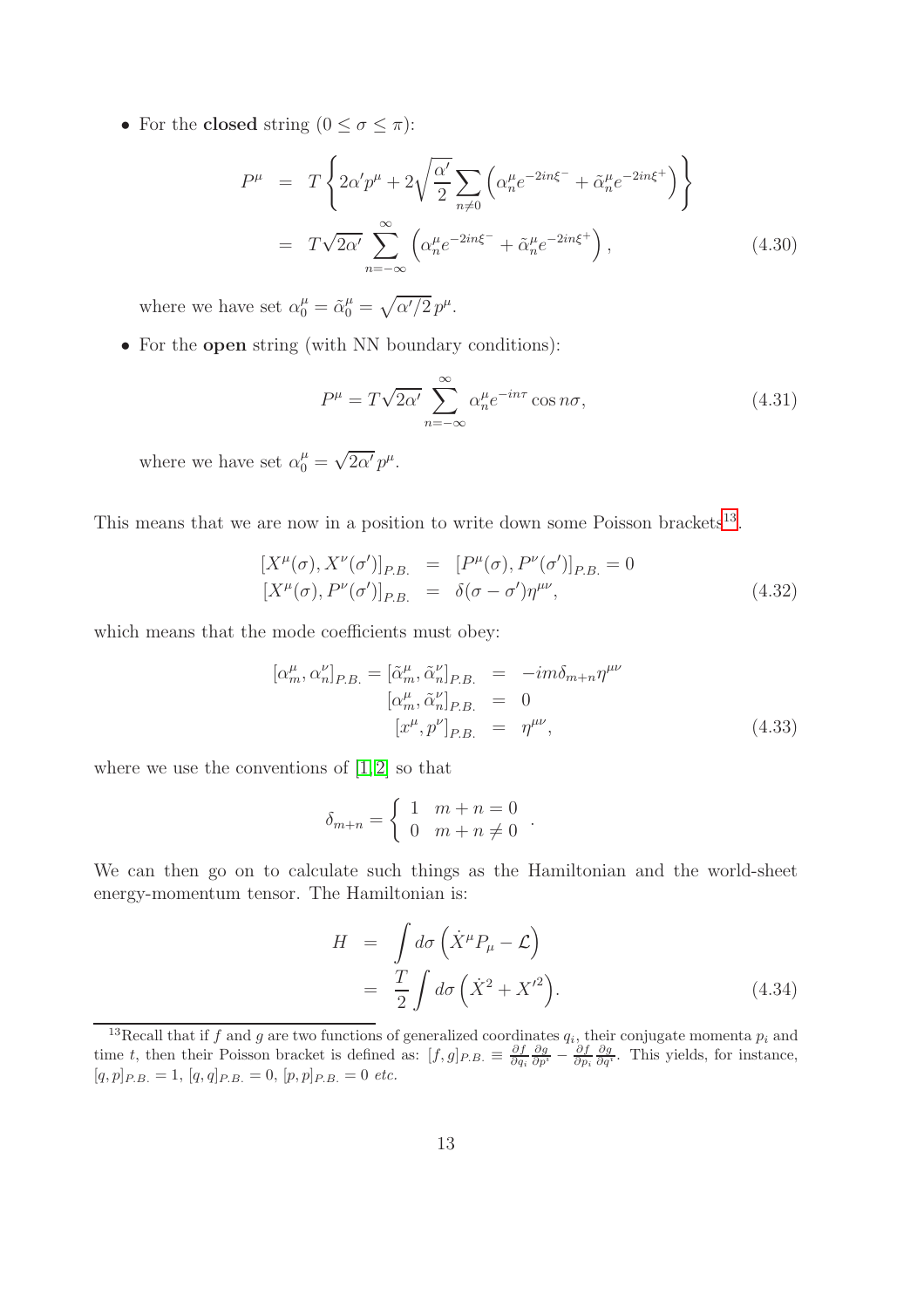In order to calculate this in terms of modes, it is useful to remember that as  $X^{\mu}$  is real (and hence so are  $\partial_{\tau}X^{\mu}$  and  $\partial_{\sigma}X^{\mu}$ ), we can write  $\dot{X}^2$  as  $\dot{X}^{\mu}\dot{X}^{\dagger}_{\mu}$  *etc.* We end up with:

$$
H = \alpha' T \left\{ \frac{1}{2} \pi \sum_{n \neq 0} \alpha_n \cdot \alpha_{-n} + \frac{1}{2} \pi \sum_{n \neq 0} \alpha_n \cdot \alpha_{-n} + \pi \alpha_0 \cdot \alpha_0 \right\}
$$
  

$$
= \frac{1}{2} \sum_{n = -\infty}^{\infty} \alpha_{-n} \cdot \alpha_n
$$
 (4.35)

for open strings, and

$$
H = \frac{1}{2} \sum_{n=-\infty}^{\infty} (\alpha_{-n} \cdot \alpha_n + \tilde{\alpha}_{-n} \cdot \tilde{\alpha}_n)
$$
 (4.36)

for closed strings. Here  $\alpha_n \cdot \alpha_m \equiv \alpha_n^{\mu} \alpha_m^{\nu} \eta_{\mu\nu}$ .

It is easiest to deal with the energy-momentum tensor in light-cone coordinates. Recall that in conformal gauge, the energy-momentum tensor takes the form:

$$
T_{\alpha\beta} = \partial_{\alpha} X^{\mu} \partial_{\beta} X_{\mu} - \frac{1}{2} \eta_{\alpha\beta} \eta^{\epsilon\rho} \partial_{\epsilon} X^{\mu} \partial_{\rho} X_{\mu}, \qquad (4.37)
$$

which we can write as

$$
T_{++} = \partial_+ X^\mu \partial_+ X_\mu
$$
  
\n
$$
T_{--} = \partial_- X^\mu \partial_- X_\mu
$$
  
\n
$$
T_{+-} = T_{-+} \equiv 0
$$
\n(4.38)

in light-cone coordinates. The constraint equation  $T_{\alpha\beta} = 0$  then takes the form:

$$
\partial_{+}X^{\mu}\partial_{+}X_{\mu} = \partial_{-}X^{\mu}\partial_{-}X_{\mu} = 0, \tag{4.39}
$$

with  $T_{+-} = T_{-+} = 0$  being satisfied identically. This last statement just encapsulates the tracelessness of the energy-momentum tensor. By Noether's theorem the energymomentum tensor is also conserved:

$$
\partial^{\alpha} T_{\alpha\beta} = 0
$$
  
\n
$$
\Rightarrow \partial_{-} T_{++} = \partial_{+} T_{--} = 0.
$$
\n(4.40)

So, in terms of modes we can now write:

• For closed strings  $(0 \le \sigma \le \pi)$ :

$$
T_{++} = 2\alpha' \sum_{n,m \in \mathbb{Z}} \tilde{\alpha}_n \cdot \tilde{\alpha}_{-m} e^{-2in\xi^+} e^{2im\xi^+}
$$

$$
T_{--} = 2\alpha' \sum_{n,m \in \mathbb{Z}} \alpha_n \cdot \alpha_{-m} e^{-2in\xi^-} e^{2im\xi^-}.
$$
(4.41)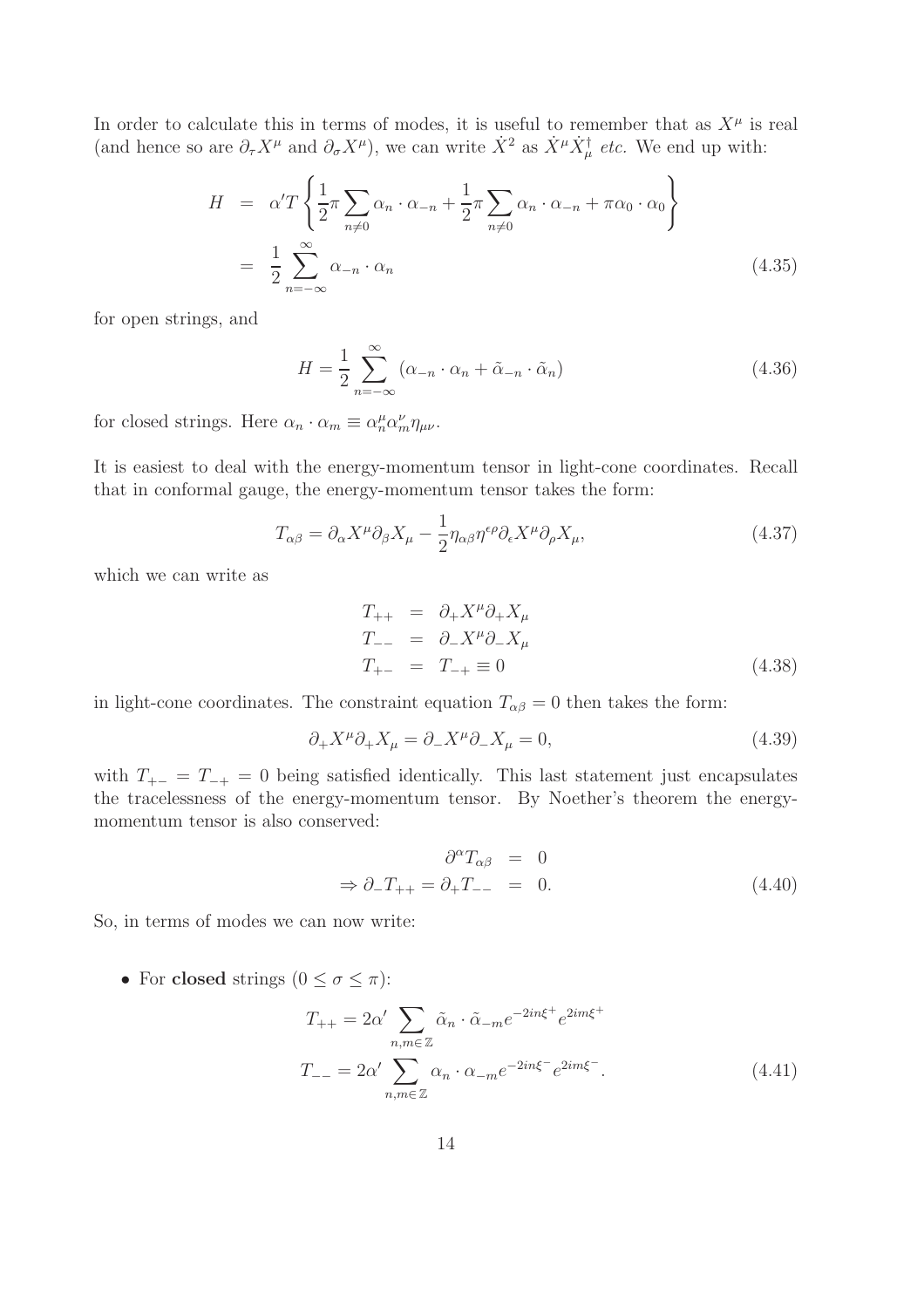• For open strings (NN boundary conditions):

$$
T_{\pm\pm} = \frac{\alpha'}{2} \sum_{n,m \in \mathbb{Z}} \alpha_n \cdot \alpha_{-m} e^{-in\xi^{\pm}} e^{im\xi^{\pm}}.
$$
 (4.42)

Let us also expand the energy-momentum tensor in terms of its modes  $\tilde{L}_m$  and  $L_m$ :

• Closed strings:

$$
T_{++} = 4\alpha' \sum_{n=-\infty}^{\infty} \tilde{L}_n e^{-2in\xi^+}
$$
  

$$
T_{--} = 4\alpha' \sum_{n=-\infty}^{\infty} L_n e^{-2in\xi^-}.
$$
 (4.43)

• Open strings:

$$
T_{\pm\pm} = \alpha' \sum_{n=-\infty}^{\infty} L_n e^{-in\xi^{\pm}}.
$$
\n(4.44)

Inverting these expressions, we can work out the modes as:

• Closed strings:

<span id="page-15-1"></span>
$$
\tilde{L}_m = \frac{1}{4\pi\alpha'} \int_0^\pi d\sigma e^{2im\sigma} T_{++} \Big|_{\tau=0} = \frac{1}{2} \sum_{n=-\infty}^\infty \tilde{\alpha}_{m-n} \cdot \tilde{\alpha}_n
$$
\n
$$
L_m = \frac{1}{4\pi\alpha'} \int_0^\pi d\sigma e^{-2im\sigma} T_{--} \Big|_{\tau=0} = \frac{1}{2} \sum_{n=-\infty}^\infty \alpha_{m-n} \cdot \alpha_n. \tag{4.45}
$$

• Open strings $^{14}$  $^{14}$  $^{14}$ :

<span id="page-15-2"></span>
$$
L_m = \frac{1}{2\pi\alpha'} \int_0^{2\pi} d\sigma e^{im\sigma} T_{++} \Big|_{\tau=0}
$$
  

$$
\equiv \frac{1}{2\pi\alpha'} \int_0^{2\pi} d\sigma e^{-im\sigma} T_{--} \Big|_{\tau=0}
$$
  

$$
= \frac{1}{2} \sum_{n=-\infty}^{\infty} \alpha_{m-n} \cdot \alpha_n.
$$
 (4.46)

<span id="page-15-0"></span> $14$ In this case, we regard these definitions as purely mathematical means of extracting the mode coefficients because the natural range of  $\sigma$  is not  $0 \leq \sigma \leq 2\pi$ . There are other means of combating this – see e.g. [\[1\]](#page-99-0), Chapter 2, for more.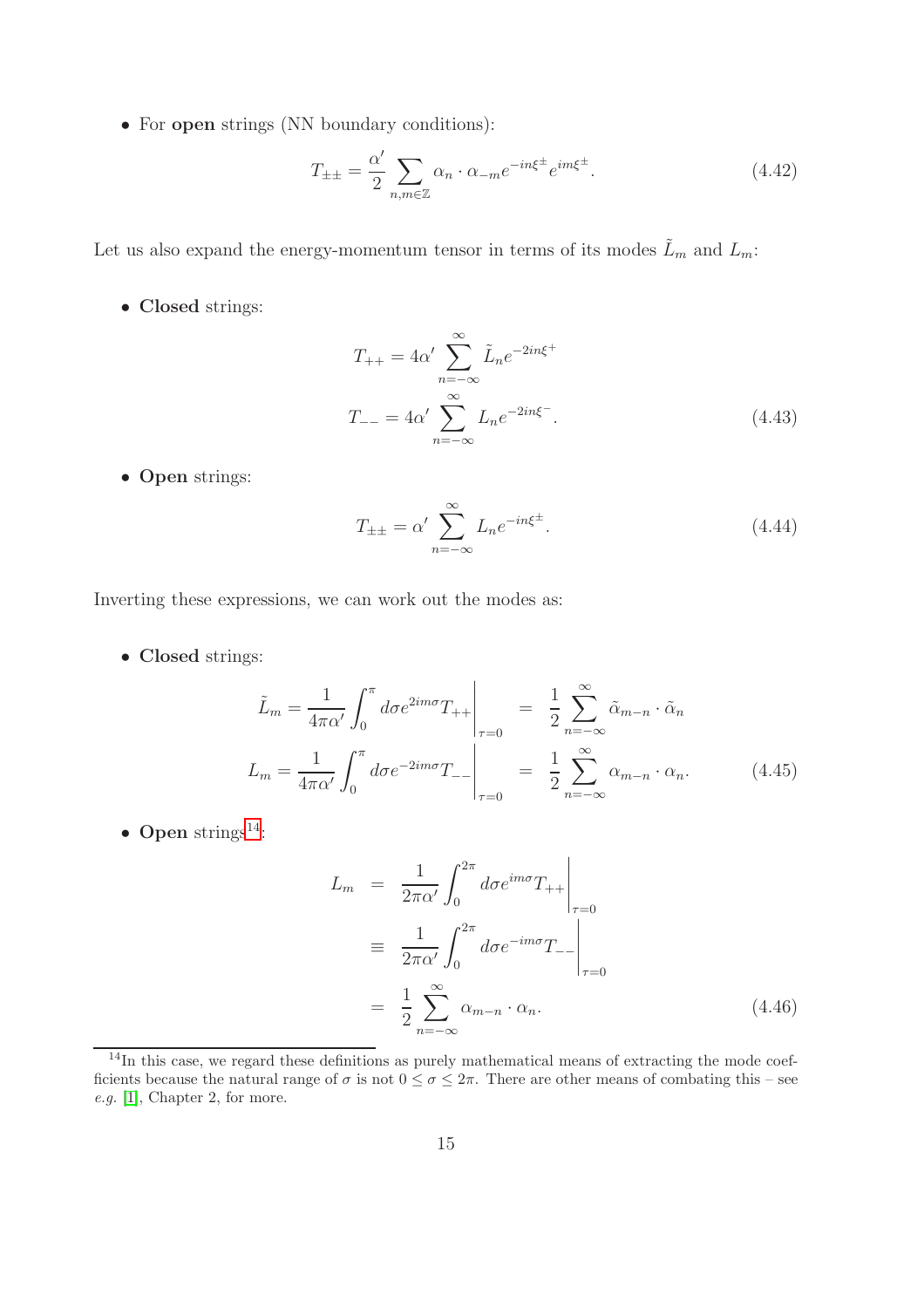As a result of all this, we can finally write the Virasoro constraints (vanishing of the world-sheet energy-momentum tensor) in the simple form:

<span id="page-16-0"></span>
$$
\tilde{L}_m = L_m = 0 \quad \forall \quad m. \tag{4.47}
$$

# 5 Quantization

### 5.1 Canonical Covariant Quantization

In order to quantize the Bosonic string we use the Poisson brackets we have found and make the substitution:

$$
[f,g]_{P.B.} \to -i[\hat{f},\hat{g}],\tag{5.1}
$$

where f and g now become operators  $\hat{f}$  and  $\hat{g}$ . The poisson brackets found in [\(4.32\)](#page-13-1) and [\(4.33\)](#page-13-2) thus become:

$$
[X^{\mu}(\sigma), X^{\nu}(\sigma')] = [P^{\mu}(\sigma), P^{\nu}(\sigma')] = 0
$$
  
\n
$$
[X^{\mu}(\sigma), P^{\nu}(\sigma')] = i\delta(\sigma - \sigma')\eta^{\mu\nu},
$$
\n(5.2)

and

$$
[\alpha_m^{\mu}, \alpha_n^{\nu}] = [\tilde{\alpha}_m^{\mu}, \tilde{\alpha}_n^{\nu}] = m \delta_{m+n} \eta^{\mu\nu}
$$
  
\n
$$
[\alpha_m^{\mu}, \tilde{\alpha}_n^{\nu}] = 0
$$
  
\n
$$
[x^{\mu}, p^{\nu}] = i\eta^{\mu\nu}.
$$
 (5.3)

By comparison with a Simple Harmonic Oscillator, we can identify the  $\alpha_m^{\mu}$  and  $\tilde{\alpha}_m^{\mu}$  as raising and lowering operators for negative or positive m respectively. *i.e.*

Raising operators:

$$
(\alpha_m^{\mu})^{\dagger} \equiv \alpha_{-m}^{\mu} \quad m > 0
$$
  

$$
(\tilde{\alpha}_m^{\mu})^{\dagger} \equiv \tilde{\alpha}_{-m}^{\mu} \quad m > 0.
$$

Lowering operators:

$$
\begin{aligned}\n\alpha_m^\mu & m > 0 \\
\tilde{\alpha}_m^\mu & m > 0.\n\end{aligned}
$$

We therefore define states (with specific centre-of-mass momentum  $p^{\mu}$ ) by:

 $|\phi;p^{\mu}\rangle$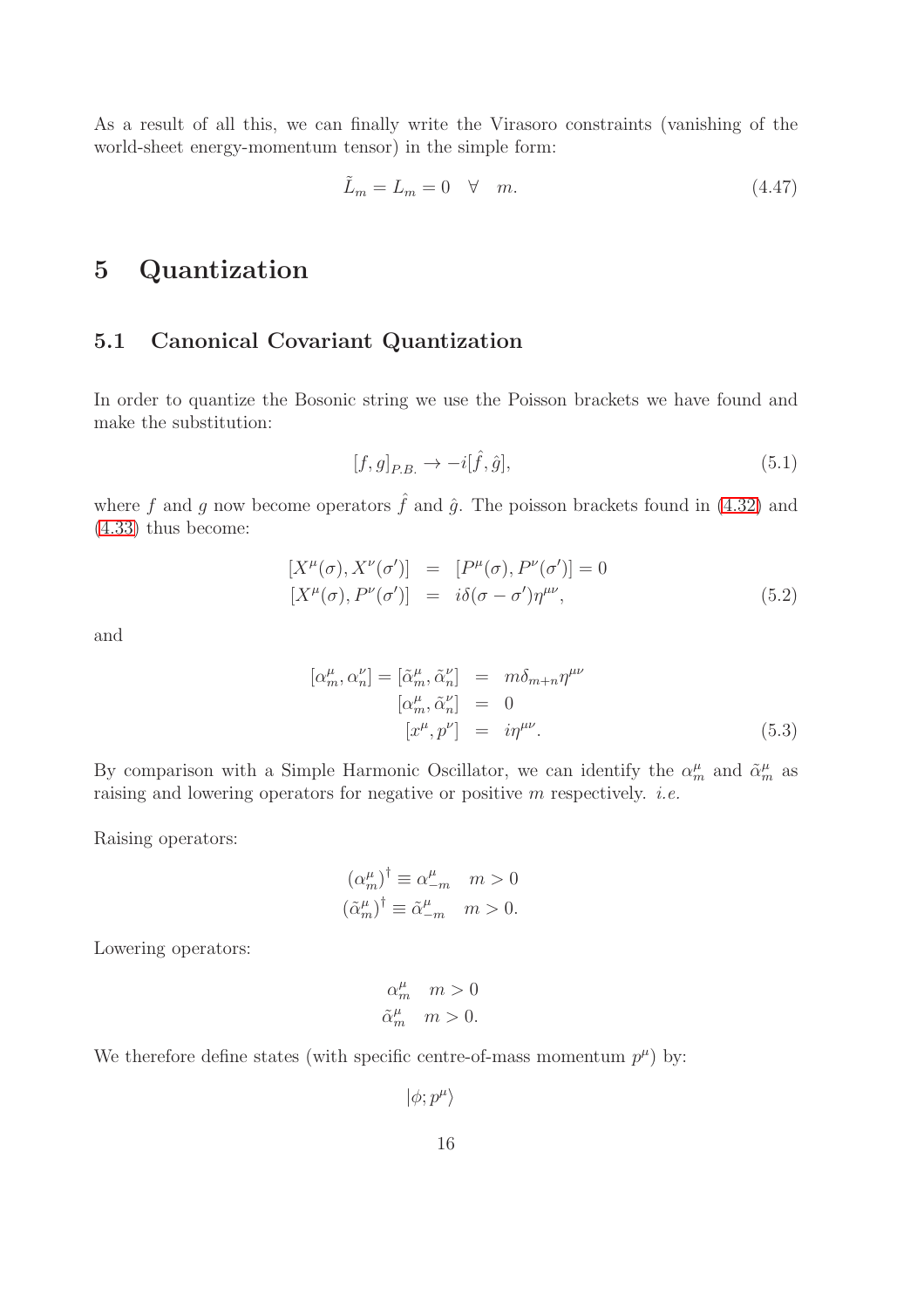such that

$$
\alpha_m^{\mu} \left| \phi; p^{\mu} \right\rangle = \tilde{\alpha}_m^{\mu} \left| \phi; p^{\mu} \right\rangle = 0 \quad m > 0,
$$

and

$$
\alpha_{-m}^\mu \left| \phi ; p^\mu \right\rangle \quad \, ; \quad \, \tilde{\alpha}_{-m}^\mu \left| \phi ; p^\mu \right\rangle
$$

denote excited states. We usually denote the ground state by  $|0; p^{\mu}\rangle$ . With this viewpoint, the  $\alpha^{\mu}$  are creating oscillations on a string of overall momentum  $p^{\mu}$ . The conditions [\(4.47\)](#page-16-0) are then translated into operator equations. Comparing with the Gupta-Bleuler treatment of QED, it is clear that the naive conditions

 $L_m |\phi\rangle = \tilde{L}_m |\phi\rangle = 0 \quad \forall \quad m$ 

are inconsistent<sup>[15](#page-17-0)</sup>, and that we can actually only require the weaker conditions of:

$$
\langle \phi | L_m | \phi \rangle = \langle \phi | \tilde{L}_m | \phi \rangle = 0 \quad \forall \quad m,
$$
\n(5.4)

*i.e.* that

$$
L_m |\phi\rangle = \tilde{L}_m |\phi\rangle = 0 \quad \forall \quad m > 0,\tag{5.5}
$$

or equivalently

$$
\langle \phi | L_{-m} = \langle \phi | \tilde{L}_{-m} = 0 \quad \forall \quad m > 0,\tag{5.6}
$$

where  $L_{-m} = L_m^{\dagger}$  and  $|\phi\rangle$  is a physical state.

We should also be clear that special care is needed if  $m = 0$ . We have:

$$
L_m = \frac{1}{2} \sum_{n=-\infty}^{\infty} \alpha_{m-n} \cdot \alpha_n,
$$

with a similar expression for  $\tilde{L}_m$ . However, for  $L_0$  (and  $\tilde{L}_0$ ),  $\alpha_{-n}$  does not commute with  $\alpha_n$ . There is a normal ordering ambiguity, so we *define*  $L_0$  by<sup>[16](#page-17-1)</sup>:

$$
L_0 = \frac{1}{2}\alpha_0^2 + \frac{1}{2}\sum_{n \neq 0} : \alpha_{-n} \cdot \alpha_n : \tag{5.7}
$$

$$
= \frac{1}{2}\alpha_0^2 + \sum_{n=1}^{\infty} \alpha_{-n} \cdot \alpha_n, \qquad (5.8)
$$

with similar expressions for  $\tilde{L}_0$ . Because of this normal ordering ambiguity, we should then include an undetermined constant in the quantum constraints provided by  $L_0(\tilde{L}_0)$ . We thus modify these conditions to:

$$
(L_0 - a) |\phi\rangle = 0, \tag{5.9}
$$

$$
(\tilde{L}_0 - \tilde{a}) \mid \phi \rangle = 0, \tag{5.10}
$$

with a and  $\tilde{a}$  undetermined constants. The  $L_0$  ( $\tilde{L}_0$ ) conditions are important both classically and quantum mechanically as they give rise to the mass of the string.

<sup>15</sup>See Section [5.1.3](#page-20-0) for more on why.

<span id="page-17-1"></span><span id="page-17-0"></span><sup>&</sup>lt;sup>16</sup>See also equation  $(B.3)$ .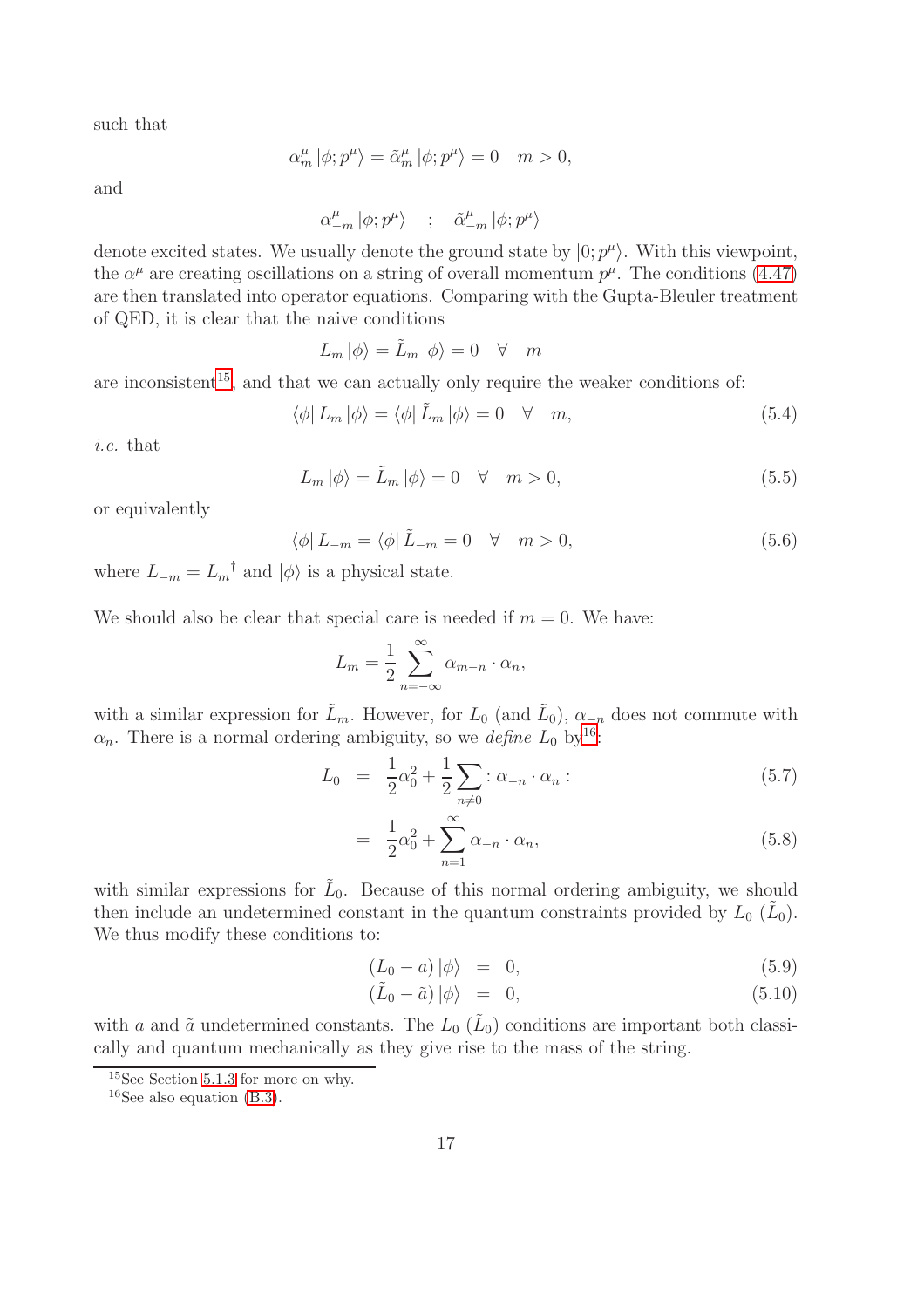#### 5.1.1 String Mass

#### Classically:

• For the open string,  $\alpha_0^{\mu} = \sqrt{2\alpha'} p^{\mu}$ , so:

$$
L_0 = \alpha' p^2 + \sum_{n=1}^{\infty} \alpha_{-n} \cdot \alpha_n = 0,
$$

and with  $p^2 = -M^2$  as usual gives:

$$
M^2 = \frac{1}{\alpha'} \sum_{n=1}^{\infty} \alpha_{-n} \cdot \alpha_n = \frac{1}{\alpha'} N,
$$
\n(5.11)

where we have defined

$$
N = \sum_{n=1}^{\infty} \alpha_{-n} \cdot \alpha_n.
$$
\n(5.12)

• For the **closed** string, we usually combine the  $L_0$  and  $\tilde{L}_0$  conditions into:

$$
L_0 - \tilde{L}_0 = 0 \Rightarrow N = \tilde{N}, \tag{5.13}
$$

$$
L_0 + \tilde{L}_0 = 0 \Rightarrow \frac{1}{2} \left( \alpha_0^2 + \tilde{\alpha}_0^2 \right) = -(N + \tilde{N}), \tag{5.14}
$$

the first of which is known as *level-matching*. The closed string has  $\alpha_0^{\mu} = \tilde{\alpha}_0^{\mu}$  $\sqrt{ }$  $\frac{\mu}{0} =$  $\overline{\alpha'/2} p^{\mu}$ , so we end up with

$$
M^2 = \frac{2}{\alpha'} \sum_{n=1}^{\infty} (\alpha_{-n} \cdot \alpha_n + \tilde{\alpha}_{-n} \cdot \tilde{\alpha}_n) = \frac{2}{\alpha'} (N + \tilde{N}).
$$
 (5.15)

### Quantum Mechanically:

• For the open string:

$$
(L_0 - a) |\phi\rangle = 0 \Rightarrow \frac{1}{2} \alpha_0^2 |\phi\rangle = \left( a - \sum_{n=1}^{\infty} \alpha_{-n} \cdot \alpha_n \right) |\phi\rangle
$$

$$
\Rightarrow M^2 |\phi\rangle = -\frac{1}{\alpha'} \left( a - \sum_{n=1}^{\infty} \alpha_{-n} \cdot \alpha_n \right) |\phi\rangle,
$$

and since  $|\phi\rangle$  is any arbitrary physical state, we must have that

$$
M^{2} = -\frac{1}{\alpha'} \left( a - \sum_{n=1}^{\infty} \alpha_{-n} \cdot \alpha_{n} \right) , \qquad (5.16)
$$

*i.e.*  $M^2 = (N - a)/\alpha'$ .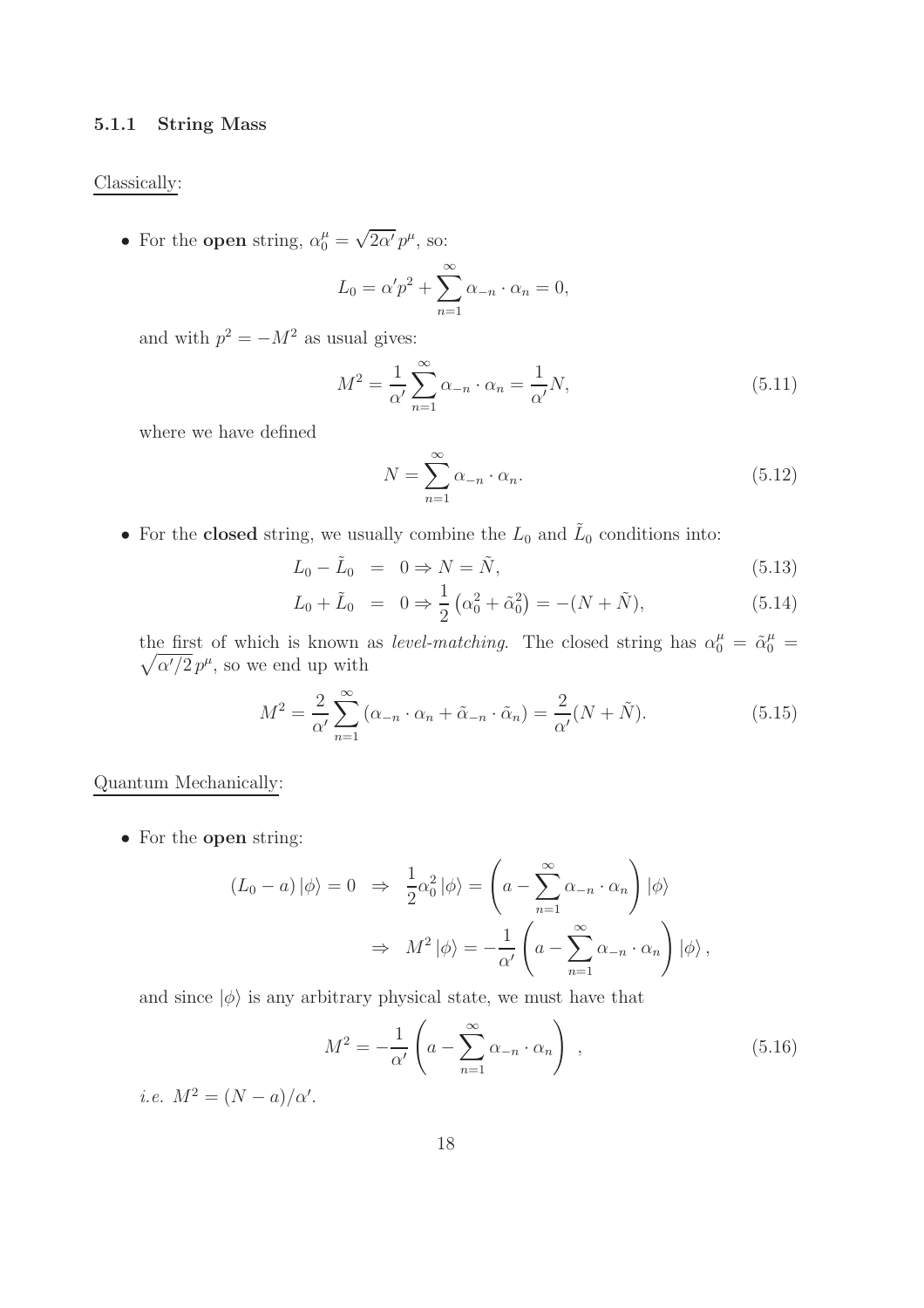• Similar considerations for the closed string lead to level-matching:

$$
N - a = \tilde{N} - \tilde{a},\tag{5.17}
$$

and mass

$$
M^2 = \frac{2}{\alpha'} \left( N + \tilde{N} - a - \tilde{a} \right). \tag{5.18}
$$

### 5.1.2 The Virasoro Algebra

At this point it is very useful for us to know something about the algebra of the  $L_m$  and  $\tilde{L}_m$ . This is known as the Virasoro algebra. Classically, the algebra of the Ls is easily found. One can start off by showing that

<span id="page-19-0"></span>
$$
[L_m, \alpha_n^{\mu}]_{P.B.} = in \alpha_{m+n}^{\mu} , \qquad (5.19)
$$

using the definition of  $L_m$  as

$$
L_m = \frac{1}{2} \sum_{n=-\infty}^{\infty} \alpha_{m-n} \cdot \alpha_n ,
$$

and the algebras of the  $\alpha$ 's which is

$$
[\alpha_m^{\mu}, \alpha_n^{\nu}]_{P.B.} = -im\delta_{m+n}\eta^{\mu\nu} .
$$

We can then calculate the required commutator:

$$
[L_m, L_n]_{P.B.} = \frac{1}{2} \eta_{\mu\nu} \left[ \sum_{p=-\infty}^{\infty} \alpha_{m-p}^{\mu} \alpha_p^{\nu}, L_n \right]_{P.B.}
$$
  
\n
$$
= \frac{1}{2} \eta_{\mu\nu} \sum_{p=-\infty}^{\infty} \left( \alpha_{m-p}^{\mu} \left[ \alpha_p^{\nu}, L_n \right]_{P.B.} + \left[ \alpha_{m-p}^{\mu}, L_n \right]_{P.B.} \alpha_p^{\nu} \right)
$$
  
\n
$$
= \frac{-i}{2} \eta_{\mu\nu} \sum_{p=-\infty}^{\infty} \left( p \alpha_{m-p}^{\mu} \alpha_{p+n}^{\nu} + (m-p) \alpha_{m+n-p}^{\mu} \alpha_p^{\nu} \right)
$$
  
\n
$$
= -i \left( m \frac{1}{2} \sum_{p=-\infty}^{\infty} \alpha_{m+n-p} \cdot \alpha_p - \frac{1}{2} \sum_{p=-\infty}^{\infty} p \alpha_{m+n-p} \cdot \alpha_p + \frac{1}{2} \sum_{p=-\infty}^{\infty} p \alpha_{m-p} \cdot \alpha_{p+n} \right)
$$
  
\n
$$
= -i \left( m \frac{1}{2} \sum_{p=-\infty}^{\infty} \alpha_{m+n-p} \cdot \alpha_p - \frac{1}{2} \sum_{p=-\infty}^{\infty} p \alpha_{m+n-p} \cdot \alpha_p + \frac{1}{2} \sum_{q=-\infty}^{\infty} (q-n) \alpha_{m+n-q} \cdot \alpha_q \right)
$$
  
\n
$$
= -i \left( m \frac{1}{2} \sum_{p=-\infty}^{\infty} \alpha_{m+n-p} \cdot \alpha_p - \frac{1}{2} \sum_{p=-\infty}^{\infty} p \alpha_{m+n-p} \cdot \alpha_p + \frac{1}{2} \sum_{p=-\infty}^{\infty} (p-n) \alpha_{m+n-p} \cdot \alpha_p \right)
$$
  
\n
$$
= -i(m-n) \frac{1}{2} \sum_{p=-\infty}^{\infty} \alpha_{m+n-p} \cdot \alpha_p
$$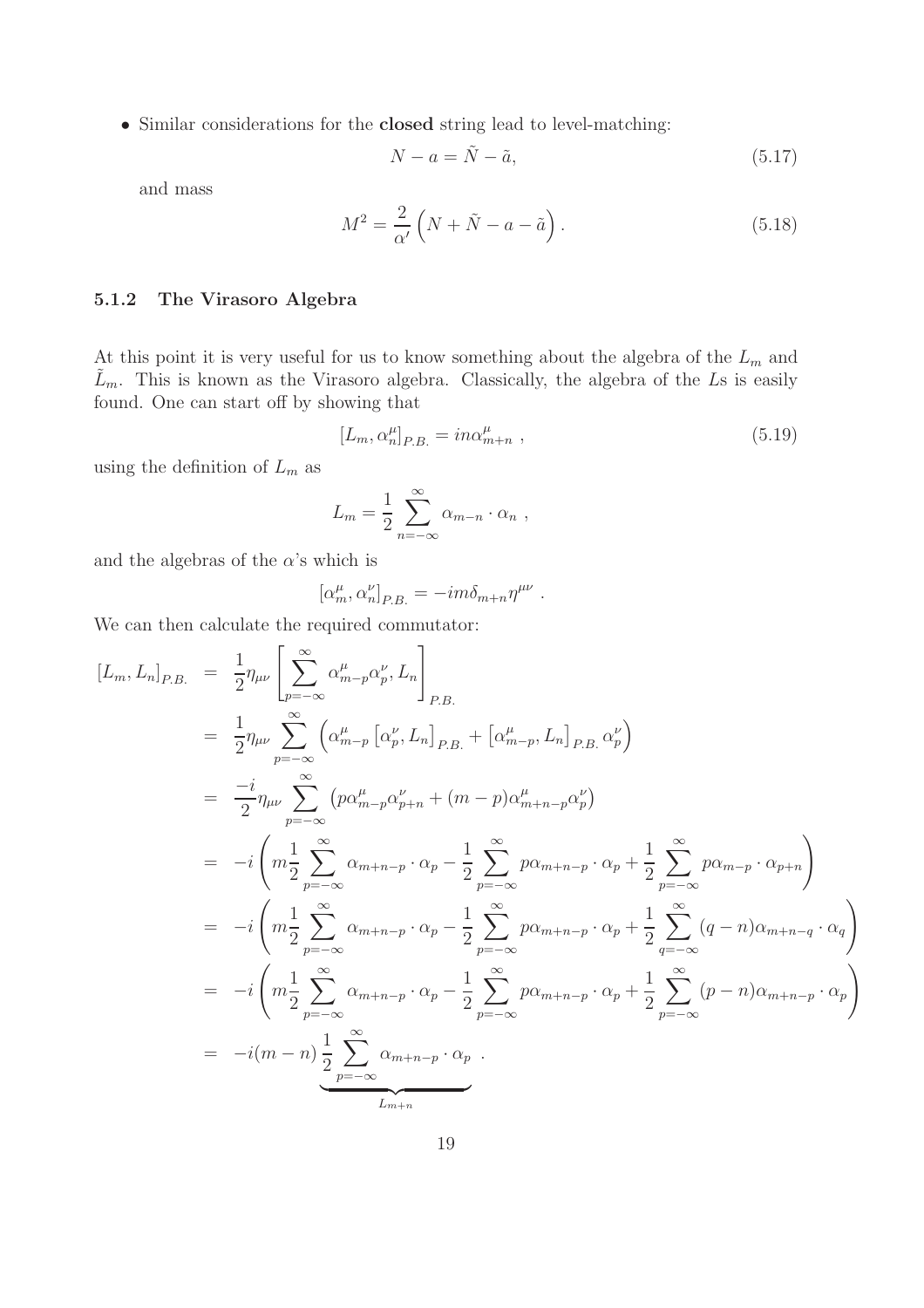From the first to the second line a standard commutator result from Appendix [E](#page-97-0) has been used. From the second to the third we have used [\(5.19\)](#page-19-0). The third to the fourth is a simple rearrangement, while from the fourth to the fifth the variable of summation in the last term has been changed to  $q = p + n$ . In the following line it has simply been relabelled as p since it is a dummy variable. Therefore we finally find:

$$
[L_m, L_n]_{P.B.} = -i(m - n)L_{m+n} . \t\t(5.20)
$$

However, when we try to compute the quantum analogue of this, we run into ordering issues. For  $m + n \neq 0$  it is similarly easy to show that

$$
[L_m, L_n] = (m - n)L_{m+n},
$$

but more care is needed if  $m + n = 0$ . Considering this case, we find that there is an anomaly which modifies the algebra by the addition of a term to the commutator. This is called the central extension, and there are many different ways to calculate  $it^{17}$  $it^{17}$  $it^{17}$ , but the end result is to provide an extra constant term when  $m + n = 0$ , so that the full Virasoro algebra is:

$$
[L_m, L_n] = (m - n)L_{m+n} + \frac{d}{12}(m^3 - m)\delta_{m+n},
$$
\n(5.21)

<span id="page-20-0"></span>with d the dimension of spacetime.

#### 5.1.3 String States

We can now think about constructing string states.

For the open string, the physical state conditions are:

$$
L_m |\phi; p\rangle = 0 \quad \forall \quad m > 0
$$
  

$$
(L_0 - a) |\phi; p\rangle = 0.
$$
 (5.22)

If we think about these acting on the ground state  $|0; p\rangle$  for a minute, we see that as  $\alpha_n$ is an annihilation operator for  $n > 0$ , it will kill the ground state, and thus ensure the  $L_m$ conditions automatically. Similarly it will ensure that N annihilates the ground state, so that the mass condition is:

$$
\alpha' p^2 = a \Rightarrow M^2 = -\frac{a}{\alpha'}.\tag{5.23}
$$

Consider now states at the first excited level:

$$
\zeta_{\mu}\alpha_{-1}^{\mu}\left|0;p\right\rangle,\tag{5.24}
$$

<span id="page-20-1"></span><sup>&</sup>lt;sup>17</sup>See Appendix [B,](#page-68-0) or  $[1, 3, 4, 6]$  $[1, 3, 4, 6]$  $[1, 3, 4, 6]$  $[1, 3, 4, 6]$  for example.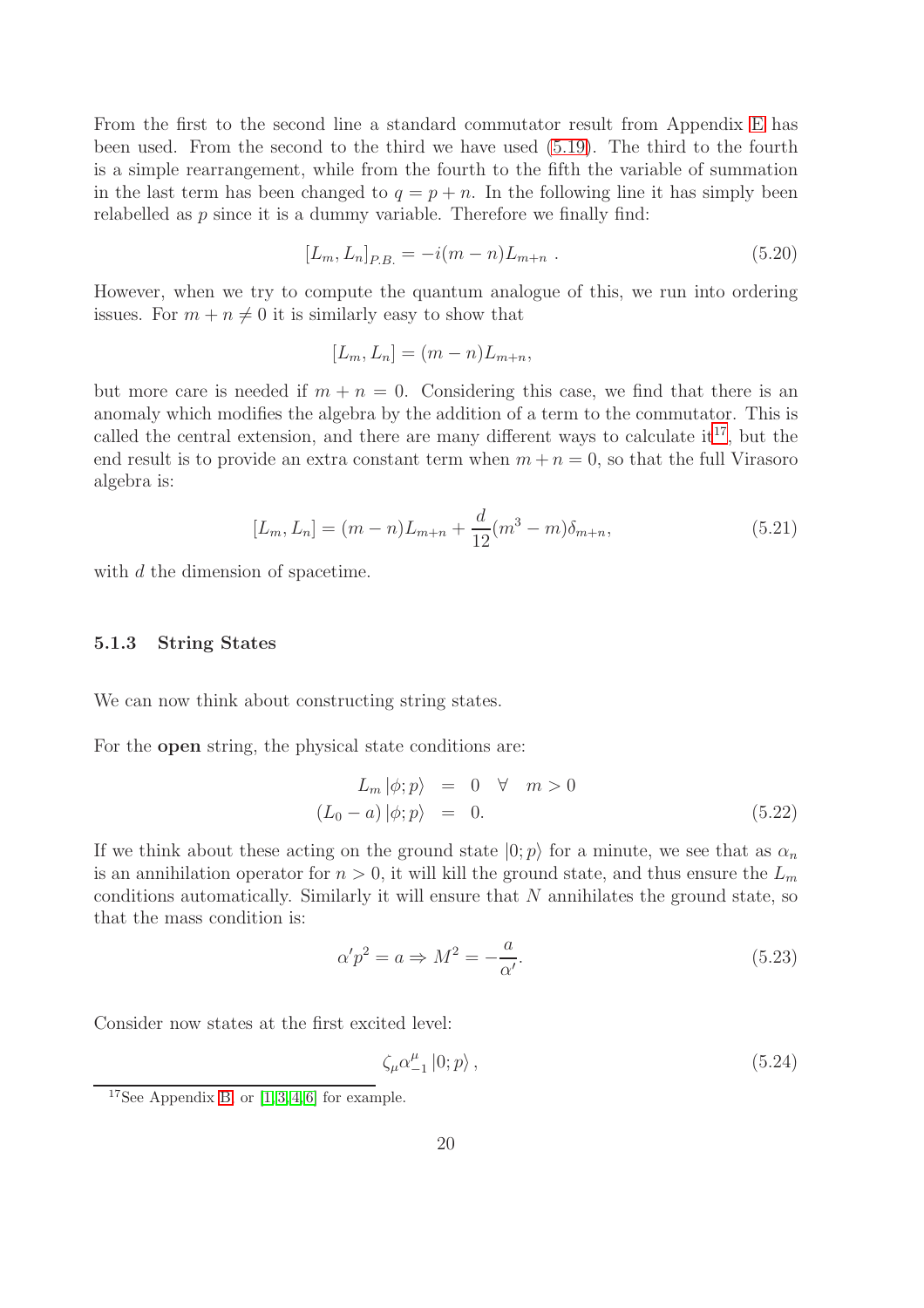where  $\zeta_{\mu}$  is a polarisation vector with d independent components before gauge constraints are taken into account. Now, N applied to this state has value 1 (we usually say that  $N = 1$  *etc.*), and we have for the mass-shell condition:

$$
(L_0 - a) \zeta_{\mu} \alpha_{-1}^{\mu} |0; p \rangle = 0 \Rightarrow M^2 = -\frac{a}{\alpha'} (a - 1).
$$
 (5.25)

The  $L_m$  conditions can then be dealt with by using the easily-proven identity  $[L_m, \alpha_n^{\mu}] =$  $-n\alpha_n^{\mu}$  $_{m+n}^{\mu}$ . They are identically satisfied for  $m > 1$ , but for  $m = 1$  we get:

$$
L_1\zeta_\mu\alpha_{-1}^\mu\ket{0;p}=\zeta_\mu\alpha_0^\mu\ket{0;p}=\sqrt{2\alpha'}\,\zeta_\mu p^\mu\ket{0;p}.
$$

Requiring this to be zero then gives the condition:

$$
\zeta_{\mu}p^{\mu} = 0. \tag{5.26}
$$

Clearly the value of a is crucial here in determining the masses of these states. We can consider there to be '3' possible choices for a:

1. If we choose  $a > 1$ , then  $M^2 < 0$  and this first excited state is tachyonic (!)  $p^2 > 0$ and so we can choose some frame in which  $p^{\mu} = (0, \underline{0}, p)$ , *i.e.*  $p^{\mu} = 0$  for  $\mu = 0 \dots d-2$ and  $p^{d-1} = p$ . Then  $\zeta_{\mu} p^{\mu} = 0 \Rightarrow \zeta_{d-1} = 0$ . However this does not provide any constraint on  $\zeta_0$ . The norm of this first excited state is:

$$
\langle 0; p | \zeta_{\mu} \alpha_{1}^{\mu} \zeta_{\nu} \alpha_{-1}^{\nu} | 0; p \rangle = \zeta_{\mu} \zeta_{\nu} \left\{ \langle 0; p | \alpha_{-1}^{\mu} \alpha_{1}^{\nu} | 0; p \rangle + \eta^{\mu \nu} \langle 0; p | 0; p \rangle \right\}
$$
  

$$
= \zeta_{\mu} \zeta_{\nu} \eta^{\mu \nu} \langle 0; p | 0; p \rangle
$$
  

$$
= \zeta \cdot \zeta,
$$
 (5.27)

if the ground state is normalized to 1. So for this first excited state to have positivedefinite norm, we require that  $\zeta \cdot \zeta \geq 0$ . There is no constraint on  $\zeta_0$ , and as this entry will pick up a minus when squared due to the signature of space-time, we cannot ensure that  $\zeta \cdot \zeta \geq 0$ .

- 2. If we choose  $a = 1$  then  $M^2 = -p^2 = 0$  and  $p^{\mu}$  is a null vector. We can choose a frame in which  $p^{\mu} = (\omega, \underline{0}, \omega)$  and the constraint is  $\zeta_{\mu}p^{\mu} = \omega(\zeta_0 + \zeta_{d-1}) = 0 \Rightarrow \zeta_0 = -\zeta_{d-1}.$ Using this we have that  $\zeta \cdot \zeta = -\zeta_0^2 + \zeta_i^2 + \zeta_{d-1}^2 = \zeta_i^2 \ge 0^{18}$  $\zeta \cdot \zeta = -\zeta_0^2 + \zeta_i^2 + \zeta_{d-1}^2 = \zeta_i^2 \ge 0^{18}$  $\zeta \cdot \zeta = -\zeta_0^2 + \zeta_i^2 + \zeta_{d-1}^2 = \zeta_i^2 \ge 0^{18}$ .
- 3. If we choose  $a < 1$  then we have  $M^2 > 0 \Rightarrow p^2 < 0$  and we can choose a frame in which  $p^{\mu} = (m, \underline{0})$  so that  $\zeta \cdot p = 0 \Rightarrow \zeta_0 = 0$ . This means that we can again have  $\zeta \cdot \zeta \geq 0$ .

Clearly, for states to be physically reasonable we must have  $a \leq 1$ .

<span id="page-21-0"></span> $18$ Here  $i = 1 \dots d - 2$ .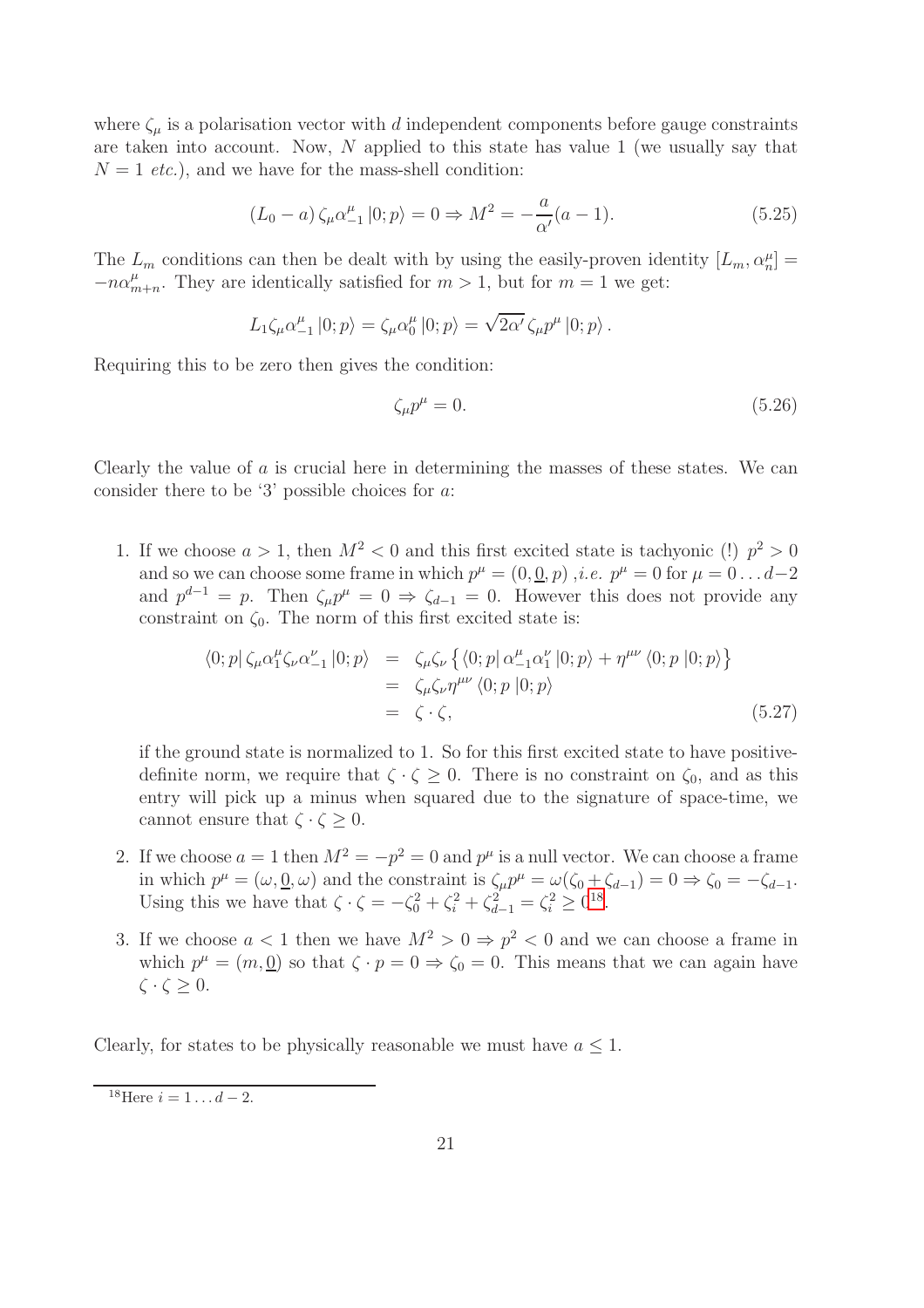This is the first condition for the absence of negative norm states  $(g\text{host}^{19})$  $(g\text{host}^{19})$  $(g\text{host}^{19})$  in string theory. The absence of these states in general is known as the 'No-Ghost Theorem'. Following [\[1\]](#page-99-0), we'll take a quick look at this.

We define physical states by  $L_m |\phi\rangle = 0$  for  $m > 0$  and  $(L_0 - a)|\phi\rangle = 0$ . A state is called spurious if it obeys  $(L_0 - a)|\psi\rangle = 0$ , but is orthogonal to all physical states:

$$
\langle \phi | \psi \rangle = 0. \tag{5.28}
$$

As  $\langle \phi | L_{-n} = 0$  for  $n > 0$ , we can always write spurious states in the form

<span id="page-22-1"></span>
$$
|\psi\rangle = \sum_{n>0} L_{-n} |\chi_n\rangle , \qquad (5.29)
$$

where the  $|\chi_n\rangle$  are states that obey  $(L_0 - a + n)|\chi_n\rangle = 0$ . In fact we can truncate this infinite sum, since for  $n \geq 3$  the  $L_{-n}$  can be represented as iterated commutators of  $L_{-1}$ and  $L_{-2}$ , so we can simply write a spurious state as:

$$
|\psi\rangle = L_{-1} |\chi_1\rangle + L_{-2} |\chi_2\rangle. \tag{5.30}
$$

We get something special if a state is both spurious <u>and</u> physical. That is, if we have a state that satisfies:

$$
\langle \phi | \psi \rangle = 0 \quad ; \quad L_m | \psi \rangle = 0, \quad \forall \quad m > 0 \quad ; \quad (L_0 - a) | \psi \rangle = 0. \tag{5.31}
$$

As we can write these states in the form of [\(5.29\)](#page-22-1), we have that

$$
\langle \psi | \psi \rangle = \sum_{m>0} \langle \chi_m | L_m | \psi \rangle = 0, \tag{5.32}
$$

so these states have zero norm. These states are orthogonal to all physical states (including themselves) and are sometimes called 'null' states.

We can construct states of this type by considering spurious states of the form

$$
|\psi\rangle = L_{-1} |\tilde{\chi}\rangle, \qquad (5.33)
$$

where  $|\tilde{\chi}\rangle$  is an arbitrary state satisfying  $L_m |\tilde{\chi}\rangle = 0$  for  $m > 0$  and  $(L_0 - a + 1)|\tilde{\chi}\rangle = 0$ . Here  $|\tilde{\chi}\rangle$  could be the zero momentum state  $|0;0\rangle$  or really any physical state with suitably shifted  $p^{\mu}$ . In addition to being spurious,  $|\psi\rangle$  also satisfies all the conditions for being physical apart from the  $L_1$  condition:

$$
L_1 |\psi\rangle = L_1 L_{-1} |\tilde{\chi}\rangle = 2L_0 |\tilde{\chi}\rangle ,
$$

<span id="page-22-0"></span><sup>19</sup>Note, these are not ghosts in the BRST sense.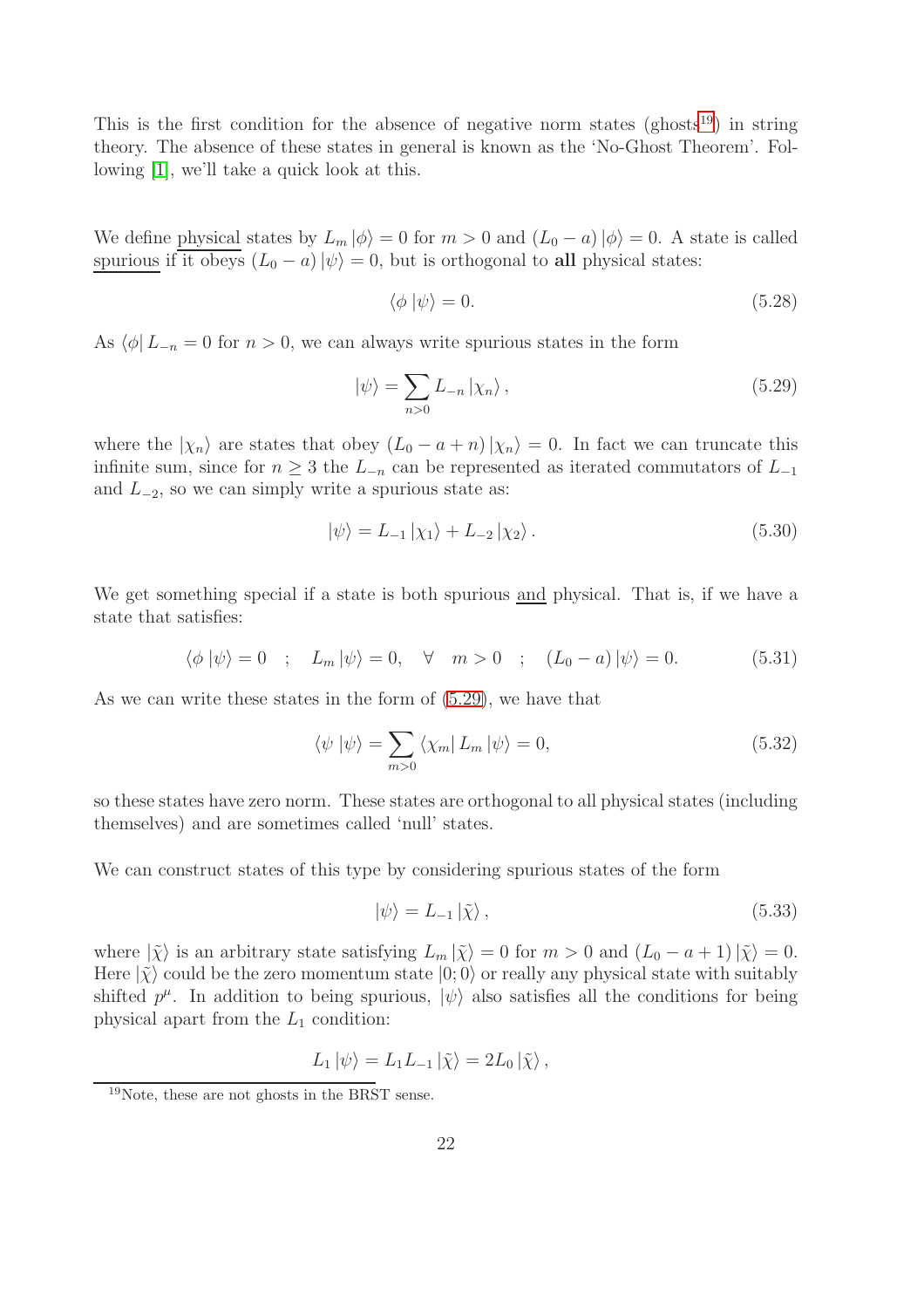which vanishes if  $a = 1$ . In this case the  $|\psi\rangle$  states are both spurious and physical and hence have zero norm. Clearly by applying  $L_{-1}$  to an arbitrary state  $|\tilde{\chi}\rangle$ , an infinite number of states with zero norm can be made. If  $a = 1$ , the first excited state of the open string is massless and is the simplest example where  $|\tilde{\chi}\rangle = |0; k\rangle$ .

In fact, if we consider spurious states with the structure:

$$
|\psi\rangle = (L_{-2} + \gamma L_{-1}^2) |\tilde{\chi}\rangle, \qquad (5.34)
$$

then we have an infinite set of zero norm states if  $a = 1, d = 26$  and  $\gamma = 3/2$ . The existence of this infinite extra set of null states is essential for the decoupling of all the time-like modes in the critical dimension. The general rule (No-Ghost Theorem) is that the spectrum is ghost-free provided that  $a = 1$  and  $d = 26$  or  $a \le 1$  and  $d \le 25$ .

As a general statement in  $d = 26$  with  $a = 1$ , we can write any physical state as:

$$
|\phi\rangle = |\phi_S\rangle + |\phi_T\rangle, \qquad (5.35)
$$

where  $|\phi_S\rangle$  is null (spurious and physical) and  $|\phi_T\rangle$  has positive norm.

Summarizing, for the **open** string we have (we'll take  $a = 1$  and  $d = 26$ , and see even more evidence that this should be the case later):

1. A tachyonic ground state:

$$
|0; p\rangle \qquad M^2 = -\frac{1}{\alpha'}.\tag{5.36}
$$

2. With  $a = 1$ , the first excited state is massless. What's more, the  $L_1$  condition  $p^{\mu}\zeta_{\mu} = 0$  therefore allows for transformations of the form  $\zeta_{\mu} \to \zeta_{\mu} + p_{\mu}\chi$ . But this is just the fourier transform of the  $U(1)$  gauge equivalence  $A_{\mu} \to A_{\mu} + \partial_{\mu} \chi$ . That is to say, this state is a massless photon!

$$
\zeta_{\mu}\alpha_{-1}^{\mu}|0;p\rangle \qquad M^2=0. \qquad (5.37)
$$

3. The second excited state has the form:

$$
\left(\zeta_{\mu\nu}^{(2)}\alpha_{-1}^{\mu}\alpha_{-1}^{\nu} + \zeta_{\mu}^{(1)}\alpha_{-2}^{\mu}\right)|0;p\rangle \qquad M^{2} = 1/\alpha',\tag{5.38}
$$

with  $\zeta_{\mu\nu}^{(2)}$  a symmetric 2<sup>nd</sup> rank tensor. The  $L_1$  and  $L_2$  ('gauge') conditions are:

$$
\sqrt{2\alpha'} p^{\mu} \zeta_{\mu\nu}^{(2)} = -\zeta_{\nu}^{(1)} \tag{5.39}
$$

$$
\eta^{\mu\nu}\zeta_{\mu\nu}^{(2)} = -2\sqrt{2\alpha'}\,\zeta_{\mu}^{(1)}p^{\mu} = 4\alpha'p^{\mu}p^{\nu}\zeta_{\mu\nu}^{(2)}\,,\tag{5.40}
$$

which gives a non-null, massive spin-2 particle. These are the lowest lying states.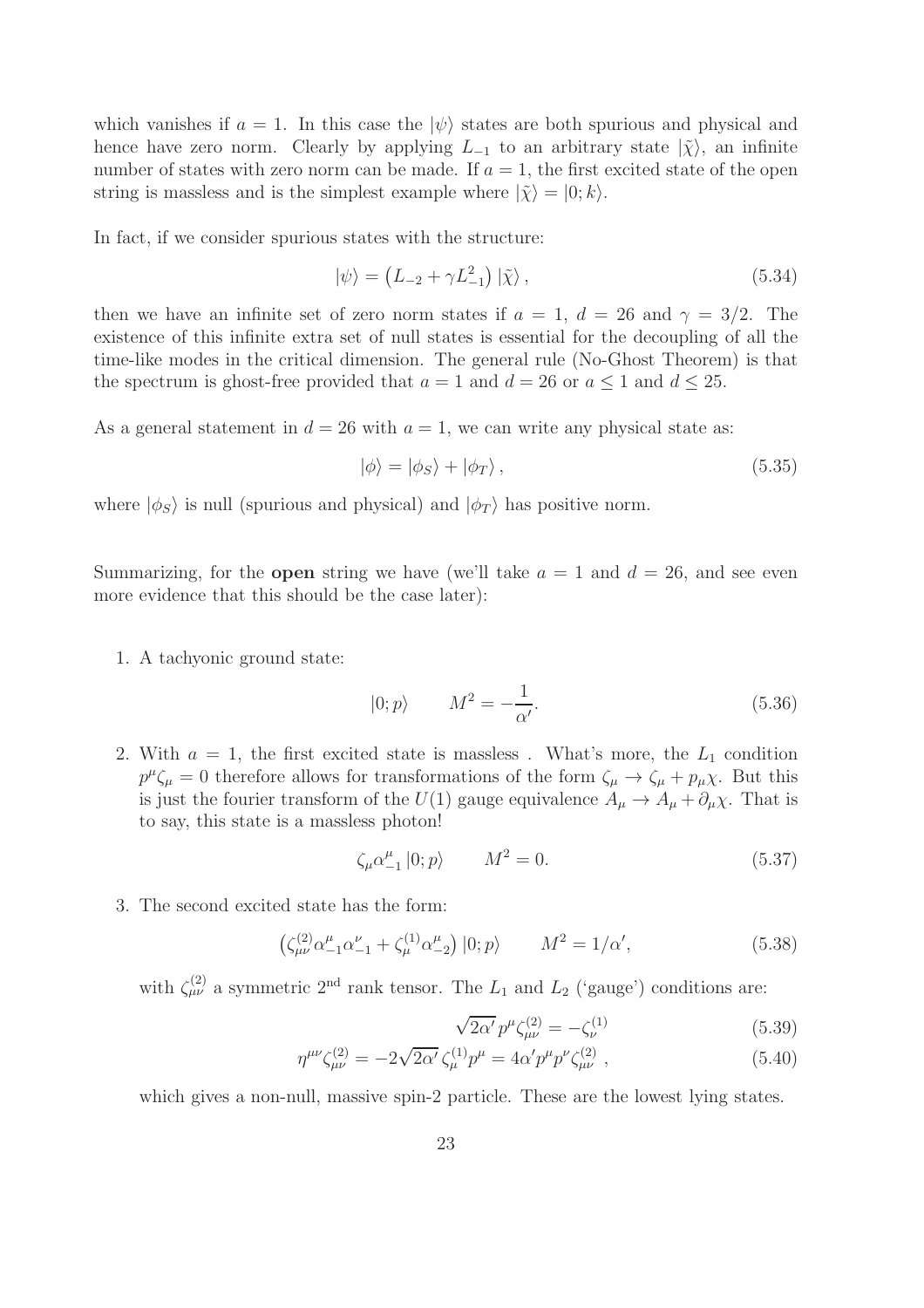For the closed string we have:

$$
L_m = \frac{1}{2} \sum_n \alpha_{m-n} \cdot \alpha_n \quad m \neq 0 \quad ; \quad L_0 = N + \frac{\alpha_0^2}{2}
$$
  

$$
\tilde{L}_m = \frac{1}{2} \sum_n \tilde{\alpha}_{m-n} \cdot \tilde{\alpha}_n \quad m \neq 0 \quad ; \quad L_0 = \tilde{N} + \frac{\tilde{\alpha}_0^2}{2},
$$

where the physical state conditions are:

$$
L_m |\phi\rangle = \tilde{L}_m |\phi\rangle = 0 \quad m \neq 0
$$
  

$$
(L_0 - a) |\phi\rangle = (\tilde{L}_0 - \tilde{a}) |\phi\rangle = 0.
$$

Here we essentially have a doubling of the physical space of states:

$$
|\phi,\tilde{\phi}\rangle_{closed} \equiv |\phi\rangle_{open} \otimes |\tilde{\phi}\rangle_{open},
$$

where the states  $|\phi\rangle$  and  $|\tilde{\phi}\rangle$  are created by acting on the vacuum with  $\alpha_{-n}$  and  $\tilde{\alpha}_{-n}$ respectively.

In fact we can make linear combinations of the above  $L_0$  and  $\tilde{L}_0$  conditions to give:

<span id="page-24-0"></span>
$$
\left(L_0 + \tilde{L}_0 - (a + \tilde{a})\right)|\phi\rangle = 0\tag{5.41}
$$

$$
\left(L_0 - \tilde{L}_0 - (a - \tilde{a})\right)|\phi\rangle = 0,
$$
\n(5.42)

where [\(5.41\)](#page-24-0) is known as the 'mass-shell' condition, and [\(5.42\)](#page-24-0) is known as 'level-matching'. In Minkowski space, where  $p_L^{\mu} = p_R^{\mu} = p^{\mu}$ , the level-matching condition tells us that  $(N - \tilde{N})|\phi\rangle = 0$ , *i.e.*  $N = \tilde{N}$ .

N and  $\tilde{N}$  both kill the ground state  $(N = \tilde{N} = 0)$ , so we have:

$$
(L_0 - a) |0; p\rangle = 0 \Rightarrow \left(N + \frac{\alpha' p^2}{4} - a\right)|0; p\rangle = 0
$$

$$
\Rightarrow M^2 = -p^2 = -\frac{4a}{\alpha'}.
$$

Similar considerations for  $\tilde{L}_0$  lead to:

$$
M^2 = -\frac{4\tilde{a}}{\alpha'}.
$$

Thus if we require a consistent mass formula for the string, we must have  $\tilde{a} = a$ , and then the open string results fix  $a = 1$ . Again we find that the ground state is tachyonic!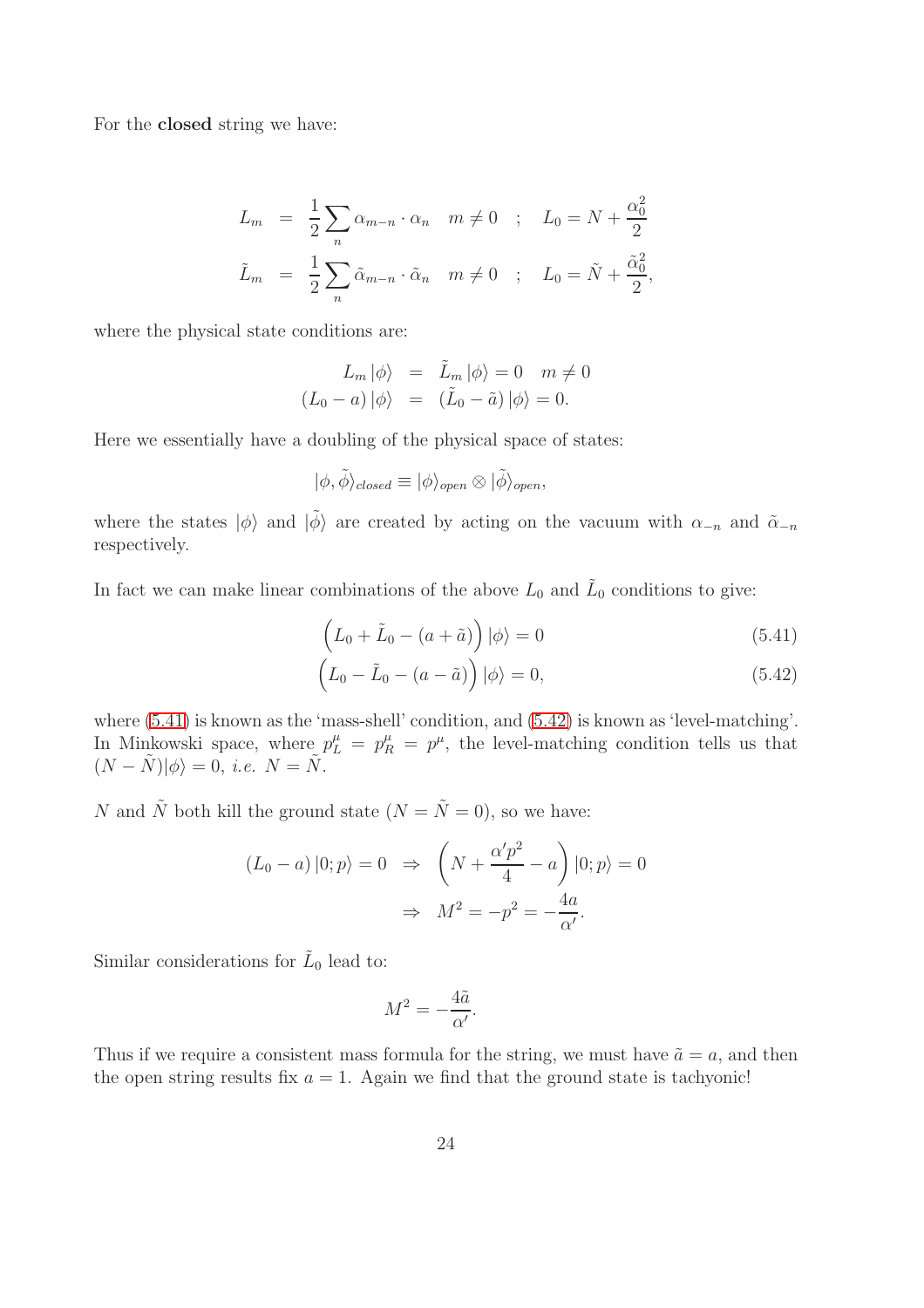Level matching now tells us that there are no states with  $(N, \tilde{N}) = (1, 0)/(0, 1)$ , so the first excited state has  $N = \tilde{N} = 1$ :

$$
\zeta_{\mu\nu}\alpha_{-1}^\mu\tilde{\alpha}_{-1}^\nu|0;p\rangle,
$$

with  $\zeta$  a non-symmetric 2<sup>nd</sup> rank tensor, and gauge conditions from  $L_1$  and  $\tilde{L}_1$ :

$$
p^{\mu}\zeta_{\mu\nu} = p^{\nu}\zeta_{\mu\nu} = 0.
$$

The mass is again zero as for the first excited state of the open string, and as such we can find a frame in which  $p^{\mu} = \omega(1, \underline{0}, 1)$ . In this case the constraints become:

$$
p^{\mu}\zeta_{\mu\nu} = 0 \Rightarrow \zeta_{0\nu} + \zeta_{(d-1)\nu} = 0
$$
  

$$
p^{\nu}\zeta_{\mu\nu} \Rightarrow \zeta_{\mu 0} + \zeta_{\mu(d-1)} = 0,
$$

which means that  $\mu, \nu$  effectively have transverse values  $i, j = 1...d - 2$ . Effectively  $\zeta_{\mu\nu} \rightarrow \zeta_{ij}$ , and we can decompose this under the irreducible representations of  $SO(d-2)$ :

$$
\zeta_{ij} = \zeta_{(ij)} + \zeta_{[ij]} + \zeta_i^i.
$$
\n(5.43)

 $\zeta_{(ij)}$  is symmetric and trace-free - the graviton  $g_{ij}$ .  $\zeta_{[ij]}$  is antisymmetric - the antisymmetric tensor  $B_{ij}$  and  $\zeta_i^i$  is scalar - the dilaton  $\Phi$ . We see that the spectrum of the closed Bosonic string contains a graviton!

Summarizing for the **closed** string, with  $a = \tilde{a} = 1$  and  $d = 26$ , we have:

1. A tachyonic ground state:

$$
|0; p\rangle \quad M^2 = -\frac{4}{\alpha'}.\tag{5.44}
$$

2. A massless first-excited state:

$$
\zeta_{\mu\nu}\alpha_{-1}^{\mu}\tilde{\alpha}_{-1}^{\nu}|0;p\rangle \quad M^2=0,\tag{5.45}
$$

which contains the graviton q, the antisymmetric tensor B and the dilaton  $\Phi$ . These are the lowest-lying states.

This quantisation procedure that we have been pursuing shows us that the quantisation is manifestly covariant, but not manifestly free of ghosts. We also know that even when we have chosen our gauge ( $\gamma_{\alpha\beta} = \eta_{\alpha\beta}$ ), there is still the freedom (residual gauge symmetry) to make reparametrizations. We can use this freedom to make a specific non-covariant choice (the so-called light-cone gauge) in which the covariance is obscure, but the spectrum is manifestly free of ghosts. It is also possible to show that the two views are equivalent, which implies a covariant **and** ghost-free theory. We shall now look at this light-cone gauge quantisation procedure.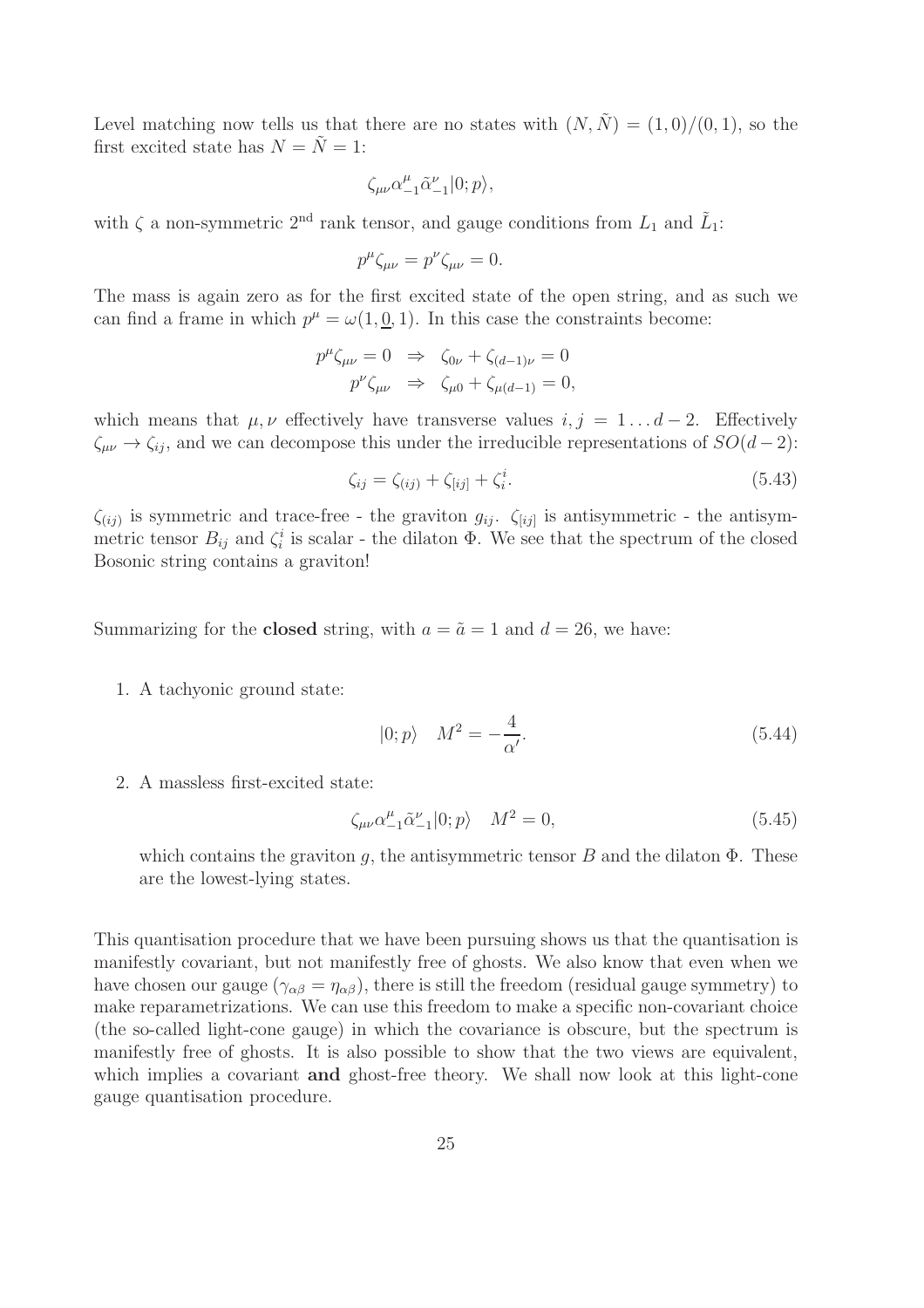## 5.2 Light-Cone Gauge Quantisation

We begin by introducing light-cone coordinates in the space-time:

$$
X^{+} = \frac{X^{0} + X^{d-1}}{\sqrt{2}} \quad X^{-} = \frac{X^{0} - X^{d-1}}{\sqrt{2}}.
$$
\n(5.46)

This is similar to forming  $\xi^{\pm} = \tau \pm \sigma$ , but there is a big difference in that we are now singling out two coordinates (from  $d$ ) in an arbitrary and non-covariant way. Thus:

$$
X^{\mu} \to X^{+}, X^{-}, X^{i} \quad i = 1...d-2
$$
  

$$
\eta_{ij} = 1, \quad \eta_{+-} = \eta_{-+} = \eta^{+-} = \eta^{-+} = -1.
$$

The components of a vector  $V^{\mu}$  are:

$$
V^{\pm} = \frac{1}{\sqrt{2}} (V^0 \pm V^{d-1}), \quad V^i \quad i = 1 \dots d - 2,
$$

and the inner product is:

$$
V^{\mu}W_{\mu} = V^{i}W^{i} - V^{+}W^{-} - V^{-}W^{+}.
$$

In terms of the  $\xi^{\pm}$ , the residual gauge invariance corresponds to the possibility of making arbitrary reparametrizations:

$$
\xi^{\pm} \to \tilde{\xi}^{\pm} \left( \xi^{\pm} \right). \tag{5.47}
$$

For closed strings we may reparametrize them independently, but for open strings they are linked by the boundary conditions. They thus transform  $\tau = (\xi^+ + \xi^-)/2$  and  $\sigma =$  $(\xi^+ - \xi^-)/2$  into

$$
\tilde{\tau} = \frac{1}{2} \left[ \tilde{\xi}^+ \left( \xi^+ \right) + \tilde{\xi}^- \left( \xi^- \right) \right] \tag{5.48}
$$

$$
\tilde{\sigma} = \frac{1}{2} \left[ \tilde{\xi}^+ \left( \xi^+ \right) - \tilde{\xi}^- \left( \xi^- \right) \right]. \tag{5.49}
$$

This form for  $\tilde{\tau}$  clearly asserts that it is a solution to the massless wave equation:

$$
\left(\partial_{\sigma}^{2} - \partial_{\tau}^{2}\right)\tilde{\tau} = 0.
$$

On the other hand, once we have chosen  $\tilde{\tau}$ ,  $\tilde{\sigma}$  is automatically determined. We also know that  $X^{\mu}$  obeys the massless wave equation, so we can make a reparametrization to choose  $\tilde{\tau}$  to be equal to one of the  $X^{\mu}$ . The usual light-cone gauge choice is:

$$
X^{+}(\sigma,\tau) = x^{+} + 2\alpha' p^{+} \tau.
$$
\n(5.50)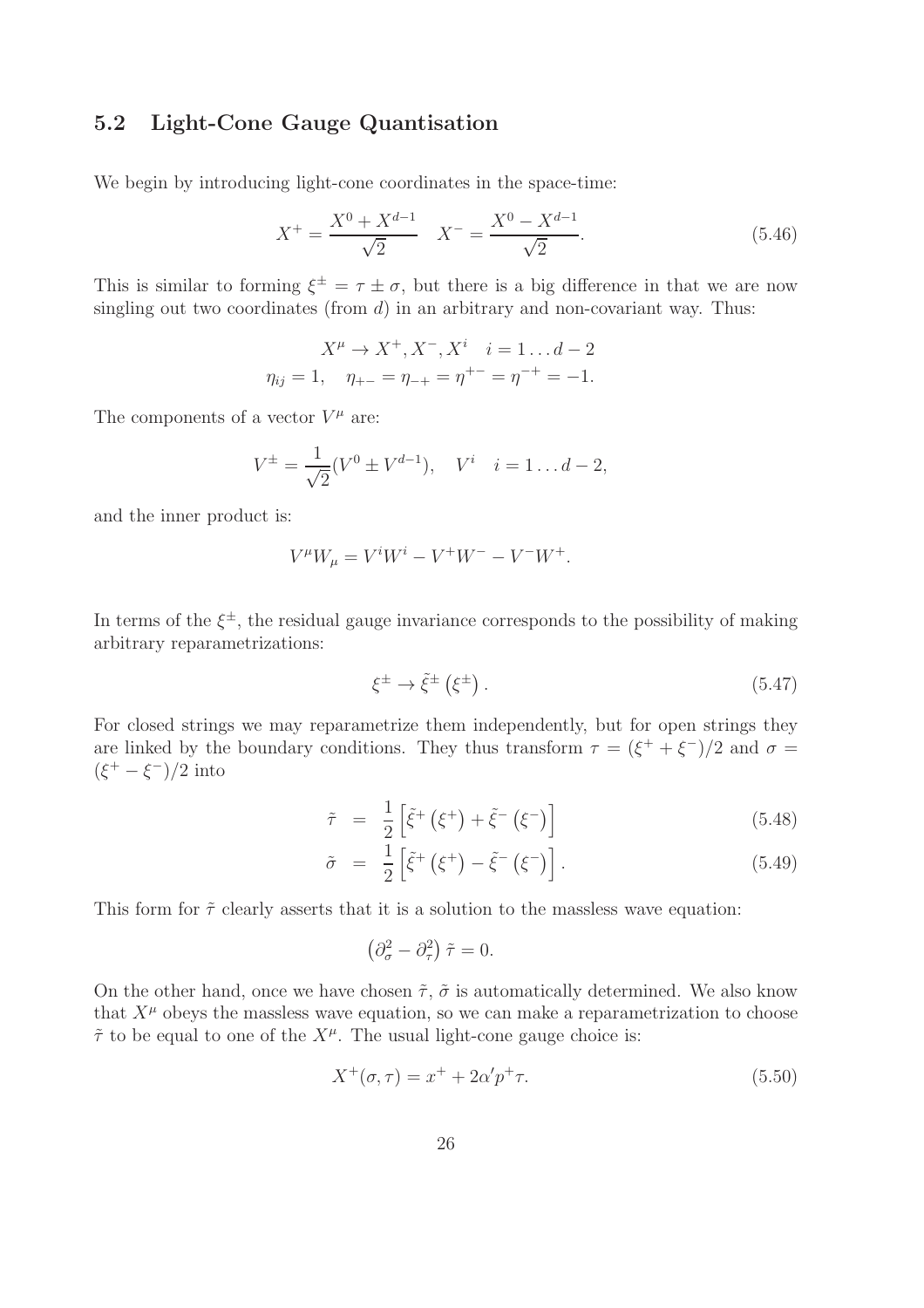This is manifestly independent of  $\sigma$ , and in the classical description corresponds to setting  $\alpha_n^+ = 0$  for  $n \neq 0$ . The X<sup>+</sup> coordinate actually corresponds to the time coordinate in a frame in which the string is travelling at infinite momentum.

Having thus fixed  $X^+$ , the Virasoro constraints become:

$$
T_{\pm\pm} = \frac{1}{4} \left( \dot{X} \pm X' \right)^2 = 0
$$
  
\n
$$
\Rightarrow \left( \dot{X}^i \pm X^{i'} \right) - 2 \left( \dot{X}^+ \pm X^{+'} \right) \left( \dot{X}^- \pm X^{-'} \right) = 0
$$
  
\n
$$
\Rightarrow \left( \dot{X}^- \pm X^{-'} \right) = \frac{1}{4p^+ \alpha'} \left( \dot{X}^i \pm X^{i'} \right)^2, \tag{5.51}
$$

which can be solved for  $X^-$  in terms of the  $X^i$ . Thus in light-cone gauge we can actually eliminate both  $X^+$  and  $X^-$ , leaving only the transverse oscillators  $X^i$ .

If we now consider a solution to the equations of motion of the open string with NN boundary conditions (see eqn. $(4.24)$ ), we can explicitly solve to find:

$$
\alpha_n^- = \frac{1}{\sqrt{2\alpha'} p^+} \left\{ \frac{1}{2} \sum_{i=1}^{d-2} \sum_{m=-\infty}^{\infty} : \alpha_{n-m}^i \alpha_m^i : -a \delta_n \right\}.
$$
 (5.52)

As in the covariant treatment, we have introduced an unknown normal-ordering constant a into  $\alpha_0^-$ . In light-cone gauge, the identification of  $\alpha_0^-$  with  $\sqrt{2\alpha'}p^-$  is the mass-shell condition. For the open string we have:

$$
\alpha_0^+ = \sqrt{2\alpha'} p^+ \qquad ; \qquad \alpha_0^- = \sqrt{2\alpha'} p^-
$$
  

$$
\alpha_n^+ = 0 \qquad \forall \quad n \neq 0,
$$
 (5.53)

while for the **closed** string the relations are:

$$
\alpha_0^+ = \sqrt{\frac{\alpha'}{2}} p^+ \qquad ; \qquad \alpha_0^- = \sqrt{\frac{\alpha'}{2}} p^-
$$
  

$$
\alpha_n^+ = 0 \qquad \forall \quad n \neq 0,
$$
 (5.54)

with similar relations for  $\tilde{\alpha}^{\pm}$ . Then:

$$
L_m = \frac{1}{2} \sum_{-\infty}^{\infty} \alpha_{m-n} \cdot \alpha_n
$$
  
\n
$$
= \frac{1}{2} \sum_{-\infty}^{\infty} \left\{ \alpha_{m-n}^i \alpha_n^i - \alpha_{m-n}^+ \alpha_n^- - \alpha_{m-n}^- \alpha_n^+ \right\}
$$
  
\n
$$
= -\alpha_0^+ \alpha_m^- + \frac{1}{2} \sum_{-\infty}^{\infty} \alpha_{m-n}^i \alpha_n^i,
$$
\n(5.55)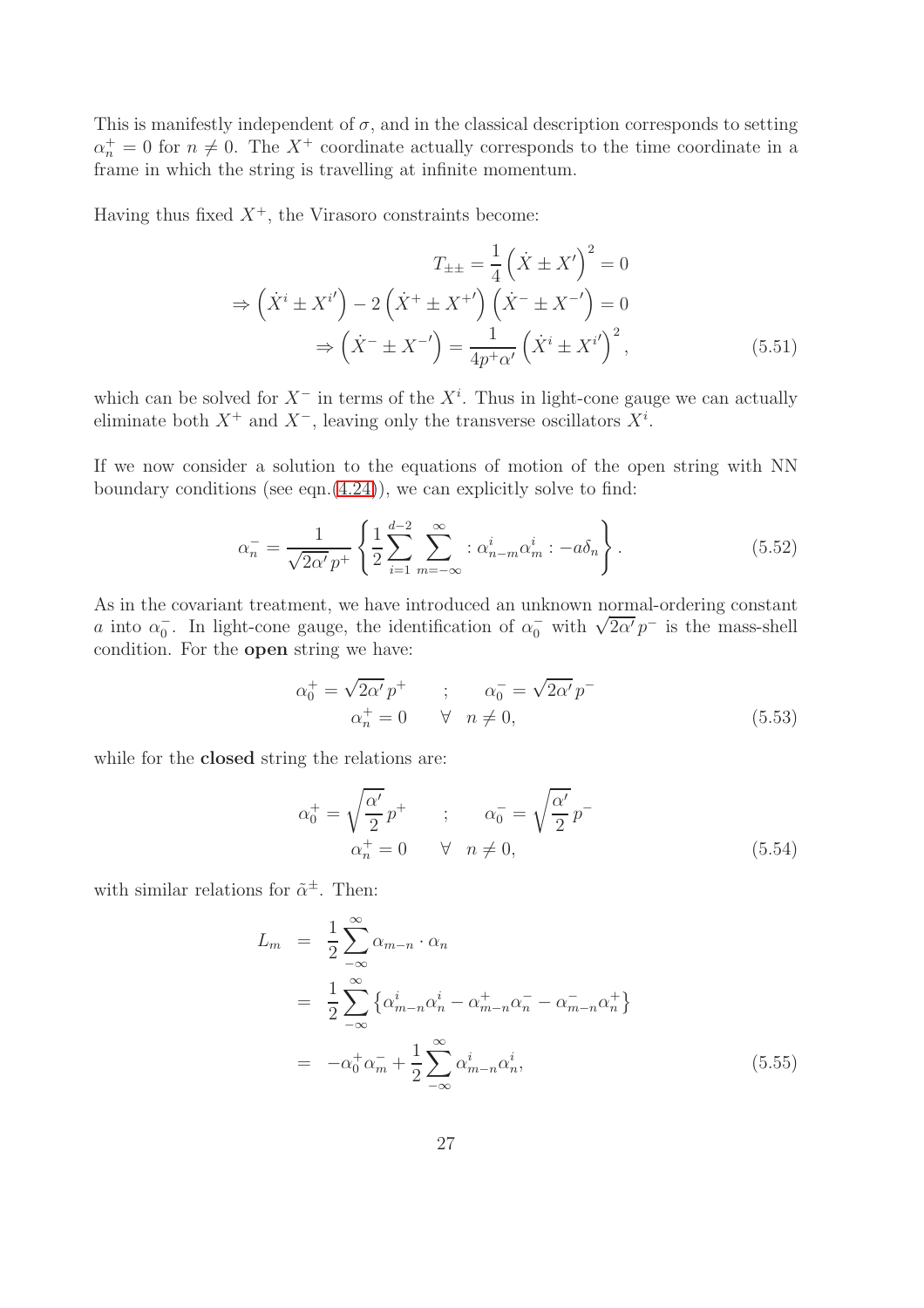and similarly for  $\tilde{L}_m$ . So:

$$
L_0 = -2\alpha' p^+ p^- + N + \alpha' p^i p^i \tag{5.56}
$$

for the open string, where now  $N = \sum_{n=1}^{\infty} \alpha_{-n}^{i} \alpha_{n}^{i}$ . The mass-shell condition then becomes:

$$
\begin{aligned}\n\left[(-2p^+p^- + p^i p^i)\alpha' + N - a\right]|\phi\rangle &= 0 \\
\Rightarrow M^2 &= \frac{1}{\alpha'}(N - a).\n\end{aligned} \tag{5.57}
$$

Clearly this is the same as before, except that now we only have transverse  $(\alpha_n^i)$  contributing.

The lowest open string states in light cone gauge are thus:

1. Ground state

$$
|0; p\rangle \qquad M^2 = -\frac{a}{\alpha'} \tag{5.58}
$$

2. 1st excited state

$$
\zeta_i \alpha_{-1}^i |0; p\rangle \qquad M^2 = \frac{1 - a}{\alpha'} \tag{5.59}
$$

3. 2nd excited state

$$
\left(\zeta_{ij}^{(2)}\alpha_{-1}^{i}\alpha_{-1}^{j} + \zeta_{i}^{(1)}\alpha_{-2}^{i}\right)|0;p\rangle \qquad M^{2} = \frac{2-a}{\alpha'}.\tag{5.60}
$$

As only 'Euclidean' indices are involved, we can see heuristically that this gauge is good for the absence of ghosts: the 'Euclidean' metric has signature  $(+, +, +, ...) \Rightarrow$  positive definite norms.

We also get a restriction on the parameter a. Consider the first excited state. This is a transversely polarized vector, and when subjected to a Lorentz transformation such vectors acquire a longitudinal polarization, unless they are massless. Thus, requiring the first excited state to be massless gives  $a = 1$ .

We can also see how the dimension of space-time is restricted. The constant a arises from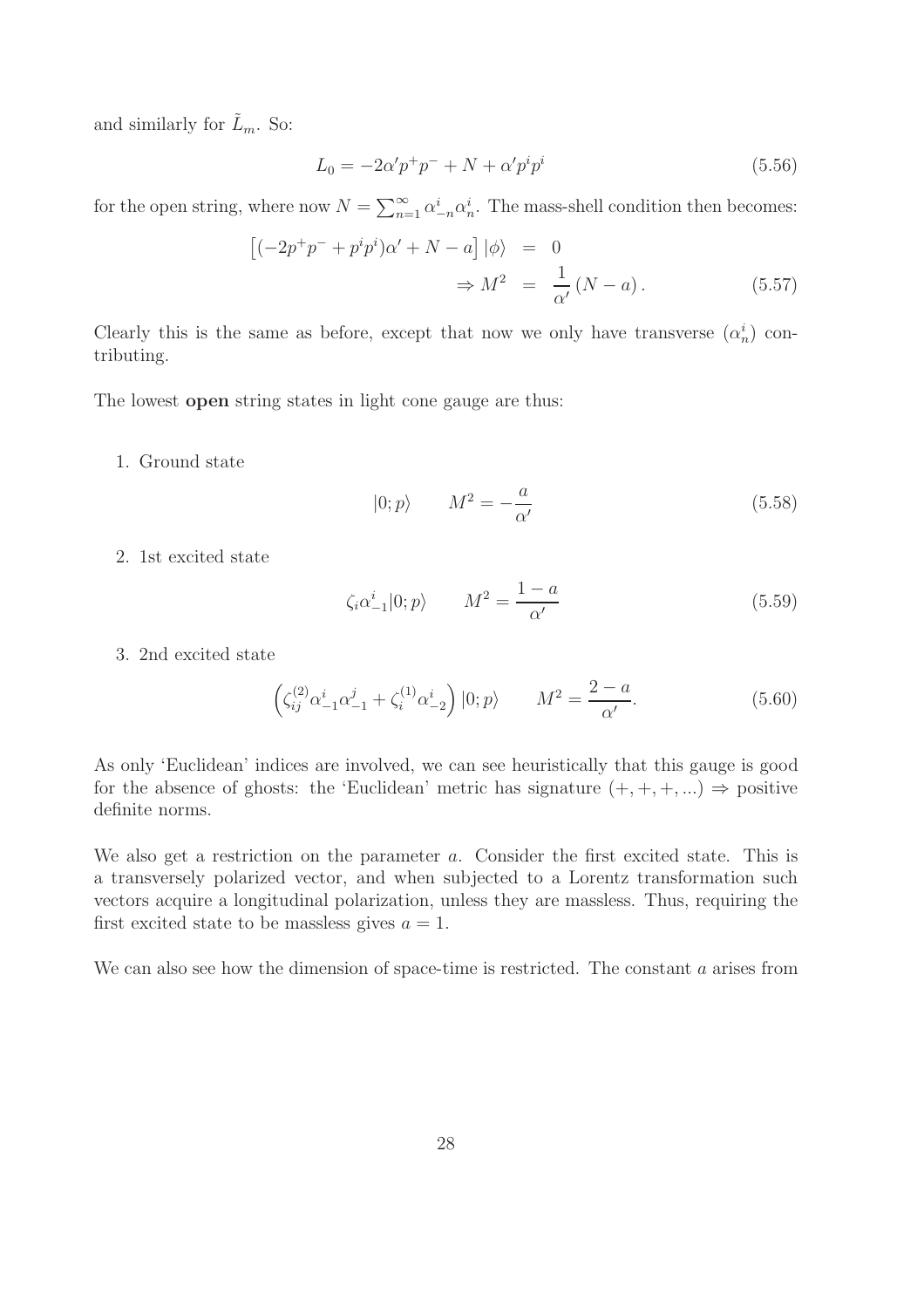the need to normal order  $L_0$ . Let's consider doing this explicitly:

$$
L_0 = \frac{1}{2} \sum_{-\infty}^{\infty} \alpha_{-n}^i \alpha_n^i = \frac{1}{2} \left\{ \sum_{n=1}^{\infty} \alpha_{-n}^i \alpha_n^i + \sum_{n=-1}^{-\infty} \alpha_{-n}^i \alpha_n^i + \alpha_0^2 \right\}
$$
  
\n
$$
= \frac{1}{2} \left\{ \sum_{n=1}^{\infty} \alpha_{-n}^i \alpha_n^i + \sum_{n=1}^{\infty} \alpha_n^i \alpha_{-n}^i + \alpha_0^2 \right\}
$$
  
\n
$$
= \frac{1}{2} \left\{ \sum_{n=1}^{\infty} \alpha_{-n}^i \alpha_n^i + \sum_{n=1}^{\infty} \alpha_{-n}^i \alpha_n^i + \eta_{ij} \eta^{ij} \sum_{n=1}^{\infty} n + \alpha_0^2 \right\}
$$
  
\n
$$
= \frac{1}{2} \left\{ \sum_{n=1}^{\infty} \alpha_{-n}^i \alpha_n^i + \sum_{n=-1}^{-\infty} \alpha_n^i \alpha_{-n}^i + \alpha_0^2 + (d-2) \sum_{n=1}^{\infty} n \right\}
$$
  
\n
$$
= \frac{1}{2} \sum_{-\infty}^{\infty} \alpha_{-n}^i \alpha_n^i + \frac{d-2}{2} \sum_{n=1}^{\infty} n.
$$
 (5.61)

We can thus identify  $-a = \frac{d-2}{2} \sum_{n=1}^{\infty} n$ , which is ostensibly divergent. However, we can deal with it using 'zeta function regularization'. The Riemann zeta function can be defined by:

$$
\zeta(s) = \sum_{n=1}^{\infty} n^{-s},\tag{5.62}
$$

for  $\Re(s) > 1$ . But the zeta function also has a unique analytic continuation to the point s = -1, where  $\zeta(-1) = -1/12$ . Thus

$$
\sum_{n=1}^{\infty} n = -\frac{1}{12} \quad (+\infty). \tag{5.63}
$$

The requirement that  $a = 1$  then tells us that  $d = 26$ . Critical Bosonic string theory lives in 26 dimensions!

## 5.3 Path Integral Quantization

We know from quantum field theory that we can use the modern covariant formalism of path integrals to quantise a theory and do calculations. For instance, the two-point correlation function (propagator) for a scalar field  $\phi$  can be written as:

$$
\tau_2(x_1, x_2) = \langle \phi(x_1)\phi(x_2) \rangle = \frac{1}{N} \int \mathcal{D}\phi \, \phi(x_1)\phi(x_2) e^{iS[\phi]},
$$

where  $N = \int \mathcal{D}\phi e^{iS[\phi]}$ . Alternatively we could write down a partition function:

$$
Z = \int \mathcal{D}X^{\mu}(\tau)\mathcal{D}e \, e^{iS[X,e]},\tag{5.64}
$$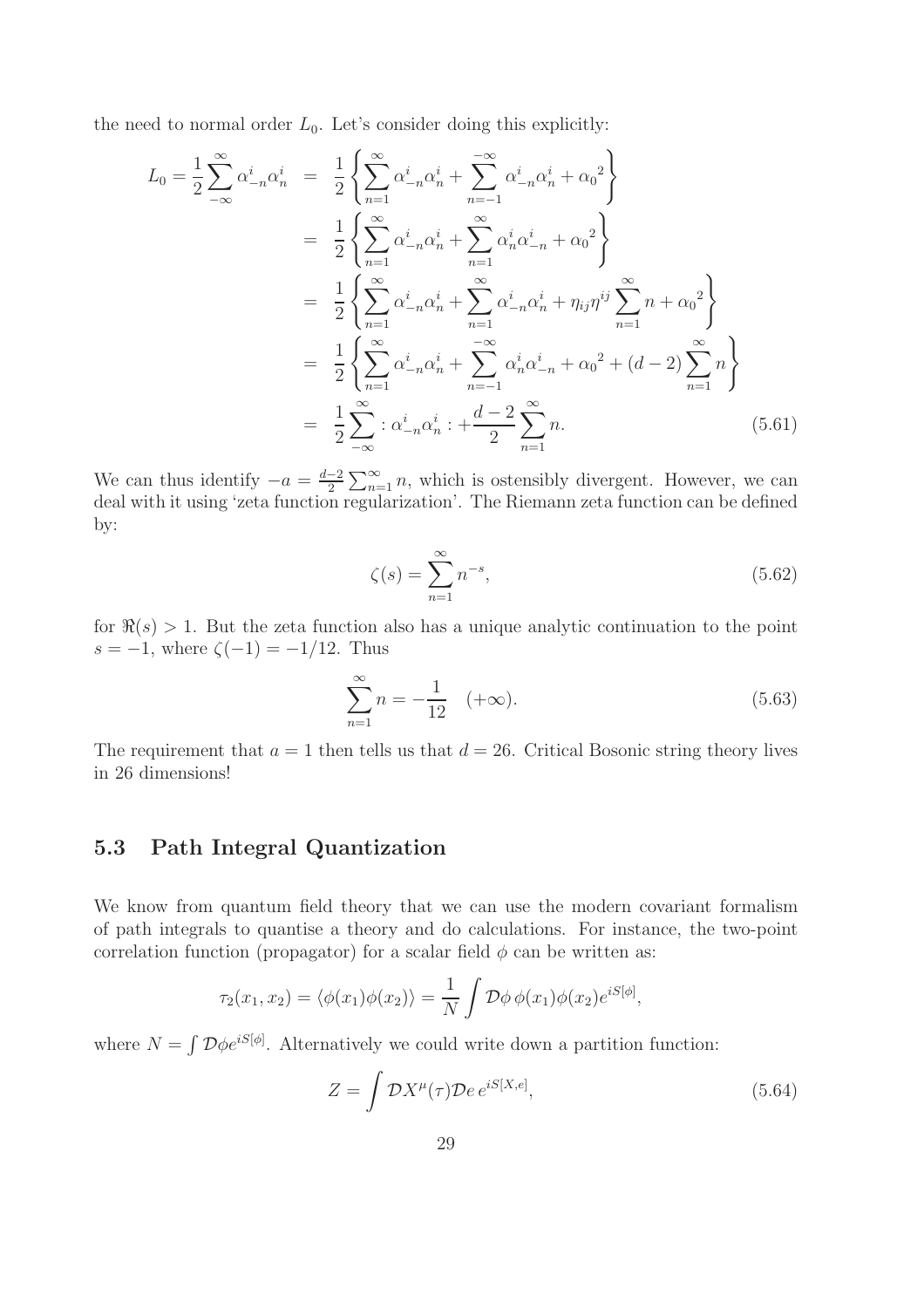*i.e.* a path integral over the embedding and the metric on the world-line, and use this to calculate things with. The generalisation of this in string theory is:

$$
Z = \int \mathcal{D}X^{\mu}(\sigma,\tau)\mathcal{D}\gamma_{\alpha\beta}(\sigma,\tau)e^{iS[X,\gamma]}, \qquad (5.65)
$$

or if we Wick-rotate to Euclidean space:

$$
Z_E = \int \mathcal{D}X \mathcal{D}\gamma e^{-S_E[X,\gamma]}.
$$
\n(5.66)

Recall that we still have a gauge group of

 $G =$  Diffeomorphisms  $\otimes$  Weyl Transformations (5.67)

under which the theory is invariant. Eventually we wish to fix the gauge to be the conformal one:

$$
\gamma_{\alpha\beta} \to \tilde{\gamma}_{\alpha\beta} = e^{\phi} \begin{pmatrix} \mp 1 & 0 \\ 0 & 1 \end{pmatrix}, \tag{5.68}
$$

where we must use a minus if we are in Minkowski space and a plus if we are in Euclidean space.

Under reparametrizations we have:

$$
\delta X^{\mu} = \zeta^{\alpha} \partial_{\alpha} X^{\mu} \tag{5.69}
$$

$$
\delta \gamma_{\alpha\beta} = 2 \nabla_{(\alpha} \zeta_{\beta)}, \tag{5.70}
$$

and

$$
\delta \gamma_{\alpha\beta} = 2\Lambda \gamma_{\alpha\beta} \tag{5.71}
$$

under Weyl transformations. So, under a general transformation we have:

$$
\delta \gamma_{\alpha\beta} = 2 \nabla_{(\alpha} \zeta_{\beta)} + 2 \Lambda \gamma_{\alpha\beta} \tag{5.72}
$$

$$
= (\mathcal{P}\zeta)_{\alpha\beta} + 2\tilde{\Lambda}\gamma_{\alpha\beta}, \qquad (5.73)
$$

where

$$
(\mathcal{P}\zeta)_{\alpha\beta} = 2\nabla_{(\alpha}\zeta_{\beta)} - (\nabla_{\gamma}\zeta^{\gamma})\gamma_{\alpha\beta} \tag{5.74}
$$

$$
\& \quad 2\tilde{\Lambda} = 2\Lambda + \nabla_{\gamma}\zeta^{\gamma}.\tag{5.75}
$$

 $\mathcal{D}\gamma_{\alpha\beta} \equiv \mathcal{D}(\mathcal{P}\zeta)\mathcal{D}\tilde{\Lambda}$ , and we wish to fix the gauge by transforming

$$
\mathcal{D}\gamma_{\alpha\beta} \rightarrow \mathcal{D}\zeta \mathcal{D}\Lambda
$$
  
*i.e.*  $\mathcal{D}(\mathcal{P}\zeta)\mathcal{D}\tilde{\Lambda} \rightarrow \mathcal{D}\zeta \mathcal{D}\Lambda.$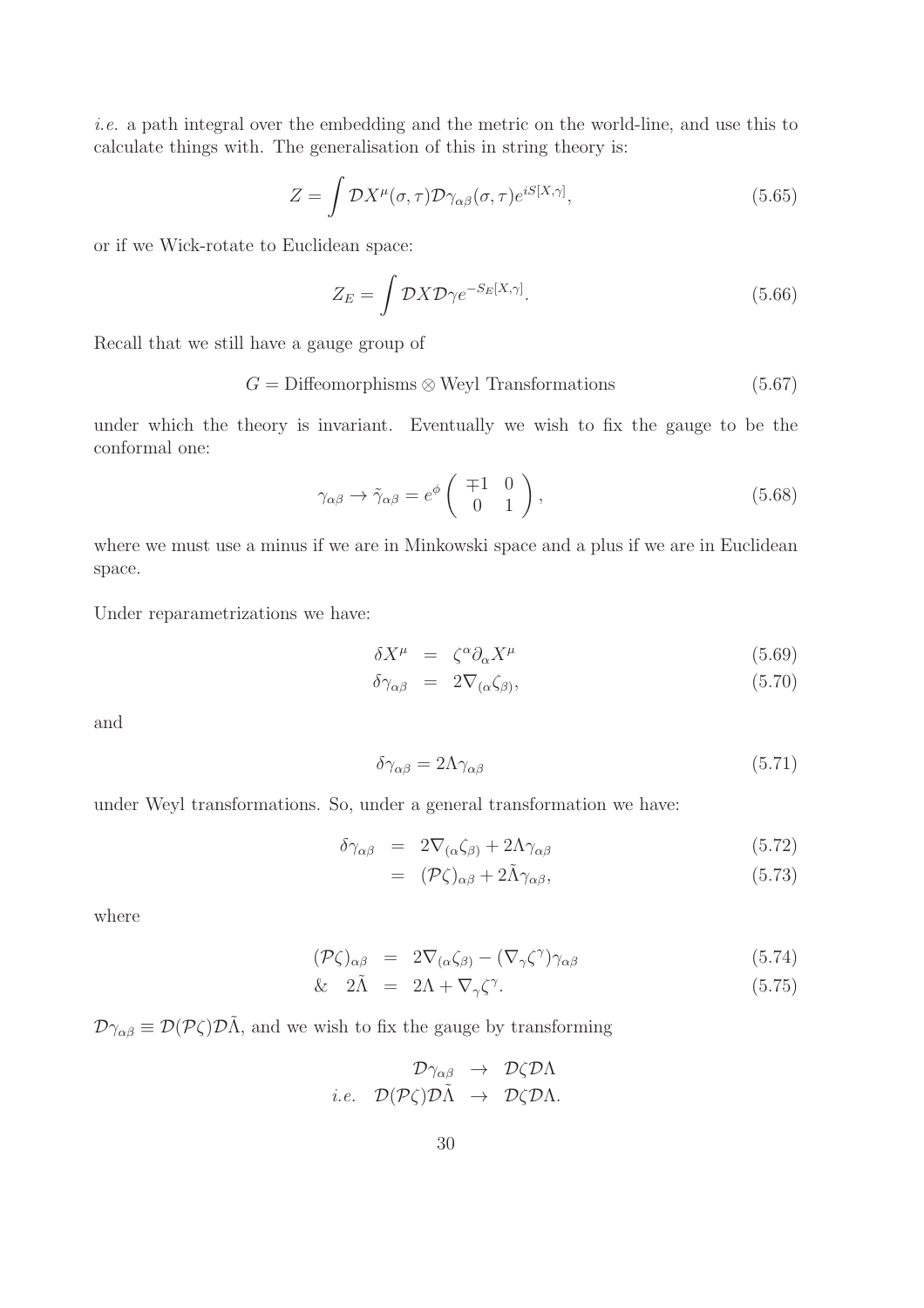So, we seek a Jacobian satisfying:

$$
\mathcal{D}(\mathcal{P}\zeta)\mathcal{D}\tilde{\Lambda} = \mathcal{D}\zeta\mathcal{D}\Lambda \left| \frac{\partial(\mathcal{P}\zeta, \tilde{\Lambda})}{\partial(\zeta, \Lambda)} \right|.
$$
\n(5.76)

In fact it is easily checked that the Jacobian can be written as:

$$
\left| \begin{array}{cc} \mathcal{P} & 0 \\ * & 1 \end{array} \right|,\tag{5.77}
$$

where the precise form of ∗ is unimportant due to the presence of the 0, and we have that  $\mathcal{D}\zeta \mathcal{D}\Lambda \equiv \mathcal{D}G$ . Thus:

$$
Z_E = \underbrace{\int \mathcal{D}G}_{\text{Vol}_G} \int \mathcal{D}X e^{-S_E[X,\tilde{\gamma}]} \det \mathcal{P},\tag{5.78}
$$

where  $\text{Vol}_G$  is the volume of the symmetry group and  $\tilde{\gamma}$  is the gauge-fixed metric on the world-sheet. Now a standard finite-dimensional result is:

$$
\det M = \int d\theta_1 \dots d\theta_n \int d\overline{\theta}_1 \dots d\overline{\theta}_n e^{-\overline{\theta}_i M_{ij} \theta_j}, \qquad (5.79)
$$

for  $\theta_i$  complex Grassmann variables. The corresponding infinite-dimensional generalization is:

$$
\det \mathcal{P} = \int \mathcal{D}b \int \mathcal{D}c \, e^{-\int b\mathcal{P}c},\tag{5.80}
$$

for operator  $P$ . In our case,  $P$  is the operator:

$$
\mathcal{P}^{\rho}_{\alpha\beta} = \delta^{\rho}_{\alpha}\nabla_{\beta} + \delta^{\rho}_{\beta}\nabla_{\alpha} - \tilde{\gamma}_{\alpha\beta}\nabla^{\rho} \tag{5.81}
$$

and so we finally have the Euclidean partition function:

$$
Z_E = \text{Vol}_G \int \mathcal{D}X \, \mathcal{D}b \, \mathcal{D}c \, \exp\left\{-\frac{T}{2} \int d^2\xi \sqrt{\det \tilde{\gamma}} \, b_{\alpha\beta} (2\tilde{\gamma}^{\beta(\alpha}\nabla^{\rho)} - \tilde{\gamma}^{\alpha\rho}\nabla^{\beta}) c_{\rho}\right\}, \quad (5.82)
$$

where the  $c^{\alpha}$  and  $b^{\alpha\beta}$  are anticommuting ghosts and antighosts<sup>[20](#page-31-0)</sup>. In fact,  $b^{\alpha\beta}$  is traceless and  $b_{\alpha\beta}\nabla^{\alpha}c^{\beta}$  vanishes on-shell (*i.e.* when the equations of motion are used).

#### 5.3.1 The Polyakov Path Integral

Following Polyakov, we now write:

$$
Z = \text{Vol}_G \int \mathcal{D}X \, \mathcal{D}b \, \mathcal{D}c \, e^{-A_q} \tag{5.83}
$$

<span id="page-31-0"></span> $20$ For further discussion see [\[1\]](#page-99-0), Chapter 3.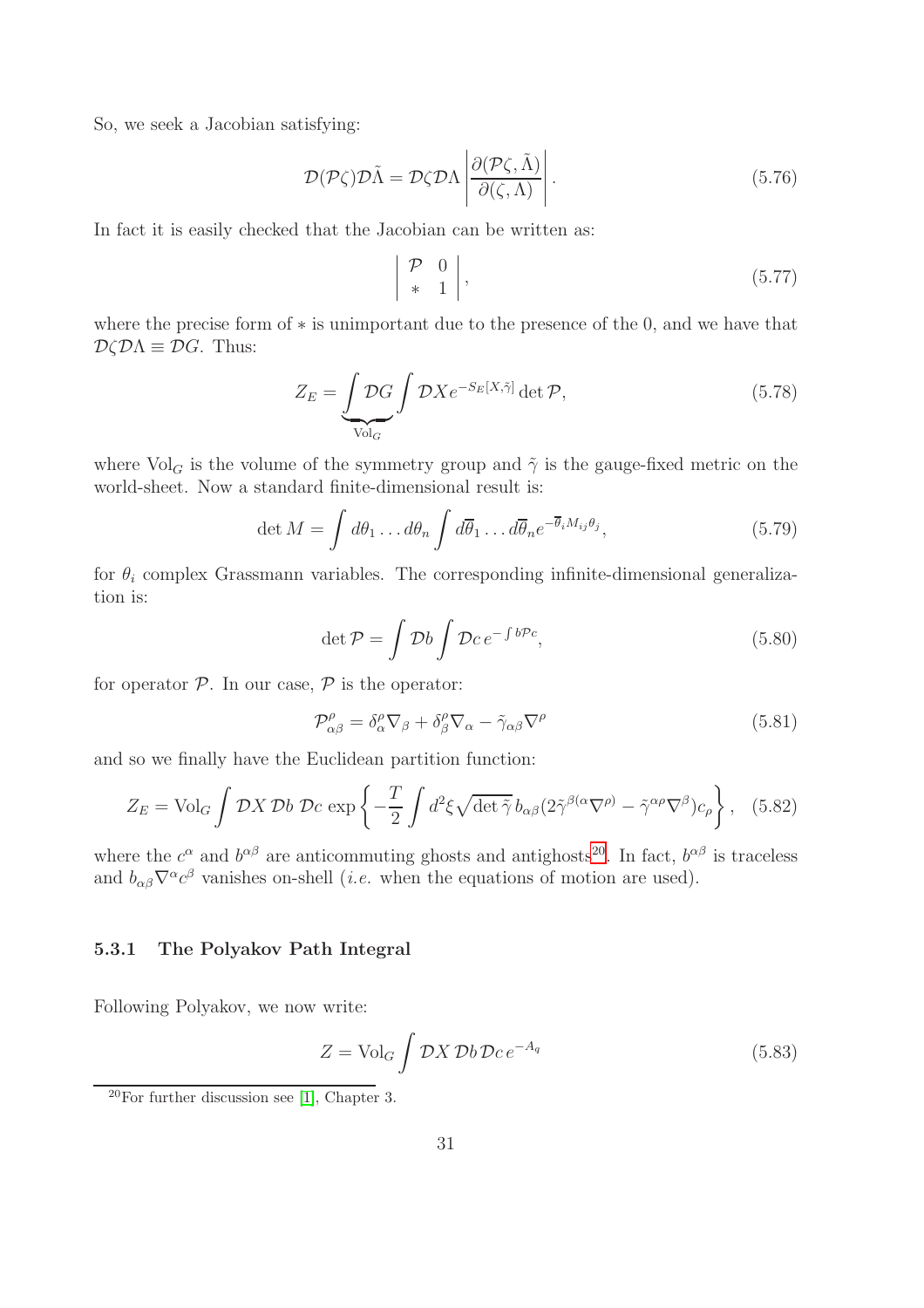where:

$$
A_{\rm q} = A + A^{(bc)} \tag{5.84}
$$

$$
A = -\frac{1}{2\pi} \int d^2 \xi \, \partial^\alpha X^\mu \partial_\alpha X_\mu \tag{5.85}
$$

$$
A^{(bc)} = -\frac{i}{2\pi} \int d^2\xi \sqrt{-\det \tilde{\gamma}} \tilde{\gamma}^{\alpha\beta} c^{\gamma} \nabla_{\alpha} b_{\beta\gamma}.
$$
 (5.86)

We have set  $\alpha' = 1/2$  in the above formulæ, and unless it appears explicitly from now on it can be assumed to take this value.

#### 5.3.2 (Faddeev-Popov) Ghosts

As before (see eq.  $(4.7)$ ), we can define an energy momentum tensor for  $A<sub>q</sub>$ , which yields a ghost contribution of  $21$ 

$$
T^{(bc)}_{\alpha\beta} = -i \left[ \frac{1}{2} c^{\gamma} \nabla_{(\alpha} b_{\beta)\gamma} + \left( \nabla_{(\alpha} c^{\gamma}) b_{\beta)\gamma} - \frac{1}{2} \left( \frac{1}{2} c^{\gamma} \nabla^{\rho} b_{\rho\gamma} + (\nabla^{\rho} c^{\gamma}) b_{\rho\gamma} \right) \tilde{\gamma}_{\alpha\beta} \right] . (5.87)
$$

It is often easier to work in light-cone gauge, where it is easily checked that

$$
A^{(bc)} = \frac{i}{\pi} \int d^2 \xi \left( c^+ \partial_- b_{++} + c^- \partial_+ b_{--} \right) , \qquad (5.88)
$$

and

$$
T_{\pm\pm}^{(bc)} = -i \left[ \frac{1}{2} c^{\pm} \partial_{\pm} b_{\pm\pm} + \left( \partial_{\pm} c^{\pm} \right) b_{\pm\pm} \right] , \qquad (5.89)
$$

and from which the equations of motion straightforwardly follow as:

<span id="page-32-2"></span>
$$
\partial_{\pm}c^{\mp} = 0 , \qquad (5.90)
$$

$$
\partial_{\pm}b_{\mp\mp} = 0. \tag{5.91}
$$

The conjugate momenta to  $b_{++}$  and  $b_{--}$  are

$$
\Pi^{(b_{\pm\pm})} = \frac{\delta A^{(bc)}}{\delta(\partial_{\tau} b_{\pm\pm})} = \frac{ic^{\pm}}{2\pi} , \qquad (5.92)
$$

so we should impose quantum anti-commutation relations of the form:

<span id="page-32-1"></span>
$$
\left\{ b_{\pm\pm}(\sigma,\,\tau),\,\Pi^{(b_{\pm\pm})}(\sigma',\,\tau) \right\} \quad = \quad i\delta(\sigma-\sigma') \tag{5.93}
$$

$$
\Rightarrow \{b_{\pm\pm}(\sigma,\,\tau),\,c^{\pm}(\sigma',\,\tau)\}\quad =\quad 2\pi\delta(\sigma-\sigma')\ ,\tag{5.94}
$$

from which we can see that  $b_{++}$  is conjugate to  $c^+$  and  $b_{--}$  is conjugate to  $c^-$ .

<span id="page-32-0"></span><sup>21</sup>The convention here is that  $A_{(\alpha\beta)} \equiv \frac{1}{2} (A_{\alpha\beta} + A_{\beta\alpha}).$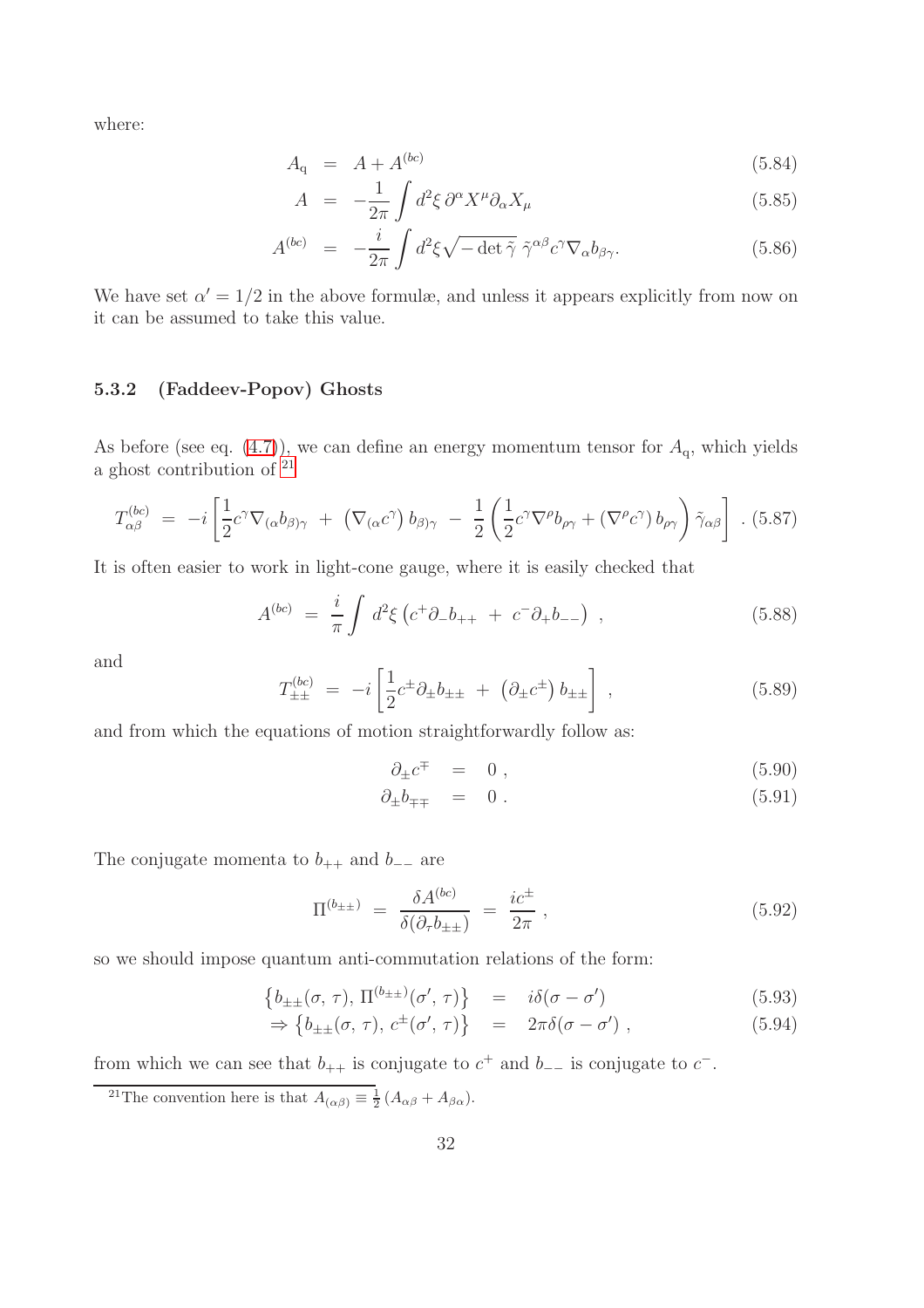The equations of motion imply that

$$
c^{\pm} = c^{\pm}(\xi^{\pm}) \tag{5.95}
$$

$$
b_{\pm\pm} = b_{\pm\pm}(\xi^{\pm}) , \qquad (5.96)
$$

so as before we can write down solutions for the ghosts in terms of left and right movers. For the **open** string  $(0 \le \sigma \le \pi)$ , the boundary conditions imply that  $c^+ = c^-$  at the ends of the string *(i.e.* left-movers are reflected into right-movers), so the mode coefficients must also be equal:

$$
c^{\pm} = \sum_{-\infty}^{\infty} c_n e^{-in\xi^{\pm}}.
$$
\n(5.97)

Similarly,  $b_{++} = b_{--}$  at the ends, so

$$
b_{\pm\pm} = \sum_{-\infty}^{\infty} b_n e^{-in\xi^{\pm}} , \qquad (5.98)
$$

where the mode anti-commutation relations are:

<span id="page-33-0"></span>
$$
\begin{aligned}\n\{c_m, b_n\} &= \delta_{m+n} \\
\{c_m, c_n\} &= \{b_m, b_n\} &= 0 .\n\end{aligned}
$$
\n(5.99)

For the **closed** string  $(0 \le \sigma \le \pi)$  on the other hand, the boundary condition is just periodicity in  $\sigma$  so that the  $c_{\pm}$  and  $b_{\pm\pm}$  have mode expansions:

$$
c^{+} = \sqrt{2} \sum_{-\infty}^{\infty} \tilde{c}_{n} e^{-2in\xi^{+}},
$$
  
\n
$$
c^{-} = \sqrt{2} \sum_{-\infty}^{\infty} c_{n} e^{-2in\xi^{-}},
$$
  
\n
$$
b_{++} = \sqrt{2} \sum_{-\infty}^{\infty} \tilde{b}_{n} e^{-2in\xi^{+}},
$$
  
\n
$$
b_{--} = \sqrt{2} \sum_{-\infty}^{\infty} b_{n} e^{-2in\xi^{-}},
$$
  
\n(5.100)

where similar mode commutation relations to [\(5.99\)](#page-33-0) apply and the extra factors of  $\sqrt{2}$ ensure the normalization of [\(5.94\)](#page-32-1).

Using these, we can again extract the ghost contribution to the Fourier modes of the world-sheet energy-momentum tensor (see  $(4.45)$ ) and  $(4.46)$ ). For the **closed** string:

$$
\tilde{L}_{m}^{(bc)} = \frac{1}{2\pi} \int_{0}^{\pi} d\sigma e^{2im\sigma} T_{++} \Big|_{\tau=0},
$$
\n
$$
L_{m}^{(bc)} = \frac{1}{2\pi} \int_{0}^{\pi} d\sigma e^{-2im\sigma} T_{--} \Big|_{\tau=0}.
$$
\n(5.101)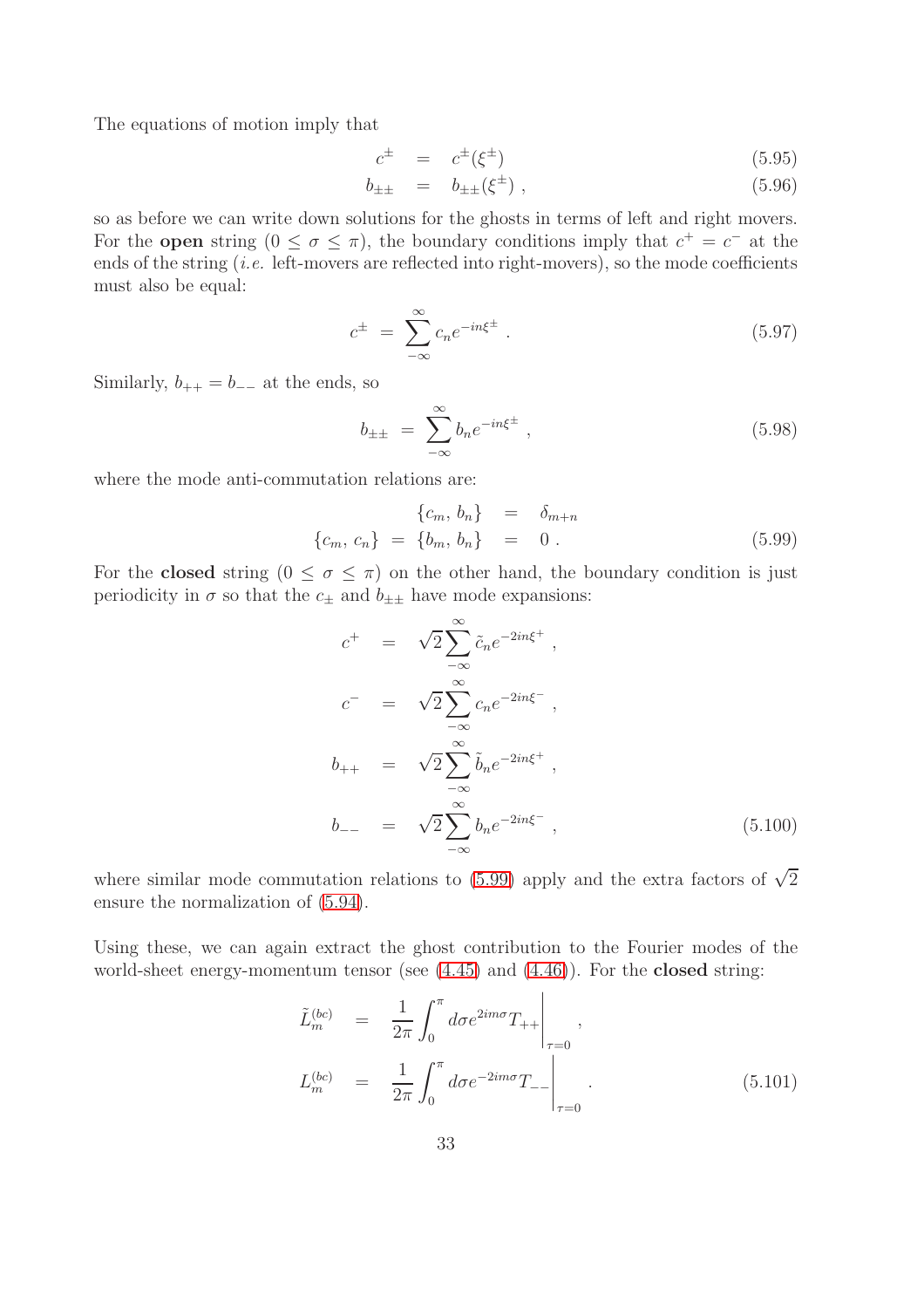While for the open string:

<span id="page-34-0"></span>
$$
L_m^{(bc)} = \frac{1}{\pi} \int_0^{2\pi} d\sigma e^{im\sigma} T_{++} \Big|_{\tau=0}, \qquad (5.102)
$$

which yields

$$
L_m^{(bc)} = \sum_{n=-\infty}^{\infty} (m - n) : b_{m+n}c_{-n} : , \qquad (5.103)
$$

where we have indicated that it must be normal ordered in the quantum theory. Again, as in [\(4.46\)](#page-15-2), [\(5.102\)](#page-34-0) is regarded as a formal operation.

The algebra of the  $L_m^{(bc)}$ 's is then<sup>[22](#page-34-1)</sup>:

$$
[L_m^{(bc)}, b_n] = (m-n)b_{m+n} , \qquad (5.104)
$$

$$
[L_m^{(bc)}, c_n] = -(2m+n)c_{m+n}, \qquad (5.105)
$$

$$
\left[L_m^{(bc)}, L_n^{(bc)}\right] = (m-n)L_{m+n}^{(bc)} + \frac{1}{6}(m-13m^3)\delta_{m+n} ,\qquad (5.106)
$$

and we can therefore define the complete Virasoro generators by:

$$
L_m^{(\text{tot})} = L_m^{(\alpha)} + L_m^{(bc)} - a\delta_m , \qquad (5.107)
$$

where we have shifted our earlier definition of  $L_0$  so that the zeroth constraint is  $L_0^{(\text{tot})} = 0$ . The complete Virasoro algebra is thus:

$$
\left[L_m^{(\text{tot})}, L_n^{(\text{tot})}\right] = (m-n)L_{m+n}^{(\text{tot})} + \left[\frac{d}{12}(m^3 - m) + \frac{1}{6}(m - 13m^3) + 2am\right]\delta_{m+n}, (5.108)
$$

and one can see that in  $d = 26$  with  $a = 1$  there is no anomaly and we have:

$$
\left[L_m^{(\text{tot})}, L_n^{(\text{tot})}\right] = (m - n)L_{m+n}^{(\text{tot})}.
$$
\n(5.109)

Only for these values is the theory really conformally-invariant.

#### 5.3.3 String States (again)

The presence of the Faddeev-Popov ghosts  $(b, c)$  encodes the gauge invariance of the theory. No gauge symmetry is left in  $A<sub>q</sub>$ , but there is a new global symmetry acting on

<span id="page-34-1"></span><sup>22</sup>See Appendix [B](#page-68-0) for further details.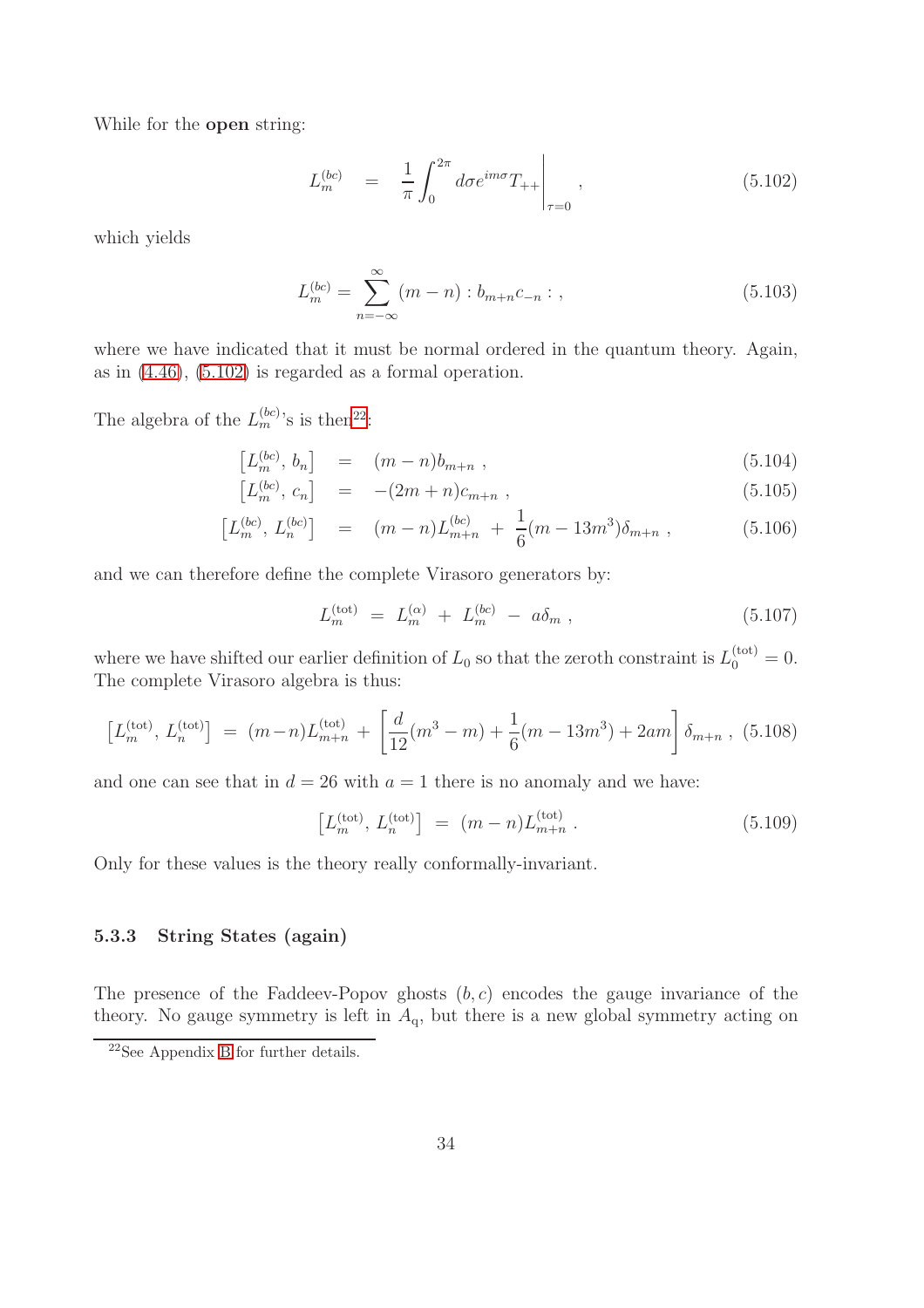classical fields and ghosts. The quantum action of the Bosonic string in a conformal gauge is invariant under the global Fermionic transformations:

<span id="page-35-3"></span>
$$
\delta_{\epsilon} X^{\mu} = \epsilon (c^{+} \partial_{+} + c^{-} \partial_{-}) X^{\mu} ,
$$
  
\n
$$
\delta_{\epsilon} b_{\pm \pm} = 2i \epsilon T_{\pm \pm}^{(\text{tot})} ,
$$
  
\n
$$
\delta_{\epsilon} c^{\pm} = \epsilon (c^{+} \partial_{+} + c^{-} \partial_{-}) c^{\pm} ,
$$
\n(5.110)

where  $\epsilon$  is a constant Grassmann parameter and  $T_{\pm\pm}^{(\text{tot})} \equiv T_{\pm\pm}^{(\alpha)} + T_{\pm\pm}^{(bc)}$  $\frac{\Delta_{\pm}}{\pm \pm}$ <sup>*tlec*)[23](#page-35-0)</sup>. Note also that these transformations imply that  $\delta_{\epsilon} T_{\pm\pm}^{(\text{tot})} = 0$ , and that they are nilpotent on-shell<sup>[24](#page-35-1)</sup>.

Applying the Noether procedure then gives rise to a conserved current as usual. In this case, this is in fact the BRST current,  $J_B^{\alpha}$  such that  $\partial_{\alpha}J_B^{\alpha} = 0$ :

$$
J_{B\pm} = 2c^{\pm} \left( T_{\pm\pm}^{(\alpha)} + \frac{1}{2} T_{\pm\pm}^{(bc)} \right) . \tag{5.111}
$$

By integrating these over  $\sigma$ , we can recover the BRST charge

$$
Q_B = \frac{1}{2\pi} \int_0^{\pi} d\sigma (J_{B+} + J_{B-}) \Big|_{\tau=0}, \qquad (5.112)
$$

for open strings, and

$$
\tilde{Q}_B = \frac{1}{2\pi} \int_0^{2\pi} d\sigma J_{B+} \Big|_{\tau=0},
$$
\n
$$
Q_B = \frac{1}{2\pi} \int_0^{2\pi} d\sigma J_{B-} \Big|_{\tau=0},
$$
\n(5.113)

for **closed** strings  $(0 \le \sigma \le 2\pi)$ . In fact these exactly correspond to the BRST operator defined by attempting to carry out the usual BRST quantization procedure  $25$ :

$$
Q_B \equiv Q = \sum_{-\infty}^{\infty} L_{-m}^{(\alpha)} c_m - \frac{1}{2} \sum_{-\infty}^{\infty} (m - n) : c_{-m} c_{-n} b_{m+n} : -ac_0 , \qquad (5.114)
$$

and when we compare with the  $L_m$ 's derived previously, we can write this as

$$
Q = \sum_{-\infty}^{\infty} : \left( L_{-m}^{(\alpha)} + \frac{1}{2} L_{-m}^{(bc)} - a \delta_m \right) c_m : . \tag{5.115}
$$

<sup>&</sup>lt;sup>23</sup>Note: The last transformation of [\(5.110\)](#page-35-3) is really  $\delta_{\epsilon}c^{\pm} = \epsilon c^{\pm}\partial_{\pm}c^{\pm}$ , but can be written in the stated form due to the equations of motion [\(5.90\)](#page-32-2).

<span id="page-35-0"></span><sup>&</sup>lt;sup>24</sup>*i.e.*  $\delta_{\epsilon_1} \delta_{\epsilon_2} \phi = 0$  for any world-sheet field  $\phi$ , *if* the equations of motion are obeyed.

<span id="page-35-2"></span><span id="page-35-1"></span> $25$ See [\[1\]](#page-99-0), Chapter 3 for more on these.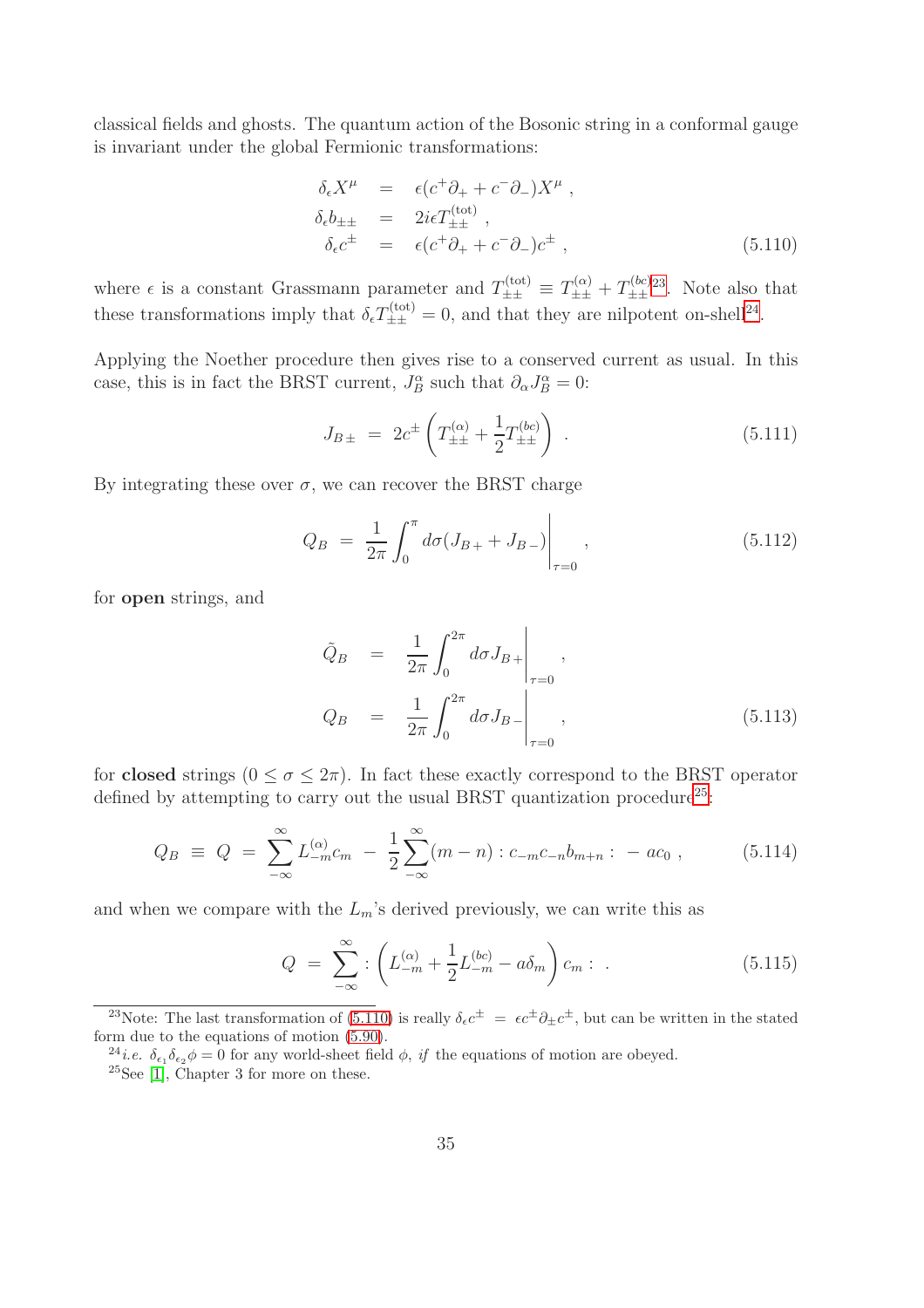Finally, the ghost-number current is defined by:

$$
j_{\pm} = c^{\pm} b_{\pm \pm} , \qquad (5.116)
$$

which gives charges

$$
U = \frac{1}{2\pi} \int_0^{\pi} d\sigma (j_+ + j_-) \Big|_{\tau=0}, \qquad (5.117)
$$

for the open string, and

$$
U_{\pm} = \frac{1}{2\pi} \int_0^{2\pi} d\sigma j_{\pm} \Big|_{\tau=0}
$$
 (5.118)

for the **closed** string  $(0 \le \sigma \le 2\pi)$ . In terms of modes these are:

$$
U \equiv U_{-} = \sum_{n} :c_{n}b_{-n} := \frac{1}{2}(c_{0}b_{0} - b_{0}c_{0}) + \sum_{n=1}^{\infty}(c_{-n}b_{n} - b_{-n}c_{n}),
$$
  
\n
$$
U \equiv U_{+} = \sum_{n} : \tilde{c}_{n}\tilde{b}_{-n} := \frac{1}{2}(\tilde{c}_{0}\tilde{b}_{0} - \tilde{b}_{0}\tilde{c}_{0}) + \sum_{n=1}^{\infty}(\tilde{c}_{-n}\tilde{b}_{n} - \tilde{b}_{-n}\tilde{c}_{n}).
$$
 (5.119)

For the **open** string, U is (unsurprisingly) the same as either  $U_+$  or  $U_-,$  due to the fact that  $c_n \equiv \tilde{c}_n$  and  $b_n \equiv \tilde{b}_n$  for it.

In the above we can see that  $b$  and  $c$  enter fairly symmetrically into our expressions, despite the asymmetrical tensor structures:  $c^{\pm}$  and  $b_{\pm\pm}$ . They enter symmetrically because on a flat world sheet the ghost Lagrangian treats b and c symmetrically. This is not so on a curved world sheet. In fact in all deeper aspects of the theory,  $b$  and  $c$  enter quite differently.

We know that our space of states contains both physical ones and ghosts, and the BRST quantization procedure attempts to find conditions to separate the two. We'll now look at some of the states and state conditions.

There are in fact *two* distinct ghost ground states<sup>[26](#page-36-0)</sup>:

$$
|\uparrow\rangle \quad \& \quad |\downarrow\rangle \,, \tag{5.120}
$$

such that

$$
c_0|\uparrow\rangle = 0 \tag{5.121}
$$

$$
b_0|\downarrow\rangle = 0 \tag{5.122}
$$

$$
c_0|\downarrow\rangle = |\uparrow\rangle \tag{5.123}
$$

$$
b_0|\uparrow\rangle = |\downarrow\rangle. \tag{5.124}
$$

<span id="page-36-0"></span><sup>&</sup>lt;sup>26</sup>This is due to the fact that  $c_0$  and  $b_0$  both commute with the Hamiltonian, so the ground state has a degeneracy that arises from the fact that it must furnish a representation of both these operators.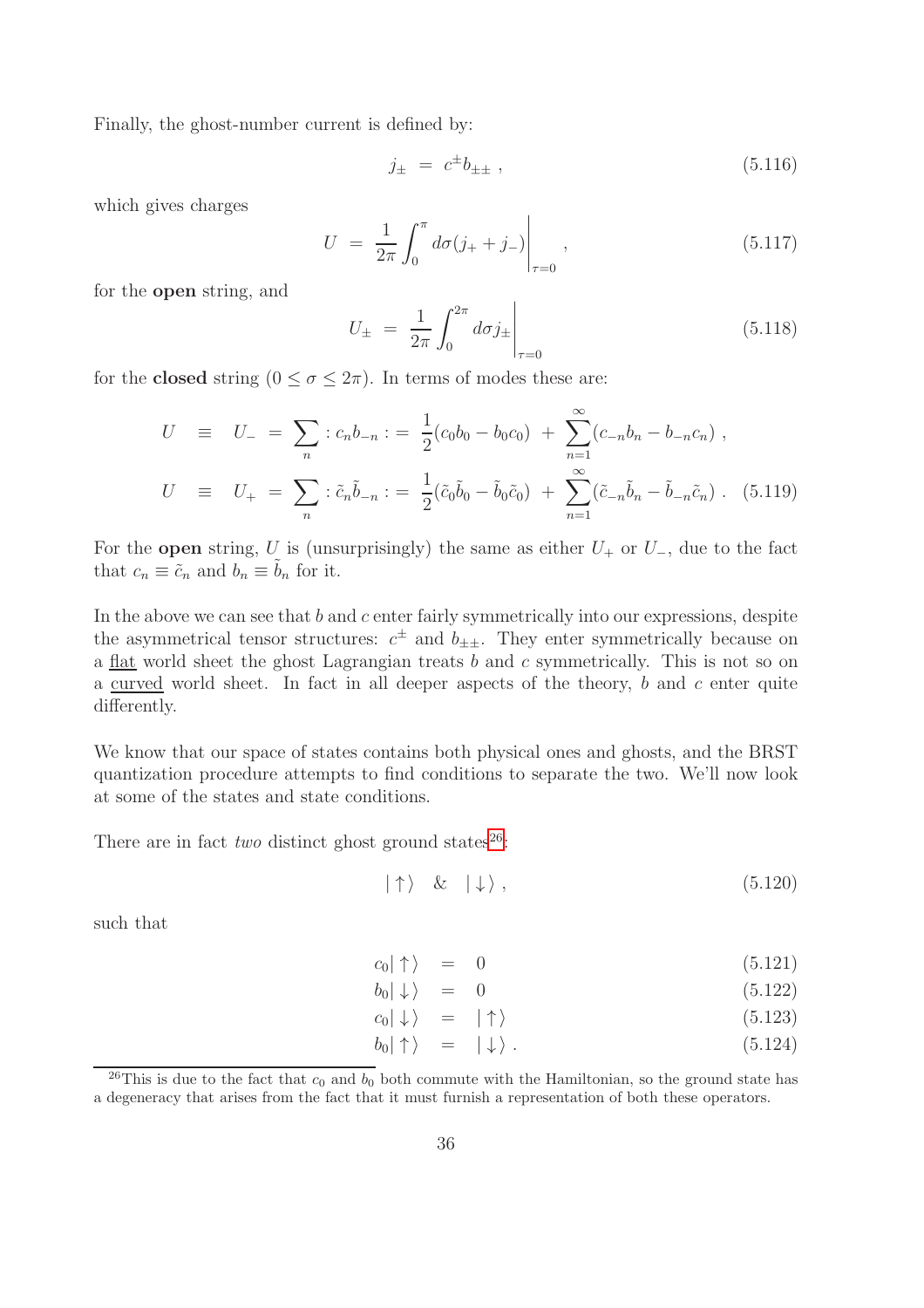We then have

$$
b_n|\uparrow\rangle = c_n|\uparrow\rangle = b_n|\downarrow\rangle = c_n|\downarrow\rangle = 0 \quad \forall \quad n > 0. \tag{5.125}
$$

These ground states have ghost numbers according to:

$$
U|\uparrow\rangle = \frac{1}{2}|\uparrow\rangle \tag{5.126}
$$

$$
U|\downarrow\rangle = -\frac{1}{2}|\downarrow\rangle , \qquad (5.127)
$$

which can be easily seen from (*e.g.*):

$$
U|\uparrow\rangle = \left(\frac{1}{2}(c_0b_0 - b_0c_0) + \sum_{n=1}^{\infty}(c_{-n}b_n - b_{-n}c_n)\right)|\uparrow\rangle
$$
  
=  $\frac{1}{2}c_0b_0|\uparrow\rangle$   
=  $\frac{1}{2}c_0|\downarrow\rangle$   
=  $\frac{1}{2}|\uparrow\rangle$ .

Therefore  $|\uparrow\rangle$  has ghost number  $+1/2$ , and similarly  $|\downarrow\rangle$  has ghost number  $-1/2$ . In fact we can see that the ghost number of any state is:

$$
n^c - n^b \pm \frac{1}{2} \,,\tag{5.128}
$$

where  $n^c$  is the number of c operators acting,  $n^b$  is the number of b operators acting, and we have  $+1/2$  if the operators are acting on a  $|\uparrow\rangle$  state, and  $-1/2$  if the operators are acting on a  $|\downarrow\rangle$  state. For example

$$
U(b_{-1}|\downarrow\rangle) = -\frac{3}{2}b_{-1}|\downarrow\rangle,
$$

and so has ghost number  $-3/2$  <sup>[27](#page-37-0)</sup>.

The basic property of the BRST operator  $Q$  is that  $Q^2 = 0$ . Classically this is ensured by the Jacobi identity:

Consider any physical system with symmetry operators  $K_i$  that form a closed Lie algebra  $G,$ 

$$
[K_i, K_j] = f_{ij}{}^k K_k \t{,} \t(5.129)
$$

with  $f_{ij}^k$  being the structure constants of G. BRST quantization involves the introduction of 'antighosts'  $b_i$ , which transform in the adjoint representation of G, and 'ghosts'  $c^i$ , which

<span id="page-37-0"></span><sup>&</sup>lt;sup>27</sup>Note that  $[U, c_n] = c_n$  and  $[U, b_n] = -b_n$ .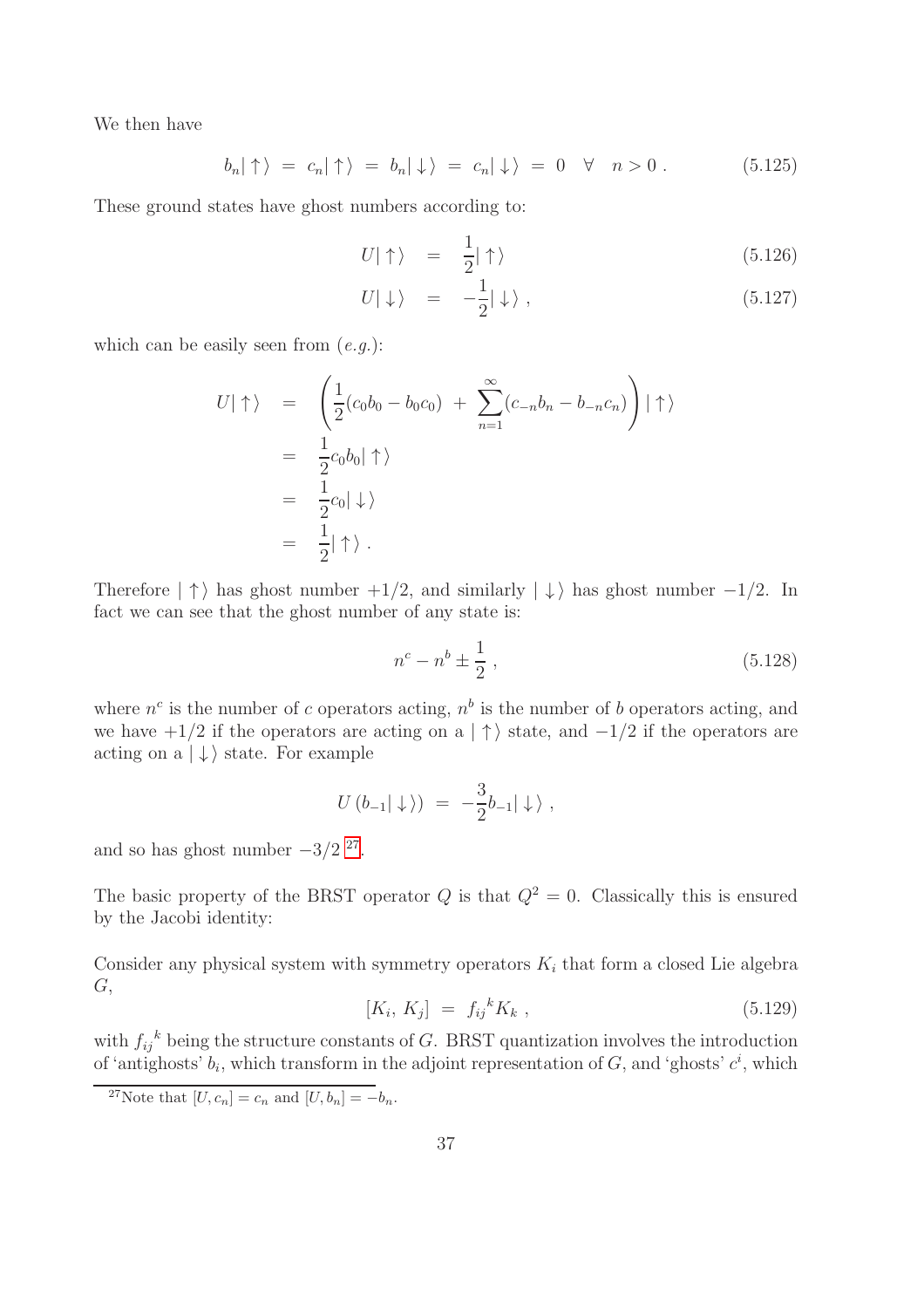transform in the dual of the adjoint of G. They obey the canonical anticommutation relations

$$
\left\{c^i, b_j\right\} = \delta^i{}_j \ . \tag{5.130}
$$

The ghost number is then defined as

$$
U = \sum_{i} c^{i} b_{i} , \qquad (5.131)
$$

and the BRST operator as

$$
Q = c^i K_i - \frac{1}{2} f_{ij}{}^k c^i c^j b_k . \qquad (5.132)
$$

 $Q^2 = 0$  is then ensured by the Jacobi identity

$$
f_{ij}{}^{m}f_{mk}{}^{l} + f_{jk}{}^{m}f_{mi}{}^{l} + f_{ki}{}^{m}f_{mj}{}^{l} = 0.
$$
 (5.133)

At the quantum level we can use our definitions of Q to write

$$
Q^{2} = \frac{1}{2} \{Q, Q\} = \frac{1}{2} \sum_{-\infty}^{\infty} \left( [L_{m}^{\text{tot}}, L_{n}^{\text{tot}}] - (m - n)L_{m+n}^{\text{tot}} \right) c_{-m} c_{-n} . \tag{5.134}
$$

So, for  $d = 26$  and  $a = 1$  (where the total Virasoro algebra is anomaly-free),  $Q^2 = 0$ . Yet another demonstration of these magic numbers<sup>[28](#page-38-0)</sup>.

We thus hope that the physical states (states that arise in the sector with no ghost excitations) can be characterized as BRST cohomology classes of some definite ghost number. Since we expect that physical states need not contain ghost excitations, it should be possible (after a possible transformation  $\psi \to \psi + Q\lambda$ ) to put a physical state  $\psi$  into a form in which the ghost wave function is proportional to one of the two ground states  $|\uparrow\rangle$ and  $|\downarrow\rangle$ . Consequently the possible choices for the ghost number of a physical state are  $\pm 1/2$ . The correct choice turns out to be that physical states have ghost number  $-1/2$ .

Let  $|\chi\rangle$  be a state that is annihilated by the ghost and antighost annihilation operators:

$$
c_n|\chi\rangle = b_n|\chi\rangle = 0 \quad \forall \quad n > 0. \tag{5.135}
$$

Furthermore, suppose that  $|\chi\rangle$  has ghost number  $-1/2$  so that it is annihilated by  $b_0$ . Now

$$
Q|\chi\rangle = \left[\sum_{n} \left(c_n L_{-n}^{(\alpha)} + \frac{1}{2} : c_n L_{-n}^{(bc)}: \right) - c_0\right]|\chi\rangle. \tag{5.136}
$$

 $c_n$  and  $L_m^{\alpha}$  commute, so after some manipulation:

$$
Q|\chi\rangle = \left[c_0 \left(L_0^{(\alpha)} - 1\right) + \sum_{n>0} c_{-n} L_n^{(\alpha)}\right] |\chi\rangle. \tag{5.137}
$$

<span id="page-38-0"></span> $28$ For more on this see [\[1\]](#page-99-0), Chapter 3.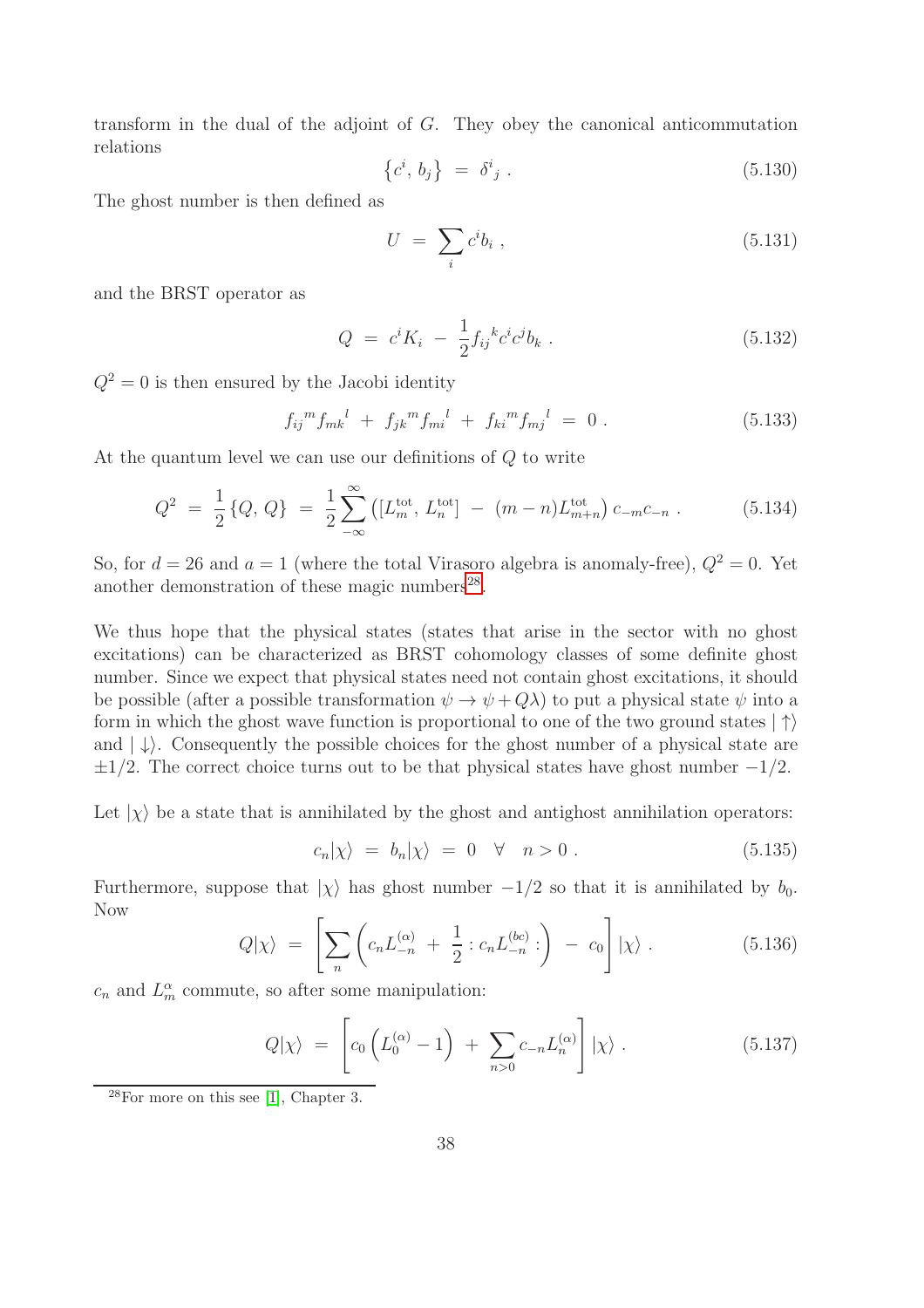Thus the single condition  $Q|\chi\rangle = 0$  reproduces all the physical conditions from before. If we had chosen  $|\chi\rangle$  to have ghost number  $+1/2$ , it would be annihilated by  $c_0$  and we would not get all the physical state conditions. For the closed string, we also need a  $Q|\chi\rangle = 0$  condition, where Q is the analogous BRST operator with  $\tilde{c}$ 's and L's.

As a statement, we can say that *physical states in Bosonic string theory are BRST cohomology classes of*  $Q$  *(and Q)* with ghost number  $-1/2$ :

$$
|\chi\rangle = |\phi\rangle_{\alpha} \otimes |\downarrow\rangle_{bc} . \tag{5.138}
$$

Following this we could clearly always change any physical state into another one by transforming

$$
|\chi\rangle \to |\chi'\rangle = |\chi\rangle + Q|\chi\rangle , \qquad (5.139)
$$

and as  $Q^2 = 0$ , this satisfies the physical state conditions if  $|\chi\rangle$  does. However, if  $|\chi\rangle$ satisfies the physical state conditions and can be written as  $|\chi\rangle = Q|\lambda\rangle$  for some  $|\lambda\rangle$ , then this requires that:

$$
|\chi\rangle = \sum_{n>0} L_{-n}^{(\alpha)} |\lambda_n\rangle \tag{5.140}
$$

for some  $|\lambda_n\rangle$ . This in turn implies that  $|\chi\rangle$  is a null state, since

$$
\langle \chi | \chi \rangle = \left\langle \sum_{n>0} L_n \lambda_n | \chi \right\rangle
$$
  
= 
$$
\sum_{n>0} \langle \lambda_n | L_n | \chi \rangle = 0.
$$
 (5.141)

In fact these states are precisely the physical spurious states that we discussed before. Such states are 'pure gauge' and are trivial as a cohomology class of Q.

### 6 Strings in Background Fields

To describe strings in background fields we must include all the massless states of the closed string (not just the graviton) as part of the background. The relevant closed-string fields are the antisymmetric tensor  $B_{\mu\nu}(X)$ , the dilaton  $\Phi(X)$ , as well as the graviton  $g_{\mu\nu}(X)$ . We can have:

$$
S = S_1 + S_2 + S_3 , \t\t(6.1)
$$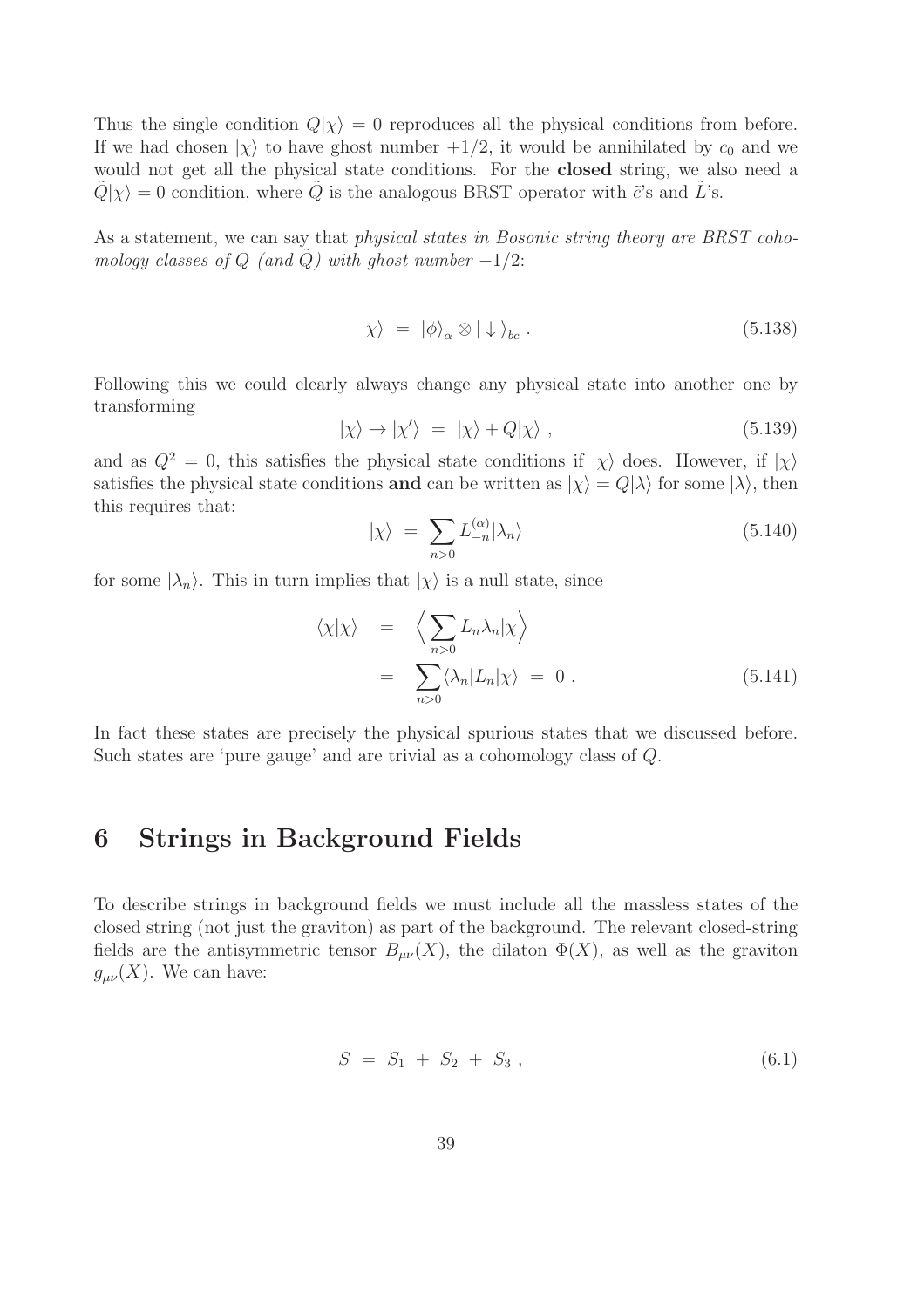where

$$
S_1 = -\frac{T}{2} \int d^2 \xi \sqrt{-\det \gamma} \ \gamma^{\alpha \beta} \partial_{\alpha} X^{\mu} \partial_{\beta} X^{\nu} g_{\mu \nu} , \qquad (6.2)
$$

$$
S_2 = -\frac{T}{2} \int d^2 \xi \epsilon^{\alpha \beta} \partial_\alpha X^\mu \partial_\beta X^\nu B_{\mu\nu} , \qquad (6.3)
$$

$$
S_3 = \frac{T}{2} \int d^2 \xi \sqrt{-\det \gamma} \, \alpha' \Phi R^{(2)} \,. \tag{6.4}
$$

 $S_1$  incorporates the effects of 26-dimensional gravity,  $S_2$  makes use of the world-sheet antisymmetric tensor density  $\epsilon^{\alpha\beta}$  and gives a way to incorporate the effects of the antisymmetric tensor field  $B_{\mu\nu}$ , while  $S_3$  is the correct way to include the 26-dimensional dilaton field into the  $\sigma$ -model.  $S_3$  must be of this form (as opposed to the form of the Einstein-Hilbert action in 2-dimensions, say,  $\chi = \frac{1}{4\pi}$  $\frac{1}{4\pi} \int d^2 \xi \sqrt{-\det \gamma} R^{(2)}$  to make the theory more generally renormalizable  $^{29}$  $^{29}$  $^{29}$ .

It is worth noting that classically,  $S_1$  and  $S_2$  are (manifestly) Weyl-invariant, whereas  $S_3$ is not. The Weyl-invariance of the first two is in general violated by quantum effects. In fact, under a Weyl transformation  $(\gamma_{\alpha\beta} \to e^{\rho} \gamma_{\alpha\beta})$ ,  $R^{(2)} \to R^{(2)} - \Box \rho$ .

When we quantize this sort of a theory, our main issue is with Weyl-invariance. Depending on the form of  $g_{\mu\nu}$ , Weyl-invariance breaks down because there is no way to regularize the theory while preserving conformal invariance. However, Weyl-invariance implies global scale invariance, which in turn implies vanishing of the beta function and thus ultraviolet finiteness. The two calculations – finiteness and Weyl-invariance – are thus essentially equivalent. The demanding of Weyl-invariance on a curved world-sheet necessarily implies the vanishing of the renormalization group  $\beta$ -function, and hence finiteness.

We shall choose the gauge  $\gamma_{\alpha\beta} = e^{2\phi}\eta_{\alpha\beta}$ , and then use dimensional regularization in  $(2 + \varepsilon)$ -dimensions to calculate the possible breakdown of Weyl-invariance.  $S_1$  becomes:

$$
S_1 \to \tilde{S}_1 = -\frac{T}{2} \int d^{2+\epsilon} \xi \ e^{\epsilon \phi} \partial_\alpha X^\mu \partial^\alpha X^\nu g_{\mu\nu} , \qquad (6.5)
$$

and we wish to investigate whether or not the  $\phi$  dependence goes to zero as  $\varepsilon \to 0$ .

We choose local inertial coordinates (of the background) at a point, and include the higher order terms in the metric:

$$
g_{\mu\nu}(X) = \eta_{\mu\nu} - \frac{\alpha'}{3} R_{\mu\lambda\nu\rho}(X_0) X^{\lambda} X^{\rho} + \mathcal{O}(X^3) \tag{6.6}
$$

<span id="page-40-0"></span><sup>29</sup>See also footnote 7.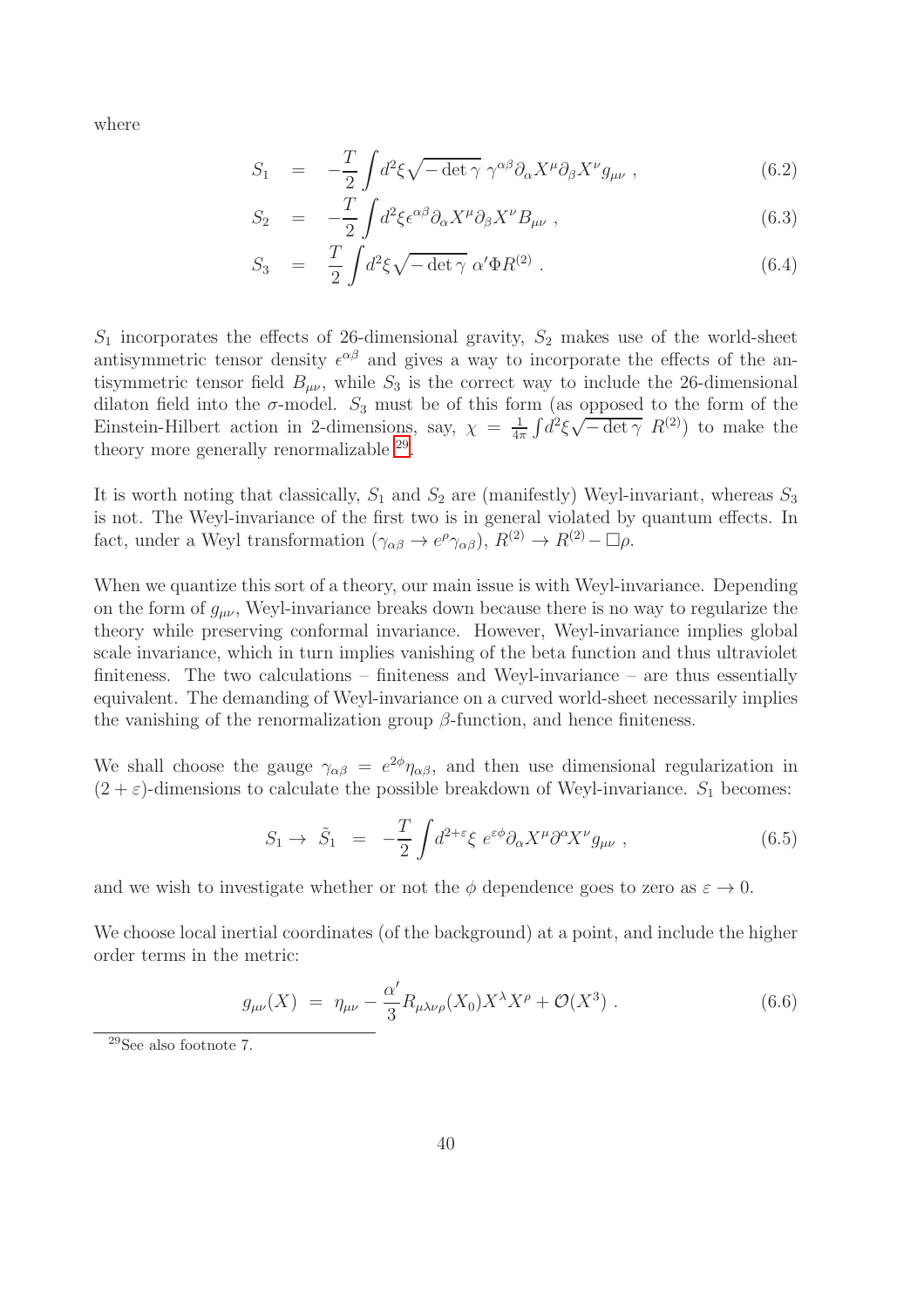Then

$$
\tilde{S}_1 = -\frac{T}{2} \int d^{2+\epsilon} \xi \left( 1 + \epsilon \phi + \mathcal{O}(\phi^2) \right) \left( \partial_\alpha X^\mu \partial^\alpha X^\nu \right) \tag{6.7}
$$

$$
\left(\eta_{\mu\nu} - \frac{\alpha'}{3} R_{\mu\lambda\nu\rho}(X_0) X^{\lambda} X^{\rho} + \mathcal{O}(X^3)\right) . \tag{6.8}
$$

The kinetic terms  $\partial_{\alpha}X^{\mu}\partial^{\alpha}X^{\nu}$  are associated with the propagator and give divergences at one-loop:

$$
\langle X^{\mu} X^{\nu} \rangle \sim \frac{\eta^{\mu \nu}}{\varepsilon} \ . \tag{6.9}
$$

There are also terms of the form:

$$
\frac{\alpha'}{3} R_{\mu\lambda\nu\rho} X^{\lambda} X^{\rho} \partial_{\alpha} X^{\mu} \partial^{\alpha} X^{\nu} (1 + \varepsilon \phi) , \qquad (6.10)
$$

which when contracted over  $\langle X^{\lambda} X^{\rho} \rangle$  give

$$
\frac{\alpha'}{3}R_{\mu\lambda\nu\rho}\frac{\eta^{\lambda\rho}}{\varepsilon}\partial_{\alpha}X^{\mu}\partial^{\alpha}X^{\nu}(1+\varepsilon\phi) = \frac{\alpha'}{3\varepsilon}R_{\mu\nu}\partial_{\alpha}X^{\mu}\partial^{\alpha}X^{\nu}(1+\varepsilon\phi) .
$$
 (6.11)

Clearly one of the terms here (that with  $\varepsilon/\varepsilon$ ) will be finite, but it depends on the conformal factor  $\phi$ . If we wish to ensure Weyl-invariance we will have to require that:

$$
R_{\mu\nu}(X) = 0 \tag{6.12}
$$

$$
\Rightarrow R_{\mu\nu} - \frac{1}{2}g_{\mu\nu}R \equiv G_{\mu\nu} = 0.
$$
 (6.13)

We can see that Einstein's field equations of GR must hold for the quantum theory to be Weyl-invariant (and hence make sense).

If we now consider  $S_1$ ,  $S_2$  and  $S_3$  together, the conditions for Weyl-invariance to hold in two dimensions in the lowest non-trivial approximation in  $\alpha'$  turn out to be:

<span id="page-41-0"></span>
$$
0 = R_{\mu\nu} + \frac{1}{4} H_{\mu}^{\ \lambda\rho} H_{\nu\lambda\rho} - 2D_{\mu} D_{\nu} \Phi + \mathcal{O}(\alpha')
$$
\n(6.14)

$$
0 = D_{\lambda} H^{\lambda}{}_{\mu\nu} - 2 (D_{\lambda} \Phi) H^{\lambda}{}_{\mu\nu} + \mathcal{O}(\alpha')
$$
\n(6.15)

$$
0 = 4D_{\mu}\Phi D^{\mu}\Phi - 4D_{\mu}D^{\mu}\Phi + R + \frac{1}{12}H_{\mu\nu\rho}H^{\mu\nu\rho} + \frac{d-26}{3\alpha'} + \mathcal{O}(\alpha') , \qquad (6.16)
$$

where

$$
H_{\mu\nu\rho} = \partial_{\mu}B_{\nu\rho} + \partial_{\rho}B_{\mu\nu} + \partial_{\nu}B_{\rho\mu} , \qquad (6.17)
$$

and  $D_{\mu}$  is the space-time covariant derivative. It is worth noting that these conditions are equivalent to the vanishing of the  $\beta$ -functions for the 3 actions,  $S_1$ ,  $S_2$  and  $S_3$ . [\(6.14\)](#page-41-0)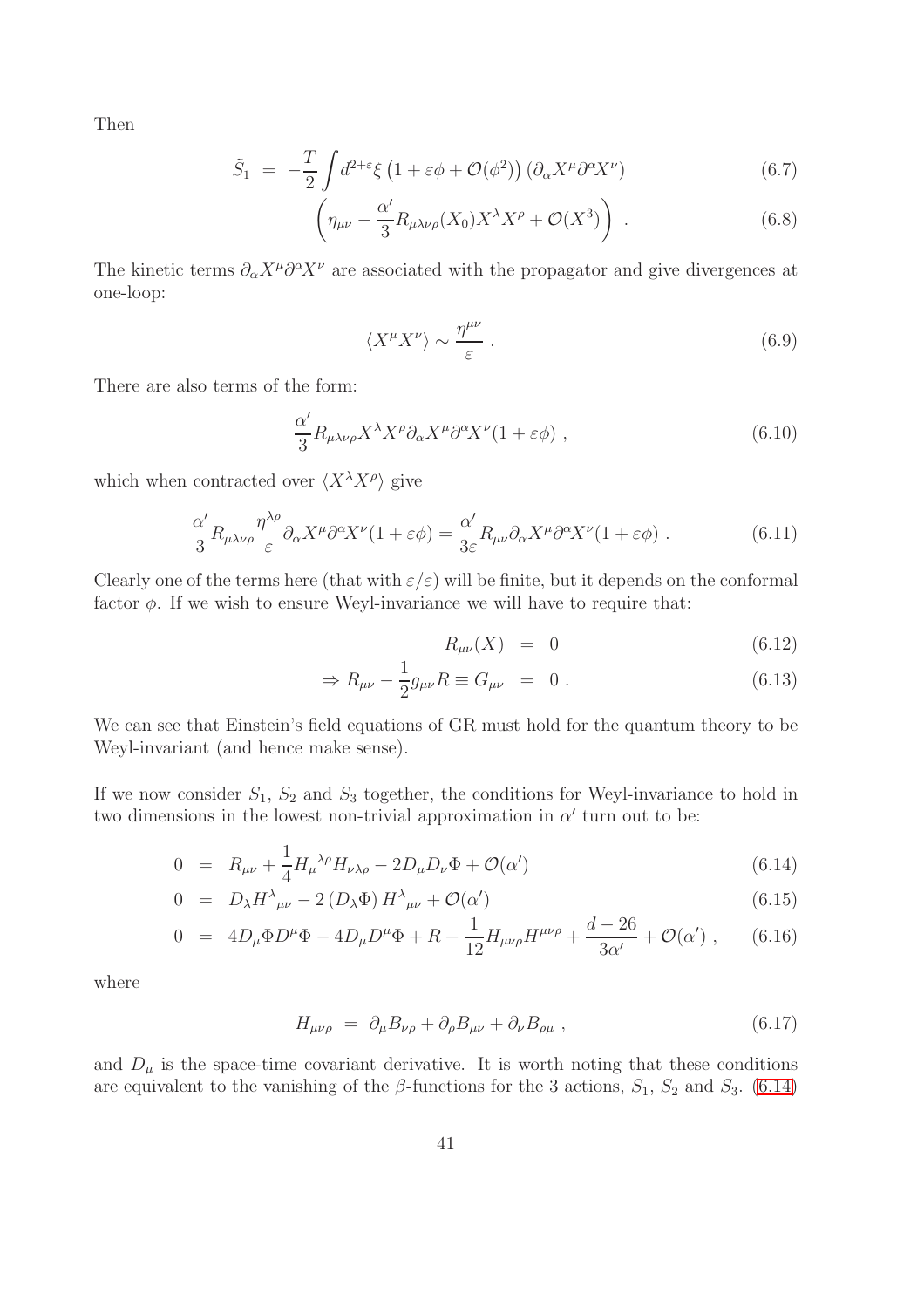is equivalent to  $\beta_{q_{\mu\nu}} = 0$ . [\(6.15\)](#page-41-0) is equivalent to  $\beta_{B_{\mu\nu}} = 0$ , and [\(6.16\)](#page-41-0) is equivalent to  $\beta_{\Phi}=0.$ 

These constraints must all make sense, and in fact it can be seen that in 26-dimensions they are the Euler-Lagrange equations coming from the 26-dimensional action:

$$
S_{26} = -\frac{1}{2\kappa^2} \int d^{26}X \sqrt{-\det g} \ e^{-2\Phi} \left\{ R - 4D_{\mu} \Phi D^{\mu} \Phi + \frac{1}{12} H_{\mu\nu\rho} H^{\mu\nu\rho} \right\} , \qquad (6.18)
$$

where  $\kappa$  is the gravitational coupling constant with  $2\kappa^2 = (\alpha')^{12}$  and  $G_N \sim g_s^2 \kappa^2$  is Newton's constant  $30$ .

# 7 Interactions (Scattering) in String Theory

When dealing with string interactions, the usual Feynman diagrams of quantum field theory are easily generalized by thickening their lines. In the case of open strings this means that the lines become strips. For closed strings they become cylinders. In order to deal with these things one usually continues to a Euclidean metric, where the stringy Feynman diagrams can be classified by their topology. The order of a particular diagram in the perturbation expansion is determined by the number of handles (as well as the number of windows in the case of theories with open strings) and the number of external lines. The leading terms for a given process correspond to the tree-level approximation. Once a tree-level approximation (corresponding to a consistent classical field theory) is known, the full quantum theory is in principle determined by unitarity.

The amplitude for the scattering of n on-mass-shell closed-string states is described in the tree-level approximation by a world-sheet that is topologically a sphere with the  $n$  external particles attached at n specific points  $z_i$  on the surface. In principle, one integrates over all geometries at this topology and all values of the points  $z_i$ , up to conformal equivalence.

In the case of the open-string, the world-sheet has boundaries, and emitted open-string states are attached to boundaries. The cyclic ordering among sets of particles attached to common boundaries is meaningful. The tree-level approximation corresponds to the disk diagram, which has one boundary. In this case the cyclic ordering of all the open-string states must be specified. Closed-string states can be attached to the interior of the surface at the same time to describe a tree amplitude for a mixed process.

In order to describe scattering, we need two essential ingredients: propagators and vertices. For an ordinary Bosonic scalar field,  $\phi$ , with mass m, which obeys the Klein-Gordon equation,  $(\Box + m^2)\phi = 0$ , the standard Feynman propagator is just the inverse of the Klein-Gordon operator. For free open strings, the closest analogue of the Klein-Gordon equation

<span id="page-42-0"></span><sup>&</sup>lt;sup>30</sup>Note that  $g_s \equiv e^{\Phi}$  is the string coupling constant.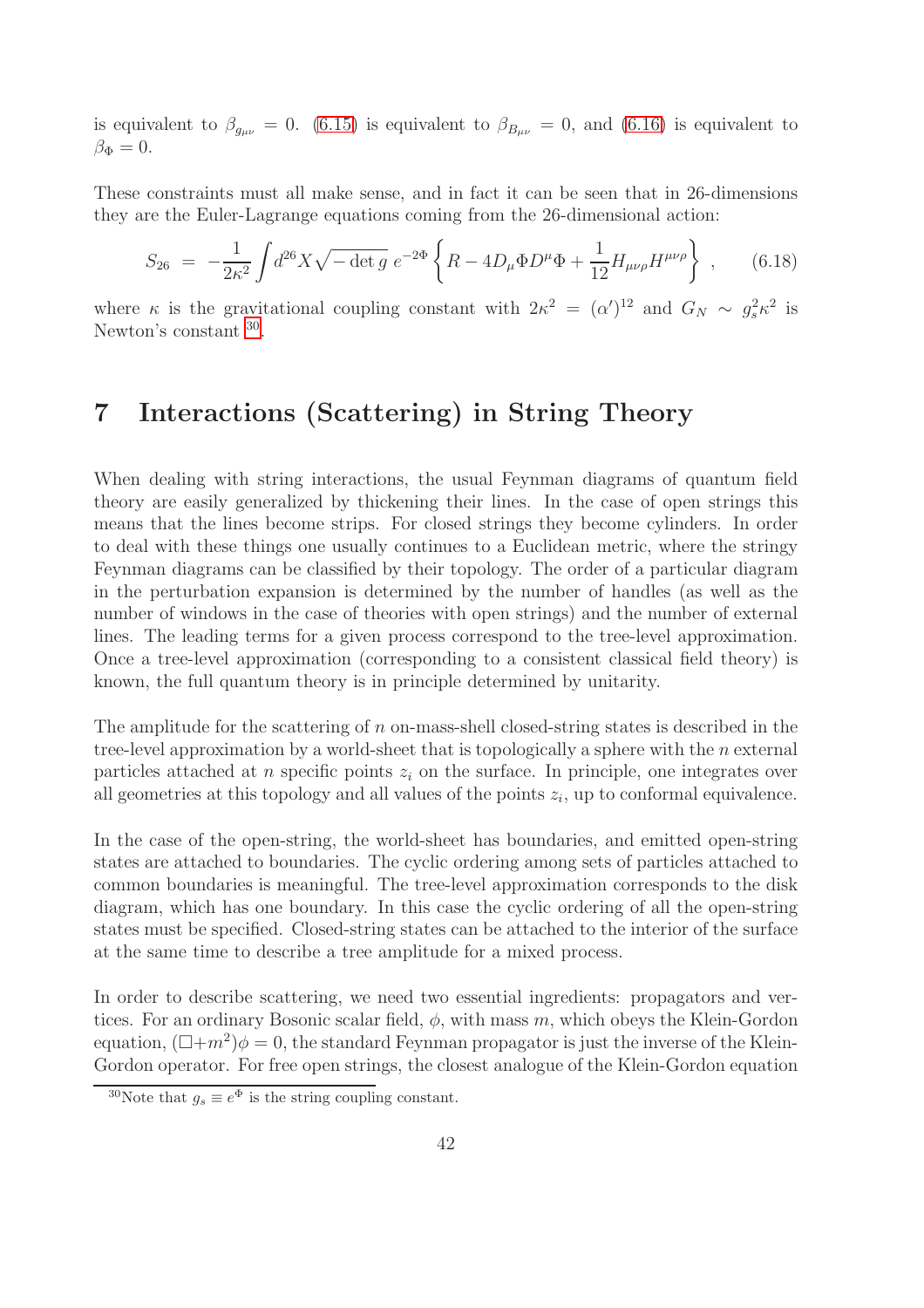is the mass-shell condition  $(L_0-1)|\phi\rangle = 0$ , which can be regarded as an infinite-component generalization of the Klein-Gordon equation. A plausible guess for a propagator would therefore be [\[1\]](#page-99-0):

$$
\Delta = \frac{1}{L_0 - 1} = \int_0^1 dz \ z^{L_0 - 2} \ . \tag{7.1}
$$

We also need an interaction vertex (or 'vertex operator' in the language of conformal field theory) for emission or absorption of an external state by an internal line. For example, some Tachyon vertex operators are:

<span id="page-43-0"></span>
$$
V_0(\xi, k) = e^{ik \cdot X(\xi)}, \qquad (7.2)
$$

for the closed string, or

<span id="page-43-1"></span>
$$
V_0(y,k) = e^{ik \cdot X(y)}, \tag{7.3}
$$

for the open string. [\(7.2\)](#page-43-0) will have  $k^2 = -M^2 = 4/\alpha'$ , while [\(7.3\)](#page-43-1) will have  $k^2 = -M^2 =$  $1/\alpha'$ . For an open-string vector state we will have:

$$
V_{\zeta_{\mu}}(y,k) = \zeta_{\mu} \frac{dX^{\mu}}{dy} e^{ik \cdot X(y)} , \qquad (7.4)
$$

while for a closed-string tensor state we will have:

$$
V_{\zeta_{\mu\nu}}(\xi, k) = \zeta_{\mu\nu} \partial_{\alpha} X^{\mu} \partial^{\alpha} X^{\nu} e^{ik \cdot X(\xi)} \,. \tag{7.5}
$$

To describe scattering we insert a 'vertex operator' at each point which will encode the momentum and species of particle. At tree-level the scattering amplitude reduces to:

$$
A_n \sim g_s^{n-2} \int \prod_{i=1}^n dy_i \langle V_{\Lambda_1}(y_1, k_1) V_{\Lambda_2}(y_2, k_2) \dots V_{\Lambda_n}(y_n, k_n) \rangle , \qquad (7.6)
$$

for scattering of n open string states where the  $\Lambda_i$  denote the type of state (*i.e.*  $\Lambda_i = 0$ for a Tachyon,  $\Lambda_i = \zeta_\mu$  for a vector,  $\Lambda_i = \zeta_{\mu\nu}$  for a Tensor etc). For scattering of n closed-string states at tree-level the expression is:

$$
A_n \sim g_s^{n-2} \int \prod_{i=1}^n d^2 \xi_i \langle V_{\Lambda_1}(\xi_1, k_1) V_{\Lambda_2}(\xi_2, k_2) \dots V_{\Lambda_n}(\xi_n, k_n) \rangle . \tag{7.7}
$$

Note here that in Euclidean space  $\langle A \rangle = \int \mathcal{D}XA \ e^{-S}$ , where S is the Euclidean action.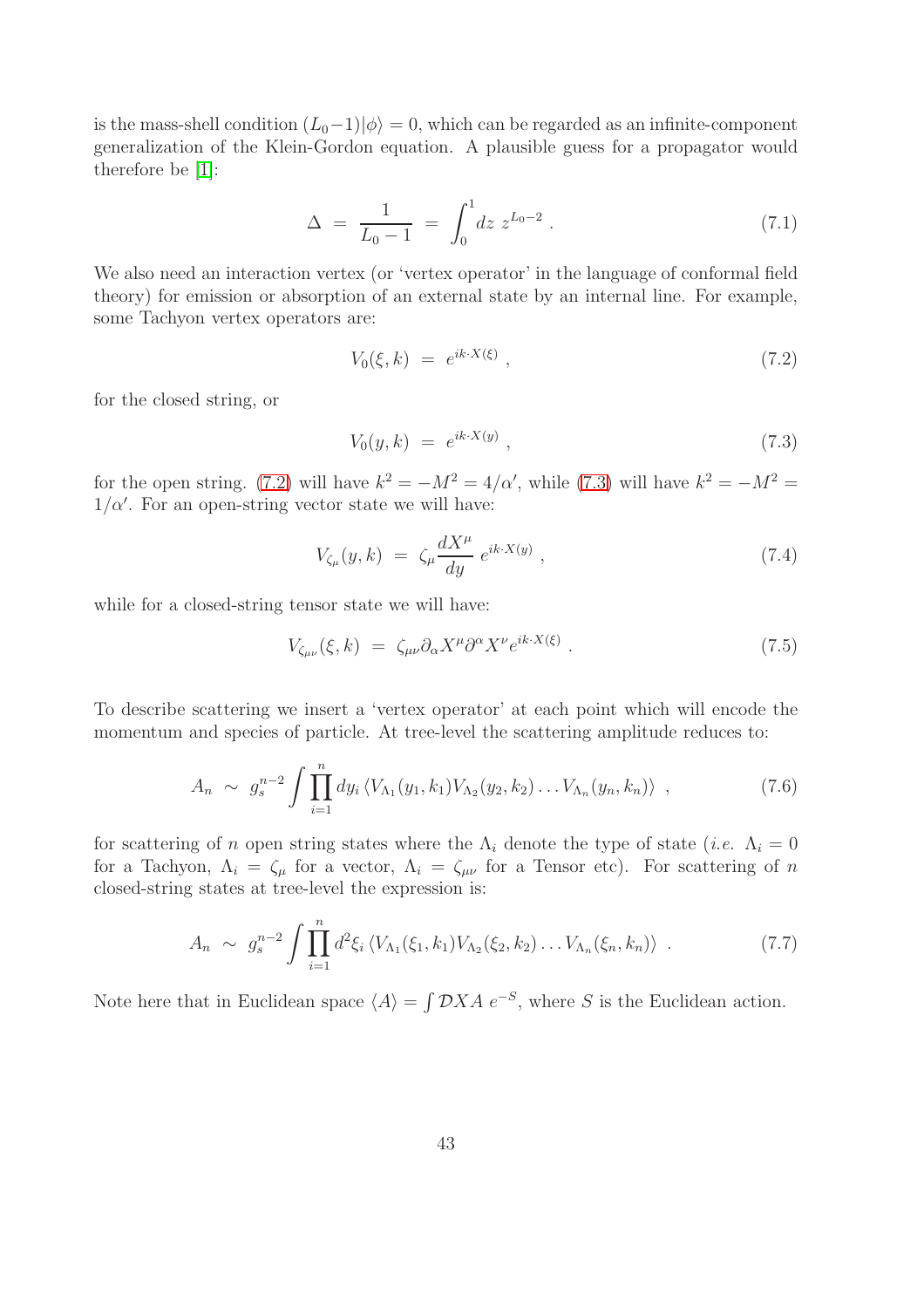### 7.1 Tree-Level Tachyon Scattering

As an example of the above discussion, let us consider the tree-level scattering of 4 Tachyons (which, we should note is easily generalized to the n-particle case). At tree-level, in closed-string theory, the scattering of  $n$  Tachyons is given by:

<span id="page-44-1"></span>
$$
A_n(k_1,\ldots,k_n) = \frac{1}{\text{Vol}_{SL(2,\mathbb{C})}} g_s^{n-2} \int \prod_{i=1}^n d^2\xi_i \langle V_0(\xi_1,k_1) V_0(\xi_2,k_2) \ldots V_0(\xi_n,k_n) \rangle , \quad (7.8)
$$

which trivially reduces to:

$$
A_4 = \frac{1}{\text{Vol}_{SL(2,\mathbb{C})}} g_s^2 \int \prod_{i=1}^4 d^2\xi_i \langle V_0(\xi_1, k_1) V_0(\xi_2, k_2) V_0(\xi_3, k_3) V_0(\xi_4, k_4) \rangle , \qquad (7.9)
$$

for 4 particles. Now, recall that

$$
V_0(\xi, k) = e^{ik_{\mu}X^{\mu}(\xi)}
$$
\n(7.10)

and

$$
S = \frac{1}{4\pi\alpha'} \int d^2 \xi \ \partial_\alpha X^\mu \partial^\alpha X_\mu \ , \tag{7.11}
$$

so

$$
\langle V_0(1)V_0(2)V_0(3)V_0(4)\rangle = \int \mathcal{D}X \ e^{-\frac{1}{4\pi\alpha'}\int d^2\xi \ \partial_\alpha X^\mu \partial^\alpha X_\mu} \ e^{i\sum_{j=1}^4 k_j^\mu X_\mu(\xi_j)} \ , \tag{7.12}
$$

and we are ignoring the ghost action for the moment. We can write:

$$
\sum_{j=1}^{4} k_j^{\mu} X_{\mu}(\xi_j) = \int d^2 \xi \sum_{j=1}^{4} k_j^{\mu} X_{\mu}(\xi) \delta^2(\xi - \xi_j)
$$
  
= 
$$
\int d^2 \xi J^{\mu}(\xi) X_{\mu}(\xi) , \qquad (7.13)
$$

where

$$
J^{\mu}(\xi) = \sum_{j=1}^{4} k_j^{\mu} \delta^2(\xi - \xi_j) . \qquad (7.14)
$$

<span id="page-44-0"></span>
$$
\therefore \langle V_0(1)V_0(2)V_0(3)V_0(4)\rangle = \int \mathcal{D}X \ e^{\frac{1}{4\pi\alpha'}\int d^2\xi X^\mu \partial^2 X_\mu + i \int d^2\xi J^\mu X_\mu} \ . \tag{7.15}
$$

Now, a standard finite-dimensional result is:

$$
\int du_1 \dots du_n \ e^{-\frac{1}{2}u^{\mathrm{T}}Au + b^{\mathrm{T}}u} \ = \ \frac{(2\pi)^{n/2}}{\sqrt{\det A}} \ e^{\frac{1}{2}b^{\mathrm{T}}A^{-1}b} \ . \tag{7.16}
$$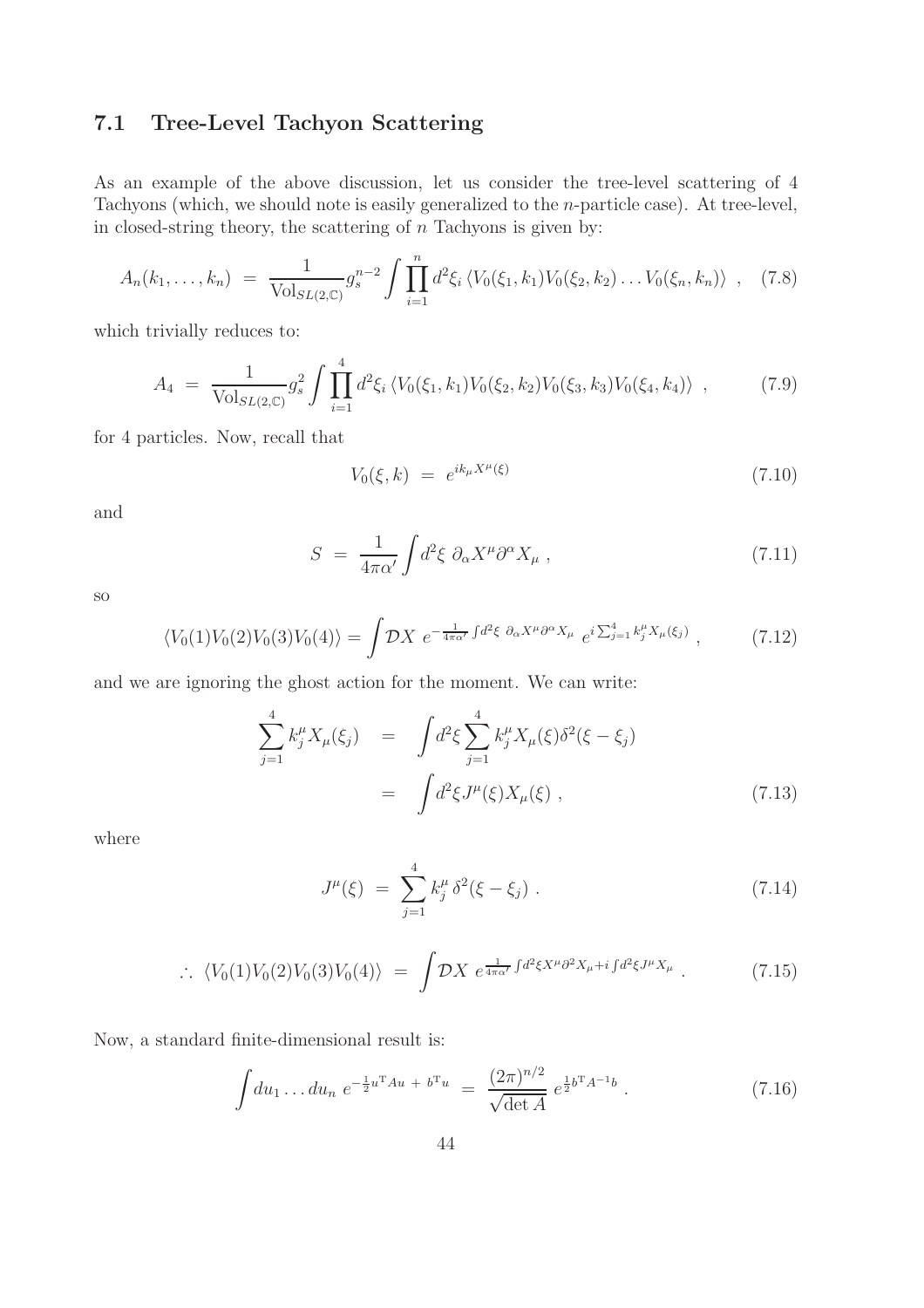So, by taking  $u \to X$ ,  $A \to -\partial^2/2\pi\alpha'$ ,  $A^{-1} \to -2\pi\alpha'/\partial^2$  and  $b \to iJ$ , we can generalize this to our infinite-dimensional case, and write:

$$
\langle V_0(1)V_0(2)V_0(3)V_0(4)\rangle \sim \frac{1}{\sqrt{\det\left(-\partial^2/2\pi\alpha'\right)}} e^{\pi\alpha'\int d^2\xi d^2\xi'J^\mu\frac{1}{\partial^2}J_\mu} \ . \tag{7.17}
$$

Here,  $1/\partial^2$  is the propagator G satisfying  $\partial^2 G = \delta^2(\xi_i - \xi_j)$ , *i.e.* 

$$
G = \frac{1}{2\pi} \log |\xi_i - \xi_j| \ . \tag{7.18}
$$

It is interesting to note that we can arrive at the same conclusion by simply re-writing the integrand of the exponential in [\(7.15\)](#page-44-0) as

$$
\frac{1}{4\pi\alpha'}(X^{\mu} + i2\pi\alpha'J^{\mu}\frac{1}{\partial^{2}})\partial^{2}(X_{\mu} + i2\pi\alpha'\frac{1}{\partial^{2}}J_{\mu}) + \pi\alpha'J^{\mu}\frac{1}{\partial^{2}}J_{\mu}.
$$
\n(7.19)

The second term is independent of  $X$  so we can take it outside the  $X$  integral. The first term we identify as being  $\sim 1/\sqrt{\det(-\partial^2)}$  (once the X integral has been done). We subsume the first term into the normalization (as per usual), and so writing things out we have:

$$
A_4 = g_s^2 \mathcal{N} \int \prod_{i=1}^4 d^2 \xi_i \, \exp \left\{ \frac{\alpha'}{2} \int d^2 \xi d^2 \xi' \sum_{j,l} k_j \cdot k_l \, \delta^2(\xi_j - \xi) \log |\xi - \xi'| \delta^2(\xi' - \xi_l) \right\},\tag{7.20}
$$

which we can then work out to be

<span id="page-45-1"></span>
$$
A_4 = g_s^2 \mathcal{N} \int \prod_{i=1}^4 d^2 \xi_i \exp \left\{ \frac{\alpha'}{2} \sum_{j \neq l} k_j \cdot k_l \log |\xi_j - \xi_l| \right\}
$$
  
\n
$$
= g_s^2 \mathcal{N} \int \prod_{i=1}^4 d^2 \xi_i \exp \left\{ \log \left( \prod_{j \neq l} |\xi_j - \xi_l|^{\frac{\alpha' k_j \cdot k_l}{2}} \right) \right\}
$$
  
\n
$$
= g_s^2 \mathcal{N} \int \prod_{i=1}^4 d^2 \xi_i \prod_{j \neq l} |\xi_j - \xi_l|^{\frac{\alpha' k_j \cdot k_l}{2}}
$$
  
\n
$$
= g_s^2 \mathcal{N} \int \prod_{i=1}^4 d^2 \xi_i \prod_{j < l} |\xi_j - \xi_l|^{\alpha' k_j \cdot k_l} . \tag{7.21}
$$

If we now regard the  $\xi_i$  as complex variables (*i.e.*  $\xi_i \to z_i$ , with  $z_i = \tau_i - i\sigma_i$  and  $\bar{z}_i = \tau_i + i\sigma_i$  $i\sigma_i$ <sup>[31](#page-45-0)</sup>, then it turns out that the amplitude is invariant under  $SL(2,\mathbb{C})$  transformations:

<span id="page-45-2"></span>
$$
z_i \to \frac{az_i + b}{cz_i + d} \,,\tag{7.22}
$$

<span id="page-45-0"></span><sup>&</sup>lt;sup>31</sup>Notice that the Jacobian for this transformation is simply  $1/2i$ , which can be subsumed into the normalization  $N$ .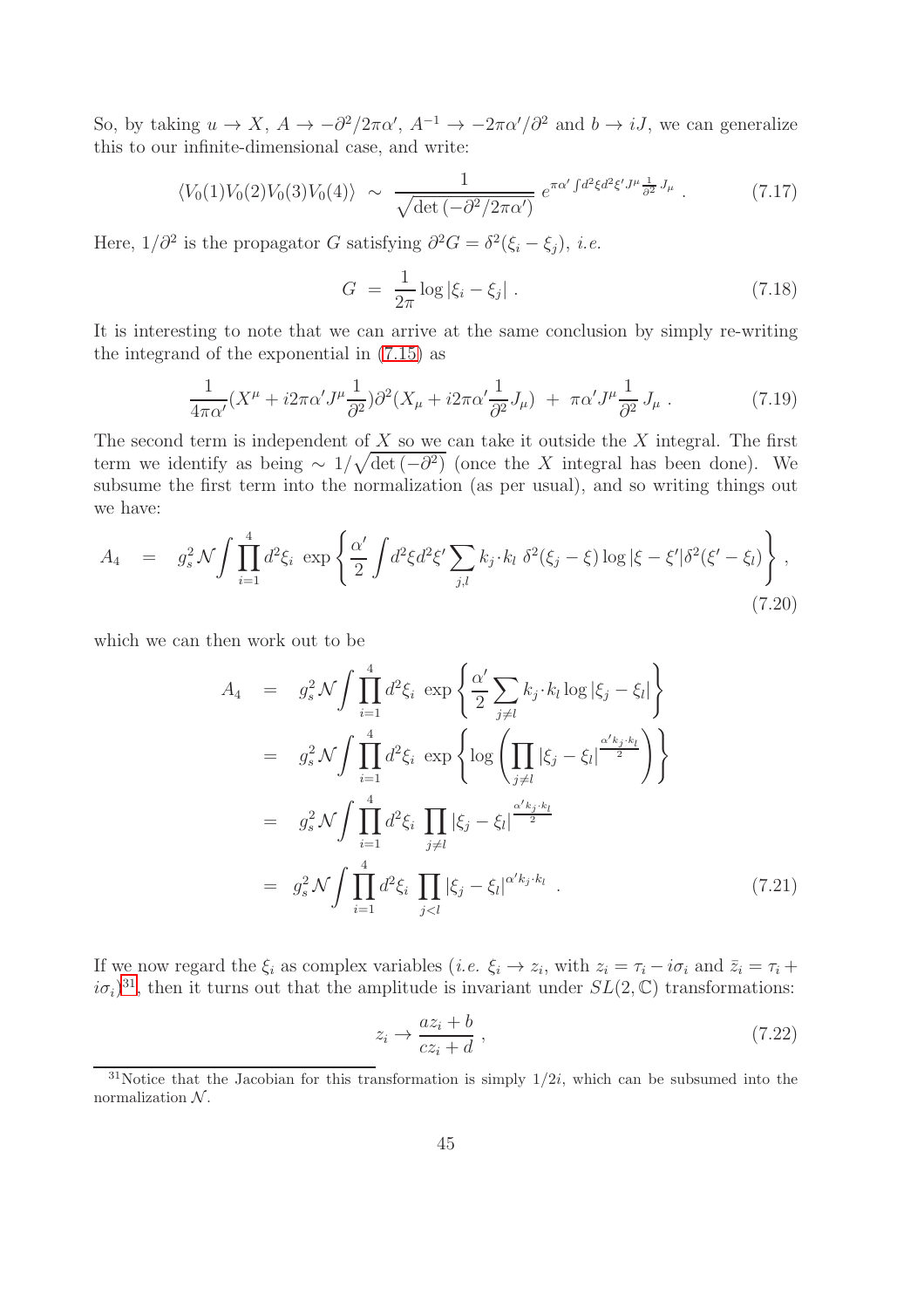where a, b, c, d are complex and satisfy  $ad - bc = 1^{32}$  $ad - bc = 1^{32}$  $ad - bc = 1^{32}$ . For example with  $a = d = 1, b =$  $c = 0$  we have the identity transformation, under which  $(7.21)$  is trivially invariant. With  $a = d = 0, b = -1, c = 1$  on the other hand we have  $z_i \rightarrow -1/z_i$ . In this case, [\(7.21\)](#page-45-1) becomes

$$
g_s^2 \mathcal{N} \int \prod_{i=1}^4 d^2 z_i \; |\tilde{z}_1 \tilde{z}_2 \tilde{z}_3 \tilde{z}_4|^4 \; \prod_{j < l} |\tilde{z}_j - \tilde{z}_l|^{\alpha' k_j \cdot k_l} \;, \tag{7.23}
$$

where we have used momentum conservation  $(\sum_i k_i^{\mu} = 0)$  and the on-shell condition for closed-string tachyons  $(\alpha' k_i^2 = 4)$ . Noting that the Jacobian for transforming the measure is  $\prod_{i=1}^4 (\tilde{z}_i \tilde{z}_i)^{-2} = \prod_{i=1}^4 |\tilde{z}_i|^{-4}$  we can again see that the amplitude is invariant. Moreover as there are 4 unknowns in these transformations [\(7.22\)](#page-45-2) and one constraint, it means we can fix 3 of the 4  $z_i$ , and thus set  $z_1 = \infty, z_2 = 0, z_3 = z, z_4 = 1$  to get:

$$
g_s^2 \mathcal{N} \int d^2 z \; |z_1|^{-4} \left| 1 - \frac{1}{z_1} \right|^{\alpha' k_1 \cdot k_2} \; |z|^{\alpha' k_3 \cdot k_4} \; \left| 1 - \frac{z}{z_1} \right|^{\alpha' k_1 \cdot k_3} |1 - z|^{\alpha' k_2 \cdot k_3} \sim g_s^2 \tilde{\mathcal{N}} \int d^2 z \; |z|^{\alpha' k_3 \cdot k_4} \; |1 - z|^{\alpha' k_2 \cdot k_3} \; . \tag{7.24}
$$

Now, using the identity

$$
\int d^2z |z|^{-A} |1-z|^{-B} = B(1 - \frac{A}{2}, 1 - \frac{B}{2}, \frac{A+B}{2} - 1) , \qquad (7.25)
$$

where

$$
B(a, b, c) = \pi \frac{\Gamma(a)\Gamma(b)\Gamma(c)}{\Gamma(a+b)\Gamma(b+c)\Gamma(c+a)},
$$
\n(7.26)

and the relations

$$
k_i^2 = \frac{4}{\alpha'},
$$
  
\n
$$
s = -(k_1 + k_2)^2,
$$
  
\n
$$
t = -(k_1 + k_4)^2,
$$
  
\n
$$
u = -(k_1 + k_3)^2,
$$
  
\n
$$
s + t + u = -\sum_{i=1}^4 k_i^2
$$
  
\n
$$
= -\frac{16}{\alpha'},
$$
\n(7.27)

we finally have that

$$
A_4 \sim g_s^2 \frac{\Gamma\left(-1 - \frac{\alpha's}{4}\right) \Gamma\left(-1 - \frac{\alpha't}{4}\right) \Gamma\left(-1 - \frac{\alpha'u}{4}\right)}{\Gamma\left(2 + \frac{\alpha's}{4}\right) \Gamma\left(2 + \frac{\alpha't}{4}\right) \Gamma\left(2 + \frac{\alpha'u}{4}\right)} ,\tag{7.28}
$$

<span id="page-46-0"></span> $32$ Note that this symmetry has already been hinted at in [\(7.8\)](#page-44-1), by dividing out by the volume of this group, and as is suggested here the symmetry is not special to the 4-point amplitude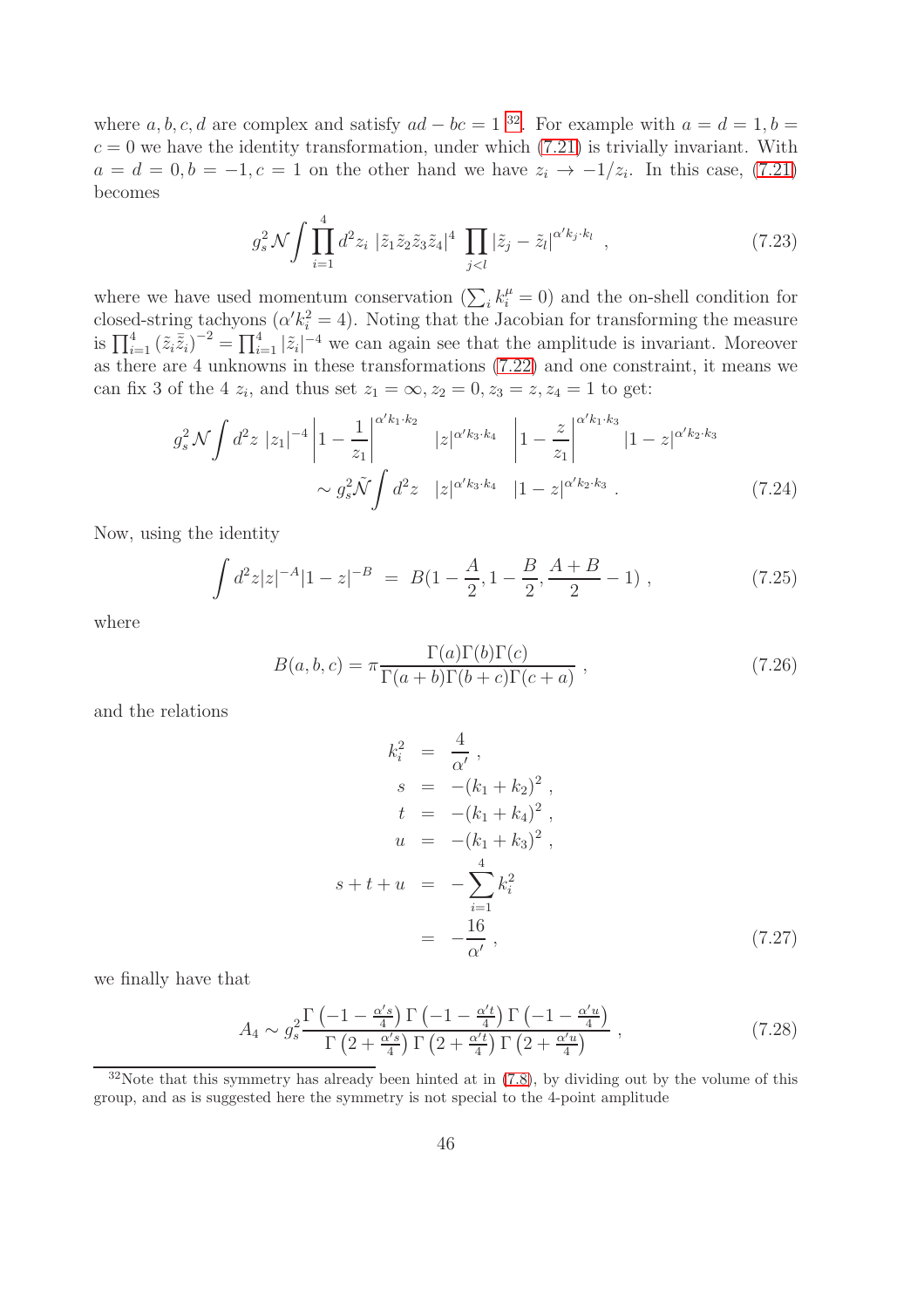up to a momentum-independent factor. The analogous result for scattering of 4 openstring tachyons is

<span id="page-47-0"></span>
$$
A_4^{open} \sim g_s \frac{\Gamma(-1 - \alpha's)\Gamma(-1 - \alpha't)}{\Gamma(-2 - \alpha's - \alpha't)} \ . \tag{7.29}
$$

These formulæ are closely related to the famous scattering amplitudes [\[24\]](#page-100-0) proposed by Veneziano in 1968 which were very significant in the initiation and development of string theory. It is interesting to note that [\(7.29\)](#page-47-0) can be written in terms of the Beta function  $A_4^{open} \sim g_s B(-1-\alpha' s, -1-\alpha' t)$ . More information about the Beta function can be found in Appendix [E.](#page-97-0)

## 8 The Superstring

Everything we have looked at so far is all very well, but the Bosonic string has a number of shortcomings. In particular there is a distinct absence of Fermions, and since matter is mostly made up of Fermions, this is clearly a big problem. There is also the presence of tachyons (particles with negative mass-squared) which are physically undesirable. If we introduce Fermions, and at the same time introduce world-sheet supersymmetry which relates the space-time coordinates  $X^{\mu}(\sigma, \tau)$  to Fermionic partners  $\psi^{\mu}(\sigma, \tau)$  (2-component spinors), then an action principle with  $\mathcal{N} = 1$  supersymmetry<sup>[33](#page-47-1)</sup> gives rise to a consistent string theory with critical dimension  $d = 10^{34}$  $d = 10^{34}$  $d = 10^{34}$ . Unless otherwise specified, we will be considering the open superstring in what follows.

We consider the action:

<span id="page-47-4"></span>
$$
S = A^{(X)} + A^{(\psi)} = -\frac{T}{2} \int d^2 \xi \left\{ \partial_\alpha X^\mu \partial^\alpha X_\mu + \bar{\psi}^\mu \gamma^\alpha \partial_\alpha \psi_\mu \right\} ,
$$
(8.1)

where the  $\psi^{\mu}$  are 2-component spinors in 2-dimensions and space-time vectors in 10dimensions, while the  $\gamma^{\alpha}$  are 2-dimensional Dirac matrices.

We shall use the following representation for the two-dimensional Dirac matrices:

<span id="page-47-3"></span>
$$
\gamma^0 = \begin{pmatrix} 0 & 1 \\ -1 & 0 \end{pmatrix} \quad ; \quad \gamma^1 = \begin{pmatrix} 0 & 1 \\ 1 & 0 \end{pmatrix} \quad ; \quad \gamma_3 \equiv \gamma^0 \gamma^1 = \begin{pmatrix} 1 & 0 \\ 0 & -1 \end{pmatrix} \quad , \tag{8.2}
$$

which obey the anticommutation relation

$$
\{\gamma^{\alpha}, \gamma^{\beta}\} = 2\eta^{\alpha\beta} . \tag{8.3}
$$

<span id="page-47-1"></span> $33\mathcal{N} = N$  supersymmetry means that there are N supersymmetries.

<span id="page-47-2"></span><sup>&</sup>lt;sup>34</sup>In the following, we will often use units in which  $\alpha' = 1/2$  (for  $0 \le \sigma \le \pi$ ). If one has  $0 \le \sigma \le 2\pi$ , then one would have  $\alpha' = 2$ , which reflects the fact that  $\sigma_{max} \sim l_s$ . One can then easily re-instate factors of  $\alpha'$  by dimensional analysis.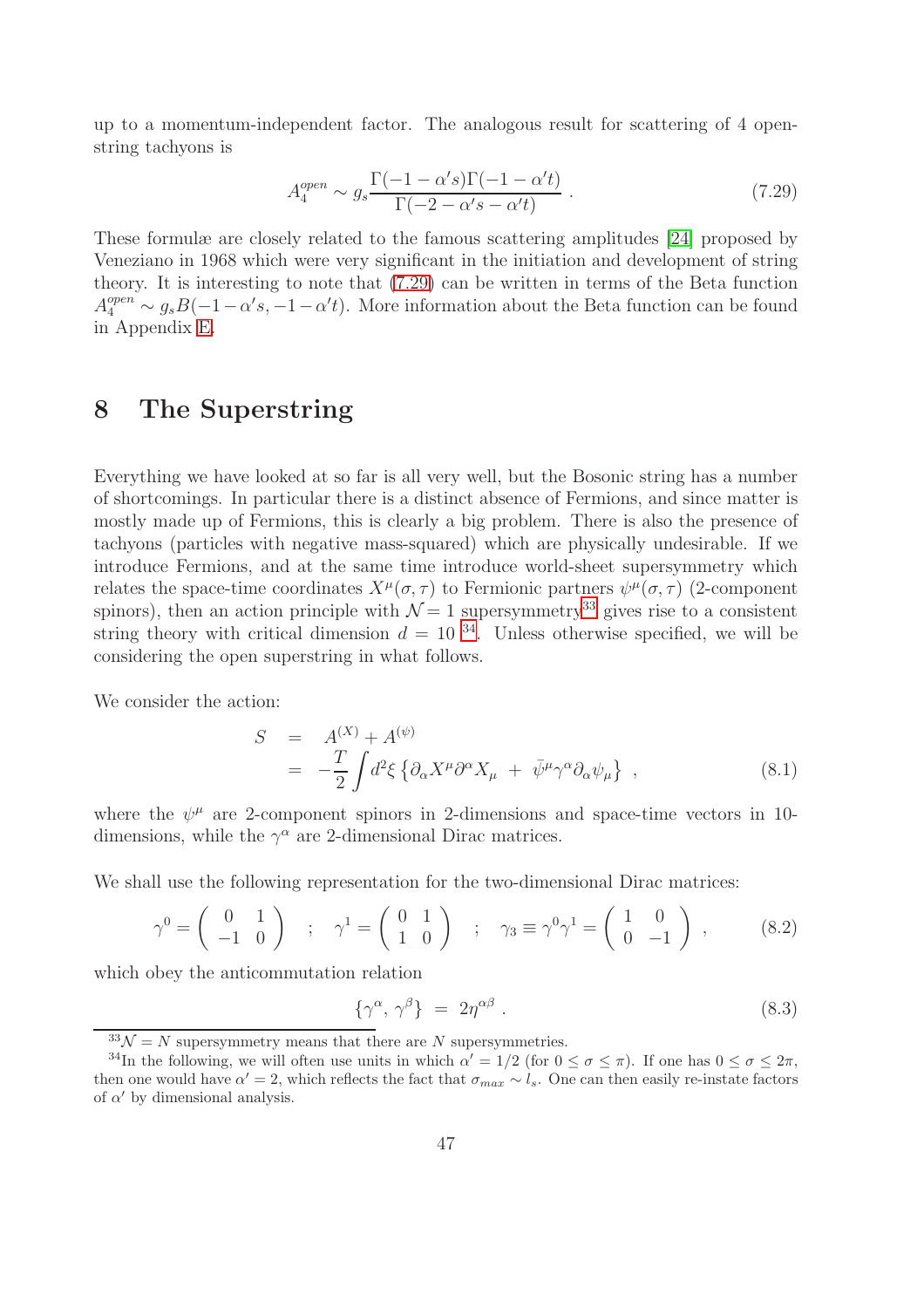For these matrices it is often useful to note that we also have the 2-dimensional identity

$$
\gamma^{\alpha} \gamma^{\beta} \gamma_{\alpha} = 0 \tag{8.4}
$$

In the representation of [\(8.2\)](#page-47-3) it also makes sense to demand that the components of the world-sheet spinor  $\psi^{\mu}$  should be real. Such a 2-component real spinor is known as a Majorana spinor. For Majorana spinors we have that

$$
\bar{\psi} \equiv \psi^{\dagger} \gamma^0 = \psi^T \gamma^0 , \qquad (8.5)
$$

since  $\psi$  is real. So:

$$
\bar{\chi}\psi = \bar{\psi}\chi \tag{8.6}
$$

using antisymmetry of  $\gamma^0$  and anticommutation of the Majorana spinors. For the representation of [\(8.2\)](#page-47-3) we also have the easily verifiable result:

$$
\bar{\chi}\gamma^{\alpha}\psi = -\bar{\psi}\gamma^{\alpha}\chi . \qquad (8.7)
$$

#### 8.1 Symmetries

In addition to the global symmetries of the Bosonic action in conformal gauge, there is also a new global symmetry which is world-sheet supersymmetry (SUSY). The action [\(8.1\)](#page-47-4) is invariant under the SUSY transformations:

<span id="page-48-0"></span>
$$
\delta X^{\mu} = \bar{\epsilon} \psi^{\mu} ,
$$
  
\n
$$
\delta \psi^{\mu} = \gamma^{\alpha} \epsilon \partial_{\alpha} X^{\mu} .
$$
\n(8.8)

where  $\epsilon$  is a real constant Grassman spinor parameter  $(\bar{\epsilon} = \epsilon^T \gamma^0)$ . If we implement these transformations, then after some algebra we find that

$$
\delta S = -\frac{1}{2\pi\alpha'} \int d^2\xi \left( -\bar{\psi}^\mu \epsilon \, \partial^2 X_\mu + \bar{\psi}^\mu \epsilon \, \partial^2 X_\mu \right) \n= 0 ,
$$
\n(8.9)

as required.

#### 8.2 Equations of Motion

We can further derive the equations of motion for the Fermionic fields by treating  $\psi$  and  $\bar{\psi}$  as independent fields as usual. We find that they obey the massless Dirac equation in 2-dimensions:

<span id="page-48-1"></span>
$$
\partial \psi = 0 \tag{8.10}
$$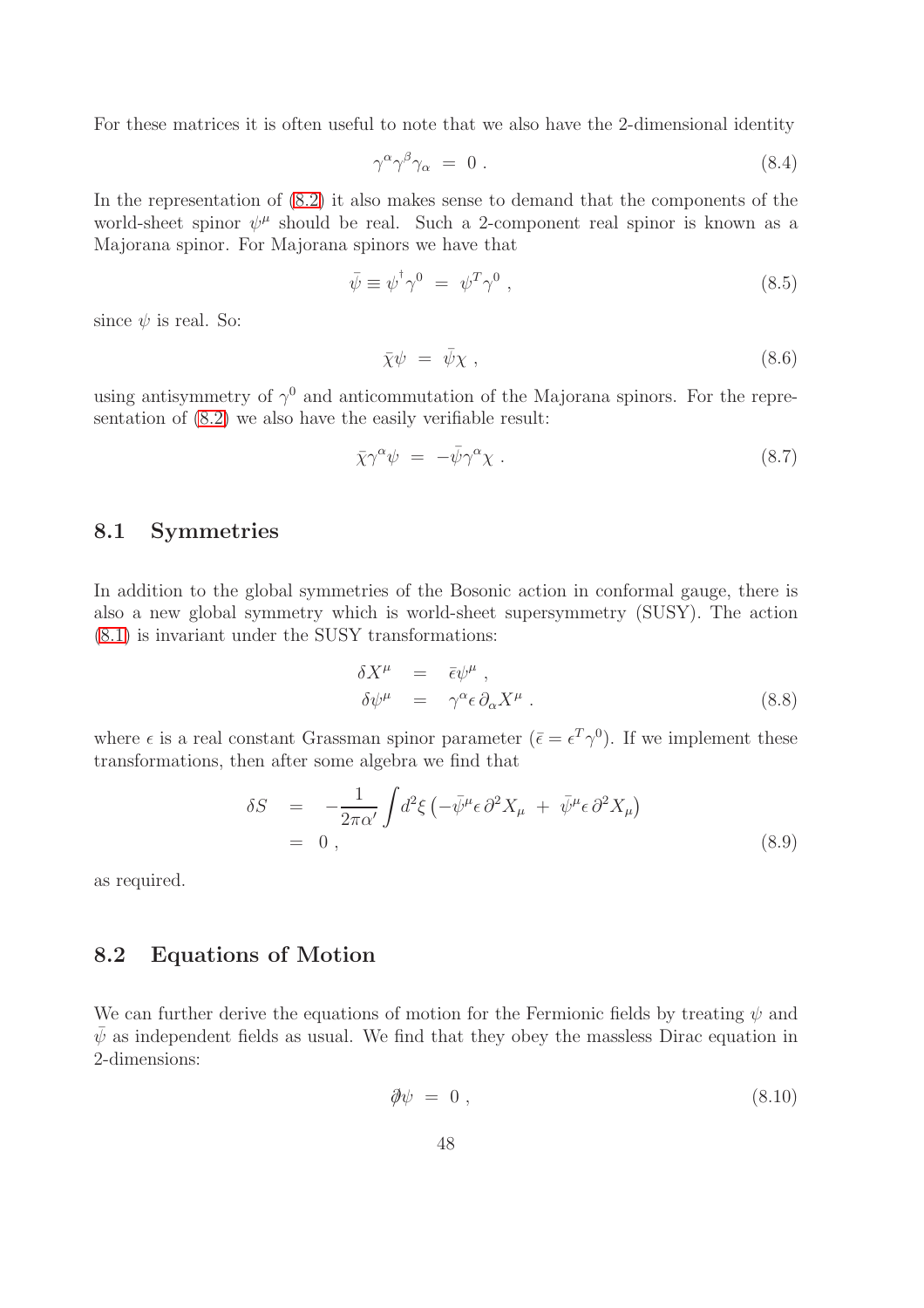where  $\partial = \gamma \cdot \partial$  as usual, and the dot-product is of course a sum over world-sheet variables.

We can further show that the above SUSY transformations  $(8.8)$  satisfy the algebra:

<span id="page-49-0"></span>
$$
\left[\delta_1, \delta_2\right] Y^\mu = a^\alpha \partial_\alpha Y^\mu \,,\tag{8.11}
$$

where  $a^{\alpha} = -2\bar{\epsilon}_1\gamma^{\alpha}\bar{\epsilon}_2$  and  $Y^{\mu}$  is any of the world-sheet fields (*i.e.*  $Y^{\mu} = X^{\mu}$  or  $Y^{\mu} = \psi^{\mu}$ ). It is well-known that the commutator of two supersymmetries is a translation, so [\(8.11\)](#page-49-0) confirms this and highlights the fact that SUSY is an extension of Poincaré symmetry. However, closure of the algebra (*i.e.* for  $Y^{\mu} = \psi^{\mu}$ ) requires the use of the equations of motion [\(8.10\)](#page-48-1). This is known as on-shell SUSY.

If we now allow the SUSY parameter  $\epsilon$  to vary (*i.e.* assume that it is no-longer a constant), then we can use the Noether procedure to obtain a conserved SUSY current:

$$
\delta S = \frac{1}{\pi \alpha'} \int d^2 \xi (\partial_\alpha \bar{\epsilon})_a J_a^\alpha \;, \tag{8.12}
$$

where the supercurrent  $J_a^{\alpha}$  takes the form

$$
J^{\alpha} = \frac{1}{2} \gamma^{\beta} \gamma^{\alpha} \psi^{\mu} \partial_{\beta} X_{\mu} . \tag{8.13}
$$

It satisfies conservation (using the equations of motion):

$$
\partial_{\alpha}J^{\alpha} = 0 , \qquad (8.14)
$$

and 'tracelessness':

$$
\gamma^{\alpha} J_{\alpha} = 0. \tag{8.15}
$$

The total energy-momentum tensor is now:

$$
T_{\alpha\beta} = \partial_{\alpha} X^{\mu} \partial_{\beta} X_{\mu} - \frac{1}{2} \bar{\psi}^{\mu} \gamma_{(\alpha} \partial_{\beta)} \psi_{\mu} - \frac{1}{2} \left( \partial_{\rho} X^{\mu} \partial^{\rho} X_{\mu} - \frac{1}{2} \bar{\psi}^{\mu} \gamma_{\rho} \partial^{\rho} \psi_{\mu} \right) \gamma_{\alpha\beta} , \quad (8.16)
$$

and  $\gamma_{\alpha\beta}$  is the world-sheet metric. We know that this is the conserved current related to changes in the world-sheet space-time. It results from varying the action with respect to the metric, and is thus related to the world-sheet graviton. The supersymmetry current has a similar partner – the gravitino  $\chi_a^{\alpha}$ . In conformal gauge we fix  $\gamma_{\alpha\beta} = \eta_{\alpha\beta}$  by using the reparametrization and Weyl invariance. In superconformal gauge, we also fix  $\chi_a^{\alpha} = \gamma^{\alpha} \rho_a$ , where  $\rho$  is a spinor field, by using the local SUSY and super-Weyl invariance.

#### 8.3 Solving the Equations of Motion

Let us begin by defining

$$
\psi \equiv \left( \begin{array}{c} \psi_L \\ \psi_R \end{array} \right) , \tag{8.17}
$$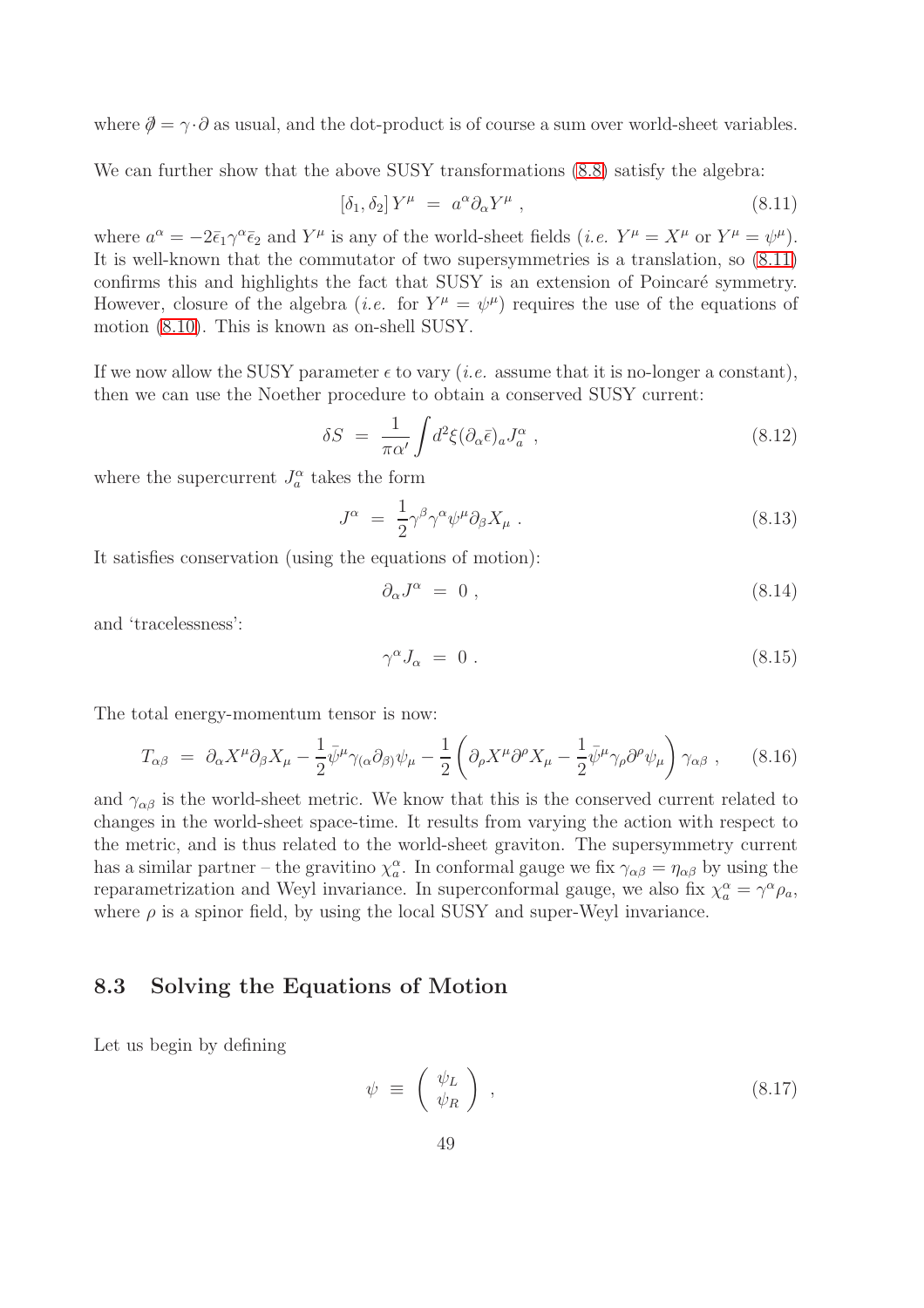and let us consider the massless Dirac equation  $\partial \psi = 0$ . Now in our basis:

$$
\vartheta = \gamma \cdot \partial
$$
\n
$$
= \gamma^0 \partial_0 + \gamma^1 \partial_1
$$
\n
$$
= \begin{pmatrix} 0 & \partial_{\tau} \\ -\partial_{\tau} & 0 \end{pmatrix} + \begin{pmatrix} 0 & \partial_{\sigma} \\ \partial_{\sigma} & 0 \end{pmatrix}
$$
\n
$$
= -2 \begin{pmatrix} 0 & -\partial_{+} \\ \partial_{-} & 0 \end{pmatrix} .
$$
\n(8.18)

So the dirac equation is

$$
\begin{pmatrix}\n0 & -\partial_{+} \\
\partial_{-} & 0\n\end{pmatrix}\n\begin{pmatrix}\n\psi_{L} \\
\psi_{R}\n\end{pmatrix} = \begin{pmatrix}\n-\partial_{+}\psi_{R} \\
\partial_{-}\psi_{L}\n\end{pmatrix} = \begin{pmatrix}\n0 \\
0\n\end{pmatrix},
$$
\n(8.19)

*i.e.*

<span id="page-50-0"></span>
$$
\psi_L = \psi_L(\xi^+);
$$
  
\n
$$
\psi_R = \psi_R(\xi^-),
$$
\n(8.20)

as our original notation anticipated. Note that the left-moving and right-moving components of  $\psi$  can be obtained using the chirality projectors  $P^{\pm} = (1 \pm \gamma_3)/2$ , *i.e.* 

$$
P^+ = \begin{pmatrix} 1 & 0 \\ 0 & 0 \end{pmatrix} ; \tag{8.21}
$$

$$
P^- = \begin{pmatrix} 0 & 0 \\ 0 & 1 \end{pmatrix} . \tag{8.22}
$$

So

$$
P^+\psi = \begin{pmatrix} \psi_L \\ 0 \end{pmatrix} ; \tag{8.23}
$$

$$
P^{-}\psi = \begin{pmatrix} 0 \\ \psi_R \end{pmatrix} . \tag{8.24}
$$

It is also worth seeing that we can write the equations of motion in a more 'light-cone' orientated way. Define:

$$
\gamma^{\pm} = \frac{1}{2} \left( \gamma^0 \pm \gamma^1 \right) , \qquad (8.25)
$$

whose algebra is defined by  $(\gamma^+)^2 = (\gamma^-)^2 = 0$  and

$$
\left\{\gamma^+,\gamma^-\right\}_{ab} = \mathbb{I}_{ab} \ . \tag{8.26}
$$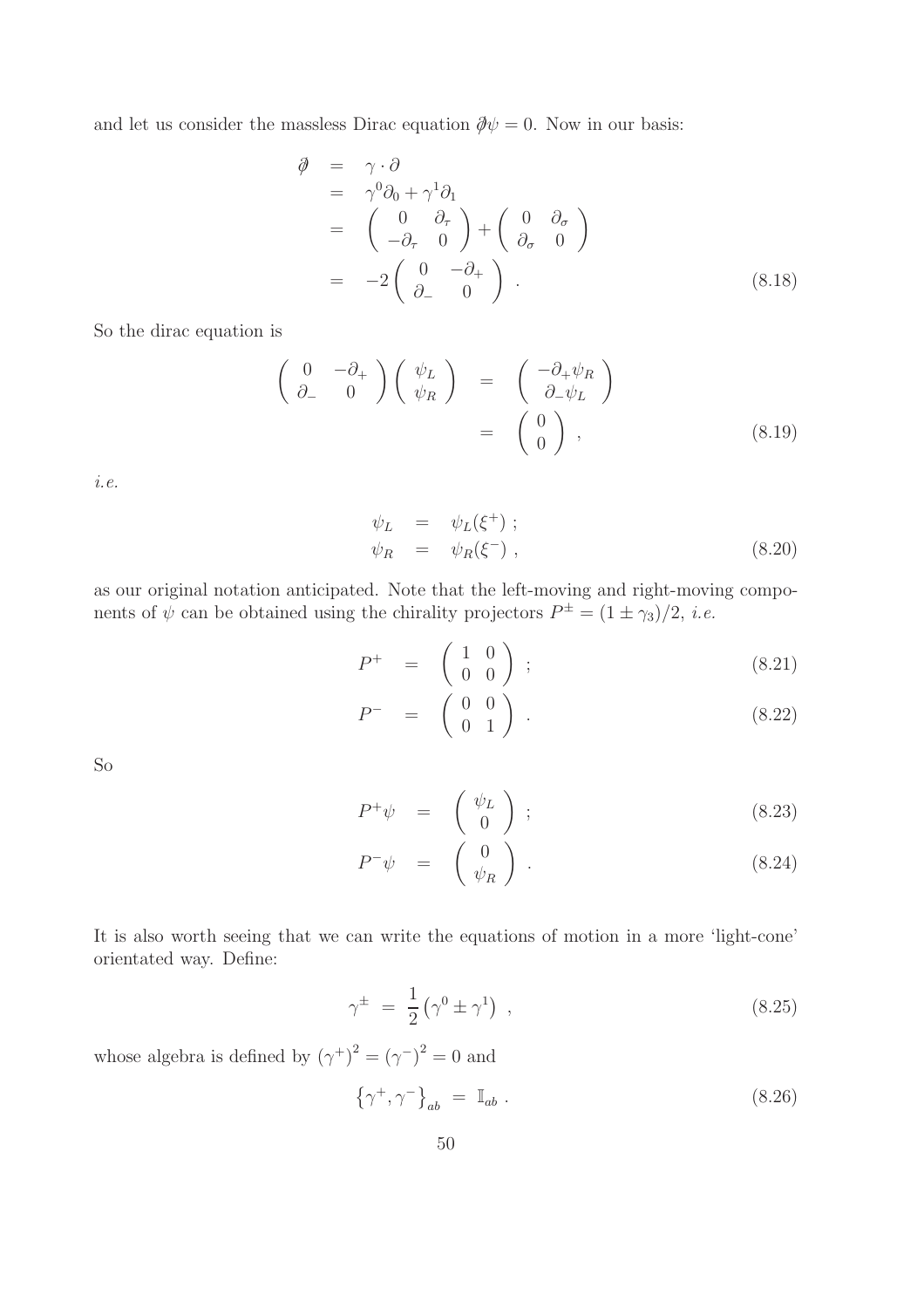Then the Dirac equation implies that

$$
\gamma^+ \partial_+ \psi_R = 0 \; ; \tag{8.27}
$$

$$
\gamma^- \partial_- \psi_L = 0 , \qquad (8.28)
$$

and thus the same dependence on  $\xi^{\pm}$  as in [\(8.20\)](#page-50-0).

We will also need to consider the boundary conditions that are imposed on the Fermions in our action. Ignoring overall factors, we can write the Dirac action as:

$$
A^{(\psi)} \sim \int d\sigma d\tau \ \bar{\psi} \partial \psi
$$
  
 
$$
\sim \int d\sigma d\tau \ (\psi_L \partial_- \psi_L + \psi_R \partial_+ \psi_R)
$$
  
 
$$
\sim \int d\sigma d\tau \ (\psi_L (\partial_\tau - \partial_\sigma) \psi_L + \psi_R (\partial_\tau + \partial_\sigma) \psi_R) . \tag{8.29}
$$

Thus on varying to obtain the equations of motion, we will get a surface term of the form

$$
\int d\tau \left\{ \psi_R \delta \psi_R - \psi_L \delta \psi_L \right\} \Big|_{\sigma} + \int d\sigma \left\{ \psi_R \delta \psi_R + \psi_L \delta \psi_L \right\} \Big|_{\tau}, \tag{8.30}
$$

and in a similar way to Section 4.3, we can see that these can be satisfied by making the choice  $\psi_R = \pm \psi_L$  and  $\delta \psi_R = \pm \delta \psi_L$  at each end. The overall relative sign is a matter of convention, so without loss of generality we set  $\psi_R(0, \tau) = \psi_L(0, \tau)$ . The relative sign at the other end is now meaningful and there are two cases to consider. Consider the open superstring:

1. Ramond (R) boundary conditions are:

$$
\psi_R(\pi,\tau) = \psi_L(\pi,\tau) \tag{8.31}
$$

so that the mode expansions for the Fermions in the Ramond sector are

$$
\psi_R^{\mu}(\sigma, \tau) = \sum_{n \in \mathbb{Z}} \psi_n^{\mu} e^{-in(\tau - \sigma)} \tag{8.32}
$$

$$
\psi_L^{\mu}(\sigma, \tau) = \sum_{n \in \mathbb{Z}} \psi_n^{\mu} e^{-in(\tau + \sigma)}, \qquad (8.33)
$$

where the sums run over all integers  $n$ .

2. Neveu-Schwarz (NS) boundary conditions on the other hand are:

$$
\psi_R(\pi,\tau) = -\psi_L(\pi,\tau) , \qquad (8.34)
$$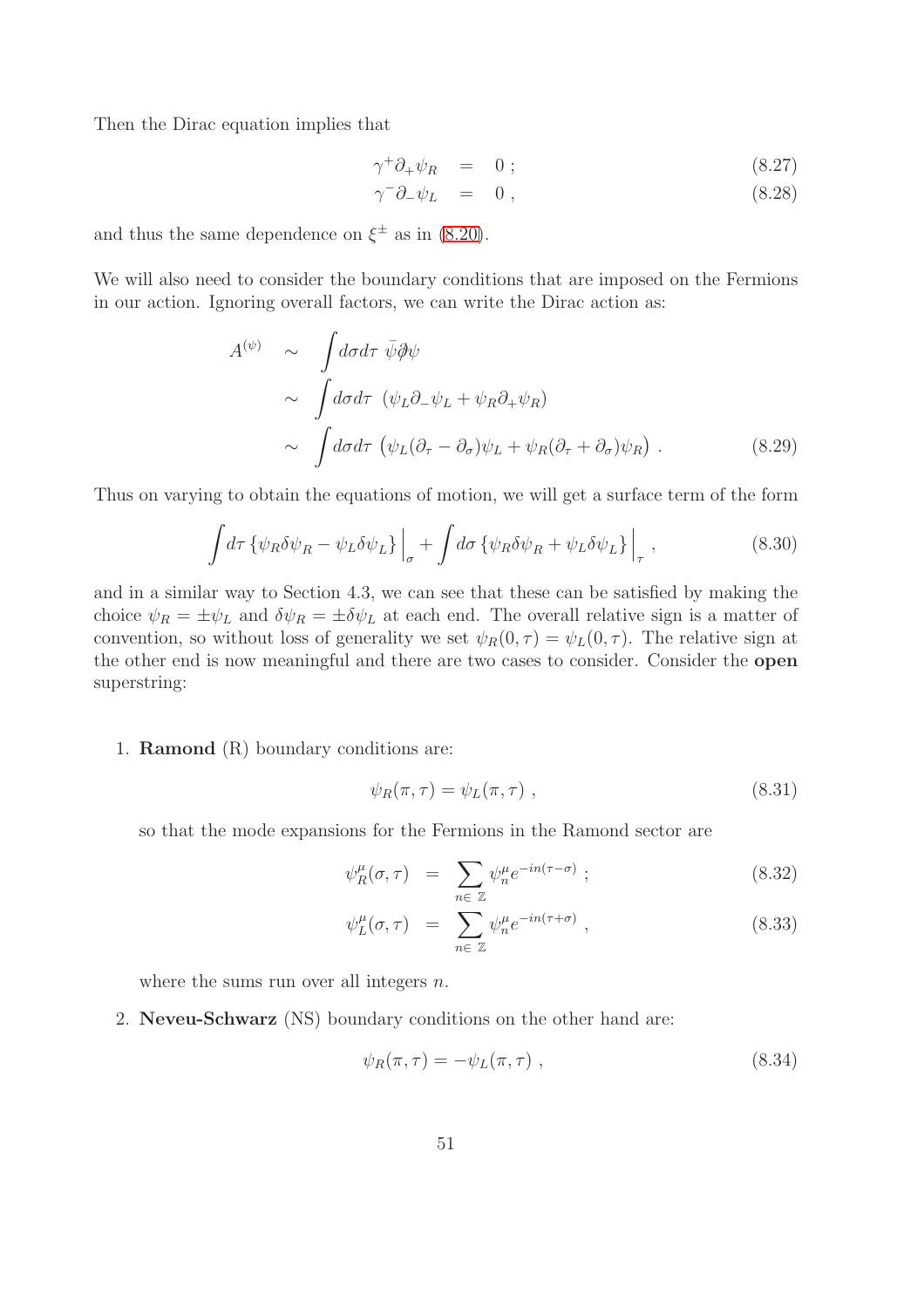so that in the Neveu-Schwarz sector the mode expansions are

$$
\psi_R^{\mu}(\sigma, \tau) = \sum_{r \in \mathbb{Z} + \frac{1}{2}} \psi_r^{\mu} e^{-ir(\tau - \sigma)} \tag{8.35}
$$

$$
\psi_L^{\mu}(\sigma, \tau) = \sum_{r \in \mathbb{Z} + \frac{1}{2}} \psi_r^{\mu} e^{-ir(\tau + \sigma)}, \qquad (8.36)
$$

where now the sums run over the half-integers. We will often use  $m$  and  $n$  to represent integers in these sums and  $r$  and  $s$  to represent half-integers<sup>[35](#page-52-0)</sup>.

For closed superstrings  $(0 \le \sigma \le 2\pi)$ , the surface terms vanish when the boundary conditions are periodicity or anti-periodicity for each component of  $\psi$  separately. We can thus have:

$$
\psi_R^{\mu} = \sum \psi_n^{\mu} e^{-in(\tau - \sigma)} \quad \text{or} \quad \psi_R^{\mu} = \sum \psi_r^{\mu} e^{-ir(\tau - \sigma)} \tag{8.37}
$$

and

$$
\psi_L^{\mu} = \sum \tilde{\psi}_n^{\mu} e^{-in(\tau + \sigma)} \quad \text{or} \quad \psi_L^{\mu} = \sum \tilde{\psi}_r^{\mu} e^{-ir(\tau + \sigma)} \ . \tag{8.38}
$$

Then there are four distinct closed-string sectors corresponding to the different pairings of left-moving and right-moving modes that can be referred to as NS-NS, NS-R, R-NS and R-R. The first and the last cases describe Bosonic states and the other two describe Fermions.

As the energy-momentum tensor now has Fermionic modes too, the super-virasoro generators will have the form:

$$
L_m = L_m^{(\alpha)} + L_m^{(\psi)} \,, \tag{8.39}
$$

which is defined in the usual way, *e.g.* for **open superstrings**:

$$
L_m = \frac{1}{2\pi\alpha'} \int_0^{2\pi} d\sigma e^{im\sigma} T_{++} \Big|_{\tau=0} . \tag{8.40}
$$

For the Fermionic generators of the algebra, however, we define:

$$
F_m = \frac{2}{\pi \alpha'} \int_0^{2\pi} d\sigma e^{im\sigma} J_+ \Big|_{\tau=0} ; \qquad (8.41)
$$

$$
G_r = \frac{2}{\pi \alpha'} \int_0^{2\pi} d\sigma e^{ir\sigma} J_+ \Big|_{\tau=0}, \qquad (8.42)
$$

<span id="page-52-0"></span><sup>35</sup>Note that the Ramond b.c.'s and integer modes are appropriate to the description of string states which are space-time Fermions, whereas the Neveu-Schwarz b.c.'s and half-integer modes give rise to space-time Bosons. These Bosonic states are, of course, different to those of the Bosonic string.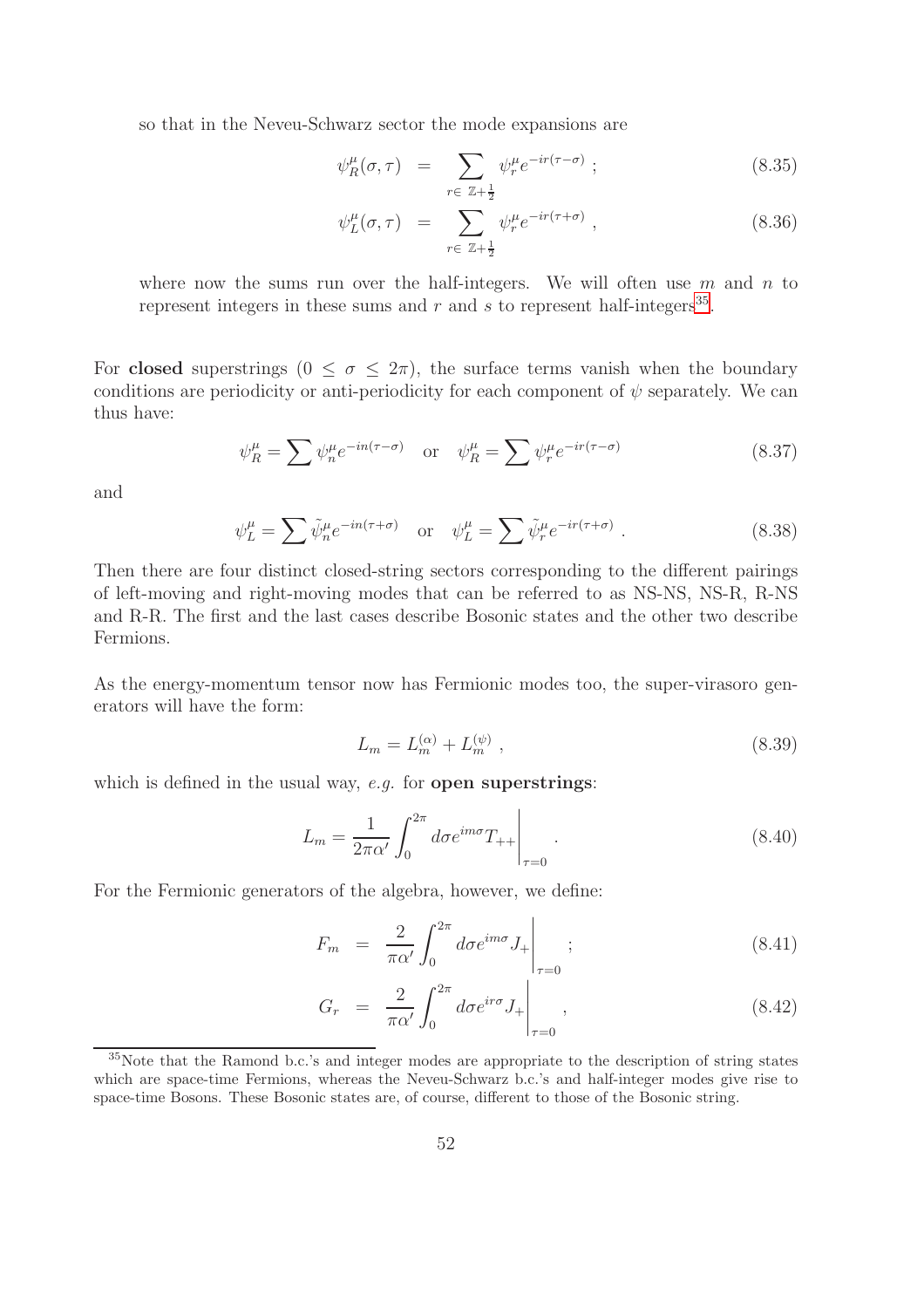with similar extra modes for the closed superstring defined in terms of  $T_{-−}$  and  $J_{-}$ . Overall we thus have:

$$
L_m^{(\alpha)} = \frac{1}{2} \sum_{-\infty}^{\infty} : \alpha_{-n} \cdot \alpha_{m+n} : ,
$$
  
\n
$$
L_m^{(\psi_n)} = \frac{1}{2} \sum_{-\infty}^{\infty} (n + \frac{1}{2}m) : \psi_{-n} \cdot \psi_{m+n} : ,
$$
  
\n
$$
L_m^{(\psi_r)} = \frac{1}{2} \sum_{-\infty}^{\infty} (r + \frac{1}{2}m) : \psi_{-r} \cdot \psi_{m+r} : ,
$$
  
\n
$$
F_m = \frac{1}{2} \sum_{-\infty}^{\infty} : \alpha_{-n} \cdot \psi_{m+n} : ,
$$
  
\n
$$
G_r = \frac{1}{2} \sum_{-\infty}^{\infty} : \alpha_{-n} \cdot \psi_{r+n} : ,
$$
\n(8.43)

where  $L_m^{(\psi_n)}$  and  $F_m$  arise in the Ramond sector and  $L_m^{(\psi_r)}$  and  $G_r$  arise in the Neveu-Schwarz sector. In the Ramond sector, the super-Virasoro algebra is then:

<span id="page-53-0"></span>
$$
[L_m, L_n] = (m - n)L_{m+n} + \frac{d}{8}m^3 \delta_{m+n} ;
$$
  
\n
$$
[L_m, F_n] = (\frac{m}{2} - n)F_{m+n} ;
$$
  
\n
$$
\{F_m, F_n\} = 2L_{m+n} + \frac{d}{2}m^2 \delta_{m+n} .
$$
\n(8.44)

In the Neveu-Schwarz sector on the other hand, the super-Virasoro algebra is:

$$
[L_m, L_n] = (m - n)L_{m+n} + \frac{d}{8}(m^3 - m)\delta_{m+n} ;
$$
  
\n
$$
[L_m, G_r] = (\frac{m}{2} - r)G_{m+r} ;
$$
  
\n
$$
\{G_r, G_s\} = 2L_{r+s} + \frac{d}{2}(r^2 - \frac{1}{4}).
$$
\n(8.45)

See Appendix [B](#page-68-0) for methods which may be used to determine these commutators.

For these, we need as before the momentum conjugate to  $\psi$ :

$$
\frac{\delta S}{\delta(\partial_\tau \psi)} \sim \frac{T}{2} \psi ,
$$

which implies poisson commutation brackets of

$$
\{\psi_a^{\mu}(\sigma,\tau),\psi_b^{\nu}(\sigma',\tau)\}_{P.B.} = 2\pi\delta_{ab}\delta(\sigma-\sigma')\eta^{\mu\nu} ,\qquad (8.46)
$$

and thus on quantization we have:

$$
\{\psi_a^{\mu}(\sigma,\tau),\psi_b^{\nu}(\sigma',\tau)\} = -2\pi i \delta_{ab}\delta(\sigma-\sigma')\eta^{\mu\nu} ,\qquad (8.47)
$$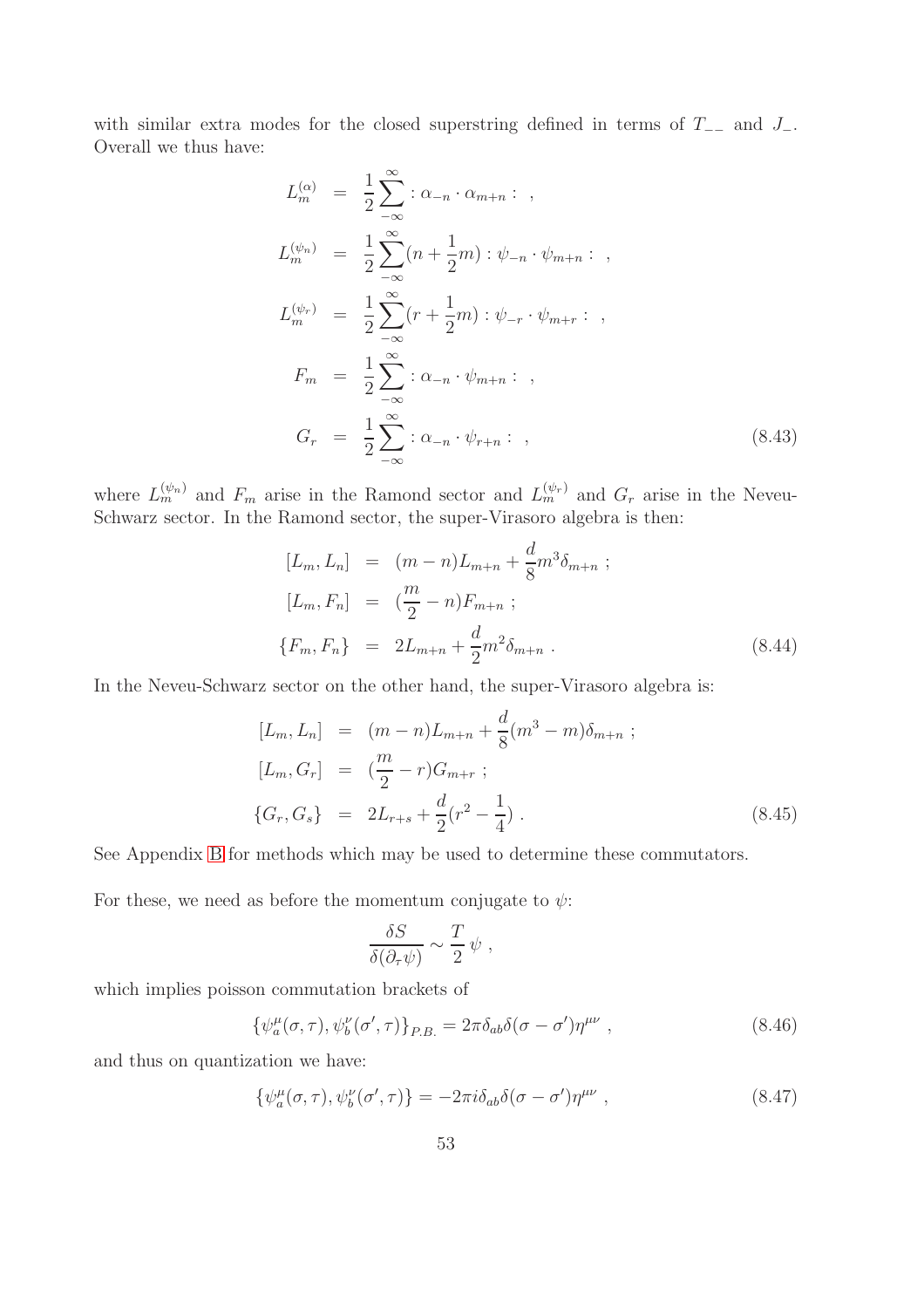with

$$
\begin{aligned}\n\{\psi_m^{\mu}, \psi_n^{\nu}\} &= -i\delta_{m+n}\eta^{\mu\nu}; \\
\{\psi_r^{\mu}, \psi_s^{\nu}\} &= -i\delta_{r+s}\eta^{\mu\nu},\n\end{aligned} \tag{8.48}
$$

with all other commutators vanishing and similar relations for  $\tilde{\psi}_{n,r}$ . We also have the reality conditions  $\psi_{-n,-r} = \psi_{n,r}^{\dagger}$  and  $\tilde{\psi}_{-n,-r} = \tilde{\psi}_{n,r}^{\dagger}$ . Thus the  $\psi_{n,r}$  are creation operators for  $n, r < 0$  and annihilation operators for  $n, r > 0$ . For  $n = 0$  (in the Ramond sector), we have  $\{\psi_0^{\mu}$  $\langle \psi_0^{\mu}, \psi_0^{\nu} \rangle = -i\eta^{\mu\nu}$ . But this is just the Dirac algebra in d-dimensions (up to normalization), so the zero modes  $\psi_0^{\mu}$  are just Dirac gamma matrices up to normalization:  $\psi_0^{\mu} = \gamma^{\mu}/(\sqrt{2}e^{i3\pi/4}).$ 

### 8.4 Spectrum of States in Type I (Open) Superstring Theory

Given the above discussion of the super-Virasoro algebra, the physical state conditions are now:

<span id="page-54-0"></span>
$$
L_m|\phi\rangle_R = F_m|\phi\rangle_R = 0 \quad m > 0 \tag{8.49}
$$

$$
L_m|\phi\rangle_{NS} = G_r|\phi\rangle_{NS} = 0 \quad m, r > 0 , \qquad (8.50)
$$

where  $(8.49)$  refers to the Ramond sector, and  $(8.50)$  refers to the Neveu-Schwarz sector. The zero mode constraints are modified as before due to the normal ordering issue, and they take the form:

$$
(L_0 - a_R) \left| \phi \right\rangle_R = F_0 | \phi \rangle_R = 0 \tag{8.51}
$$

$$
(L_0 - a_{NS}) \, |\phi\rangle_{NS} = 0 \,. \tag{8.52}
$$

However, the super-Virasoro algebra in the Ramond sector [\(8.44\)](#page-53-0) implies that  $F_0^2 = L_0$ , so we must have that  $a_R$  is in fact zero. These super-Virasoro conditions are necessary and sufficient to show that all the negative norm states decouple and that the physical spectrum is positive definite. That is to say (*c.f.* light-cone gauge quantization):

$$
\alpha_n^{\mu} \to \alpha_n^i \quad (i = 1, ..., d - 2) \quad n \neq 0
$$
  

$$
\psi_{n,r}^{\mu} \to \psi_{n,r}^i \quad (i = 1, ..., d - 2) \quad n \neq 0.
$$
 (8.53)

We are now ready to write down the spectrum of states of the superstring.

- Open (Type I) Superstring in the NS Sector.
	- 1. Ground State (even number of  $\psi$ 's):  $N^{(\alpha)} = N^{(\psi)} = 0^{36}$  $N^{(\alpha)} = N^{(\psi)} = 0^{36}$  $N^{(\alpha)} = N^{(\psi)} = 0^{36}$ , and we have the state  $|0; p\rangle$  with

<span id="page-54-2"></span>
$$
(L_0 - a_{NS}) |0; p\rangle = 0
$$
  
\n
$$
\Rightarrow (N^{(\alpha)} + N^{(\psi)} + \alpha' p^2 - a_{NS}) |0; p\rangle = 0
$$
  
\n
$$
\Rightarrow M^2 = -\frac{a_{NS}}{\alpha'}
$$
 (8.54)

<span id="page-54-1"></span><sup>&</sup>lt;sup>36</sup>N<sup>( $\alpha$ )</sup> is defined in the same way as for the Bosonic string, and similarly  $N^{(\psi)} = \sum_{r=1/2}^{\infty} r \psi_{-r} \cdot \psi_r$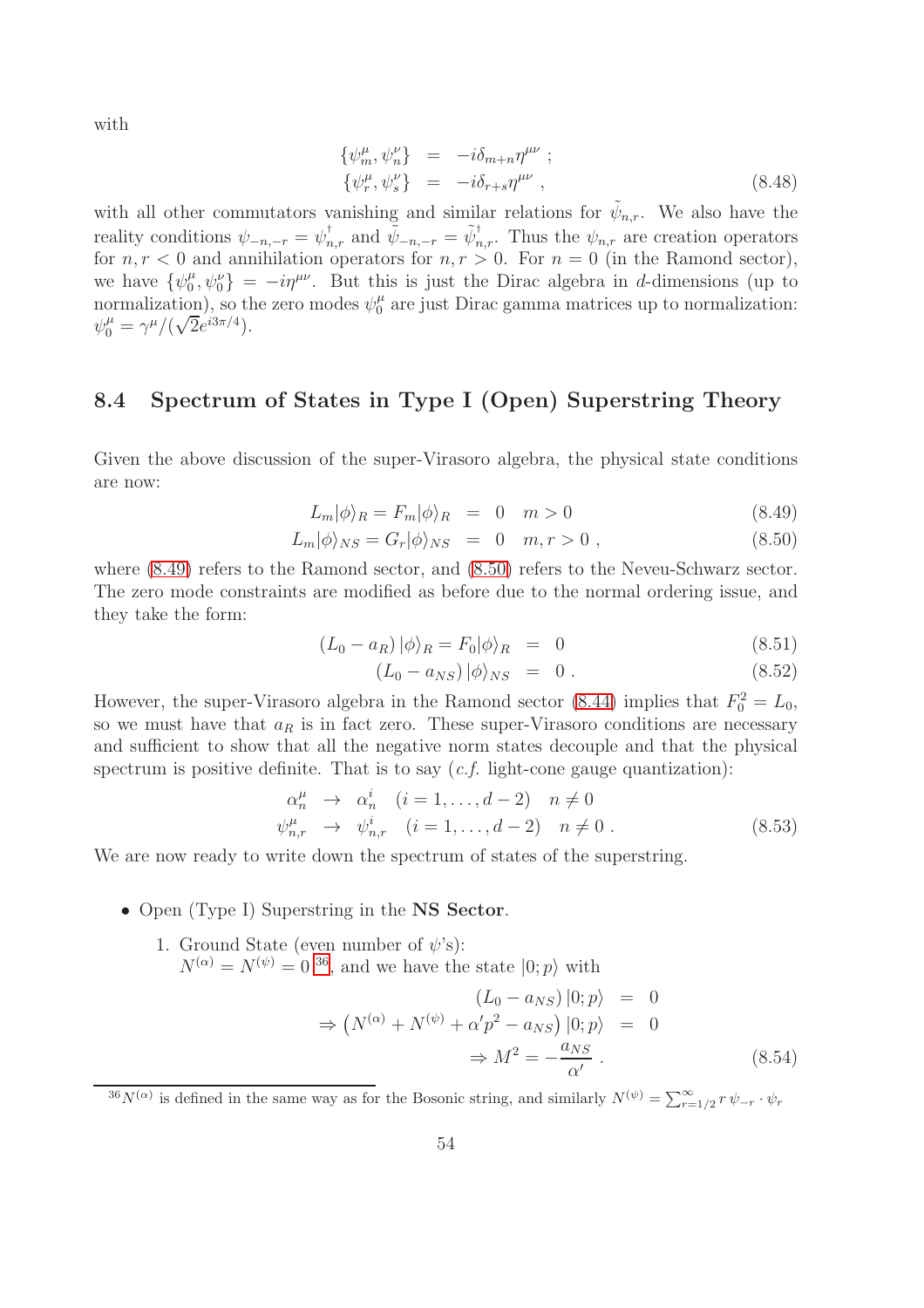2. First Excited State (odd number of  $\psi$ 's):  $N^{(\alpha)}=0$ ,  $N^{(\psi)}=1/2$  and we have the state(s):

<span id="page-55-1"></span>
$$
\frac{\zeta_i^{(1)} \psi_{-1/2}^i |0; p\rangle}{8 \text{ states in } d = 10}
$$
  

$$
M^2 = -\frac{1}{\alpha'} (a_{NS} - \frac{1}{2}) .
$$
 (8.55)

We see that we have 8 states at the first excited level.

3. Second Excited State (even number of  $\psi$ 's):  $N^{(\alpha)} + N^{(\psi)} = 1$ , and

<span id="page-55-0"></span>
$$
\underbrace{\zeta_i^{(2)} \alpha_{-1}^i}_{8 \text{ states}} |0; p\rangle + \underbrace{\zeta_{ij}^{(2)} \psi_{-1/2}^i \psi_{-1/2}^j}_{\text{(s)} = 28 \text{ states}} |0; p\rangle
$$
\n
$$
M^2 = -\frac{1}{\alpha'} (a_{NS} - 1) \tag{8.56}
$$

Here we have a total of  $8 + 28 = 36$  states. (Compare with an antisymmetric tensor in  $d = 10$ , which has  $(9 \times 8)/2 = 36$  independent components.)

4. Third Excited State (odd number of  $\psi$ 's):  $N^{(\alpha)} + N^{(\psi)} = 3/2$ , so

$$
\underbrace{\zeta_i^{(2)}\zeta_j^{(1)}\alpha_{-1}^i\psi_{-1/2}^j}_{8\times 8=64 \text{ states}}|0;p\rangle + \underbrace{\zeta_{ijk}^{(3)}\psi_{-1/2}^i\psi_{-1/2}^j\psi_{-1/2}^k}_{\text{(S)}}|0;p\rangle + \underbrace{\zeta_i^{(1)}\psi_{-3/2}^i}_{8 \text{ states}}|0;p\rangle \text{ , (8.57)}
$$

giving a total of  $64 + 56 + 8 = 128$  states at this level.

All these states represent space-time Bosons as we are in the Neveu-Schwarz sector. We would also like to know what  $a_{NS}$  is. Using a similar argument to the one we used for the Bosonic string, we can show that

$$
a_{NS} = \frac{d-2}{16} \,,\tag{8.58}
$$

and again requiring that the first excited (vector) state is massless so that it does not acquire a longitudinal polarization when Lorentz boosted tells us that

$$
a_{NS} = \frac{1}{2} \Rightarrow d = 10 \tag{8.59}
$$

Note that in order to normal-order the Fermionic mode operators it is necessary to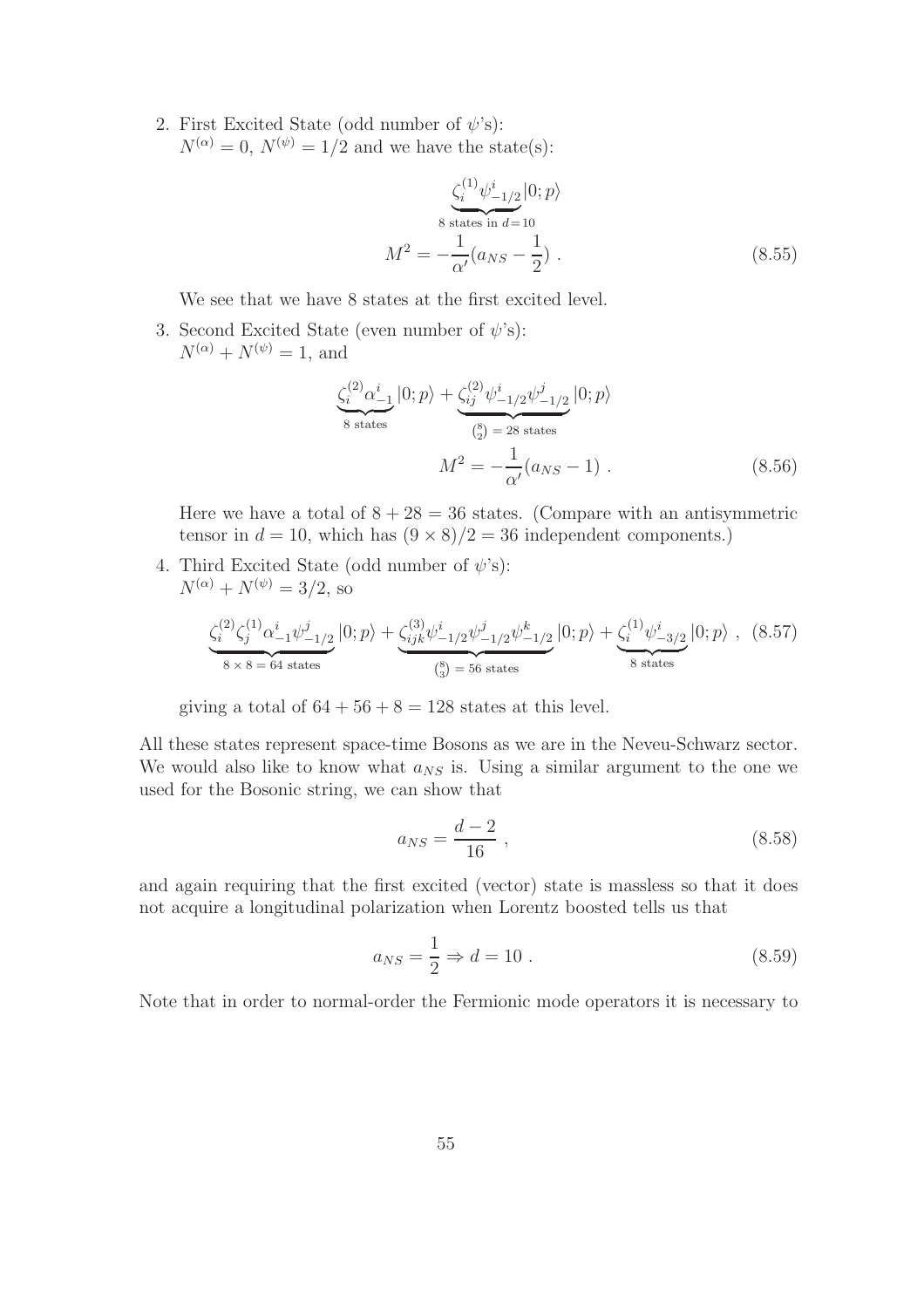deal with divergent sums over half-integers which we may do as follows:

$$
\sum_{1/2}^{\infty} r = \frac{1}{2} (1 + 3 + 5 + \ldots)
$$
  
=  $\frac{1}{2} \left( \sum_{n=1}^{\infty} n - \sum_{n=1}^{\infty} 2n \right)$   
=  $-\frac{1}{2} \sum_{1}^{\infty} n$   
=  $\frac{1}{24}$ , (8.60)

where in the last step we have used zeta function regularisation.

• Open (Type I) Superstring in the **Ramond Sector** 

1. Ground State:  
\n
$$
N^{(\alpha)} = N^{(\psi)} = 0, \text{ with } N^{(\psi)} = \sum_{m=1}^{\infty} m \psi_{-m} \cdot \psi_m, \text{ and:}
$$
\n
$$
L_0|\phi\rangle = 0 \Rightarrow \alpha'p^2 = 0 \Rightarrow M^2 = 0 \tag{8.61}
$$

(recall that  $a_R = 0$ ). Now, the Ramond sector describes space-time Fermions, so the ground state must be a spinor wavefunction in  $d = 0$  dimensions  $|\phi\rangle =$  $u_a|a, 0; p\rangle$ , where  $u_a$  is a spinor in 10 dimensions and thus has 16 physical components (if it is a Majorana spinor obeying the Dirac equation)<sup>[37](#page-56-0)</sup>.

2. First Excited State:  $N^{(\alpha)} + N^{(\psi)} = 1$ :

$$
\underbrace{\zeta_i^{(1)} \alpha_{-1}^i u_a}_{8 \times 16 = 64 \text{ states}} |a, 0; p\rangle + \underbrace{\zeta_i^{(2)} \psi_{-1}^i u_a}_{8 \times 16 = 64 \text{ states}} |a, 0; p\rangle ,
$$
\n(8.62)

which gives a total of 256 (Fermionic) states.

#### 8.5 The GSO Projection

This is all very well, but it turns out that even in  $d = 10$  and with  $a_{NS} = 1/2$  and  $a_R = 0$ , the RNS model described above is still an inconsistent quantum field theory. In addition it has some unattractive features that we would like to get rid-of. To start with, the theory has a Tachyon which we would like to eliminate. Secondly, although there is no actual conflict with the spin-statistics theorem, it seems unnatural to have world-sheet Fermions  $\psi_a^{\mu}$  that are also space-time vectors. In order to fix these 'problems' and make

<span id="page-56-0"></span><sup>37</sup>See Section [C.3](#page-85-0) for more.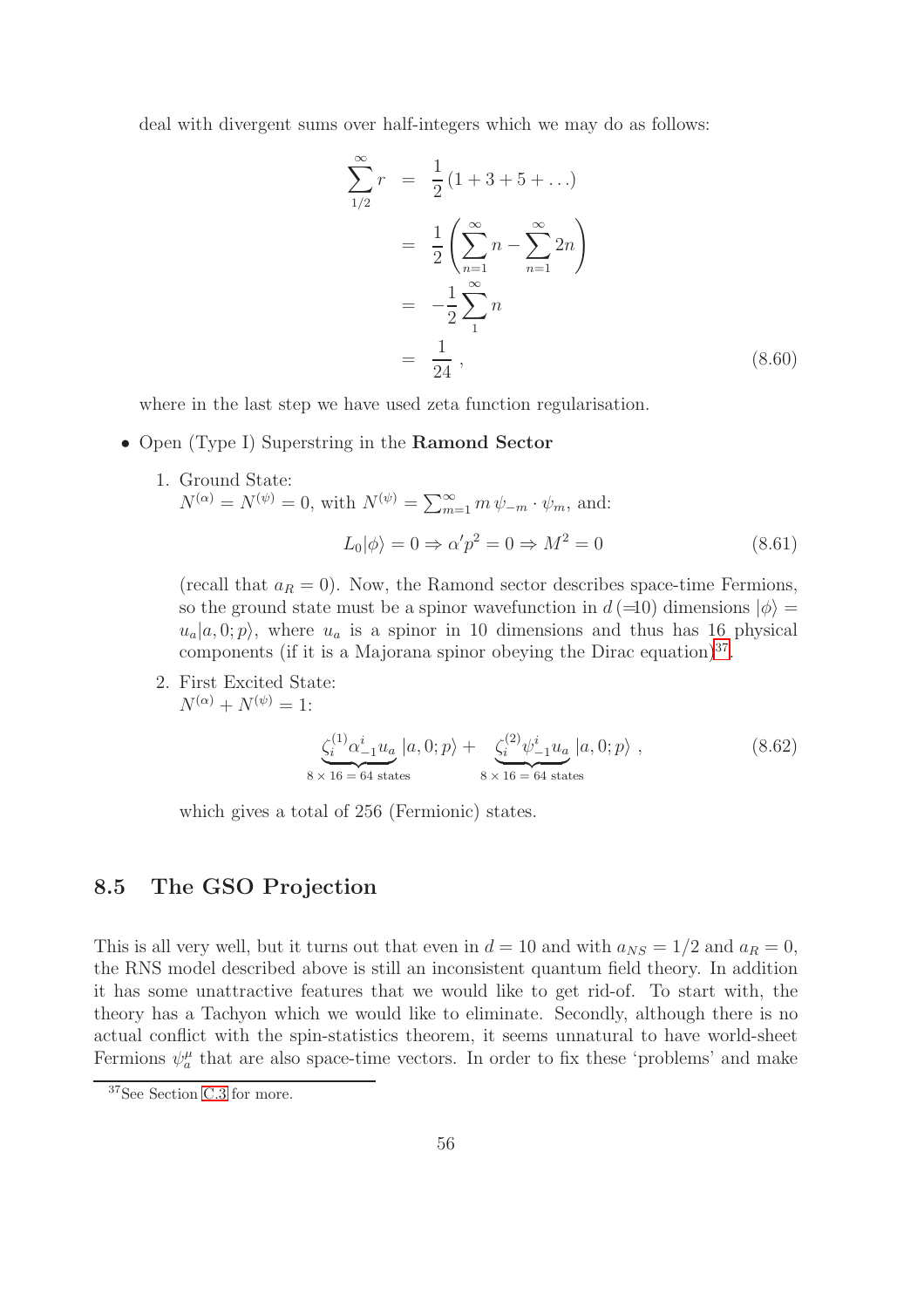a consistent theory, we must truncate the spectrum in a way first proposed by Gliozzi, Scherk and Olive.

Essentially, the GSO conditions boil down to a chirality condition in the Ramond sector and an elimination of all states with an even number of  $\psi$ 's in the Neveu-Schwarz sector. Mathematically this is accomplished by defining:

$$
P^{NS} = \frac{1}{2} \left( 1 + (-1)^F \right) ; \tag{8.63}
$$

$$
F = \sum_{r=1/2}^{\infty} \psi_r^{\dagger} \cdot \psi_r , \qquad (8.64)
$$

where  $(-1)^F \psi_r = -\psi_r(-1)^F$  and  $(-1)^F |0; p \rangle = -|0; p \rangle$ .  $P^{NS}$  is thus a projection operator that kills states with an even number of  $\psi$ 's. In the Ramond sector we have:

<span id="page-57-0"></span>
$$
P^R = \frac{1}{2} \left( 1 \pm (-1)^G \gamma_{11} \right) ; \tag{8.65}
$$

$$
G = \sum_{n>0} \psi_n^{\dagger} \cdot \psi_n , \qquad (8.66)
$$

where the sign in [\(8.65\)](#page-57-0) can be chosen arbitrarily.

Thus the GSO projection kills the ground state in the NS sector [\(8.54\)](#page-54-2) and the second excited state in the NS sector [\(8.56\)](#page-55-0). What we are left with are the 8 states of the original first excited level [\(8.55\)](#page-55-1) as our new ground states and the 128 states of the original third excited level as our new first excited states. In the Ramond sector the projection acts as a chirality projection, demanding that our spinors must be further constrained and actually be Weyl spinors. This halves the number of degrees of freedom in the  $u_a^{38}$  $u_a^{38}$  $u_a^{38}$  and thus gives us 8 ground states and 128 states at the first excited level. We see that the number of states in the Ramond and Neveu-Schwarz sectors now match level by level. As the NS sector describes spacetime Bosons and the R sector describes spacetime Fermions, we see that the number of Bosonic degrees of freedom must match the number of Fermionic ones in this theory. Thus we can see that the Type I superstring has space-time supersymmetry. It is in fact  $\mathcal{N}=1$  supersymmetry.

The massless states of this theory are (as we have already seen) a vector in  $d = 10$ ,  $\zeta_i | i \rangle$ and a spinor in  $d = 10$ ,  $u_a | a \rangle$ , which both have 8 physical degrees of freedom. If we now look at the low energy effective theory by discarding massive states (we usually say that we integrate out these states), then these massless states become  $A_{\mu}$  and  $\psi$  – the vector potential and spinor field of a super Yang-Mills multiplet in  $d = 10$ . This low energy theory is in fact 10-dimensional  $\mathcal{N}=1$  super Yang-Mills. Its action is

$$
S = \int d^{10}X \left( -\frac{1}{4}F^2 + \frac{1}{2}\bar{\psi}\psi\psi \right) , \qquad (8.67)
$$

<span id="page-57-1"></span><sup>&</sup>lt;sup>38</sup>Note for future reference that  $u_a$  lives in the  $\mathbf{8}_s$  or  $\mathbf{8}_c$  spinor representations of  $SO(8)$  depending on it's chirality.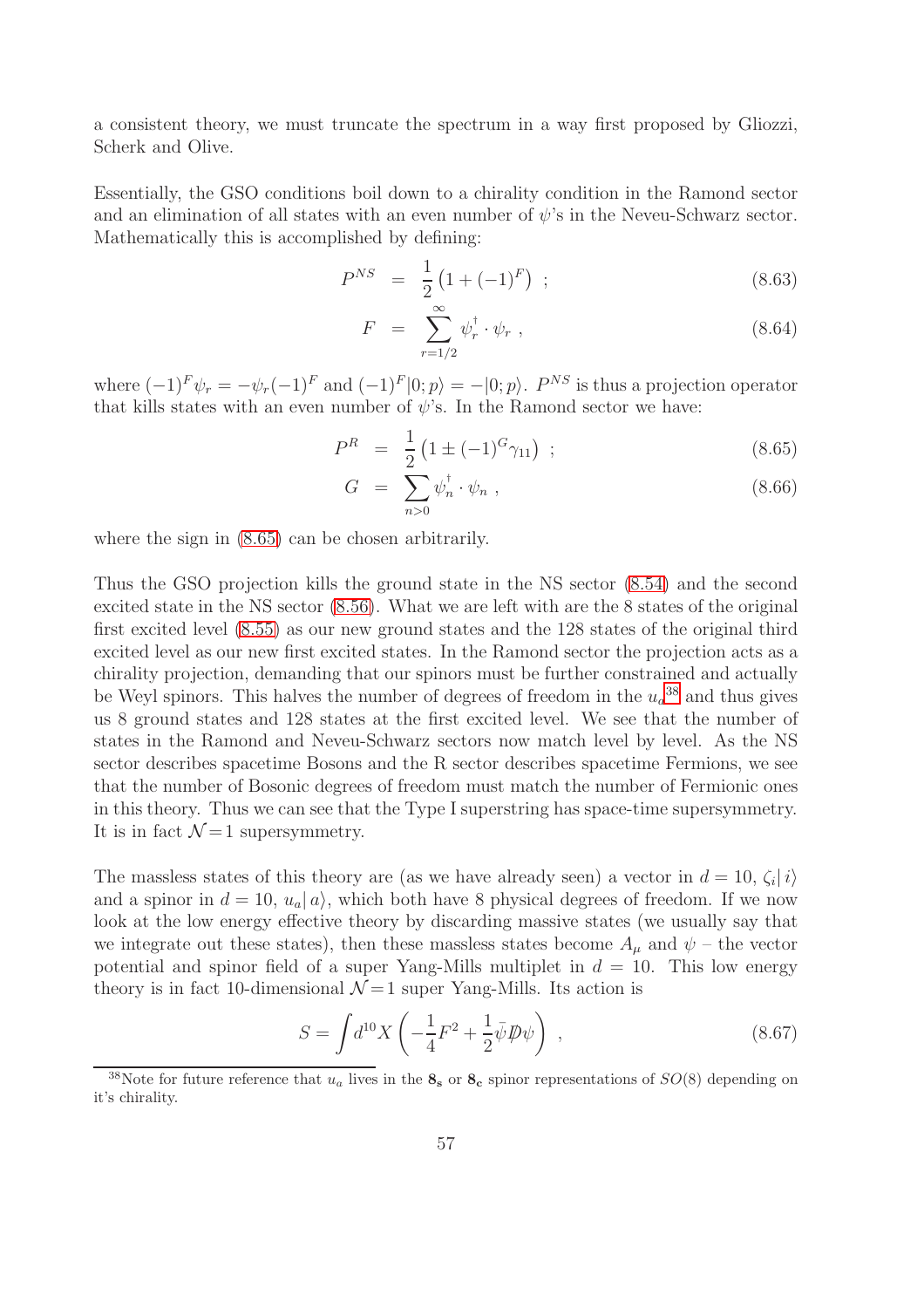where  $F_{\mu\nu} = \partial_{\mu}A_{\nu} - \partial_{\nu}A_{\mu} + g_{YM}[A_{\mu}, A_{\nu}]$  and D is the Yang-Mills covariant derivative  $(D_{\mu}\psi)^{A} = \partial_{\mu}\psi^{A} + g_{YM}f^{A}{}_{BC}A^{B}_{\mu}\psi^{C}$ . It is invariant under the supersymmetry transformations:

$$
\delta A_{\mu} = \frac{1}{2} \bar{\epsilon} \gamma_{\mu} \psi ,
$$
  
\n
$$
\delta \psi = -\frac{1}{4} F_{\mu\nu} \gamma^{\mu\nu} \epsilon ,
$$
\n(8.68)

where  $\epsilon$  is a Majorana-Weyl spinor in  $d = 10$  and  $\gamma^{\mu\nu} = (\gamma^{\mu}\gamma^{\nu} - \gamma^{\nu}\gamma^{\mu})/2$ .

#### 8.6 Massless States in Type II (Closed) Superstring Theory

As in the case of the Bosonic string we have a doubling-up of the states, so we can write the closed-string states in terms of direct products of open-string states:  $|\phi\rangle \otimes |\tilde{\phi}\rangle$ .<sup>[39](#page-58-0)</sup> Thus the massless states in the Bosonic sector are:

#### 1. NS-NS sector

$$
\zeta_{ij} \, | \, i \rangle \otimes | \, \tilde{j} \rangle \;, \tag{8.69}
$$

where the roman letters  $(i, j, k \ldots)$  indicate that this is a direct product of vector states. In fact these states  $(|i\rangle)$  – which are just those of the Type I superstring at it's massless level in the NS sector – are in the  $\mathbf{8}_{\mathbf{v}}$  representation of  $SO(8)$  (*i.e.* the fundamental vector representation). As we've discussed before when looking at the states of the Bosonic string, this is because the physical constraints mean that we can effectively ignore our light-cone co-ordinates – our symmetry group is reduced from  $SO(1,9)$  to  $SO(8)$ . Thus  $\zeta_{ij}$  has  $8 \times 8 = 64$  components and so we have 64 states. As before,  $\zeta_{ij}$  decomposes into  $G_{(ij)}$  with 35 degrees of freedom – this is the graviton – the B-field,  $B_{[ij]}$  with 28 degrees of freedom, and the Dilaton  $\Phi = \zeta_i^i$  with 1 degree of freedom. This is just the group theoretic decomposition:  $8_v \otimes 8_v = 35_v + 28 + 1.$ 

#### 2. R-R sector

$$
\zeta_{a\tilde{a}}\,|\,a\rangle\otimes|\,\tilde{a}\rangle\;, \tag{8.70}
$$

where this time the letters  $(a, b, c, \ldots)$  indicate spinor states. In  $SO(8)$  there are two inequivalent fundamental spinor representations, and a labels  $\mathbf{8}_{c}$  representations, while  $\tilde{a}$  labels  $\mathbf{8}_s$  representations. As such we have two inequivalent possibilities

<span id="page-58-0"></span> $39$ Note that in this section we are going to consider open-string states that have already been GSO projected. If we did not do this we would need to think about GSO projecting our final sets of closed-string states.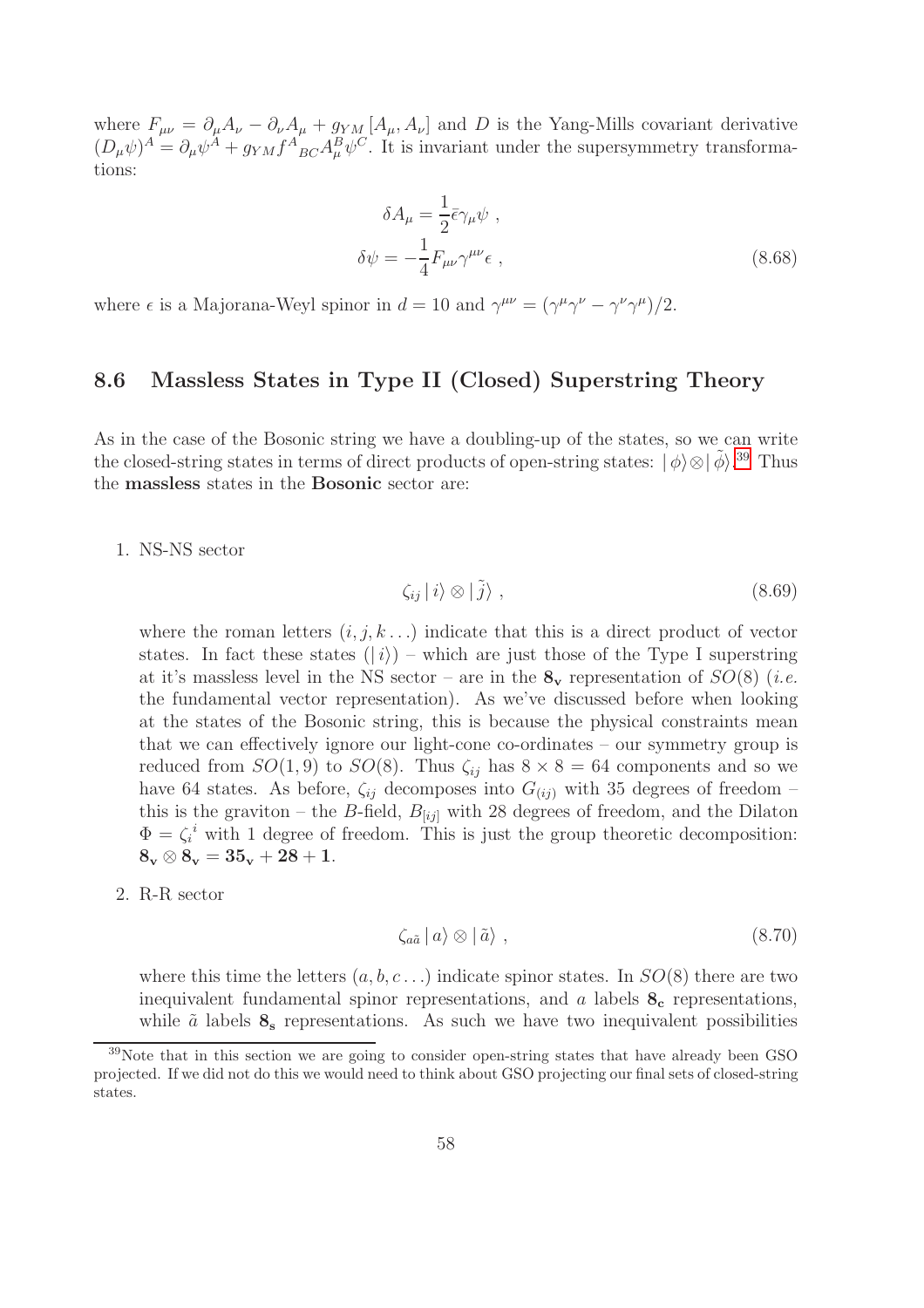and thus two different Type II theories. In Type IIA the states  $|a\rangle$  and  $|\tilde{a}\rangle$  have opposite spacetime chiralities, and as such the theory as a whole is *non-chiral*:

$$
\frac{1}{2} (1 + \hat{\gamma}_9) |a\rangle = \frac{1}{2} (1 - \hat{\gamma}_9) | \tilde{a}\rangle = 0 , \qquad (8.71)
$$

where  $\hat{\gamma}_9 = \prod_{i=1}^8 \hat{\gamma}_i$  and the  $\hat{\gamma}_i$  are Dirac matrices of  $SO(8)$ . Here the representations decompose as  $\mathbf{8}_{s} \otimes \mathbf{8}_{c} = \mathbf{8}_{v} + \mathbf{56}_{v}$ , so that<sup>[40](#page-59-0)</sup>

$$
\zeta_{a\tilde{a}} = \underbrace{\hat{\gamma}_{b\tilde{b}}^{i}\hat{\zeta}_{\tilde{b}b}}_{8 \text{ states}} \hat{\gamma}_{a\tilde{a}}^{i} + \underbrace{\hat{\gamma}_{b\tilde{b}}^{ijk}\hat{\zeta}_{\tilde{b}b}}_{\binom{8}{3} = 56 \text{ states}} \hat{\gamma}_{a\tilde{a}}^{ijk} ,
$$
\n(8.72)

with 64 states in total.  $\hat{\gamma}_{b\tilde{b}}^{i}\hat{\zeta}_{\tilde{b}b}$  is a 1-form<sup>[41](#page-59-1)</sup> and is more commonly referred to as  $C^{(1)}$ in the literature. Similarly  $\hat{\gamma}_{\tilde{\mu}}^{ijk}$  $_{b\tilde{b}}^{ijk}\hat{\zeta}_{\tilde{b}b}$  is the 3-form  $C^{(3)}$ .

In Type IIB, however,  $|a\rangle$  and  $|\tilde{a}\rangle$  have the same spacetime chirality, and thus the IIB theory *is chiral*. We have:

$$
\frac{1}{2} (1 + \hat{\gamma}_9) |a\rangle = \frac{1}{2} (1 + \hat{\gamma}_9) | \tilde{a}\rangle = 0.
$$
 (8.73)

Here we have  $\mathbf{8}_{\rm s}\otimes \mathbf{8}_{\rm s}=1+28+35_{\rm v}$ , so that

$$
\zeta_{a\tilde{a}} = \underbrace{\delta_{b\tilde{b}}\hat{\zeta}_{\tilde{b}b}}_{1 \text{ state}} \delta_{a\tilde{a}} + \underbrace{\hat{\gamma}_{b\tilde{b}}^{ij}\hat{\zeta}_{\tilde{b}b}}_{\binom{8}{2} = 28 \text{ states}} \hat{\gamma}_{a\tilde{a}}^{ij} + \underbrace{\hat{\gamma}_{b\tilde{b}}^{ijkl}\hat{\zeta}_{\tilde{b}b}}_{\frac{1}{2}\binom{8}{4} = 35 \text{ states}} \hat{\gamma}_{a\tilde{a}}^{ijkl} ,
$$
\n(8.74)

where this time we have a 0-form (scalar)  $C^{(0)}$ , a 2-form  $C^{(2)}$  and a so-called 'self-dual'<sup>[42](#page-59-2)</sup> 4-form  $C^{(4)}$ . These form-fields of IIA and IIB are intimately related to the existence of *stable* D-branes of different dimensionalities.

The Fermionic sectors are the NS-R or R-NS sectors, and the massless states are thus spinor-vectors:

<span id="page-59-3"></span>
$$
\zeta_{i\tilde{a}}\left|\left.i\right\rangle \otimes\left|\left.\tilde{a}\right.\right\rangle ;\tag{8.75}
$$

$$
\zeta_{ai} \mid a \rangle \otimes \mid \tilde{i} \rangle \tag{8.76}
$$

For [\(8.75\)](#page-59-3) we have  $\mathbf{8}_{\mathbf{v}} \otimes \mathbf{8}_{\mathbf{s}} = \mathbf{8}_{\mathbf{c}} + \mathbf{56}_{\mathbf{s}}$  and thus 64 massless Fermionic states. For [\(8.76\)](#page-59-3) on the other hand we have  $\mathbf{8_c} \otimes \mathbf{8_v} = \mathbf{8_s} + \mathbf{56_c}$  and again 64 Fermionic states. In IIA we actually have  $(8_v \otimes 8_c) + (8_s \otimes 8_v) = 8_c + 56_c + 8_s + 56_s$  and therefore a total of 128 Fermionic states. Both chiralities are present equally and so the Fermionic sector is also non-chiral. In IIB we have  $(8_v \otimes 8_s) + (8_s \otimes 8_v) = 8_s + 56_s + 8_s + 56_s$ . Here only one

<sup>&</sup>lt;sup>40</sup> Here, things like  $\hat{\gamma}^{ij}$  stand for antisymmetrised products of gamma matrices. *i.e.* up to normalisation we have  $\hat{\gamma}_{i_1 i_2 \dots i_k} \sim \hat{\gamma}_{[i_1} \hat{\gamma}_{i_2} \dots \hat{\gamma}_{i_k]}$ .

<span id="page-59-0"></span> $^{41}p$ -forms are just totally antisymmetric  $p$ -tensors.

<span id="page-59-2"></span><span id="page-59-1"></span><sup>&</sup>lt;sup>42</sup>This is the reason that it has half the expected number of components.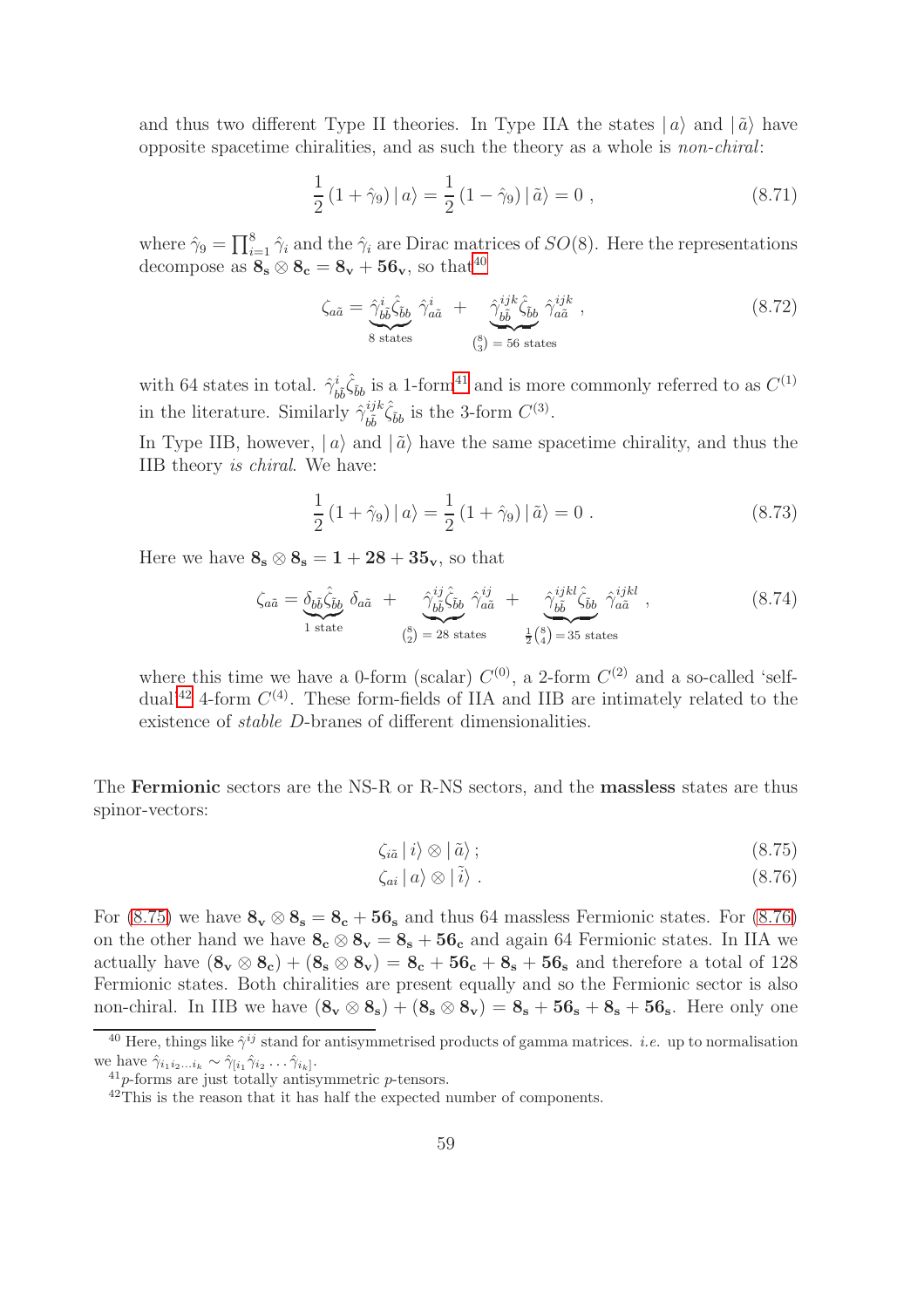chirality is present and so again the Fermionic sector is chiral with 128 states. Thus, if we compare the Bosonic and Fermionic sectors for both IIA and IIB, we find that we have 128 Bosons and 128 Fermions and thus spacetime supersymmetry as before. It is worth noting that the particles in the  $56$  representations are spin- $3/2$  Gravitinos.<sup>[43](#page-60-0)</sup>

The Type I theory has  $\mathcal{N}=1$  supersymmetry, but our Type II multiplets here are direct products of the Type I multiplets and so the Type II theories actually have  $\mathcal{N} = 2$ supersymmetry.

<span id="page-60-0"></span> $^{43}\text{In a compact form, the massless sectors are: IIA:  $(8_v + 8_s) \otimes (8_v + 8_c)$ ; IIB:  $(8_v + 8_s) \otimes (8_v + 8_s)$ .$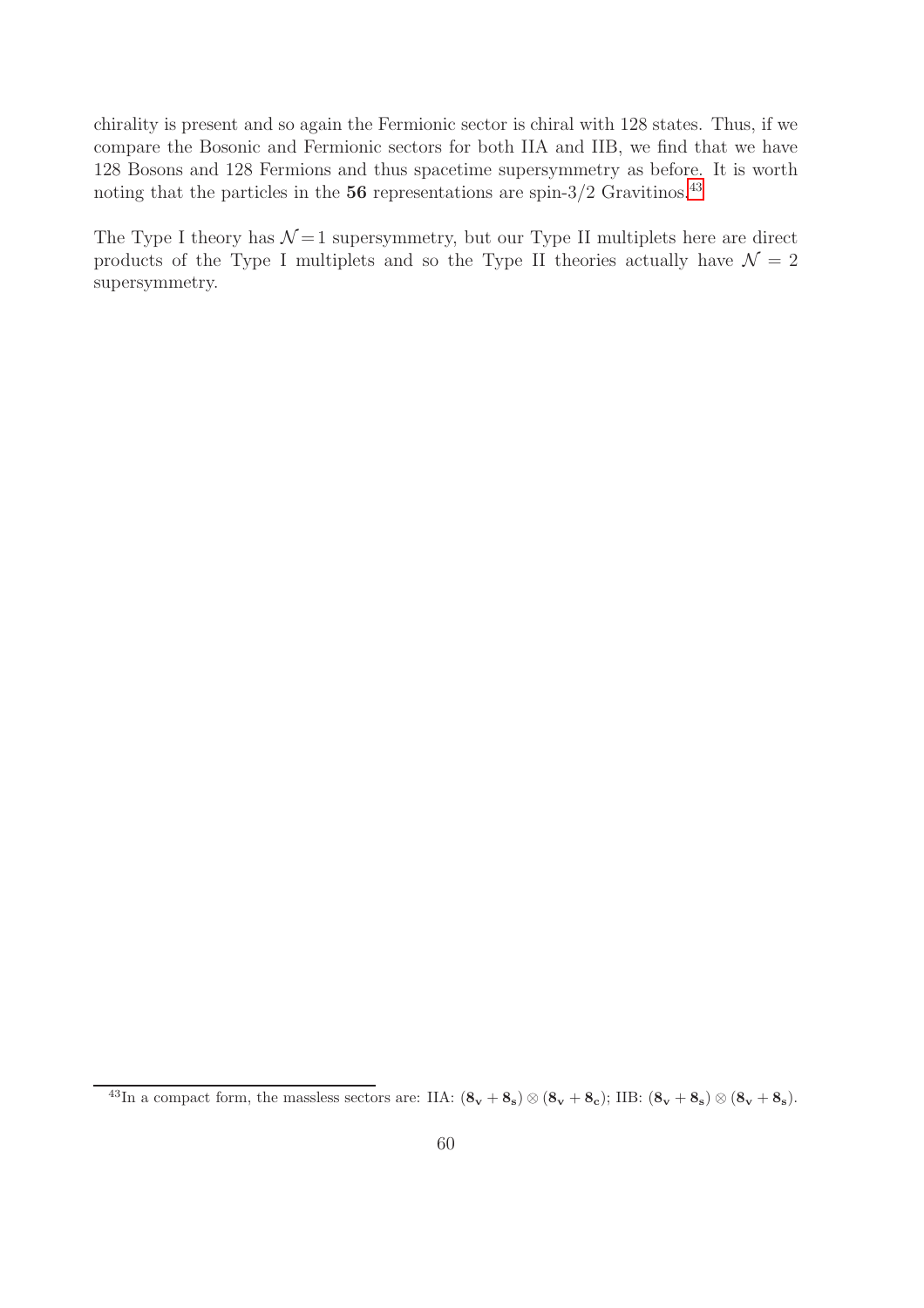# A Advanced Topics

### A.1 The Hagedorn Temperature

Let us consider the high-temperature counting of states for the Bosonic string, following the general line of reasoning taken in [\[1\]](#page-99-0), Chapter 2. Recall that the masses of open string states are given by  $\alpha' M^2 = n - 1$ , where *n* is the eigenvalue of the number operator. As Einstein's mass-energy relation is  $E = M$  (in natural units), we can conveniently describe the energies of open string states by referring to the level,  $n$ . If we denote the number of states at level-n by  $d_n$ , then this is conveniently described by the coefficient of  $\omega^n$  in Tr  $\omega^N$ , where  $N = \sum_{m=1}^{\infty} \alpha_{-m} \cdot \alpha_m$  is the number operator. We may think of this as the partition function of the theory: Tr represents the sum over states,  $\omega \sim e^{-\frac{E}{k_B T}}$  and the power of N allows the encoding of the different numbers of states at each energy level. Taking the high-temperature limit,  $T \to \infty$ , will therefore correspond to taking  $\omega \to 1$ .

We wish to consider only transverse (physical) states, so the oscillators are  $\alpha_m^i$  with  $i = 1, \ldots, 24$  and we may define our generating function  $F(\omega)$  as:

$$
F(\omega) = \sum_{n=0}^{\infty} d_n \omega^n = \text{Tr} \,\omega^N . \tag{A.1}
$$

Now:

$$
\operatorname{Tr} \omega^N = \operatorname{Tr} \omega^{\sum_{m=1}^{\infty} \alpha_{-m} \cdot \alpha_m} = \prod_{m=1}^{\infty} \operatorname{Tr} \omega^{\alpha_{-m} \cdot \alpha_m}
$$

$$
= \prod_{m=1}^{\infty} \prod_{i=1}^{24} \operatorname{Tr} \omega^{\alpha_{-m}^i \alpha_m^i} = \left( \prod_{m=1}^{\infty} \operatorname{Tr} \omega^{\alpha_{-m}^1 \alpha_m^1} \right)^{24}.
$$

But

$$
\operatorname{Tr}\omega^{\alpha_{-m}^1\alpha_m^1} = \sum_{n=0}^{\infty} \omega^{mn} = \frac{1}{1 - \omega^m},
$$
\n(A.2)

since we are considering Bose-Einstein statistics and this is a geometric progression.

<span id="page-61-0"></span>
$$
\therefore \operatorname{Tr} \omega^N = \left[ \prod_{m=1}^{\infty} (1 - \omega^m) \right]^{-24} = F(\omega) . \tag{A.3}
$$

It is interesting to note that from this form we can see that  $F(\omega) = \phi(\omega)^{-24}$ , where

$$
\phi(t) = \prod_{k=1}^{\infty} (1 - t^k) \tag{A.4}
$$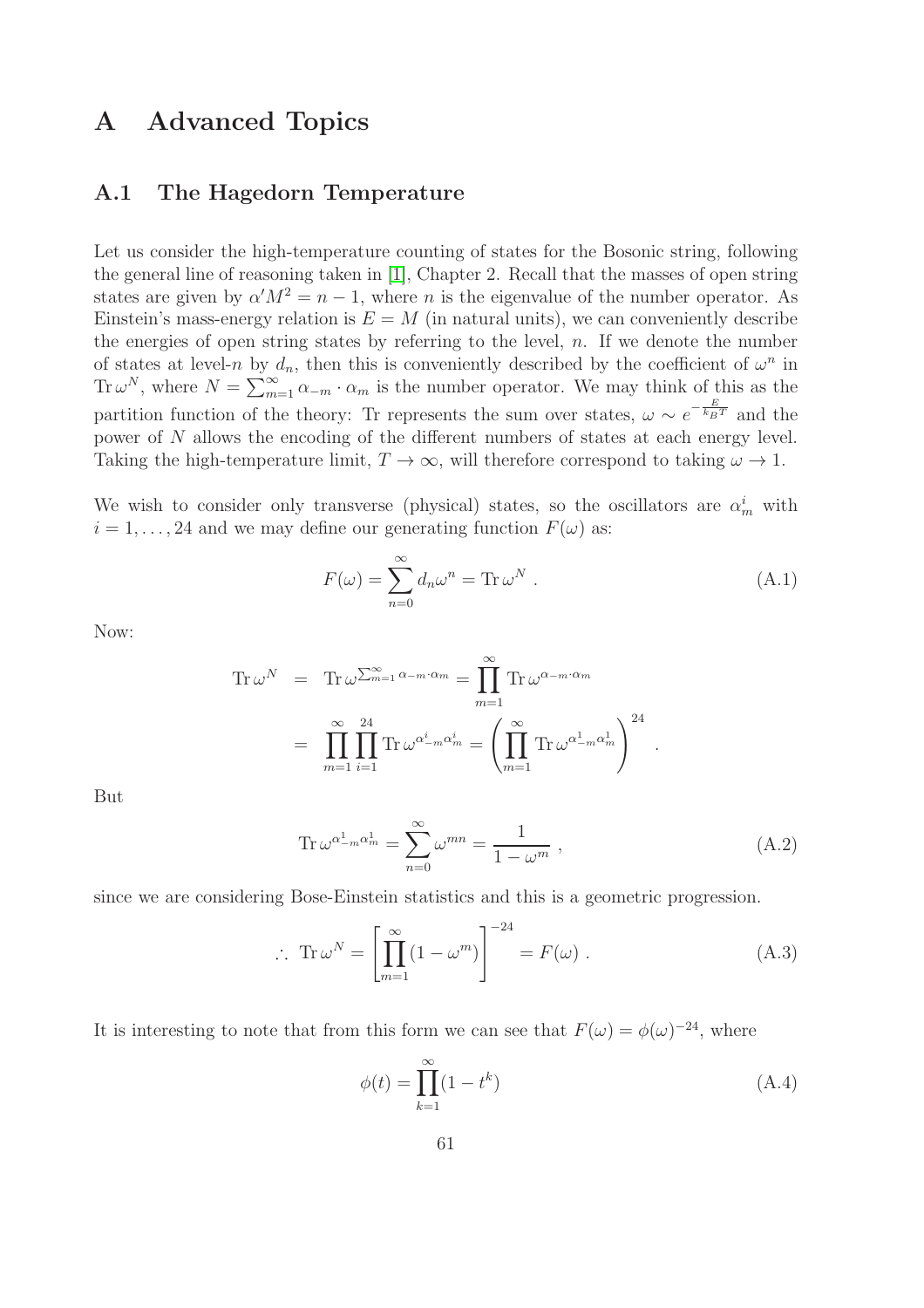is the Euler function. It is well known that the coefficient  $p_n$  in the formal power series expansion of  $1/\phi(t) = \sum_{n=0}^{\infty} p_n t^n$  gives the number of partitions of *n*; that is, the number of ways of writing an integer  $n$  as a sum of component integers:

| $\eta$ | Partitions                    |
|--------|-------------------------------|
|        |                               |
|        | $2, 1+1$                      |
|        | $3, 2+1, 1+1+1$               |
|        | $4, 3+1, 2+2, 2+1+1, 1+1+1+1$ |

Partitions of *n* for  $1 \le n \le 4$ 

What we are trying to do is exactly this, since the number of states at a given level  $n$  is simply the number of ways of writing creation operators for that level

Arrangements of  $\alpha_{-n}$  for  $1 \leq n \leq 4$ 

| Partitions                                                                                                             |
|------------------------------------------------------------------------------------------------------------------------|
| $\alpha_{-1}$                                                                                                          |
| $\alpha_{-2}$ , $\alpha_{-1}\alpha_{-1}$                                                                               |
| $\alpha_{-3}$ , $\alpha_{-2}\alpha_{-1}$ , $\alpha_{-1}\alpha_{-1}\alpha_{-1}$                                         |
| $\alpha_{-4}, \alpha_{-3}\alpha_{-1}, \alpha_{-2}\alpha_{-1}\alpha_{-1}, \alpha_{-1}\alpha_{-1}\alpha_{-1}\alpha_{-1}$ |

The power of 24 in [\(A.3\)](#page-61-0) simply encodes the fact that i runs from 1 to 24 in  $\alpha_{-n}^i$  and thus we actually have 24 creation operators for each  $n$ . So in actual fact we could have started by considering the different arrangements of creation operators at each level, realised that they are just partitions of  $n$  and therefore written down the generating function  $F(\omega) = \left(\frac{1}{\phi(\omega)}\right)$  $\phi(\omega)$  $\big)^{24}$ .

In order to estimate the asymptotic density of states, we need the behaviour of  $F(\omega)$  as  $\omega \rightarrow 1$ . Crudely:

$$
\phi(\omega) = \prod_{m=1}^{\infty} (1 - \omega^m) = \exp\left(\sum_{m=1}^{\infty} \log(1 - \omega^m)\right)
$$

$$
= \exp\left(-\sum_{m,n} \frac{\omega^{mn}}{n}\right) = \exp\left(-\sum_{n=1}^{\infty} \frac{\omega^n}{n(1 - \omega^n)}\right). \tag{A.5}
$$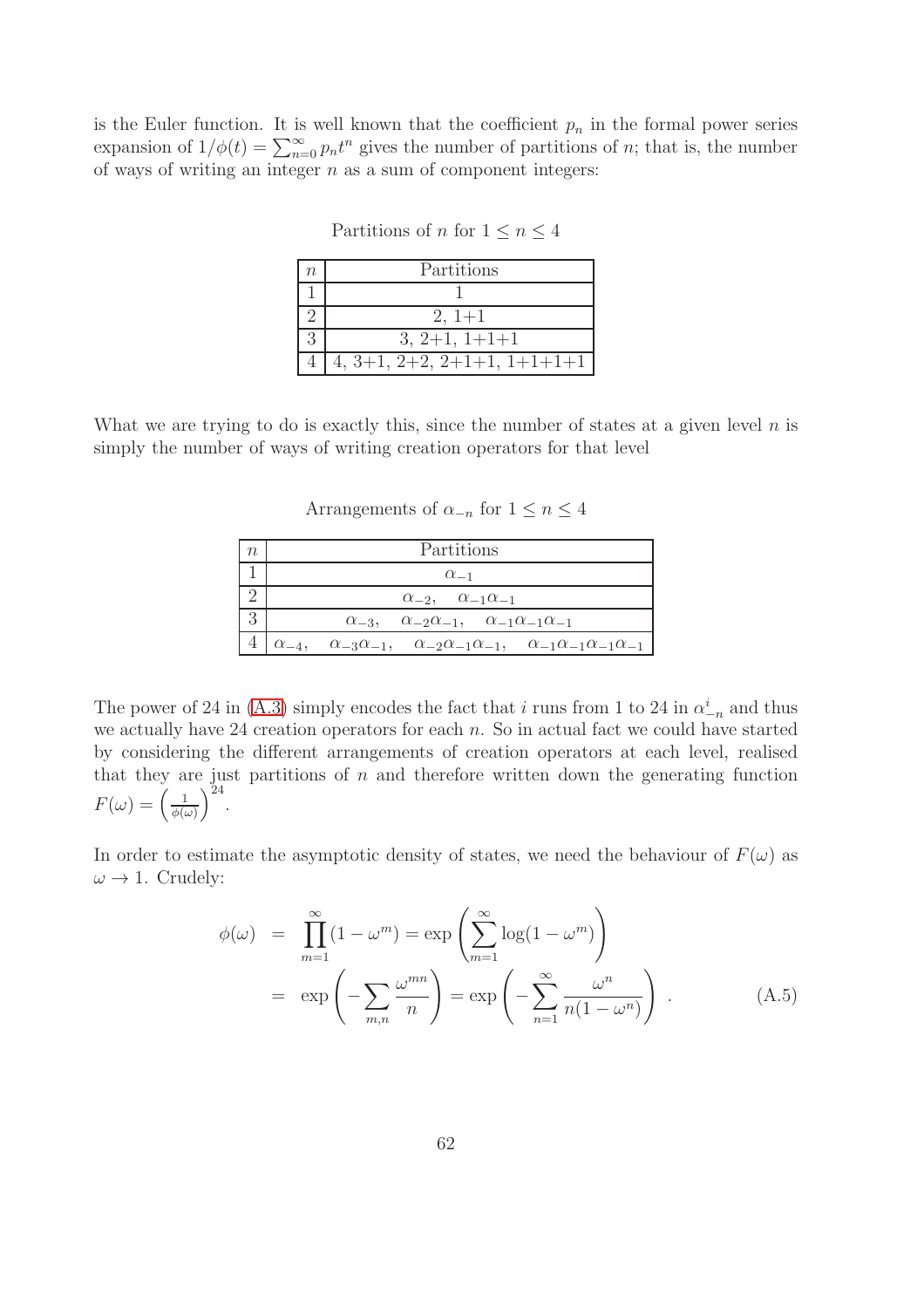As  $\omega$  is close to 1, we write  $\omega = 1 - \epsilon$  (with  $\epsilon \ll 1$ ). Thus  $\omega^n = (1 - \epsilon)^n \sim 1 - n\epsilon$ , and  $1 - \omega^n \sim n\epsilon$ .

$$
\Rightarrow -\sum_{n=1}^{\infty} \frac{\omega^n}{n(1-\omega^n)} \sim -\sum_{n} \frac{1-n\epsilon}{n^2\epsilon} \sim -\sum_{n} \frac{1}{n^2\epsilon} = -\frac{1}{1-\omega} \sum_{n=1}^{\infty} \frac{1}{n^2}
$$

$$
\Rightarrow \phi(\omega) \sim \exp\left(-\frac{\pi^2}{6(1-\omega)}\right)
$$

$$
\Rightarrow F(\omega) \sim \exp\left(\frac{4\pi^2}{1-\omega}\right) , \tag{A.6}
$$

where in getting from the first line to the second we have used the fact that  $\sum_{n=1}^{\infty}$  $\frac{1}{n^2} =$  $\zeta(2) = \frac{\pi^2}{6}$  $\frac{1}{6}$ .

However, we can get a *better* approximation by considering the Dedekind eta function, which is defined by:

$$
\eta(\tau) := e^{i\pi\tau/12} \prod_{n=1}^{\infty} \left( 1 - e^{2\pi i n\tau} \right) \ . \tag{A.7}
$$

If we let  $\omega = e^{2\pi i \tau}$  (*i.e.*  $\tau = \frac{\log \omega}{2\pi i}$ ), then we have the equivalent form in terms of  $\omega$ 

$$
\eta(\tau) = \omega^{1/24} \prod_{n=1}^{\infty} (1 - \omega^n) \tag{A.8}
$$

Now the Dedekind eta function is what's known as a modular form and as such has the following transformational property:

$$
\eta(-1/\tau) = (-i\tau)^{1/2}\eta(\tau) . \tag{A.9}
$$

It will therefore also be useful for us to also have  $\eta(-1/\tau)$  in terms of  $\tau$ :

$$
\eta(-1/\tau) = e^{-i\pi/12\tau} \prod_{n=1}^{\infty} \left(1 - e^{-2\pi i n/\tau}\right) , \qquad (A.10)
$$

and also in terms of  $q^2$ , where  $q^2 = e^{-2\pi i/\tau}$ :

$$
\eta(-1/\tau) = (q^2)^{1/24} \prod_{n=1}^{\infty} (1 - (q^2)^n) .
$$
 (A.11)

We can thus re-write  $\phi(\omega)$  as:

$$
\begin{split} \phi(\omega) &= \omega^{-1/24} \eta(\tau) \\ &= \omega^{-1/24} (-i\tau)^{-1/2} \eta(-1/\tau) \\ &= \left(\frac{-\log \omega}{2\pi}\right)^{-1/2} \omega^{-1/24} (q^2)^{1/24} \phi(q^2) \ . \end{split} \tag{A.12}
$$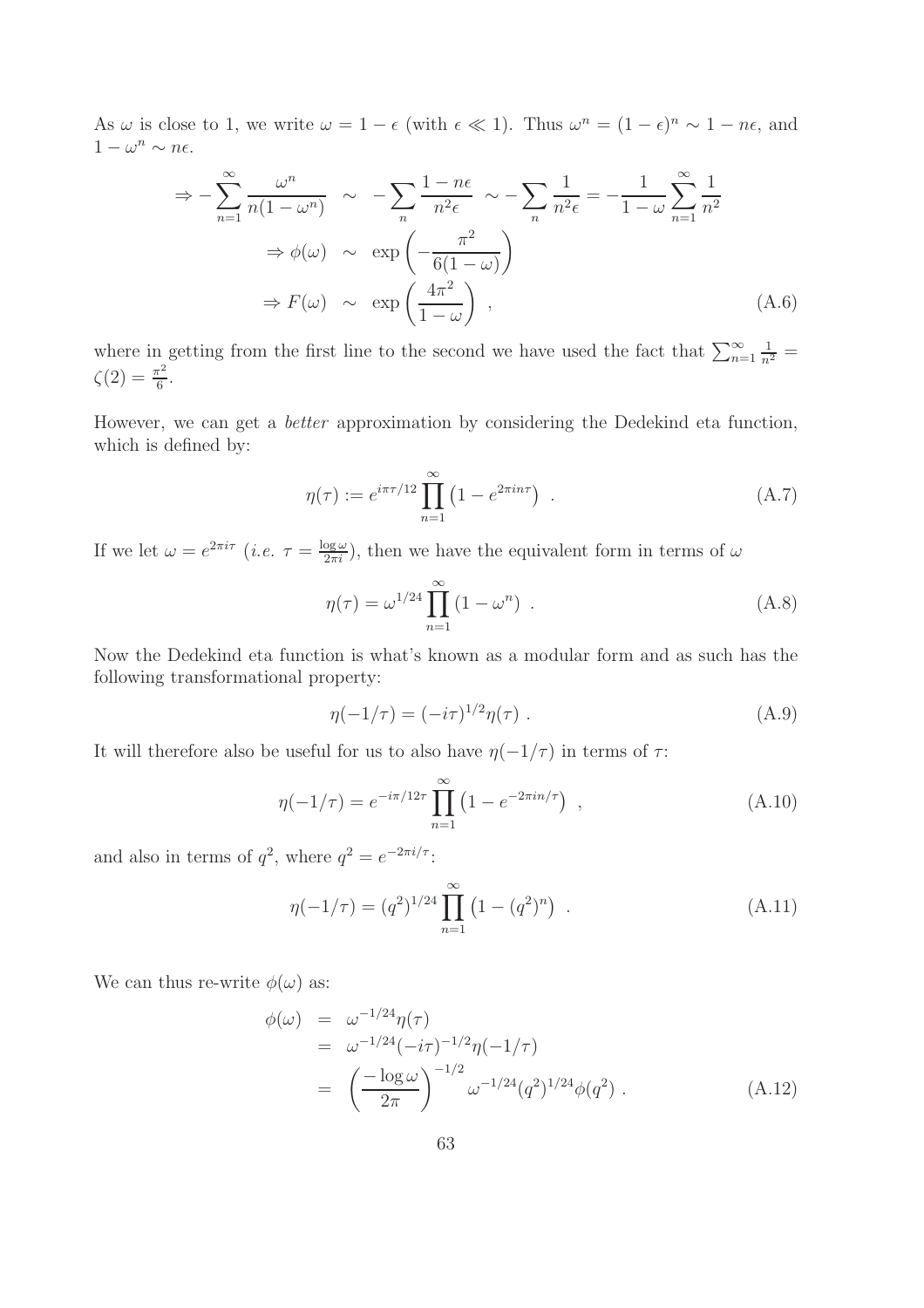Now when we make our high-temperature approximation,  $\omega \to 1$  so we must have  $\tau \to 0$ , which in turn means that  $q^2 \to 0$ . In terms of  $\omega$ ,  $q^2 = \exp\left(\frac{4\pi^2}{\log \omega}\right)$  $\log \omega$  , and noting that as  $\omega \to 1$ ,  $\log \omega \to \omega - 1$ , so  $(q^2)^{1/24} \to \exp\left(-\frac{\pi^2}{6(1-\pi^2)}\right)$  $6(1-\omega)$ ). Clearly  $\phi(q^2) \to 1$  and  $\omega^{-1/24} \to 1$ , so in this limit

$$
\phi(\omega) \sim (2\pi)^{1/2} (1 - \omega)^{-1/2} \exp\left(\frac{-\pi^2}{6(1 - \omega)}\right) , \qquad (A.13)
$$

and

$$
F(\omega) \sim (2\pi)^{-12} (1-\omega)^{12} \exp\left(\frac{4\pi^2}{1-\omega}\right) \tag{A.14}
$$

Now we want the large-n behaviour for  $d_n$ . It is easy to see that we can project out  $d_n$ from  $F(\omega) = \sum d_m \omega^m$  by a contour integral around a small circle encompassing the origin of the complex- $\omega$  plane:

$$
d_n = \frac{1}{2\pi i} \oint d\omega \frac{F(\omega)}{\omega^{n+1}} . \tag{A.15}
$$

Using our asymptotic form for  $F(\omega)$ , we can estimate this for large n by a saddle-point evaluation. Writing  $\omega^{-(n+1)}$  as an exponential and re-casting  $\omega - 1$  as  $\log \omega$  gives the asymptotic integral

$$
d_n \sim \frac{1}{2\pi i} \oint d\omega \left(\frac{-\log \omega}{2\pi}\right)^{12} \exp\left[-(n+1)\left(\log \omega + \frac{4\pi^2}{(n+1)\log \omega}\right)\right] \ . \tag{A.16}
$$

In terms of the quantities defined under the saddle-point evaluation in Appendix [E](#page-97-0) we have

$$
s \rightarrow n+1 \tag{A.17}
$$

$$
f(z) \rightarrow f(\omega) = -\left(\log \omega + \frac{4\pi^2}{(n+1)\log \omega}\right) \tag{A.18}
$$

$$
g(z) \rightarrow g(\omega) = \left(\frac{-\log \omega}{2\pi}\right)^{12}, \qquad (A.19)
$$

and it is readily found that  $f'(\omega) = 0$  gives  $(\log \omega)^2 = 4\pi^2/(n+1)$ . The negative square root then gives the saddle-point  $\log \omega_0 = -2\pi/(\sqrt{n+1})$ , with

$$
f''(\omega_0) = f''(\omega)\Big|_{\omega = e^{-2\pi/\sqrt{n+1}}} = \left(\frac{\sqrt{n+1}}{\pi}\right) e^{4\pi/\sqrt{n+1}}
$$
(A.20)

$$
g(\omega_0) = g(\omega)\Big|_{\omega = e^{-2\pi/\sqrt{n+1}}} = \left(\frac{1}{\sqrt{n+1}}\right)^{12} .
$$
 (A.21)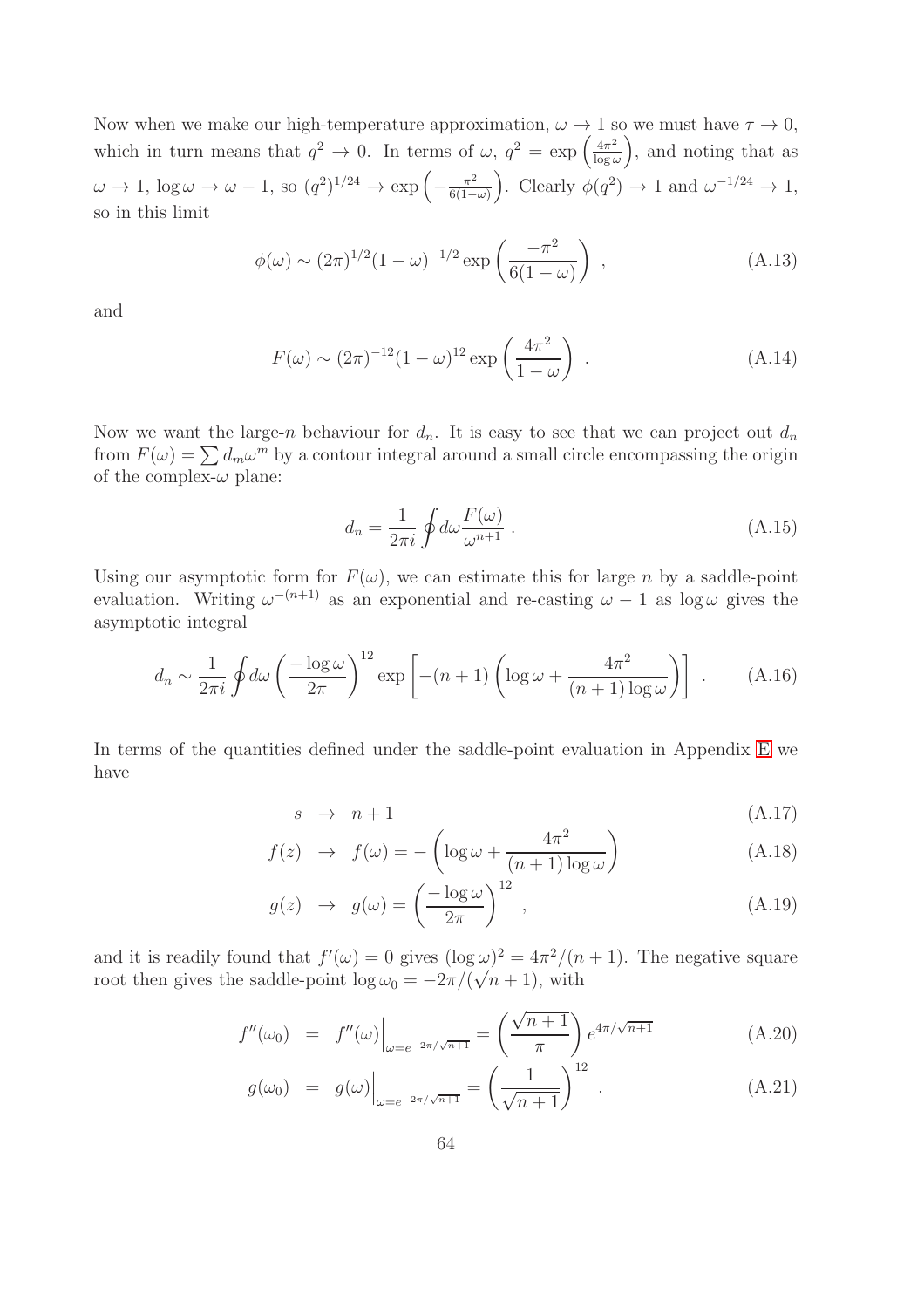Furthermore as  $f''(\omega_0)$  is real,  $\arg f''(\omega_0) = 0$ , so  $\alpha = (\pi - \arg f''(\omega_0)) / 2 = \pi / 2$  and  $e^{i\pi/2} = i$ . Therefore, performing the saddle-point evaluation

$$
d_n \sim \frac{1}{\sqrt{2}} (n+1)^{-27/4} e^{4\pi \sqrt{n}} e^{-2\pi/\sqrt{n+1}}, \qquad (A.22)
$$

and one thus finds that as  $n \to \infty$  (where  $n + 1 \sim n$  and  $e^{-2\pi/\sqrt{n+1}} \to 1$ ):

$$
d_n \sim n^{-27/4} e^{4\pi\sqrt{n}} \ . \tag{A.23}
$$

Now, for our open strings,  $M^2 = (n-1)/\alpha' \sim n/\alpha'$  for large n. This implies that  $(E_n)^2 \sim n/\alpha' \Rightarrow n \sim \alpha' E_n^2 \Rightarrow dn \sim 2\alpha' E_n dE_n$ , and we can calculate the partition function:

$$
Z = \sum_{n} d_n e^{-E_n/(k_B T)} \longrightarrow \int dn \, d_n e^{-E_n/(k_B T)}
$$

$$
\sim 2\alpha' \int dE_n \, d_n E_n e^{-\beta E_n} \,, \tag{A.24}
$$

where  $\beta = 1/(k_BT)$ . Thus:

$$
Z \sim 2\alpha' \int dE \, n^{-27/4} e^{4\pi\sqrt{n}} E e^{-\beta E}
$$
  
\n
$$
\sim 2\alpha' (\alpha')^{-27/4} \int dE \, E^{-27/2} E e^{4\pi\sqrt{\alpha'} E - \beta E}
$$
  
\n
$$
\sim \int dE \, E^{-25/2} e^{(4\pi\sqrt{\alpha'} - \beta)E} . \tag{A.25}
$$

The Hagedorn temperature in theoretical physics is the temperature above which the partition function diverges, and here it is clear that the integrand diverges as  $4\pi\sqrt{\alpha'} \rightarrow \beta$ . The Hagedorn temperature for the Bosonic string is thus:

$$
T_H = \frac{1}{4\pi k_B \sqrt{\alpha'}} \,. \tag{A.26}
$$

This temperature may denote a limiting temperature of the theory or there may be a phase transition there. See also [\[6\]](#page-99-1) for an alternative approach to calculating the Hagedorn temperature.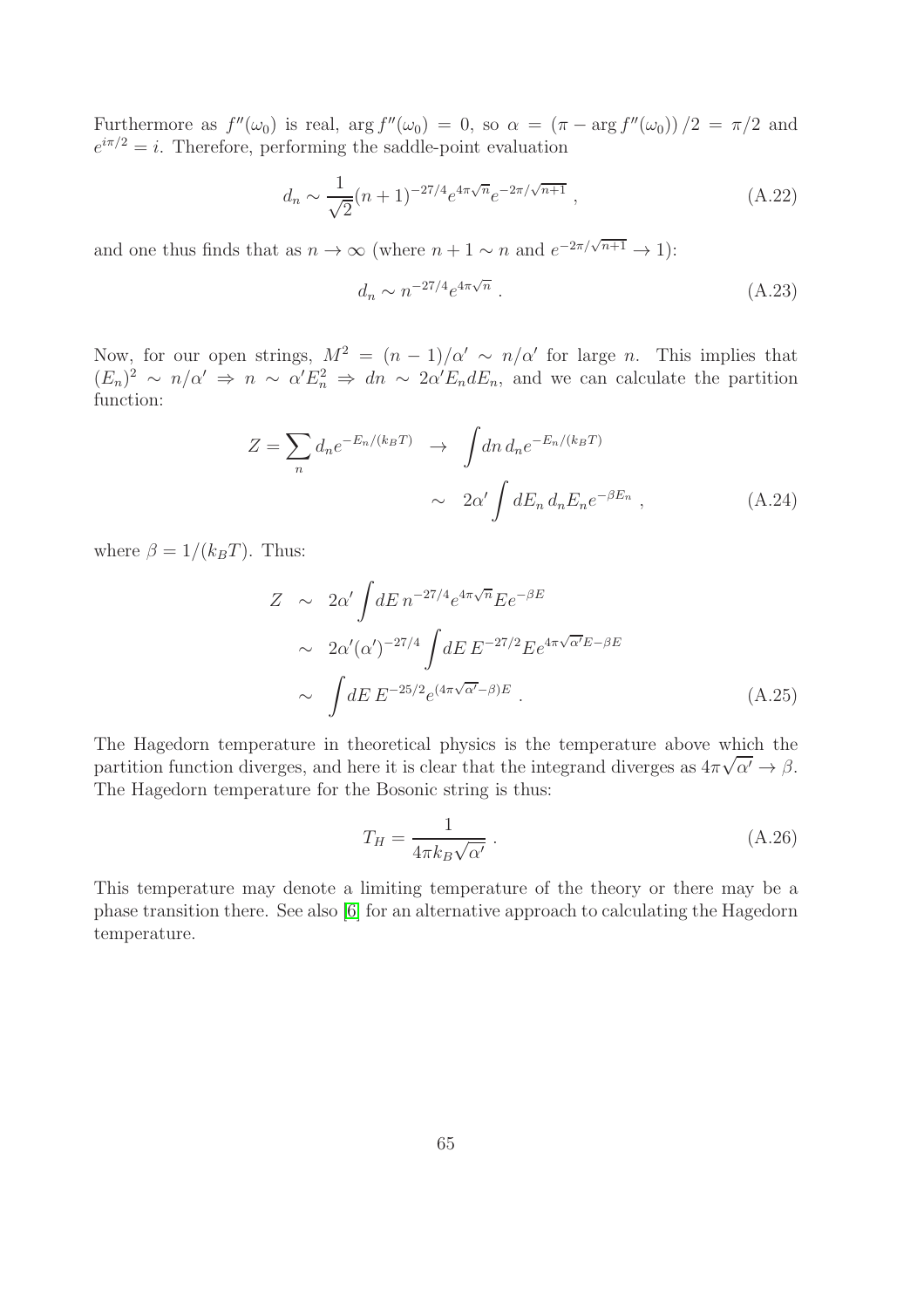#### A.2 Compactification and T-Duality

Imagine we are in closed Bosonic string theory for a moment. This lives in 26 dimensions, and yet we know from experience that we see only 4 dimensions. It would seem at first sight that string theory is way off the mark. However, it is not inconsistent if the extra 22 spatial dimensions are too small to be noticed in everyday life (compactified) $^{44}$  $^{44}$  $^{44}$ . So, as a toy model, let us imagine that we compactify one of our space directions,  $X^{25}$  say, on a circle of radius R. This is about the simplest thing we can imagine doing.

From Chapter 4, we have:

$$
X^{\mu}(\sigma,\tau) = X^{\mu}_L(\sigma+\tau) + X^{\mu}_R(\sigma-\tau) ; \qquad (A.27)
$$

$$
X_L^{\mu} = \frac{1}{2}x^{\mu} + \frac{1}{2}\alpha' p_L^{\mu} \xi^+ + i \sqrt{\frac{\alpha'}{2}} \sum_{n \neq 0} \frac{\tilde{\alpha}_n^{\mu}}{n} e^{-in\xi^+} , \qquad (A.28)
$$

$$
X_R^{\mu} = \frac{1}{2}x^{\mu} + \frac{1}{2}\alpha' p_R^{\mu} \xi^- + i \sqrt{\frac{\alpha'}{2}} \sum_{n \neq 0} \frac{\alpha_n^{\mu}}{n} e^{-in\xi^-} , \qquad (A.29)
$$

where  $0 \le \sigma \le 2\pi$ . And because of our compactification we require:

$$
X^{25}(\sigma,\tau) = X^{25}(\sigma + 2\pi, \tau) + 2\pi R n^{25} ; \qquad (A.30)
$$

$$
X^{\nu}(\sigma, \tau) = X^{\nu}(\sigma + 2\pi, \tau) \quad \nu = 0, 1, ..., 24 \tag{A.31}
$$

where  $n^{25}$  is the winding number of the (compactified) 25 direction. So, as:

$$
X^{25}(\sigma + 2\pi, \tau) = x^{25} + \frac{\alpha'}{2} p_L^{25} \xi^+ + \frac{\alpha'}{2} p_R^{25} \xi^- + \frac{\alpha'}{2} 2\pi (p_L^{25} - p_R^{25})
$$
  
+  $i \sqrt{\frac{\alpha'}{2}} \sum_{n \neq 0} \frac{1}{n} \left[ \alpha_n^{25} e^{-in\xi^+} + \tilde{\alpha}_n^{25} e^{-in\xi^-} \right]$   
=  $X^{25}(\sigma, \tau) + \pi \alpha' (p_L^{25} - p_R^{25}),$  (A.32)

$$
\Rightarrow p_L^{25} - p_R^{25} = -\frac{2Rn^{25}}{\alpha'} \,. \tag{A.33}
$$

Furthermore, from the invariance of the wavefunction  $e^{ip\cdot X}$  under  $X^{25} \to X^{25} + 2\pi Rn^{25}$ , we must have that  $p^{25} = m^{25}/R$ . Identifying  $p^{\mu}$  with  $(p^{\mu}_L + p^{\mu}_R)$  $\binom{\mu}{R}/2$  for  $\mu = 0, 1, \ldots, 25$ , we can therefore see that

$$
p_L^{25} = \frac{m^{25}}{R} - \frac{Rn^{25}}{\alpha'}; p_R^{25} = \frac{m^{25}}{R} + \frac{Rn^{25}}{\alpha'}.
$$
 (A.34)

<span id="page-66-0"></span><sup>44</sup>Note that another possibility is that our 4-dimensional world is some sort of a hypersurface in a larger 26-dimensional universe.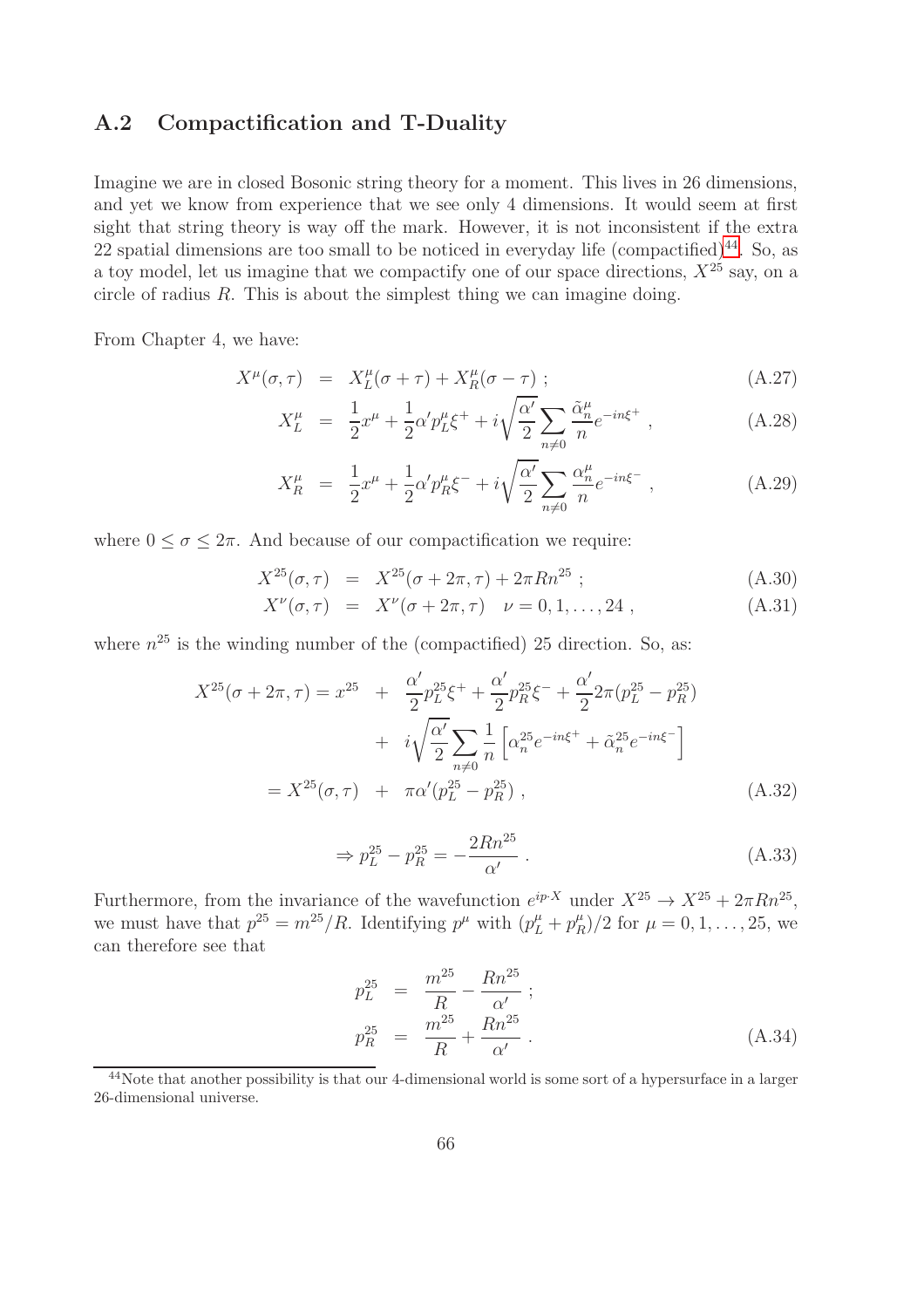Recall now that we have a Virasoro algebra with  $L_n$  and  $\tilde{L}_n$  as usual, where  $\alpha_0^{\mu}$  =  $\sqrt{\alpha'/2}\, p_L^{\mu}$  $L^{\mu}$ ,  $\tilde{\alpha}_0^{\mu} = \sqrt{\alpha'/2} p_R^{\mu}$  $L_R^{\mu}$  and  $L_0 = N + \alpha_0^2/2$  and  $\tilde{L}_0 = \tilde{N} + \tilde{\alpha}_0^2$ . From the  $L_0 - \tilde{L}_0$ physical state condition, we can easily see that

$$
\left(N + \tilde{N} + \frac{\alpha'}{4} \left(p_L^{\nu} p_{L\nu} - p_R^{\nu} p_{R\nu}\right) + \frac{\alpha'}{4} \left(\left(p_L^{25}\right)^2 - \left(p_R^{25}\right)^2\right)\right) |\phi\rangle = 0 ,\qquad (A.35)
$$

where  $\nu \neq 25$ . As  $p_L^{\nu} = p_R^{\nu}$ , we can thus deduce that physical states must satisfy the 'level-matching' condition

$$
\left(N - \tilde{N} - m^{25} n^{25}\right) \left|\phi\right\rangle = 0.
$$
\n(A.36)

If we also consider the  $L_0$  and  $\tilde{L}_0$  conditions separately, we quickly find:

$$
\left(\frac{N+\tilde{N}}{2} + \frac{(m^{25})^2 \alpha'}{4R^2} + \frac{(n^{25})^2 R^2}{4\alpha'} + \frac{\alpha'}{4} p'_A p_{A\nu} - 1\right) |\phi\rangle ,
$$
\n(A.37)

where A is L or R and is *not* summed over and again  $\nu \neq 25$ . And since  $p_L^{\nu} = p_R^{\nu} = q^{\nu}$ , it is really the same equation and tells us that the 25-dimensional mass spectrum is:

$$
M^{2} = -q^{2} = \frac{2(N+\tilde{N})}{\alpha'} - \frac{4}{\alpha'} + \frac{(m^{25})^{2}}{R^{2}} + \frac{(n^{25})^{2}R^{2}}{\alpha'^{2}}.
$$
 (A.38)

This mass spectrum is clearly invariant under  $R \leftrightarrow \alpha'/R$  and  $m^{25} \leftrightarrow n^{25}$ . In fact as  $\alpha_0$ and  $\tilde{\alpha}_0$  are related to  $p_L$  and  $p_R$ , we have that

$$
\alpha_0^{25} = \left(\frac{m^{25}}{R} - \frac{Rn^{25}}{\alpha'}\right)\sqrt{\frac{\alpha'}{2}};
$$
\n
$$
\tilde{\alpha}_0^{25} = \left(\frac{m^{25}}{R} + \frac{Rn^{25}}{\alpha'}\right)\sqrt{\frac{\alpha'}{2}},
$$
\n(A.39)

and thus we must also send  $\alpha_0^{25} \to -\alpha_0^{25}$ . This collection of exchanges is known as Tdualising, and the theory is invariant under it. It is a symmetry of the interacting theory if the coupling constant is also re-scaled  $(e^{\Phi} \to \sqrt{\alpha'} e^{\Phi}/R)$ .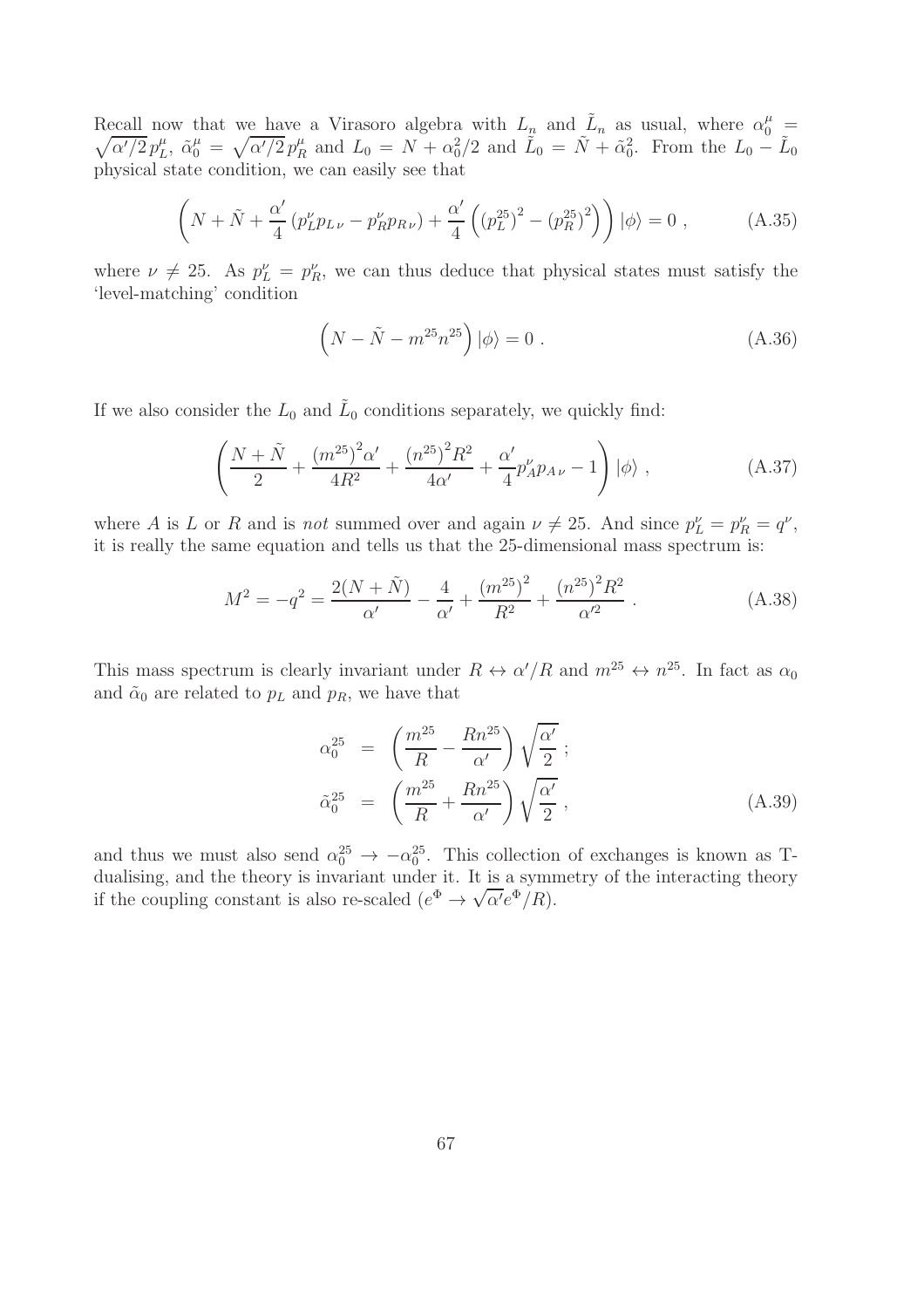# <span id="page-68-0"></span>B Central Extension

In this appendix we use methods similar to those in [\[3\]](#page-99-2) to derive the full quantum Virasoro algebra for the Bosonic string. See also  $[1, 4, 6]$  $[1, 4, 6]$  $[1, 4, 6]$  for alternatives. These techniques can similarly be applied to calculate the quantum Virasoro algebra of the superstring, although a far more elegant and less unwieldy calculation uses the operator product expansion of CFT.

#### B.1 Bosonic Algebra

Classically the Virasoro generators are given by

$$
L_m = \frac{1}{2} \sum_{n=-\infty}^{\infty} \alpha_{m-n} \cdot \alpha_n , \qquad (B.1)
$$

but quantum mechanically we must use the normal ordered expression

$$
L_m = \frac{1}{2} \sum_{n=-\infty}^{\infty} : \alpha_{m-n} \cdot \alpha_n :
$$
 (B.2)

As can be seen in the above expression, there is some potential ambiguity in the normal ordering depending on how the value of m compares with the value of n. For example, if  $m > n > 0$  there is seemingly little to say which ordering of operators we should choose. Similarly for  $m < n < 0$ . To avoid this we can define our normal ordering as follows:

$$
\therefore \alpha_p^{\mu} \alpha_q^{\nu} := \begin{cases} \alpha_p^{\mu} \alpha_q^{\nu} & q \ge 0 \\ \alpha_q^{\mu} \alpha_p^{\nu} & q < 0 \end{cases},
$$
 (B.3)

In order to work out the full quantum Virasoro algebra we may begin as in Section [5.1.2](#page-19-0) by showing the useful relation:

$$
[L_m, \alpha_n^{\mu}] = -n\alpha_{m+n}^{\mu} , \qquad (B.4)
$$

which also holds in the quantum theory when  $L_m$  is normal ordered. Using this our aim will be to compute the commutator while explicitly ordering the  $\alpha$ 's, much in the same spirit as the computation of the number operator earlier in the book and in Section [C.3.2.](#page-86-0)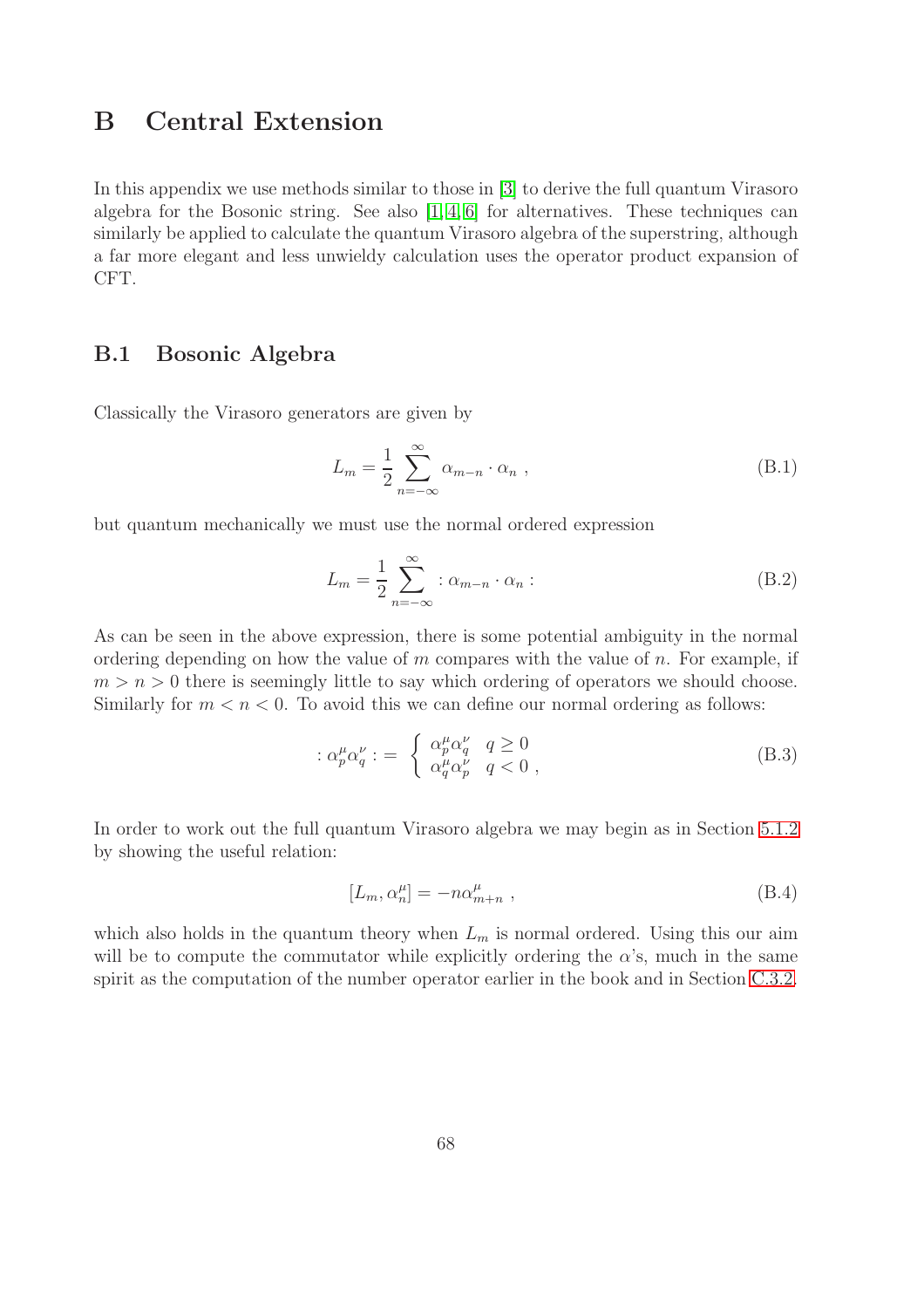Thus:

<span id="page-69-0"></span>
$$
[L_m, L_n] = \left[\frac{1}{2} \sum_{p=-\infty}^{\infty} : \alpha_{m-p} \cdot \alpha_p : , L_n\right]
$$
  
\n
$$
= \frac{1}{2} \sum_{p=-\infty}^{-1} [\alpha_p \cdot \alpha_{m-p}, L_n] + \frac{1}{2} \sum_{p=0}^{\infty} [\alpha_{m-p} \cdot \alpha_p, L_n]
$$
  
\n
$$
= \frac{1}{2} \sum_{p=-\infty}^{-1} ((m-p)\alpha_p \cdot \alpha_{m+n-p} + p \alpha_{n+p} \cdot \alpha_{m-p})
$$
  
\n
$$
+ \frac{1}{2} \sum_{p=0}^{\infty} (p \alpha_{m-p} \cdot \alpha_{n+p} + (m-p)\alpha_{m+n-p} \cdot \alpha_p),
$$
 (B.5)

where in the second line we have explicitly normal-ordered  $L_m$  and in the third line we have expanded the commutators and used the  $[L_m, \alpha_n]$  commutator to rewrite the terms. Now change variables in the second and third terms of  $(B.5)$  to  $q = n+p$  and then re-label q as p. We therefore arrive at:

<span id="page-69-2"></span>
$$
[L_m, L_n] = \frac{1}{2} \left( \sum_{p=-\infty}^{-1} (m-p) \alpha_p \cdot \alpha_{m+n-p} + \sum_{p=-\infty}^{n-1} (p-n) \alpha_p \cdot \alpha_{n+m-p} \right) + \frac{1}{2} \left( \sum_{p=n}^{\infty} (p-n) \alpha_{n+m-p} \cdot \alpha_p + \sum_{p=0}^{\infty} (m-p) \alpha_{m+n-p} \cdot \alpha_p \right).
$$
 (B.6)

Consider the case  $n \leq 0$ . In this case, it is clear that terms 1, 2 and 4 of the above expression are already normal-ordered. Part of the third term, however, is not. Specifically the  $\sum_{p=n}^{-1}$ . Thus

<span id="page-69-1"></span>
$$
\sum_{p=n}^{\infty} (p-n) \alpha_{n+m-p} \cdot \alpha_p = \sum_{p=n}^{-1} (p-n) \alpha_{n+m-p} \cdot \alpha_p + \sum_{p=0}^{\infty} (p-n) \alpha_{n+m-p} \cdot \alpha_p
$$
  
\n
$$
= \sum_{p=n}^{-1} (p-n) \left( \alpha_p \cdot \alpha_{n+m-p} + \eta_{\mu\nu} [\alpha_{n+m-p}^{\mu}, \alpha_p^{\nu}] \right)
$$
  
\n
$$
+ \sum_{p=0}^{\infty} (p-n) \alpha_{n+m-p} \cdot \alpha_p
$$
  
\n
$$
= \sum_{p=n}^{-1} (p-n) \alpha_p \cdot \alpha_{n+m-p} + \sum_{p=n}^{-1} (p-n) (n+m-p) \delta_{n+m} \eta_{\mu\nu} \eta^{\mu\nu}
$$
  
\n
$$
+ \sum_{p=0}^{\infty} (p-n) \alpha_{n+m-p} \cdot \alpha_p .
$$
  
\n(B.7)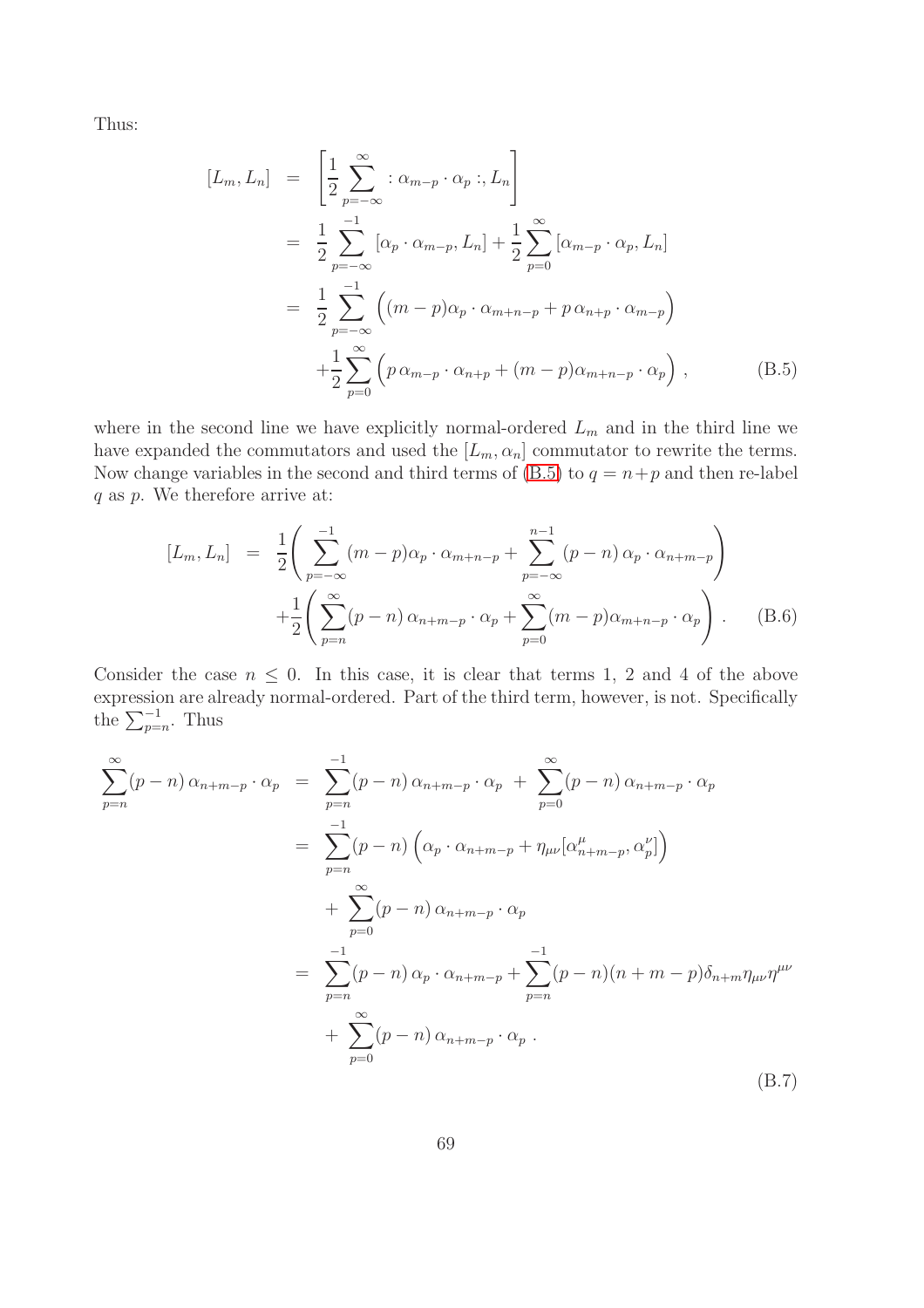Now, adding the third term of [\(B.7\)](#page-69-1) to the fourth term of [\(B.6\)](#page-69-2) straightforwardly gives

<span id="page-70-1"></span>
$$
\sum_{p=0}^{\infty} (m-n) \alpha_{n+m-p} \cdot \alpha_p .
$$
 (B.8)

Similarly, adding the first term of [\(B.7\)](#page-69-1) to the second term of [\(B.6\)](#page-69-2) straightforwardly gives

$$
\sum_{p=-\infty}^{-1} (p-n) \alpha_p \cdot \alpha_{n+m-p} , \qquad (B.9)
$$

which can be combined with the first term of [\(B.6\)](#page-69-2) to give

<span id="page-70-0"></span>
$$
\sum_{p=-\infty}^{-1} (m-n) \alpha_p \cdot \alpha_{n+m-p} . \tag{B.10}
$$

[\(B.10\)](#page-70-0) and [\(B.8\)](#page-70-1) then combine together (along with the overall factor of 1/2 from [\(B.6\)](#page-69-2)) to give

<span id="page-70-2"></span>
$$
\frac{1}{2} \sum_{p=-\infty}^{\infty} (m-n) : \alpha_{n+m-p} \cdot \alpha_p : = L_{m+n} . \tag{B.11}
$$

Lastly, note that  $\eta_{\mu\nu}\eta^{\mu\nu} = d$  (the dimension of spacetime) and that the  $\delta_{n+m}$  in the second term of [\(B.7\)](#page-69-1) imposes  $n = -m$ . This means that as we have assumed  $n < 0$ , we must have  $m > 0$ , and this term can be dealt with as follows:

$$
\sum_{p=n}^{-1} (p-n)(n+m-p)\delta_{n+m}\eta_{\mu\nu}\eta^{\mu\nu} = \sum_{p=-m}^{-1} d(p+m)(-p)\delta_{n+m}
$$
  
\n
$$
= \sum_{q=-m}^{-1} d(-q+m)(q)\delta_{n+m}
$$
  
\n
$$
= \sum_{q=m}^{-1} d(mq-q^2)\delta_{n+m}
$$
  
\n
$$
= \sum_{q=1}^{m} d(mq-q^2)\delta_{n+m}
$$
  
\n
$$
= dm\delta_{n+m} \sum_{q=1}^{m} q - d\delta_{n+m} \sum_{q=1}^{m} q^2
$$
  
\n
$$
= d\delta_{n+m} \left( m \frac{1}{2}m(m+1) - \frac{1}{6}m(m+1)(2m+1) \right)
$$
  
\n
$$
= \frac{d}{6}m\delta_{n+m} \left( 3m^2 + 3m - 2m^2 - 3m - 1 \right)
$$
  
\n
$$
= \frac{d}{6}(m^3 - m)\delta_{n+m} .
$$
 (B.12)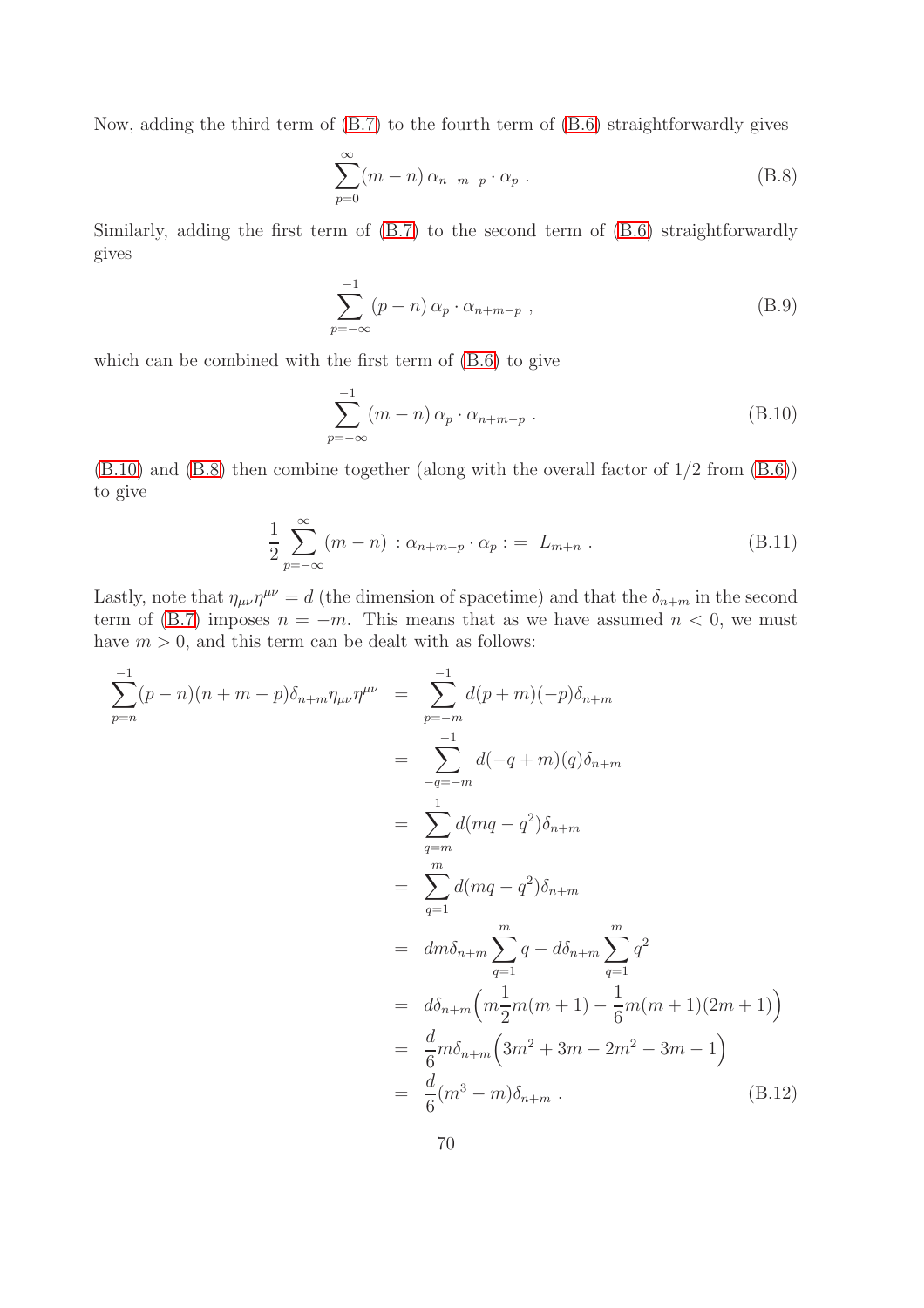Put this together with the factor of  $1/2$  from  $(B.6)$  and equation  $(B.11)$  we have:

$$
[L_m, L_n] = L_{m+n} + \frac{d}{12}(m^3 - m)\delta_{m+n} , \qquad (B.13)
$$

as required.

Strictly speaking, we only know for sure that this applies when  $n < 0$ , since that is what we started off assuming. When  $n > 0$ , we may go back to  $(B.6)$  and note that in this case, terms 1, 3 and 4 are already normal-ordered. Similarly to the case  $n \leq 0$ , we may then split the second term up into a  $\sum_{-\infty}^{-1}$  and a  $\sum_{0}^{n-1}$ . Explicitly normal-ordering the second of these two terms produces two further terms, one of w hich combines with the  $\sum_{n=-\infty}^{-1}$  and then with terms 1, 3 and 4 to produce the standard  $L_{m+n}$  term in the algebra. The other term yields

$$
\frac{1}{2}\sum_{p=0}^{n-1}p(p-n)d\delta_{m+n} ,
$$

which can be straightforwardly shown to give the same anomaly as before.

### B.2 Ghost Algebra

Recall that quantum mechanically we have the following non-zero (anti)-commutation relations:

$$
\{c_m, b_n\} = \delta_{m+n} \tag{B.14}
$$

and the normal ordered expression for  $L_m^{(bc)}$ 

$$
L_m^{(bc)} = \sum_{p=-\infty}^{\infty} :b_{m+p}c_{-p}: \qquad (B.15)
$$

where similarly to :  $\alpha_i \alpha_j$ :

$$
:b_i c_j: = \begin{cases} b_i c_j & j \ge 0\\ -c_j b_i & j < 0 \end{cases}, \tag{B.16}
$$

although there is now a minus sign in the normal ordering as the ghosts are Fermionic. Using these, one can show the useful results that

$$
\left[L_m^{(bc)}, b_n\right] = (m-n)b_{m+n} ,\qquad (B.17)
$$

$$
[L_m^{(bc)}, c_n] = -(2m+n)c_{m+n} .
$$
 (B.18)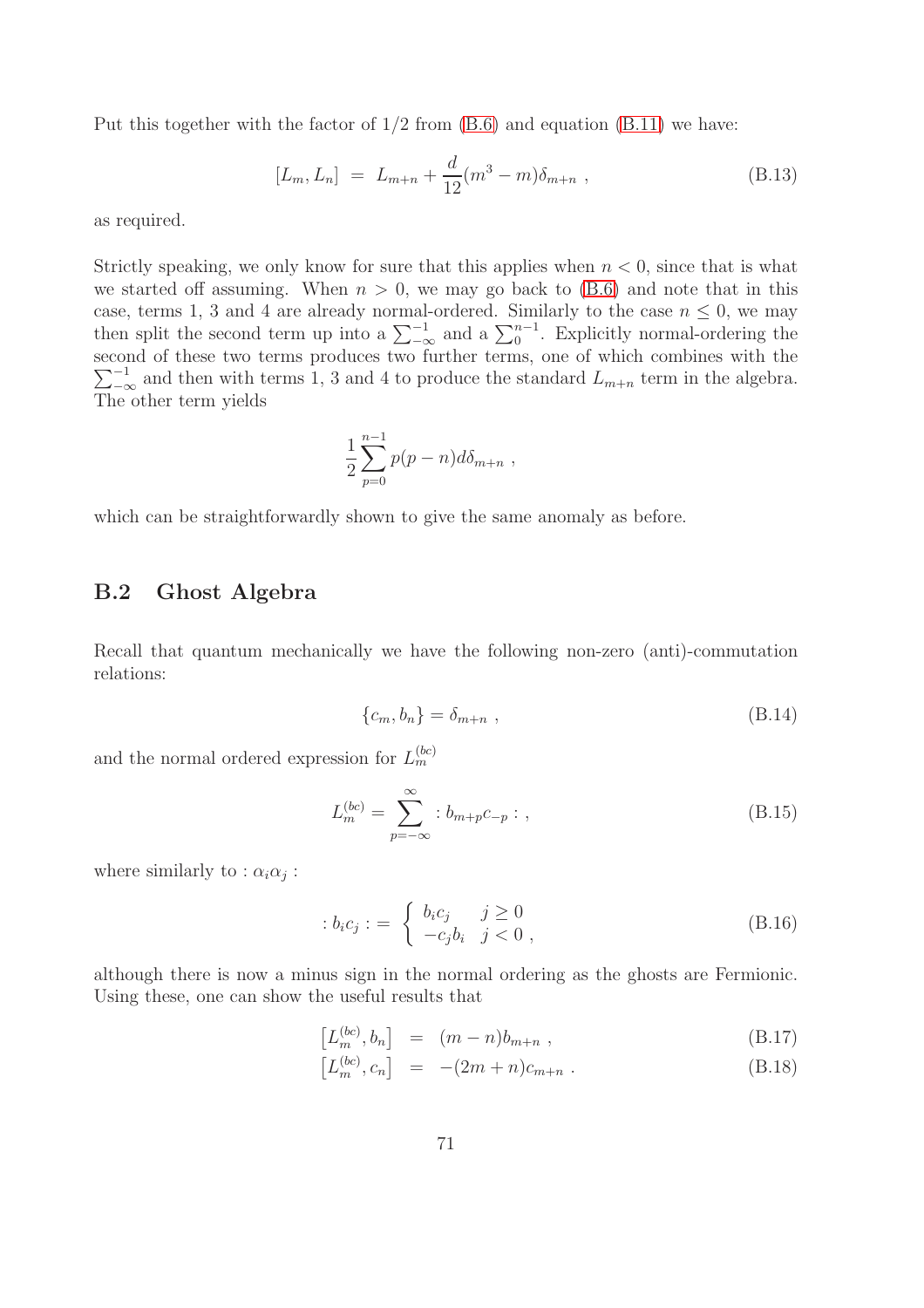Proceeding in the same fashion as in Section [B.1:](#page-68-0)

$$
[L_m^{(bc)}, L_n^{(bc)}] = \sum_{p=-\infty}^{0} (m-p)(2n-p)b_{m+p}c_{n-p} - \sum_{p=-\infty}^{0} (m-p)(n-m-p)b_{m+n+p}c_{-p} + \sum_{p=1}^{\infty} (m-p)(n-m-p)c_{-p}b_{m+n+p} - \sum_{p=1}^{\infty} (m-p)(2n-p)c_{n-p}b_{m+p} ,
$$

which upon re-labelling  $p - n \rightarrow p$  in terms 1 and 4 becomes

$$
[L_m^{(bc)}, L_n^{(bc)}] = \sum_{p=-\infty}^{-n} (m-n-p)(n-p)b_{m+n+p}c_{-p} - \sum_{p=-\infty}^{0} (m-p)(n-m-p)b_{m+n+p}c_{-p} + \sum_{p=1}^{\infty} (m-p)(n-m-p)c_{-p}b_{m+n+p} - \sum_{p=-n+1}^{\infty} (m-n-p)(n-p)c_{-p}b_{m+n+p}.
$$

Now if  $n < 0$ , terms 2, 3 and 4 are all normal ordered already. Term 1 can be split up into two parts, one  $\sum_{-\infty}^{0}$  and one  $\sum_{1}^{-n}$ , and when the second of these is explicitly normal ordered, one part contributes to the standard commutator along with the  $\sum_{-\infty}^{0}$  and terms 2, 3 and 4 of [\(B.19\)](#page-72-0) thus:

<span id="page-72-0"></span>
$$
\sum_{p=-\infty}^{0} ((m-n-p)(n-p) + (m+p-n)(m-p)) b_{m+n+p} c_{-p}
$$
  
-\n
$$
\sum_{p=1}^{\infty} ((m+p-n)(m-p) + (m-n-p)(n-p)) c_{-p} b_{m+n+p}
$$
  
= (m-n) 
$$
\sum_{p=-\infty}^{\infty} (m+n-p) : b_{m+n+p} c_{-p} :
$$
  
= (m-n) L<sup>(bc)</sup><sub>m+n</sub>. (B.19)

The other term generated by explicit normal ordering yields

$$
\sum_{p=1}^{-n} (m - n - p)(n - p)\delta_{m+n} = \frac{1}{6}(m - 13m^3)\delta_{m+n} .
$$
 (B.20)

A similar calculation for  $n > 0$  gives the same, thus verifying that

$$
[L_m^{(bc)}, L_n^{(bc)}] = (m - n)L_{m+n}^{(bc)} + \frac{1}{6}(m - 13m^3)\delta_{m+n} .
$$
 (B.21)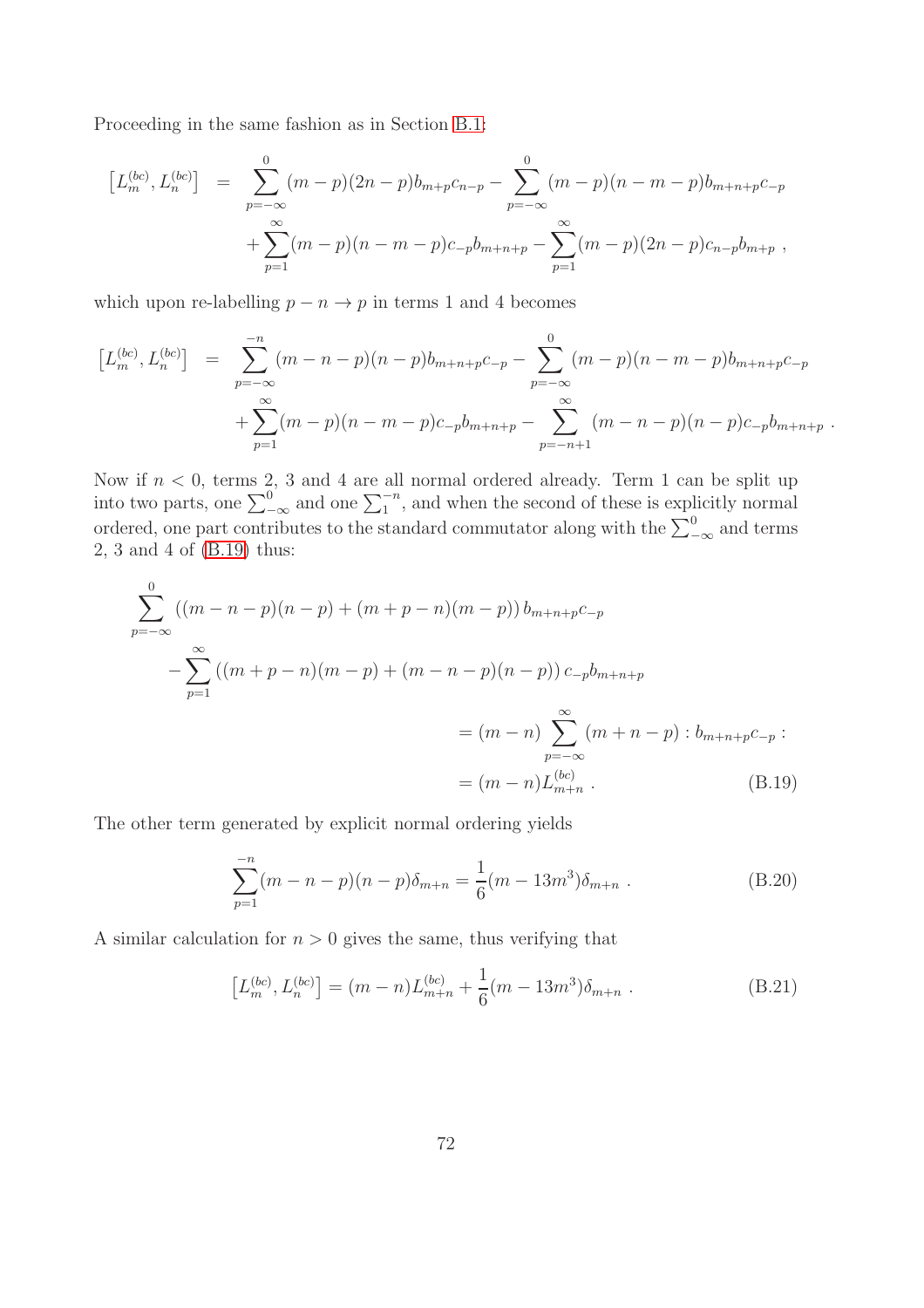# C Orientifolds

This appendix contains an introduction to world-sheet parity and orientifolds. Topics covered include some explanation of the basics, D3-brane spectra, the D5-D9 setup in Type I and the D3-D7 setup in Type IIB. Some of this follows [\[4,](#page-99-0) [5\]](#page-99-1) and [\[15\]](#page-99-2), and a (slightly) greater familiarity with D-branes is assumed than that touched upon in the body of these notes. Readers are also referred in particular to [\[19–](#page-100-0)[21\]](#page-100-1).

Unless otherwise specified closed strings are treated as having  $0 \leq \sigma \leq 2\pi$  and open strings as having  $0 \leq \sigma \leq \pi$ . So, summarising the results from Chapter 4, for **closed** strings we can write the solutions to the 2-d wave-equation as a mode-expansion:

$$
X^{\mu} = x^{\mu} + \alpha' p^{\mu} \tau + i \sqrt{\frac{\alpha'}{2}} \sum_{n \neq 0} \frac{1}{n} \left( \alpha_n^{\mu} e^{-in(\tau - \sigma)} + \tilde{\alpha}_n^{\mu} e^{-in(\tau + \sigma)} \right).
$$
 (C.1)

For **open** strings, on the other hand, we have the independent choices of Neuman  $(\acute{X}^{\mu} = 0)$ , or Dirichlet  $(X^{\mu} = 0)$ . The possibilities are then:

• With NN boundary conditions

<span id="page-73-0"></span>
$$
X^{\mu} = x^{\mu} + 2\alpha' p^{\mu} \tau + i\sqrt{2\alpha'} \sum_{n \neq 0} \frac{\alpha_n^{\mu}}{n} e^{-in\tau} \cos n\sigma.
$$
 (C.2)

• With DD boundary conditions

$$
X^{\mu} = a^{\mu} + \frac{1}{\pi} (b^{\mu} - a^{\mu}) \sigma + \sqrt{2\alpha'} \sum_{n \neq 0} \frac{\alpha_n^{\mu}}{n} e^{-in\tau} \sin n\sigma.
$$
 (C.3)

• With ND boundary conditions

$$
X^{\mu} = b^{\mu} + i\sqrt{2\alpha'} \sum_{r \in \mathbb{Z} + \frac{1}{2}} \frac{\alpha_r^{\mu}}{r} e^{-ir\tau} \cos r\sigma.
$$
 (C.4)

• With DN boundary conditions

<span id="page-73-1"></span>
$$
X^{\mu} = a^{\mu} + \sqrt{2\alpha'} \sum_{r \in \mathbb{Z} + \frac{1}{2}} \frac{\alpha_r^{\mu}}{r} e^{-ir\tau} \sin r\sigma.
$$
 (C.5)

This is the Bosonic sector, common to Bosonic strings and superstrings.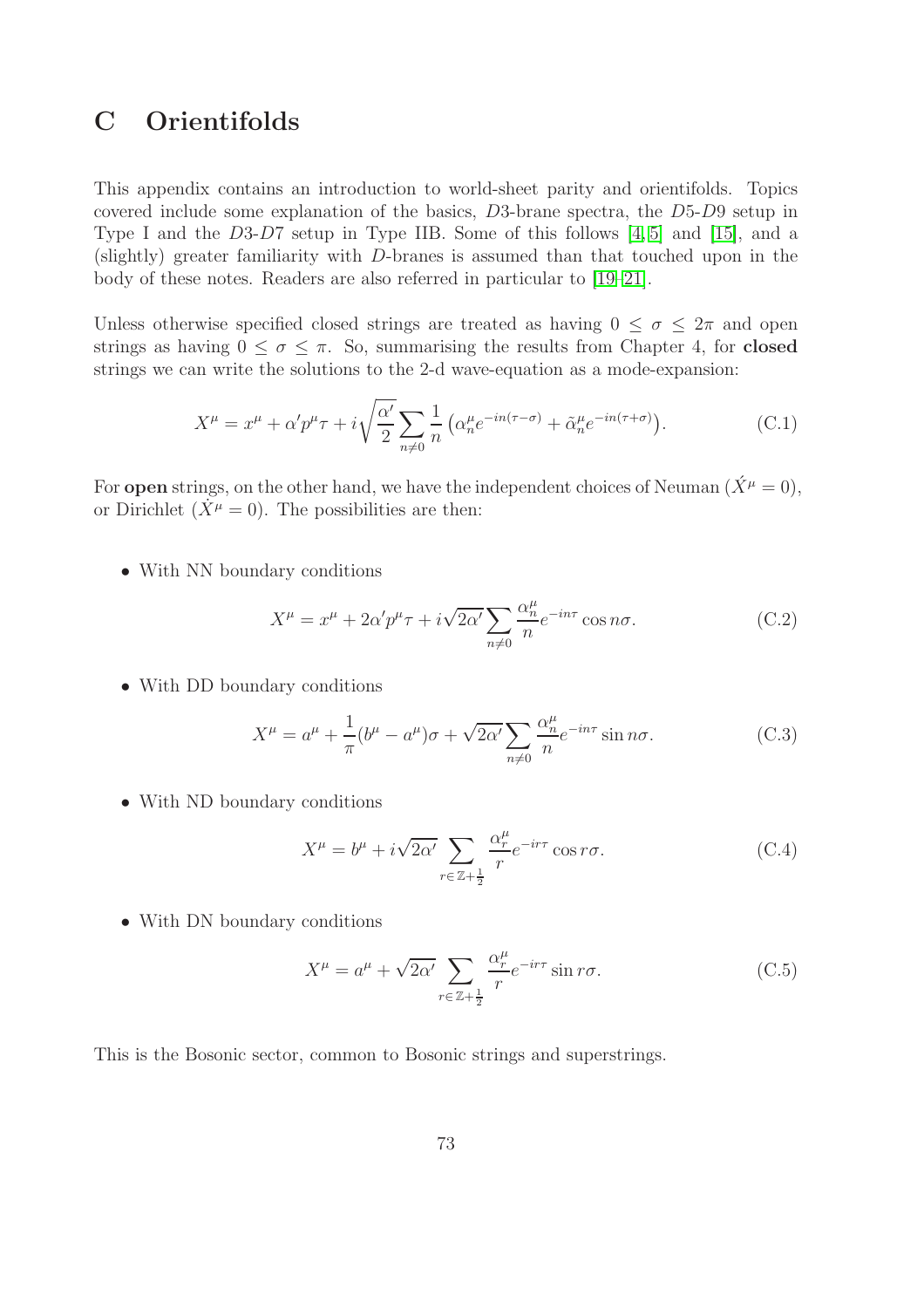For the superstring, we also have the  $\psi^{\mu}$  which are spacetime Bosons and worldsheet Fermions[45](#page-74-0). From the 2-d point of view they are thus 2-component spinors and as such we can split them into a left-moving part  $(\psi_L)$  and a right-moving part  $(\psi_R)$ . The massless Dirac equation, which the  $\psi^{\mu}$  obey, necessarily dictates that the  $\psi_{L,R}$  are left- and rightmoving respectively.

For the open superstring, vanishing of the surface term from varying the action can be satisfied by making the choice  $\psi_R = \pm \psi_L$  and  $\delta \psi_R = \pm \delta \psi_L$  at each end. The overall relative sign is a matter of convention, so without loss of generality we set  $\psi_R(0, \tau) =$  $\psi_L(0, \tau)$ . The relative sign at the other end is now meaningful and there are two cases to consider:

1. Ramond (R) boundary conditions are:

$$
\psi_R(\pi,\tau) = \psi_L(\pi,\tau) \tag{C.6}
$$

so that the mode expansions in the Ramond sector are

$$
\psi_R^{\mu}(\sigma, \tau) = \sum_{n \in \mathbb{Z}} \psi_n^{\mu} e^{-in(\tau - \sigma)} \tag{C.7}
$$

$$
\psi_L^{\mu}(\sigma, \tau) = \sum_{n \in \mathbb{Z}} \psi_n^{\mu} e^{-in(\tau + \sigma)}, \qquad (C.8)
$$

where the sums run over all integers  $n$ .

2. Neveu-Schwarz (NS) boundary conditions on the other hand are:

$$
\psi_R(\pi, \tau) = -\psi_L(\pi, \tau) , \qquad (C.9)
$$

so that in the Neveu-Schwarz sector the mode expansions are

$$
\psi_R^{\mu}(\sigma, \tau) = \sum_{r \in \mathbb{Z} + \frac{1}{2}} \psi_r^{\mu} e^{-ir(\tau - \sigma)} \tag{C.10}
$$

$$
\psi_L^{\mu}(\sigma, \tau) = \sum_{r \in \mathbb{Z} + \frac{1}{2}} \psi_r^{\mu} e^{-ir(\tau + \sigma)}, \qquad (C.11)
$$

where now the sums run over the half-integers. We will often use  $m$  and  $n$  to represent integers in these sums and  $r$  and  $s$  to represent half-integers<sup>[46](#page-74-1)</sup>.

<span id="page-74-0"></span><sup>45</sup>What we're really saying here is that they're worldsheet spinors and spacetime vectors which also anticommute. From that point of view they're worldsheet Fermions and something strange in spacetime. In fact one of the ideas of the GSO projection is to deal with their strange spacetime properties.

<span id="page-74-1"></span><sup>&</sup>lt;sup>46</sup>Note that the Ramond b.c.'s and integer modes are appropriate to the description of string states which are space-time Fermions, whereas the Neveu-Schwarz b.c.'s and half-integer modes give rise to space-time Bosons. These Bosonic states are, of course, different to those of the Bosonic string.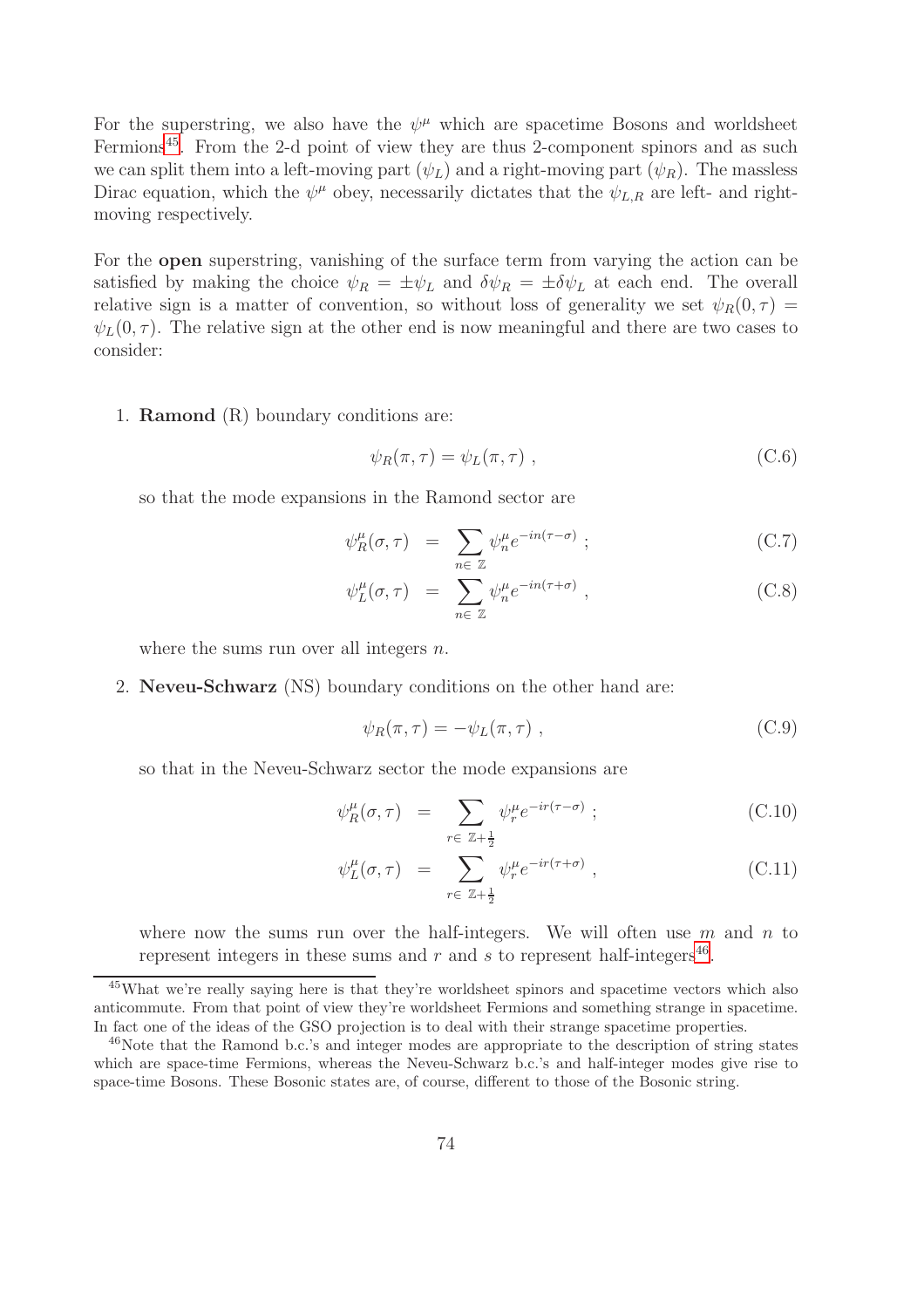It is very important to note that the above solutions only apply when you have NN or DD b.c.'s in the X-sector. If you have ND or DN b.c.'s there then it turns out that the Ramond sector now has half-integer mode expansions (and so describes spacetime Bosons), while the NS sector now has integer mode expansions and thus describes spacetime Fermions. These sorts of changes of property of the integer/half-integer nature of the mode expansions are already clearly present in the forms of the solutions for the X-fields in changing NN or DD b.c.'s to ND or DN b.c.'s – see equations  $(C.2)$ - $(C.5)$ .

For closed superstrings, the surface terms vanish when the boundary conditions are periodicity or anti-periodicity for each component of  $\psi$  separately. We can thus have:

$$
\psi_R^{\mu} = \sum \psi_n^{\mu} e^{-in(\tau - \sigma)} \quad \text{or} \quad \psi_R^{\mu} = \sum \psi_r^{\mu} e^{-ir(\tau - \sigma)} \tag{C.12}
$$

and

$$
\psi_L^{\mu} = \sum \tilde{\psi}_n^{\mu} e^{-in(\tau + \sigma)} \quad \text{or} \quad \psi_L^{\mu} = \sum \tilde{\psi}_r^{\mu} e^{-ir(\tau + \sigma)} \ . \tag{C.13}
$$

Then there are four distinct closed-string sectors corresponding to the different pairings of left-moving and right-moving modes that can be referred to as NS-NS, NS-R, R-NS and R-R. The first and the last cases describe Bosonic states and the other two describe Fermions. Again these closed-string solutions are given with the assumption of NN or DD b.c.'s in the X-sector.

We'll be mostly interested in the open-string states and it may be useful to recall that the  $\alpha_{-n/r}$  and  $\psi_{-n/r}$  act as raising operators on a ground state and thus create the states of the string.

## C.1 Worldsheet Parity

The action of the world-sheet parity operator is:

$$
\Omega: \sigma \to l - \sigma \; ; \; \tau \to \tau \; , \tag{C.14}
$$

where l is the periodicity in question, *i.e.*  $2\pi$  for closed strings and  $\pi$  for open strings. If we wish for the X's and  $\psi$ 's to be invariant under this operation, it is clear that we must have

$$
\Omega: \alpha_n^{\mu} \leftrightarrow \tilde{\alpha}_n^{\mu} ,\qquad (C.15)
$$

for closed strings. Open strings will then transform as

• NN

$$
\Omega: \alpha_n^{\mu} \to (-1)^n \alpha_n^{\mu}.
$$
\n(C.16)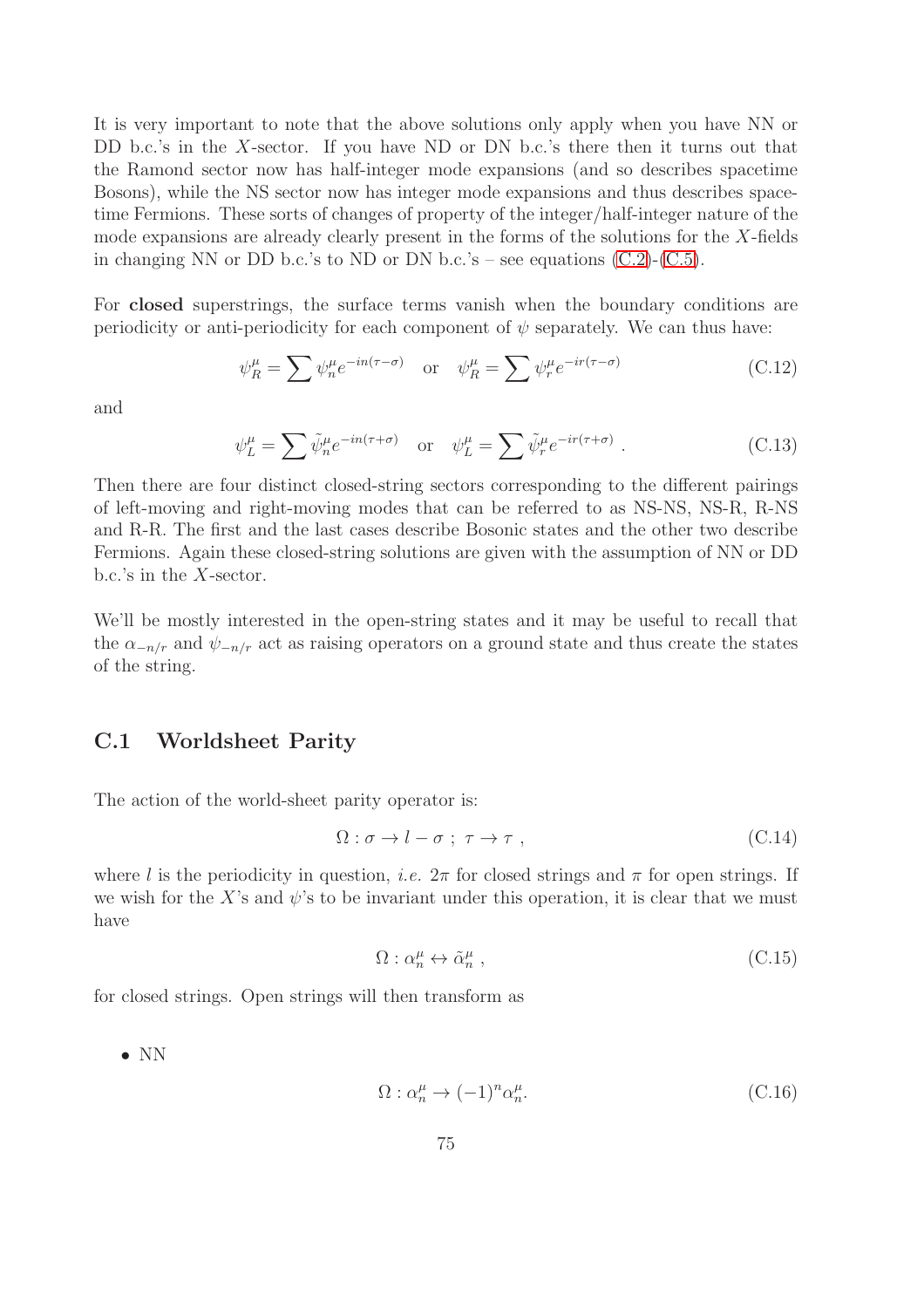• DD

$$
\Omega: \alpha_n^{\mu} \to (-1)^n \alpha_n^{\mu} \; ; \; a^{\mu} \leftrightarrow b^{\mu}.
$$
 (C.17)

The exchange of  $a^{\mu}$  and  $b^{\mu}$  here is something like the exchange of the Chan-Paton factors as  $a^{\mu}$  and  $b^{\mu}$  are the locations of the ends of the DD string.

• ND and DN

<span id="page-76-1"></span>ND 
$$
\Omega: \alpha_r^{\mu} \to e^{i\pi r} \alpha_r^{\mu}
$$
  
DN  $\Omega: \alpha_r^{\mu} \to e^{-i\pi r} \alpha_r^{\mu}$  (C.18)

and the ND and DN strings are interchanged.

• R & NS for open strings

$$
\Omega: \psi_n^{\mu} \to (-1)^n \psi_n^{\mu}
$$
\n(C.19)

$$
\Omega: \psi_r^{\mu} \to e^{\pm i\pi r} \psi_r^{\mu} , \qquad (C.20)
$$

where the sign in the second relation is correlated with whether you are a left- or rightmover. Left-movers and right-movers are interchanged in the R and NS sectors too.

#### C.1.1 Normal-Tangential Sign Difference

There is actually a minus sign difference between NN strings and DD strings $47$ . This is seemingly a great deal easier to understand from the viewpoint of CFT. We know that in CFT, states such as  $\alpha_{-n/r}^{\mu}|0;p\rangle$  and correspond to vertex operators such as  $\int \partial_{\alpha} X^{\mu} e^{ik \cdot X}$ . In this expression,  $\alpha$  is either  $\tau$  if  $\mu$  is a direction with NN b.c.'s, or  $\sigma$  if  $\mu$  is a direction with DD b.c.'s. The basic idea is that  $\tau$  derivatives should pick up a sign under worldsheet parity while  $\sigma$  derivatives should not. The diagrams of the string worldsheet below give an idea of why that should be.



<span id="page-76-0"></span> $47$ See *e.g.* page 197 of [\[5\]](#page-99-1).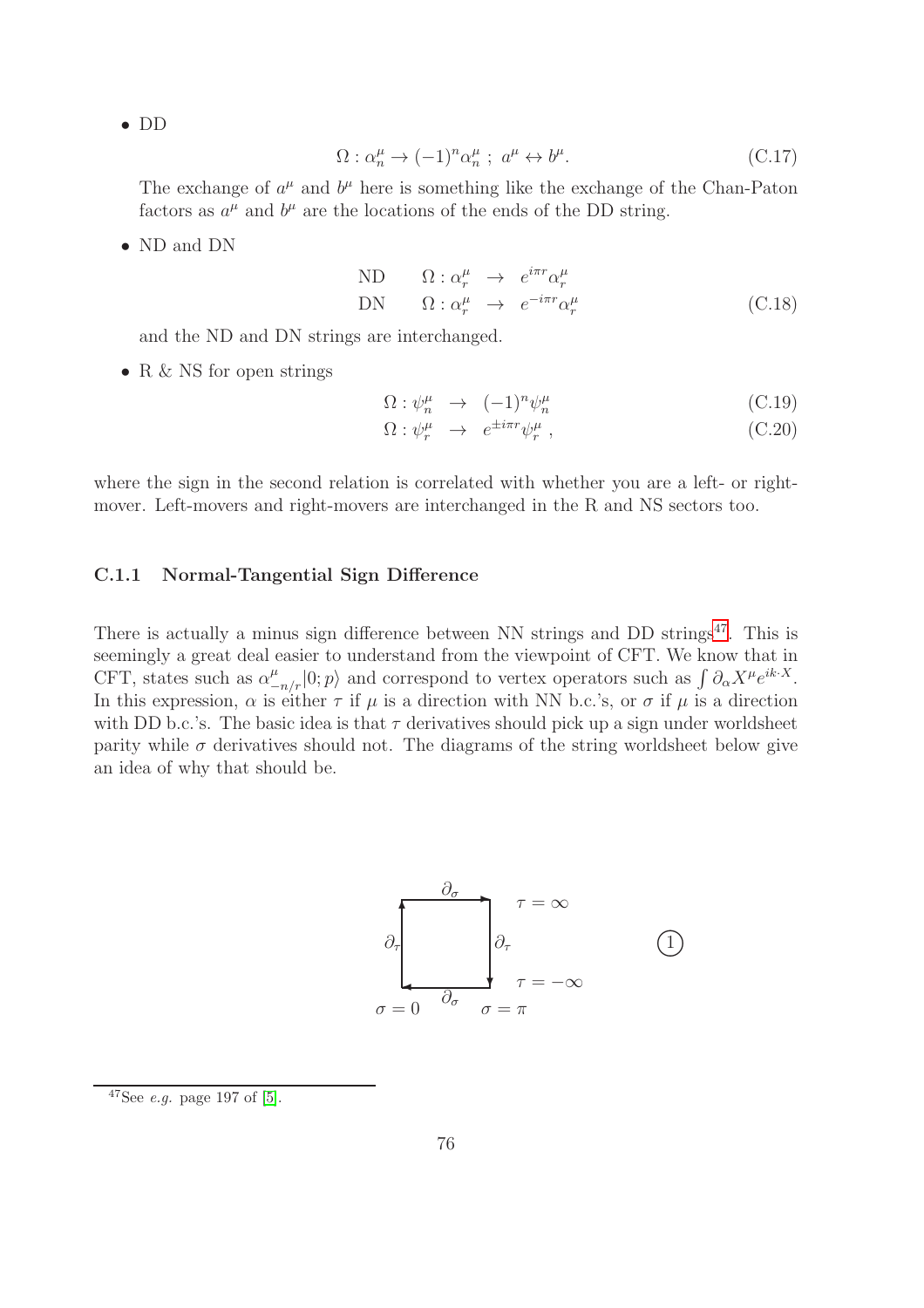

Diagram 2 is a re-drawing of diagram 1 appropriate to focussing on the spatial boundary of the worldsheet and the normal/tangential derivatives there. Then, diagram 3 is diagram 2 after worldsheet parity. Note that in going from diagrams 1 to 2 a right-handed (say) corkscrew following the arrows pointing into the page has been maintained. In 1 this applies to following the arrows round the edge of the worldsheet while in 2 it applies to the 'local' arrows at the spatial boundaries. Note also that we would find the same thing (*i.e.* a relative sign between normal and tangential derivatives) if we were to focus on the timelike boundary and what happens there under worldsheet parity.

If you imagine a string world-sheet with  $\sigma = 0$  and  $\sigma = \pi$  as its spatial boundaries, then it is fairly clear that  $\partial_{\tau}$  is the derivative tangential to these boundaries while  $\partial_{\sigma}$  is the derivative perpendicular to them. You can think of it a bit like  $\partial_{\tau}$  being the timeevolution operator on the world-sheet, which clearly points in the  $\tau$  direction and thus is parallel to the spatial boundaries. Similarly  $\partial_{\sigma}$  evolves you in space on the world-sheet and is thus perpendicular to the spatial boundaries. We should also be careful to pick a consistent orientation so that if  $\partial_{\tau}$  is future-pointing on the  $\sigma = 0$  boundary it should be past-pointing on the  $\sigma = \pi$  boundary. One should be able to 'follow the derivatives' round the edge of the world-sheet consistently. If you imagine a world-sheet with  $\sigma$  going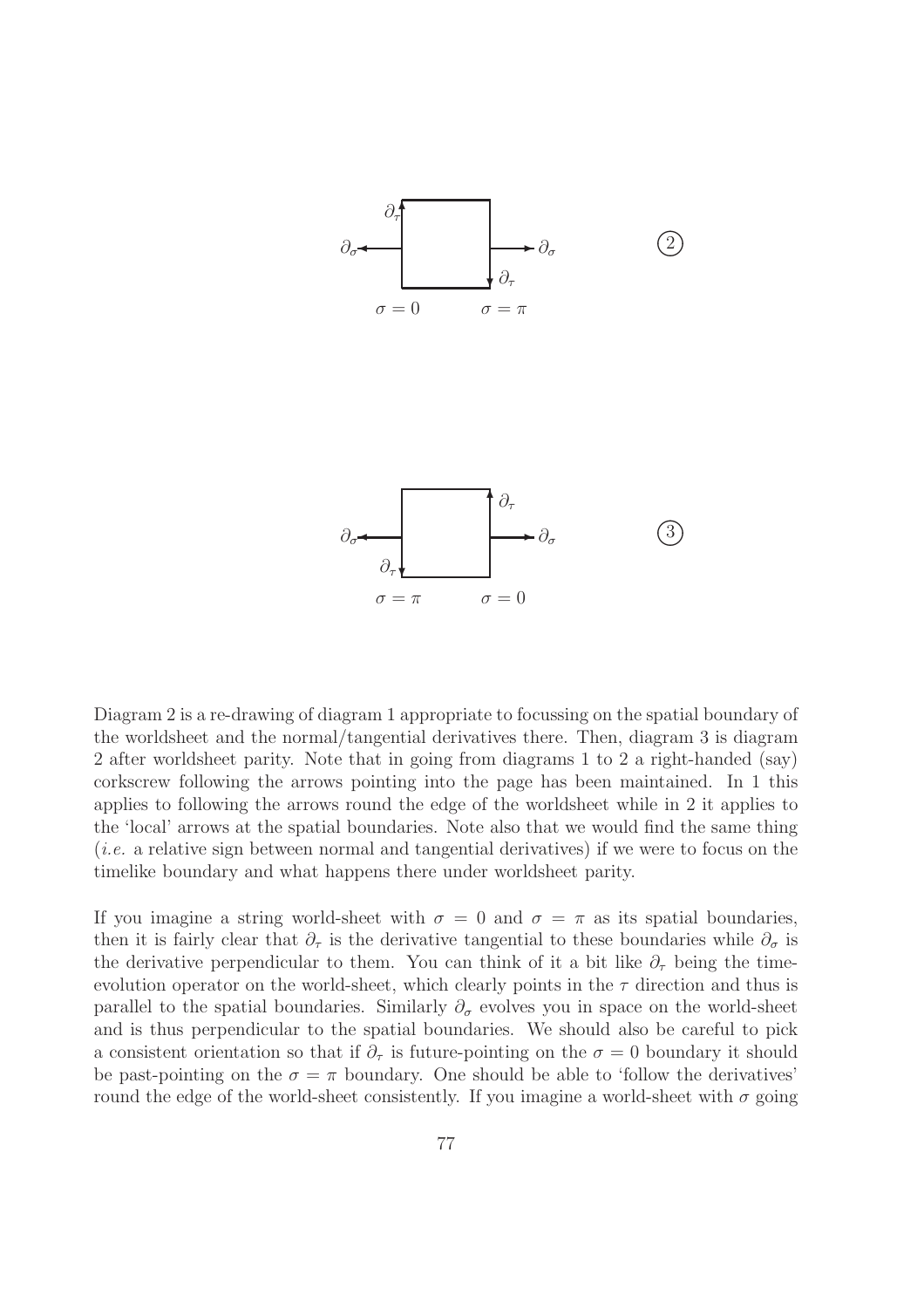from left to right with a range from 0 to  $\pi$ , and with  $\tau$  going 'up' from  $-\infty$  to  $\infty$ , then picking  $\partial_{\tau}$  pointing towards the future (up) at  $\sigma = 0$  means that it should point towards the past at  $\sigma = \pi$ .  $\partial_{\sigma}$  should point from left to right at the time-like boundary of  $\tau = \infty$ and from right to left at the time-like boundary of  $\tau = -\infty$ . We can then follow the arrows round the boundary of the world-sheet in a clockwise fashion.

All this is a very long-winded way of saying that while the tangential derivative at the spatial boundaries must point in opposite directions on each, the normal derivative will point in the same direction (*i.e.* either both away from the world-sheet or both into the world-sheet). Now, under parity we basically interchange  $\sigma = 0$  and  $\sigma = \pi$ . This means that where  $\partial_{\tau}$  was pointing up it will now be pointing down and vice-versa.  $\partial_{\tau} \to -\partial_{\tau}$ . The perpendicular derivative will, however, remain unchanged.  $\partial_{\sigma} \to \partial_{\sigma}$ . This indicates that NN and DD b.c.'s should behave differently – by a sign – under world-sheet parity. See [\[5\]](#page-99-1), pages 196-197 for more.

#### C.1.2 States

As per [\[4\]](#page-99-0), pages 189-192, consider the open Bosonic string for a moment with only NN b.c.'s (DD or NN+DD b.c.'s will work in a very similar way except we should be a little careful about the different sectors and such like). As mentioned before, the states are created by the  $\alpha_{-n}^i$ <sup>[48](#page-78-0)</sup>. This essentially means that the states are characterized by the number operator  $N = \sum_{n=1}^{\infty} \alpha_{-n}^{i} \alpha_{n}^{i}$ . When this operator acts on a state, it returns a number times that state. So, for the ground state this number is 0. For the first excited state, created by  $\alpha_{-1}$  it is 1. For the second excited state, created by  $\alpha_{-1}\alpha_{-1}$  and  $\alpha_{-2}$ , it is 2. It's not hard to see that a state created by a 'maximal' operator of  $\alpha_{-n}$  (and thus other stuff like  $\alpha_{-n+1}\alpha_{-1}$  *etc.*) has an eigenvalue n of N.

It is clear from this and the above discussion that the action of  $\Omega$  on a general state is then

$$
\Omega : |n; k\rangle \to (-1)^{-n} |n; k\rangle . \tag{C.21}
$$

So, the eigenvalue of  $\Omega$  is  $(-1)^{-n}$ , which we'll call  $\omega_n$ . We can re-write this using the mass-shell relation  $M^2 = -(1-n)/\alpha'$  <sup>[49](#page-78-1)</sup> as  $\omega_n = (-1)^{1+\alpha'M^2}$ . Notice that the action of  $\Omega$ here naturally squares to 1 as it should.

It's also worth noting at this point that the form of the groundstate will be different when

<span id="page-78-0"></span> $48$ Here *i* runs from 1 to 25 (1 to 8 for the superstring) which gives us the physical states via light-cone gauge quantization.

<span id="page-78-1"></span><sup>&</sup>lt;sup>49</sup>This is for the Bosonic sector and 26-dimensions of course. With the superstring and 10 dimensions we have to consider the  $\alpha$ 's and  $\psi$ 's together and with NN b.c.'s we would get  $a_{NS} = 1/2$  and  $a_R = 0$ . These a's give the vacuum energy in the different sectors and it will be very important to take care to work them out in different cases to work out the massless states.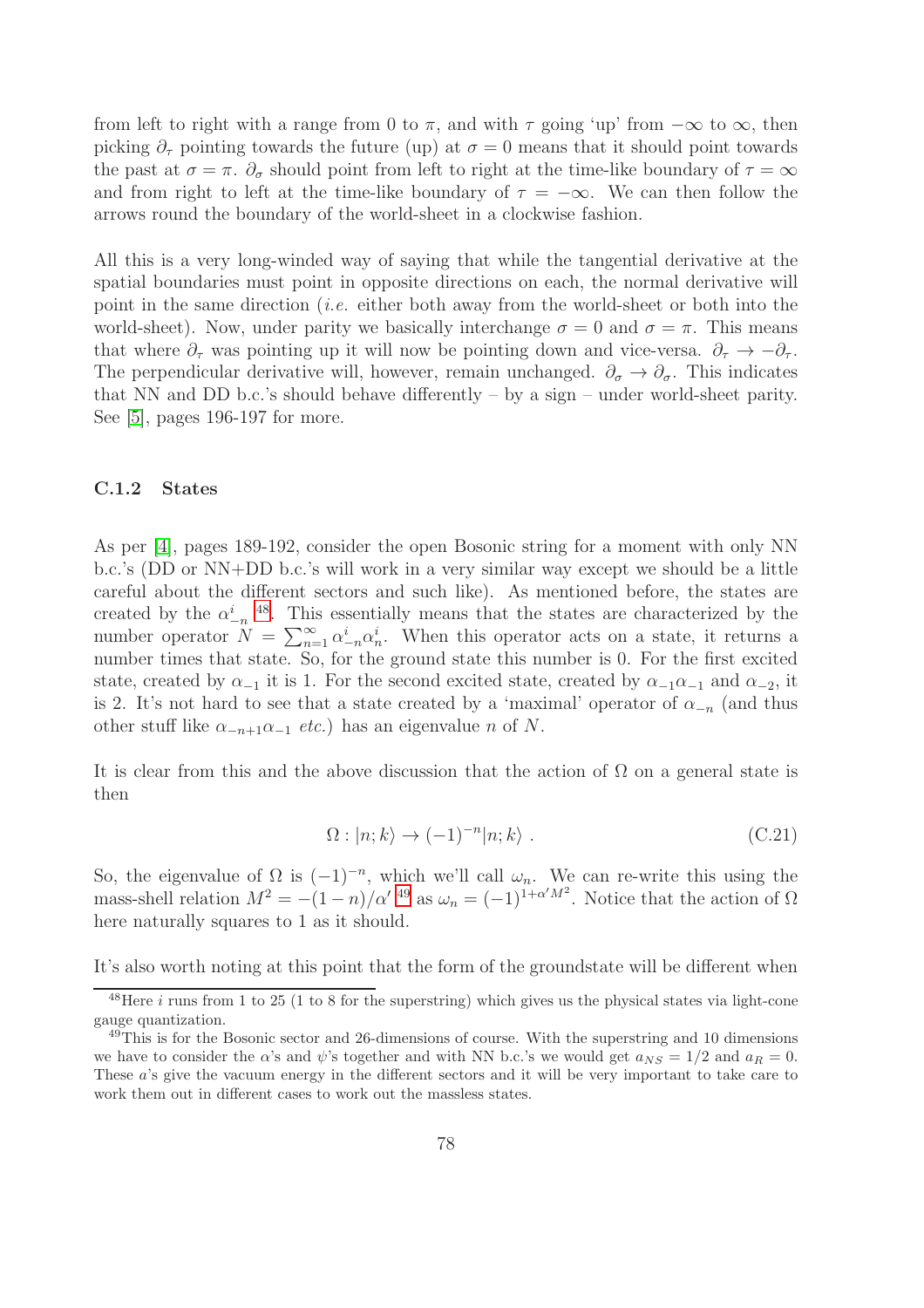we consider the (open) superstring. For the open superstring it is

$$
|0\rangle_{\alpha} \otimes |0\rangle_{\psi}(n;k;ij) . \tag{C.22}
$$

This indicates the fact that the ground-state factorises between the sectors where states are created by  $\alpha$ 's (the mode operators for the Bosonic string) and  $\psi$ 's (the extra mode operators added to make the superstring). The whole state is then a function of the 'level' at which the state is created (*i.e.* number of  $\alpha$  and  $\psi$  mode operators *etc.* which also depends on their integer/half-integer properties), the momentum of the state, the Chan-Paton degrees of freedom (see below) *etc.*

This is all very well, but we know that the open string endpoints have Chan-Paton degrees of freedom too, so we should really denote the states as  $|n; k; i\rangle$ . In fact, following Polchinski([\[4\]](#page-99-0) page 186) one can define a 'basis' as

<span id="page-79-1"></span>
$$
|n; k; a\rangle = \sum_{i,j=1}^{N_c} |n; k; ij\rangle \lambda_{ji}^a,
$$
 (C.23)

where i and j clearly run from 1 to  $N_c^{50}$  $N_c^{50}$  $N_c^{50}$ . For example, in the adjoint there are as many generators as there are degrees of freedom in the matrices, so one can see how [\(C.23\)](#page-79-1) makes sense in this case. Thus, for the adjoint of  $U(N_c)$ , a goes from 1 to  $N_c^2$ .

It is clear that since the Chan-Paton factors label the ends of the string, they should be exchanged under world-sheet parity. The action of  $\Omega$  on a state is therefore more like:

$$
\Omega : |n; k; i j\rangle \rightarrow \omega_n |n; k; i j\rangle^T \n= \omega_n |n; k; j i\rangle , \qquad (C.24)
$$

so for [\(C.23\)](#page-79-1) we have:

<span id="page-79-2"></span>
$$
\Omega: |n; k; a\rangle \rightarrow \omega_n \sum_{i,j} |n; k; ij\rangle^T (\lambda_{ji}^a)^T
$$
  
\n
$$
= \omega_n \sum_{i,j} |n; k; ji\rangle (\lambda^a)^T_{ij}
$$
  
\n
$$
= \omega_n \sum_{i,j} |n; k; ij\rangle (\lambda^a)^T_{ji}
$$
  
\n
$$
= \omega_n s^a \sum_{i,j} |n; k; ij\rangle \lambda_{ji}^a
$$
  
\n
$$
= \omega_n s^a |n; k; a\rangle , \qquad (C.25)
$$

with  $s^a = \pm 1$  according to whether  $\lambda = \pm \lambda^T$ .

One thing that we can now do is to impose that our theory should be invariant under  $Ω$ . We'll be interested in the massless states of the string which clearly have  $ω_n = -1$ ,

<span id="page-79-0"></span> $\frac{50}{T}$  The *ij ji* ordering is used for consistency in writing things as a trace structure.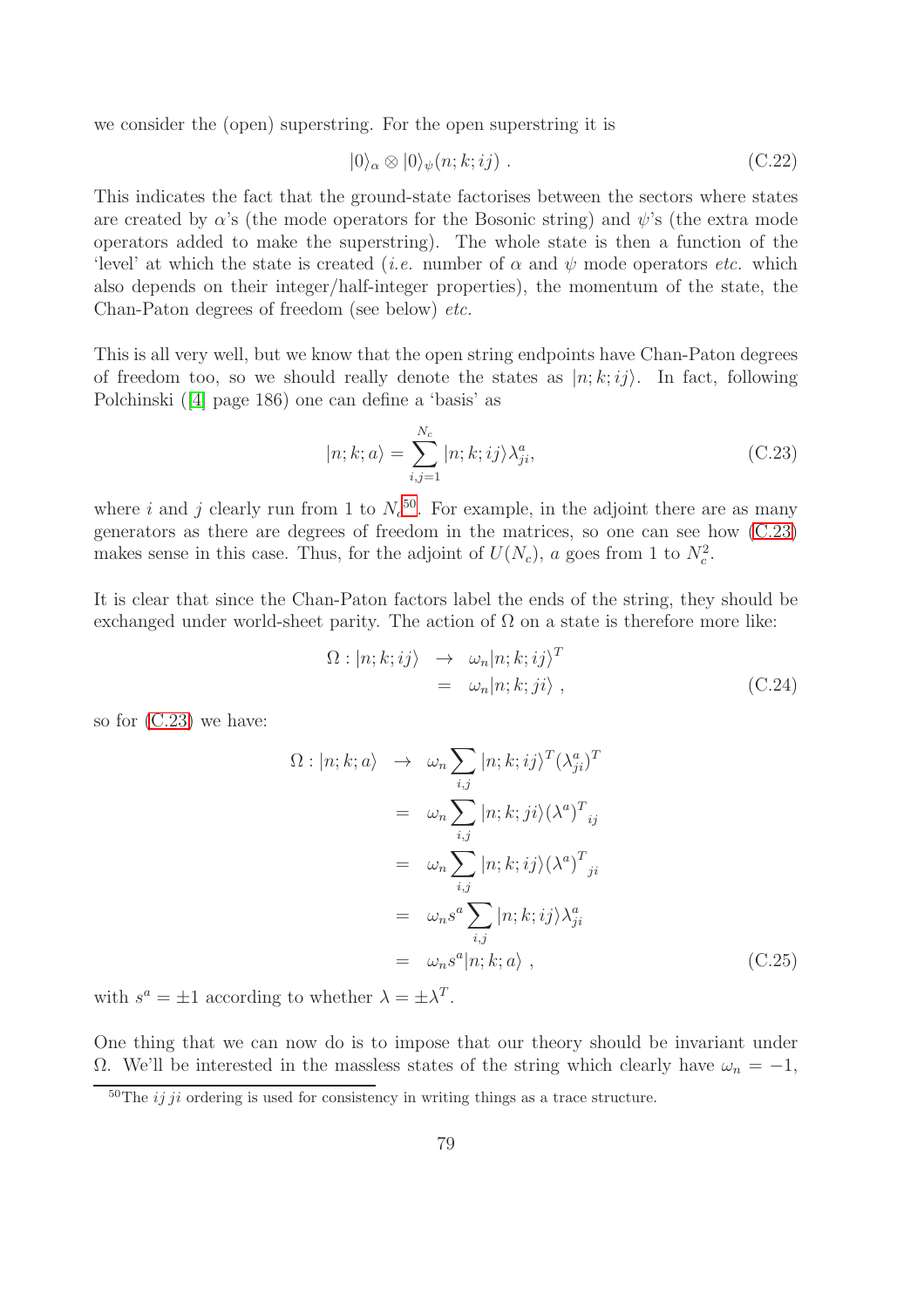and thus this would require  $\lambda^a = -(\lambda^a)^T$  *(i.e.*  $s^a = -1$ ). In summary this requires  $\lambda$ antisymmetric and thus gauge group  $SO(N_c)$ . Why are we talking about gauge groups? Well, we've been thinking about the NN strings and thus a stack of branes.

#### C.1.3 Parity

This is all very well, but it is clear from [\(C.23\)](#page-79-1) that we actually have more symmetry than that discussed above. We can also perform a rotation, under which (in some shorthand notation)  $\sum |\ldots\rangle \lambda \to \sum \gamma |\ldots\rangle^T \gamma^{-1} \gamma \lambda^T \gamma^{-1}$ , which will leave the theory invariant because of the trace structure of the summation. This sort of transformation follows the same logic as  $(C.25)$  except that we now have  $\gamma$ 's participating. We specify this new rotation, combined with  $\Omega$  as  $\Omega_{\gamma}$ . The effect on the states is:

<span id="page-80-0"></span>
$$
\Omega_{\gamma} : |n; k; i j\rangle \to \omega_n \gamma_{j j'} |n; k; j' i'\rangle \gamma_{i'i}^{-1} . \tag{C.26}
$$

For good reasons (see [\[4\]](#page-99-0) pages 191-192), the form of  $\gamma$  is determined by requiring  $\Omega_{\gamma}^2 = 1$ . Let's look at this:

$$
\Omega_{\gamma}^{2}: |n; k; i j\rangle \rightarrow \omega_{n}^{2} \gamma_{i i''} \left[\gamma_{j'' j'} |n; k; j' i'\rangle \gamma_{i' i''}^{-1}\right]^{T} \gamma_{j'' j}^{-1}
$$
\n
$$
= \omega_{n}^{2} \gamma_{i i''} \left(\gamma_{i' i''}^{-1}\right)^{T} |n; k; i' j'\rangle \left(\gamma_{j'' j'}\right)^{T} \gamma_{j'' j}^{-1}
$$
\n
$$
= \omega_{n}^{2} \gamma_{i i''} \left(\gamma^{T}\right)_{i'' i'}^{-1} |n; k; i' j'\rangle \gamma_{j' j''}^{T} \gamma_{j'' j}^{-1}
$$
\n
$$
= \omega_{n}^{2} \left(\gamma(\gamma^{T})^{-1}\right)_{i i'} |n; k; i' j'\rangle \left(\gamma^{T} \gamma^{-1}\right)_{j' j} .
$$
\n(C.27)

 $\omega_n^2$  is 1 as *n* is an integer here, so for the whole thing to be invariant we need  $\gamma^T = \pm \gamma$ . *i.e.*  $\gamma$  should be symmetric or antisymmetric. Note that here we have been looking at the matrices that generate the transformation,  $\gamma$ , *not* the Chan-Paton wavefunction  $\lambda$ .

If  $\gamma$  is symmetric, then it is always possible to choose a basis where  $\gamma = I$ , the  $N_c \times N_c$ identity matrix. In this case, the action of  $\Omega_{\gamma}$  is essentially just the same as that described previously for  $\Omega$  and the  $\lambda$  should be *antisymmetric*, giving  $SO(N_c)$  on the branes. A symmetric projection  $(\gamma = \gamma^T)$  gives an **antisymmetric** gauge group  $(\lambda = -\lambda^T)$ .

If, on the other hand,  $\gamma$  is antisymmetric, then you can choose a basis in which

$$
\gamma = M = i \begin{pmatrix} 0 & I_k \\ -I_k & 0 \end{pmatrix} , \qquad (C.28)
$$

where  $I_k$  is the  $k \times k$  identity matrix and we must have  $N_c = 2k$ . The reason for this is that in order to do the transformation [\(C.26\)](#page-80-0) at all, we must be able to invert  $\gamma$ . Thus we need  $\det(\gamma) \neq 0$ , and for  $\gamma$  antisymmetric its determinant is only non-zero if  $\gamma$  is a  $2k \times 2k$  matrix – it must be even-dimensional.

Now what about  $\lambda$  in this case? It is easily verified that  $M^{-1} = M$ , so under the rotation,  $\lambda \to M\lambda^T M$ . Again we're looking at what happens to the massless states under  $\Omega_{\gamma}$ , and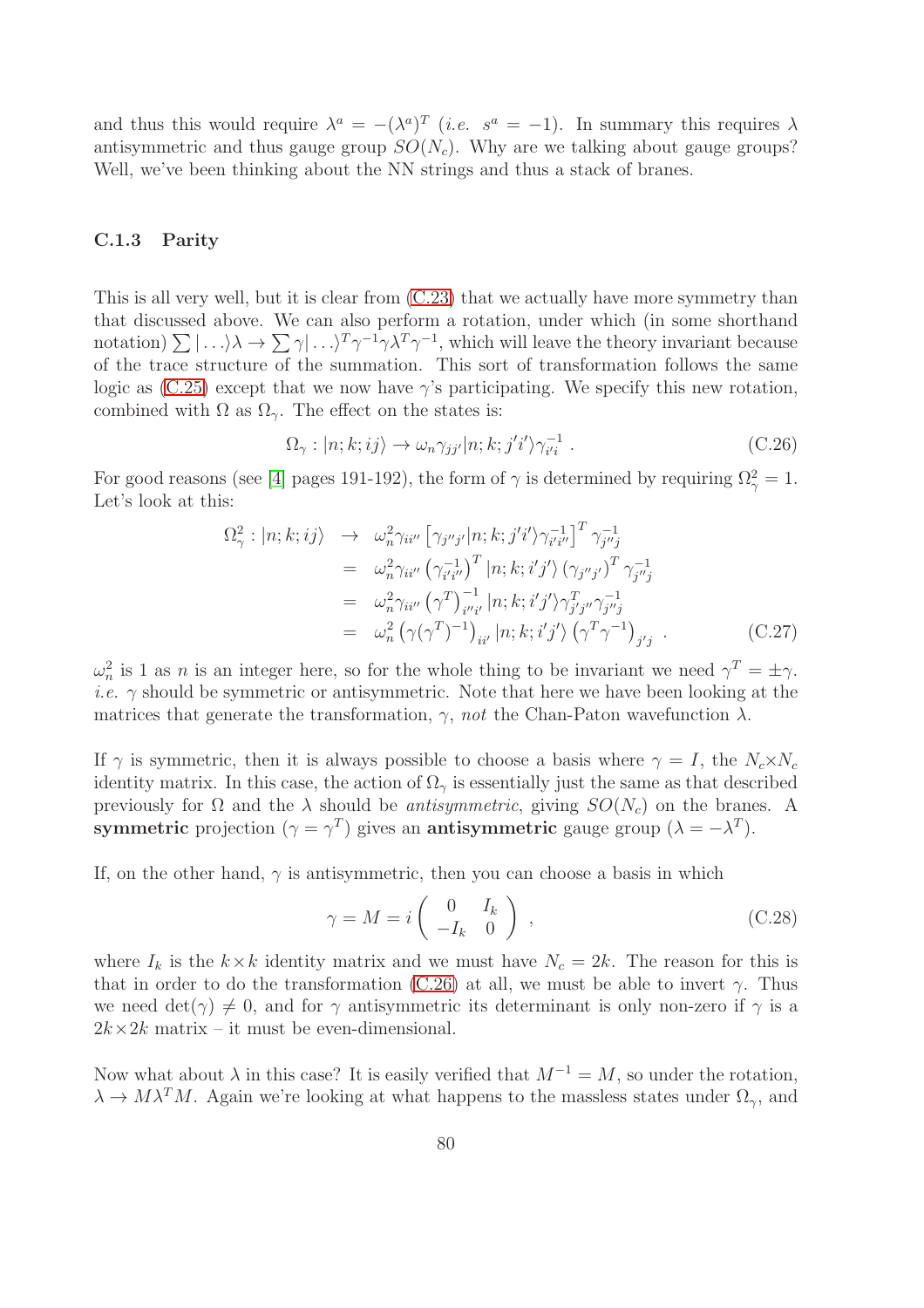we want to require that they are invariant under it. Since  $\omega_n = -1$  for these states as before, and we want to require  $M| \dots \rangle^T M = | \dots \rangle$  by comparison with the third line of [\(C.25\)](#page-79-2), so we must have  $M\lambda^T M = -\lambda$  for invariance under  $\Omega_{\gamma}$ . Considering a generic  $\lambda$ , it is straightforward to see that

$$
\lambda \rightarrow M\lambda^{T}M
$$
\n
$$
\begin{pmatrix}\nA_k & B_k \\
C_k & D_k\n\end{pmatrix} \rightarrow \begin{pmatrix}\nD_k^{T} & -B_k^{T} \\
-C_k^{T} & A_k^{T}\n\end{pmatrix}
$$
\n
$$
= -\begin{pmatrix}\nA_k & B_k \\
C_k & D_k\n\end{pmatrix}.
$$
\n(C.29)

We can thus represent  $\lambda$  by

$$
\lambda = \begin{pmatrix} A_k & B_k \\ C_k & -A_k^T \end{pmatrix} , \tag{C.30}
$$

with  $B_k^T = B_k$  and  $C_k^T = C_k$ .  $A_k$  has  $k^2$  independent components, while  $B_k$  and  $C_k$  each have  $k(k+1)/2$  as they are symmetric. We thus have a total of  $[2 \times k(k+1)/2] + k^2 =$  $2k(2k+1)/2 = N_c(N_c+1)/2$  degrees of freedom in  $\lambda$ . This is the dimension of the adjoint of what is referred to as  $Sp(N_c/2)$  or  $USp(N_c)$  in the literature, and in fact this is the gauge group we get. Here, an **antisymmetric** projection  $(\gamma = -\gamma^T)$  gives a **symmetric** gauge group.

## C.2 Orientifolding

So far, all we've done is considered the world-sheet parity operation. Orientifolding requires this plus some orbifold action. States invariant under this combined transformation are the ones that are kept. For a simple  $\mathbb{Z}_2$  orbifold, the action is then:

$$
X^{I}(\sigma,\tau) \to -X^{I}(l-\sigma,\tau) , \qquad (C.31)
$$

for  $I = p + 1...9$ . This defines an Op-plane extending in the  $X^1...X^p$  directions and time.

In the presence of an Op-plane, the transverse space  $\mathbb{R}^{9-p}$  is replaced by  $\mathbb{R}^{9-p}/\mathbb{Z}_2$ . However, it is often convenient to continue to think of the geometry as being  $\mathbb{R}^{9-p}$ , but to add a  $\mathbb{Z}_2$  image for each object lying outside the fixed plane. The Op-plane carries RR charge under the same  $(p+1)$ -form potential and breaks the same half of the SUSY as a parallel D<sub>p</sub>-brane. Its charge is, however, different to that of a  $Dp$  (see *e.g.* [\[21\]](#page-100-1)):

<span id="page-81-0"></span>
$$
Q_{Op} = \pm 2 \cdot 2^{p-5} Q_{Dp} , \qquad (C.32)
$$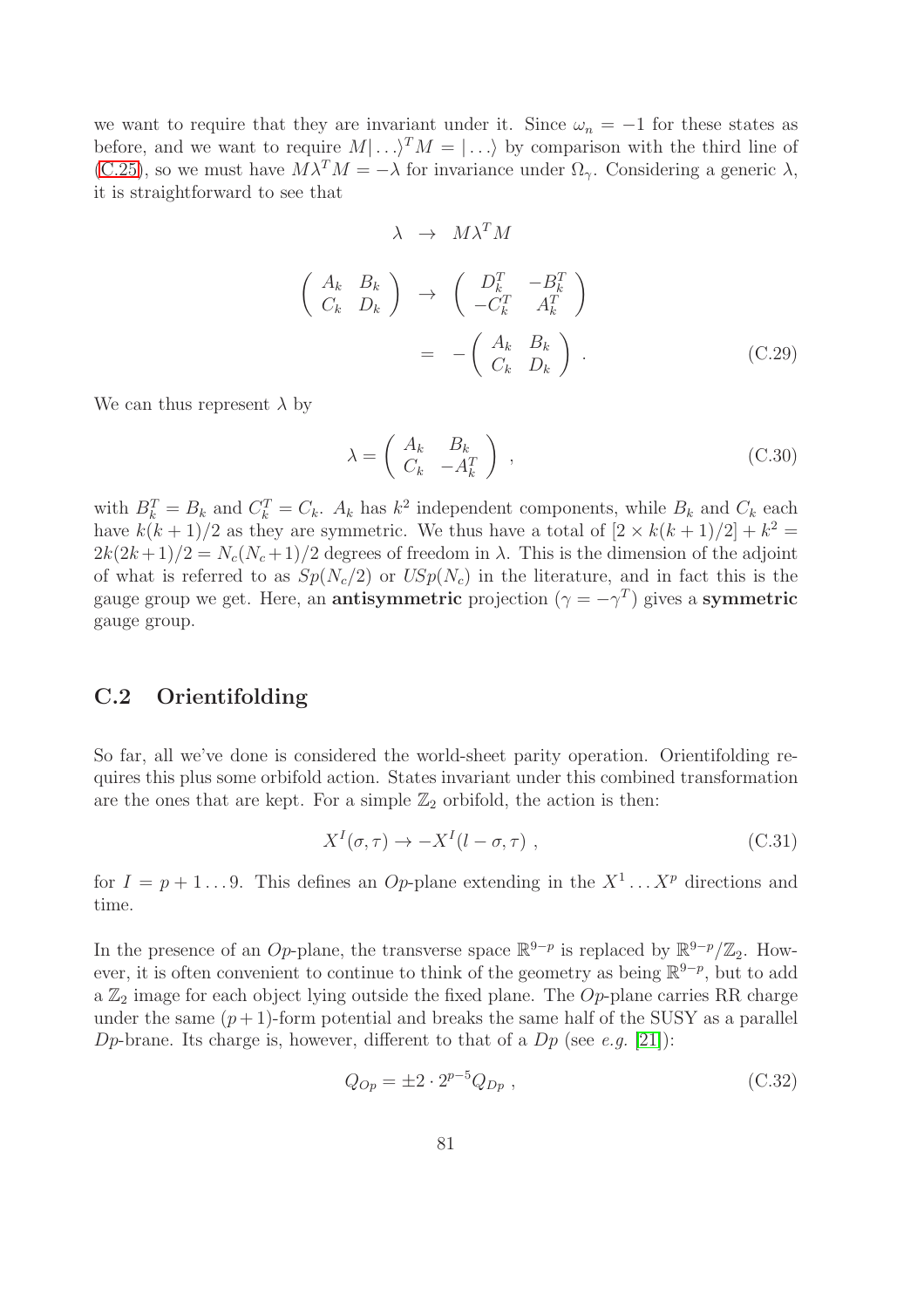where the first 2 is really for the images of the  $Dp$ 's (this will be a little clearer in a moment). It turns out that the sign is a choice that is correlated with the choice of an antisymmetric or a symmetric projection on the  $Dp$ 's. The  $+$  sign gives an antisymmetric projection and thus Sp gauge groups, while the − sign gives a symmetric projection and thus SO gauge groups. You can read more about this in [\[15\]](#page-99-2).

#### C.2.1 O9 in Type I

Let's try to illustrate what is meant with a simple example. Consider the Type I string with a space-filling O9-plane. As it fills all of space, there is no transverse space to do the orbifold action with, so we really just have the parity operation discussed above. In the simplest case we have NN boundary conditions in all 9 directions, so we really have some space filling D9-branes too. In fact let's put  $2^{9-5} = 16$  of them so that their RR charge has the same magnitude as the O9-plane. The  $2^{p-5}$  tells you the number of physical branes, while the extra 2 in  $(C.32)$  counts their mirror images. Think of the branes as sharing the same world-volume directions as the orientifold plane, but very slightly separated from it in the transverse directions. This means you will have the branes and their images, and strings stretching between branes and their mirror images are ultimately important in realising the gauge theory on the brane. Then, when you bring the branes together on the orientifold plane, strings become light and you get the gauge theory as in the usual way with coincident branes, although the gauge group is now modified because of the orientifolding. Obviously in the case where we have D9's and an O9, there are no transverse directions in which to actually separate the branes, but it is still a useful picture to have in mind. It is also important, that while there are  $2^{p-5}$  physical branes, since you can have strings stretching between branes and their mirror images, the Chan-Paton indices can run up to  $2 \cdot 2^{p-5}$ , so the  $N_c$  discussed earlier in the appendix will be  $N_c = 2 \cdot 2^{p-5}.$ 

To recap, we have an O9-plane and 16 D9-branes all parallel to each other. As discussed before, the world-sheet parity operation allows us to either do a symmetric or an antisymmetric projection on the D9s, but it doesn't fix what this should be. This choice is correlated with the choice of sign in [\(C.32\)](#page-81-0). For tadpole cancellation (and because there are no other directions for the RR charge to 'leak' out into and decay at infinity), we should choose the negative sign so that the overall RR charge is zero. With a negative sign, we must perform a symmetric projection on the D9s (see [\[15\]](#page-99-2)), and thus we end up with gauge group  $SO(32)$ . This is why Type I string theory has gauge group  $SO(32)$ .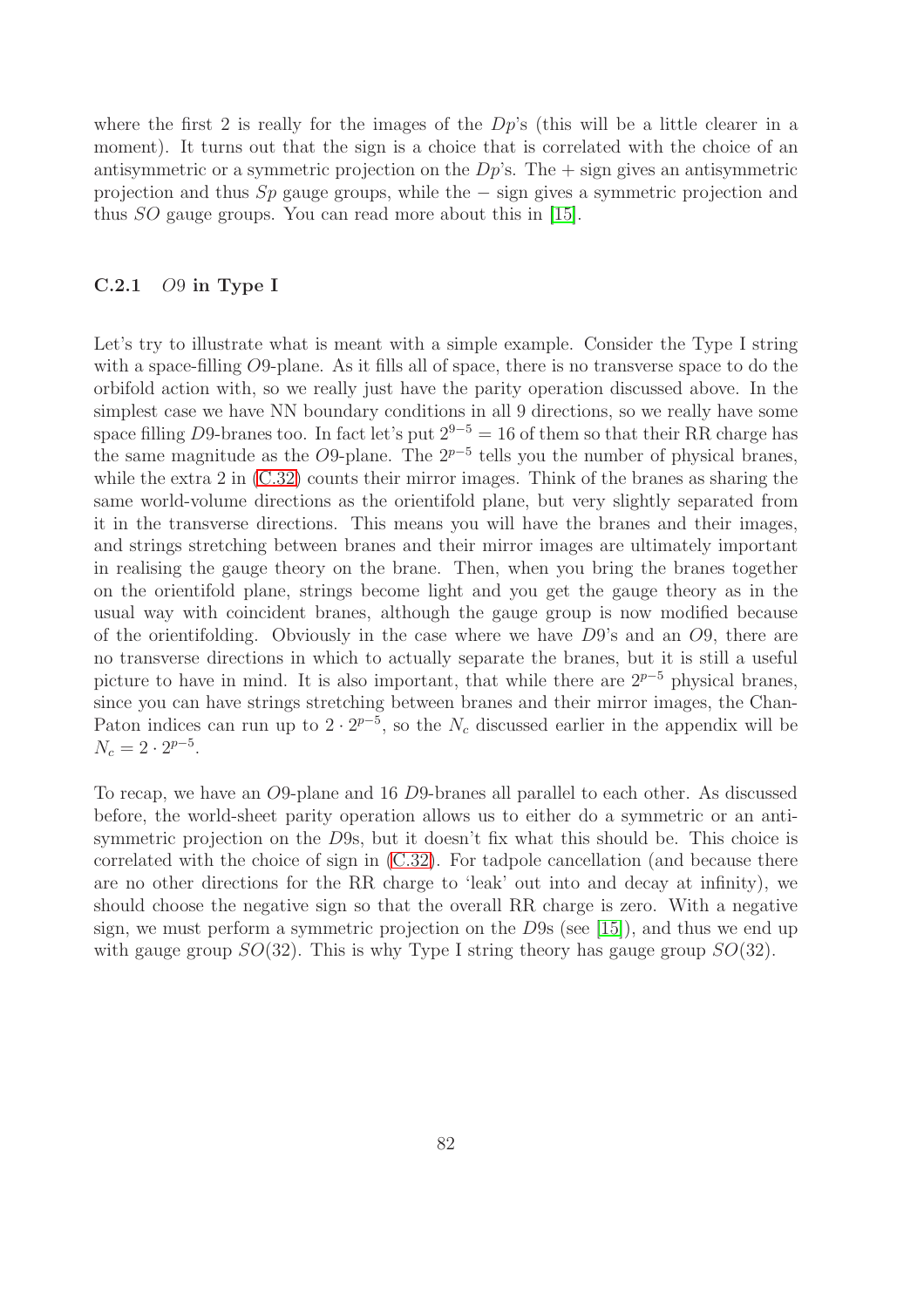#### $C.2.2$  D5-D9 in Type I

Note that much of this subsection uses results explained later on and so may be clearer after reading the rest of the appendix. To make progress, we in any case just need the final results in the discussion after eq. [\(C.34\)](#page-85-0).

The setup here is that we have Type I string theory with an O9-plane, 16 D9-branes and a D5-brane. The 5-branes occupy  $X^0 \dots X^5$ , say. We have 3 types of strings: 9-9 strings, 5-5 strings and 5-9 (or 9-5) strings. The 9-9 strings have NN b.cs in all directions. The 5-5 strings have NN b.cs in  $0 \ldots 5$  and DD b.c.'s in  $6 \ldots 9$ . The 5-9 (or 9-5) strings on the other hand have NN b.cs in  $0 \dots 5$ , but DN (or ND) b.cs in  $6 \dots 9$ .

Lets think about 9-9 strings to start off with. They are NN in all directions so for the Xs the arguments will be much the same as before with the purely Bosonic string – we'll get an antisymmetric projection for these. Now for the NS sector. This has halfinteger modes in this case, so states are created by  $\psi_{-r}$ . Under parity these are sent to  $e^{\pm i\pi r}\psi_{-r}$  with the sign depending on whether they are left-movers or a right-movers. These creation operators are world-sheet Fermions but space-time vectors. However,  $\psi_{-r}|0; k\rangle$ is a Boson of both the world-sheet and the space-time, so  $|0; k\rangle$  is a world-sheet Fermion. Following [\[5\]](#page-99-1), page 197,  $|0; k\rangle$  should transform as  $e^{\pm i\pi/2}|0; k\rangle$  under parity. Lets take the – sign for definiteness. As r is half-integer valued,  $e^{\pm i\pi r} = \pm e^{i\pi r}$ , so states in this sector will go to  $\pm e^{i\pi r}e^{-1/2} = \pm 1$ . This is basically the same as the X-sector where states changed by a sign under parity and the operation squared to one. The same clearly happens here, although one will end-up having to be a bit careful about some aspects. For example, the r-dependence, which will affect what happens with the massless states given that  $a_{NS} = 1/2$  in this sector. The point is that we can do either a symmetric or an antisymmetric projection as before – constrained only by tadpole cancellation *etc.*

The 5-5 sector works out in much the same fashion since NN and DD strings have the same mode expansions in terms of their integer/half-integer properties. One needs to be careful about the spacetime indices of course and whether or not they belong to the 5-brane or the 9-brane. Again a symmetric or antisymmetric projection can be done.

The 5-9 sector is more complicated however. For the 0-5 directions we have NN b.c.'s and the situation is much like the 5-5 or 9-9 sectors described above. However, for the 6-9 directions we have DN b.c.'s. This means half-integer  $\alpha_{-r}$ , and thus integer  $\psi_{-n}$  in the NS sector and half-integer  $\psi_{-r}$  in the R sector. It is clear that the NS sector here behaves like the usual R sector for the Type I string without any branes (where we also had integer  $\psi_{-n}$ ). Similarly, the R sector behaves like the usual NS sector when there are no branes. One sometimes says that the 5-9 strings are 'twisted' and this gives rise to the swap in the roles of the two sectors.

We want some information on  $\omega^2$  and a trick can help us here. The point is that if we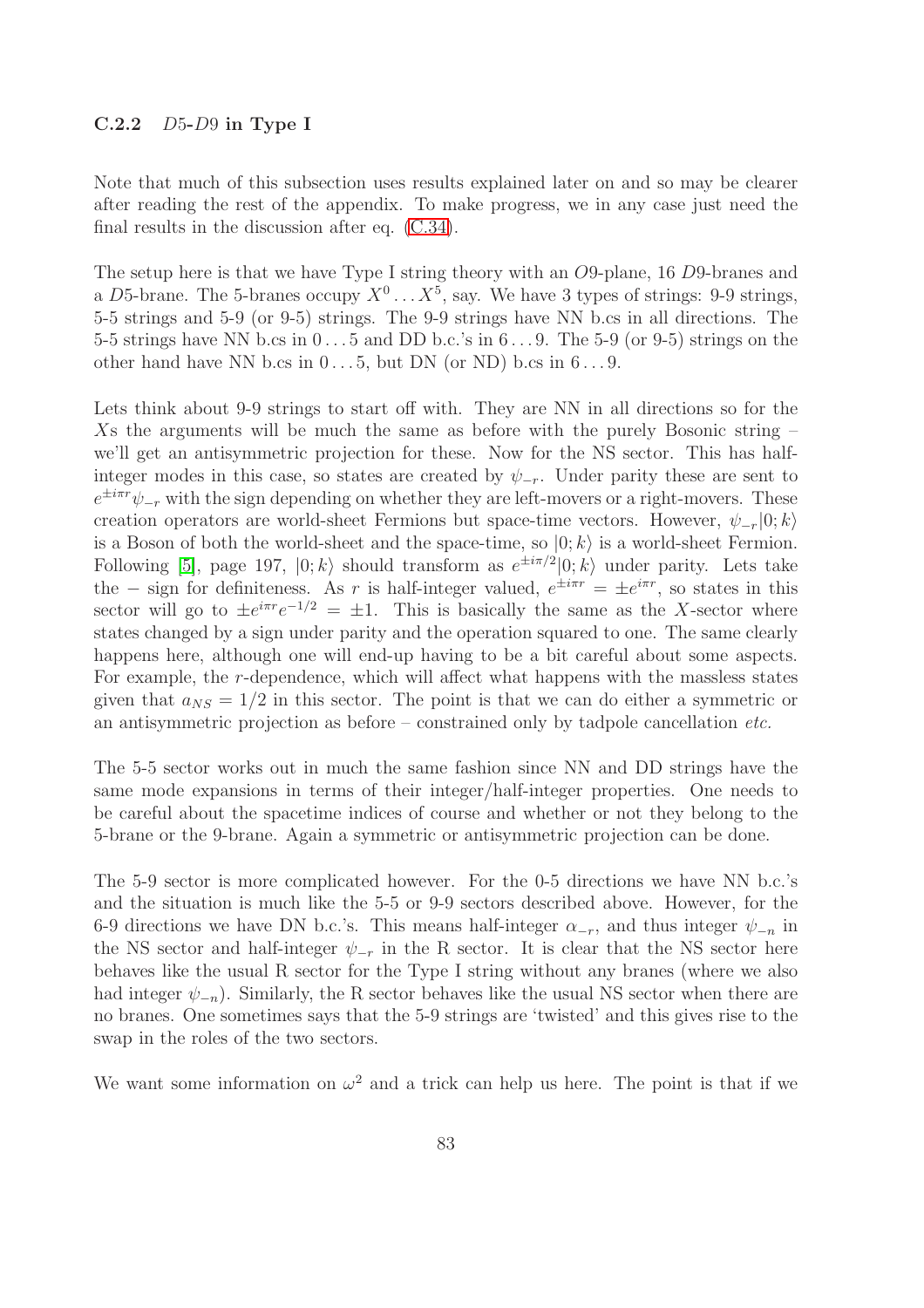have a vertex operator (or equivalently a string state) then:  $\Omega: V \to \Omega V \Omega^{-1} = \omega V$ . So,  $\Omega: V^2 \to \Omega V^2 \Omega^{-1} = \Omega V \Omega^{-1} \Omega V \Omega^{-1} = \omega V \cdot \omega V = \omega^2 V^2$ . So the eigenvalue for the action of  $\Omega$  on  $V^2$  will give us  $\omega^2$ . *i.e.*  $\Omega$  on  $V^2$  gives us information about  $\Omega^2$  on V.

Let's think about the NS sector. Now, one way to think about Fermions in 2-dimensions is via Bosonization. It turns out that in 2-d, a system of  $2n$  free Fermions is the same as a system of  $n$  free Bosons. The basic idea is that we construct linear combinations of our  $\psi$ 's á la eq.[\(C.37\)](#page-87-0) and then write  $\psi_a^{\pm} = e^{\pm iH_a/2}$ . In our case we have directions 6 . . . 9 (with no time directions, so no need to go to the light-cone) and thus we can have  $e^{\pm iH_{3/4}/2}$  which are the Bosonization of  $\psi_3^+ = (\psi_6 \pm i\psi_7)/\sqrt{2}$  and  $\psi_4^+ = (\psi_8 \pm i\psi_9)/\sqrt{2}$ . To make our states we'll need only the  $\psi^+$  which act as raising operators, so in the end we only need to consider  $e^{iH_3/2}$  and  $e^{iH_4/2}$ . If we now think about the GSO projection and project so that we get states created by an even number of  $\psi$ 's here, then we find that we can have either the vacuum  $|0\rangle$  or  $\psi_3^+\psi_4^+|0\rangle$  as our states in this sector (see the following subsections for much more information). So, for our vertex operator  $V$  we should consider  $\psi_3^+ \psi_4^+ \equiv e^{i(H_3 + H_4)/2}$ . This means, though, that  $V^2 = e^{i(H_3 + H_4)}$ , which is in-turn the vertex operator for the state

<span id="page-84-0"></span>
$$
\frac{1}{2}(\psi_6 + i\psi_7)_{-1/2}(\psi_8 + i\psi_9)_{-1/2}|0\rangle, \tag{C.33}
$$

*i.e.* a state created by Fermions with half-integer modedness.

One might wonder why our original definition of  $V$  had a factor of  $1/2$  in the exponential while our 'new' vertex operator  $V' = V^2$  does not. From the point of view that V' is the square of  $V$  this is trivial. However, more information can be found in [\[3\]](#page-99-3). We should also note that such half-integer modes do not exist in the 5-9 sector, or rather they do (in the Ramond subsector) but they do not give anything massless as  $a_R = a_{NS} = 0$  for the 5-9 strings (see later in this appendix for details). However, the 5-5 strings and 9-9 strings have the same  $a_R$  and  $a_{NS}$  which in-turn have the same values as for the Type I string without any branes at all. In particular, there *are* massless states created by  $\psi_{-1/2}$ . So eq.[\(C.33\)](#page-84-0) is really talking about states in the 5-5 or 9-9 sector.

In any case, we can finally deduce the eigenvalue of  $V^2$ .  $|0\rangle$  gives us +1, while each  $\psi_{-}^+$  $_{-1/2}^{+}$  contributes  $\pm i$ . The 'i' comes from the fact that they are 1/2 integer-moded and thus we get  $e^{-i\pi/2}$  under parity, and the relative sign because we should recall that there is a relative sign between NN and DD boundary conditions. 9-9 strings are NN in the directions we are considering and thus give us  $-i$  while 5-5 strings are DD in these directions and thus give us *i*. Overall we would have  $(\pm i)^2 = -1$ . Thus  $\omega^2 = -1$  in this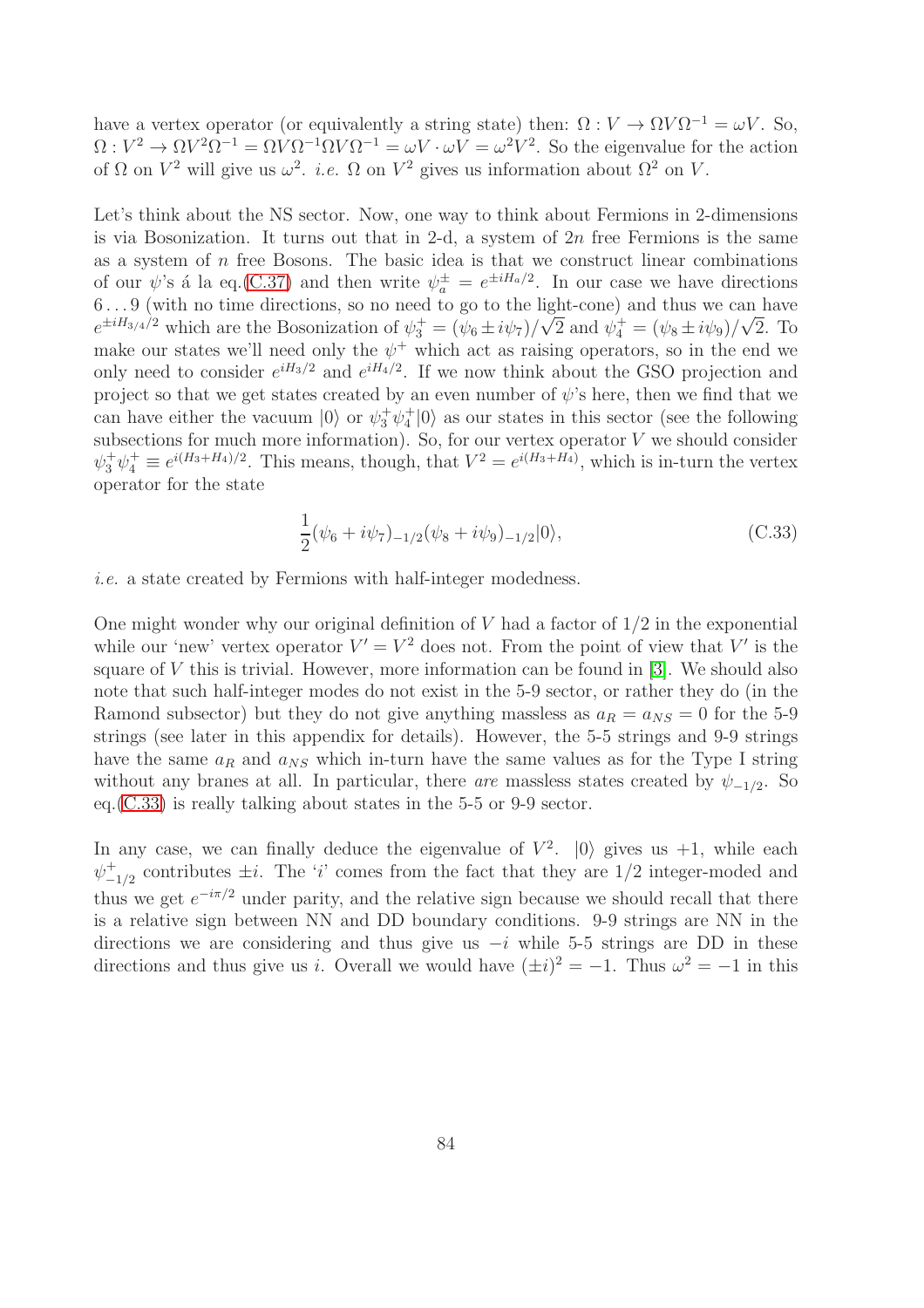sector and parity will take:

<span id="page-85-0"></span>
$$
\Omega_{\gamma_5\gamma_9}^2 : |\phi; iJ\rangle \rightarrow \Omega_{\gamma_5\gamma_9} : \omega_{59}\gamma_{9JJ'}|\phi; J'i'\rangle\gamma_5^{-1}{}_{i'i}
$$
  
\n
$$
\rightarrow \omega_{59}^2\gamma_{5ii''} [\gamma_{9J''J'}|\phi; J'i'\rangle\gamma_5^{-1}{}_{i'i''}]^T \gamma_9^{-1}{}_{J''J}
$$
  
\n
$$
= \omega_{59}^2\gamma_{5ii''} (\gamma_5^{-1}{}_{i'i''})^T |\phi; i'J'\rangle (\gamma_{9J''J'})^T \gamma_9^{-1}{}_{J''J}
$$
  
\n
$$
= \omega_{59}^2\gamma_{5ii''} (\gamma_5^T)^{-1}{}_{i'i'} |\phi; i'J'\rangle\gamma_9^T{}_{J'J''}\gamma_9^{-1}{}_{J''J}
$$
  
\n
$$
= \omega_{59}^2 (\gamma_5\gamma_5^{T-1}){}_{ii'} |\phi; i'J'\rangle (\gamma_9^T\gamma_9^{-1})_{J'J} ,
$$
 (C.34)

where lowercase indices refer to the 5-brane and capitals to the 9-brane. We can now invoke tadpole cancellation to give us  $\gamma_9^T = \gamma_9$ . This gives us the identity for the factor on the right. We know from above that  $\omega_{59}^2 = -1$ , so that leaves us with  $\gamma_5 \gamma_5^{T-1} = -I_5$ , where  $I_5$  is the identity appropriate to the 5-brane indices. Thus  $\gamma_5^T = -\gamma_5$ . We can see that a symmetric projection on the 9-branes must give us an antisymmetric projection on the 5-branes. It is also clear that the converse must be true.

#### C.3 Massless States

#### C.3.1 D3s

In order to work out what's going on in the D3-D7 case it'll be necessary to consider what the massless states of open strings in this configuration are. Let's start with a simple example that we know very well –  $N_c$  D3s in flat space. It's pretty obvious that strings stretching in the  $0 \ldots 3$  direction will have NN boundary conditions – this is after all the definition of a D3-brane. Those in the 4 . . . 9 directions will of course have DD boundary conditions. Actually this doesn't make too much odds to us. It affects the precise form of the mode-expansions that you write down, but the main point is really (as usual) the integer/half-integer modedness. As discussed before we will thus have integer-modes in the Bosonic sector<sup>[51](#page-85-1)</sup> and the Ramond sector and half-integer-modes in the Neveu-Schwarz sector. In order to determine what the massless states are it will be important to determine what the vacuum energy is. The masses of higher-excited states are then typically propertional to the number operator minus this zero-point energy. And how does it arise? It's essentially the anomaly that arises when normal-ordering the number operator as per Section 5.2 and Section 8.4. A short review of this is provided in the following subsection.

<span id="page-85-1"></span><sup>&</sup>lt;sup>51</sup>*i.e.* the sector described by  $\alpha$ 's.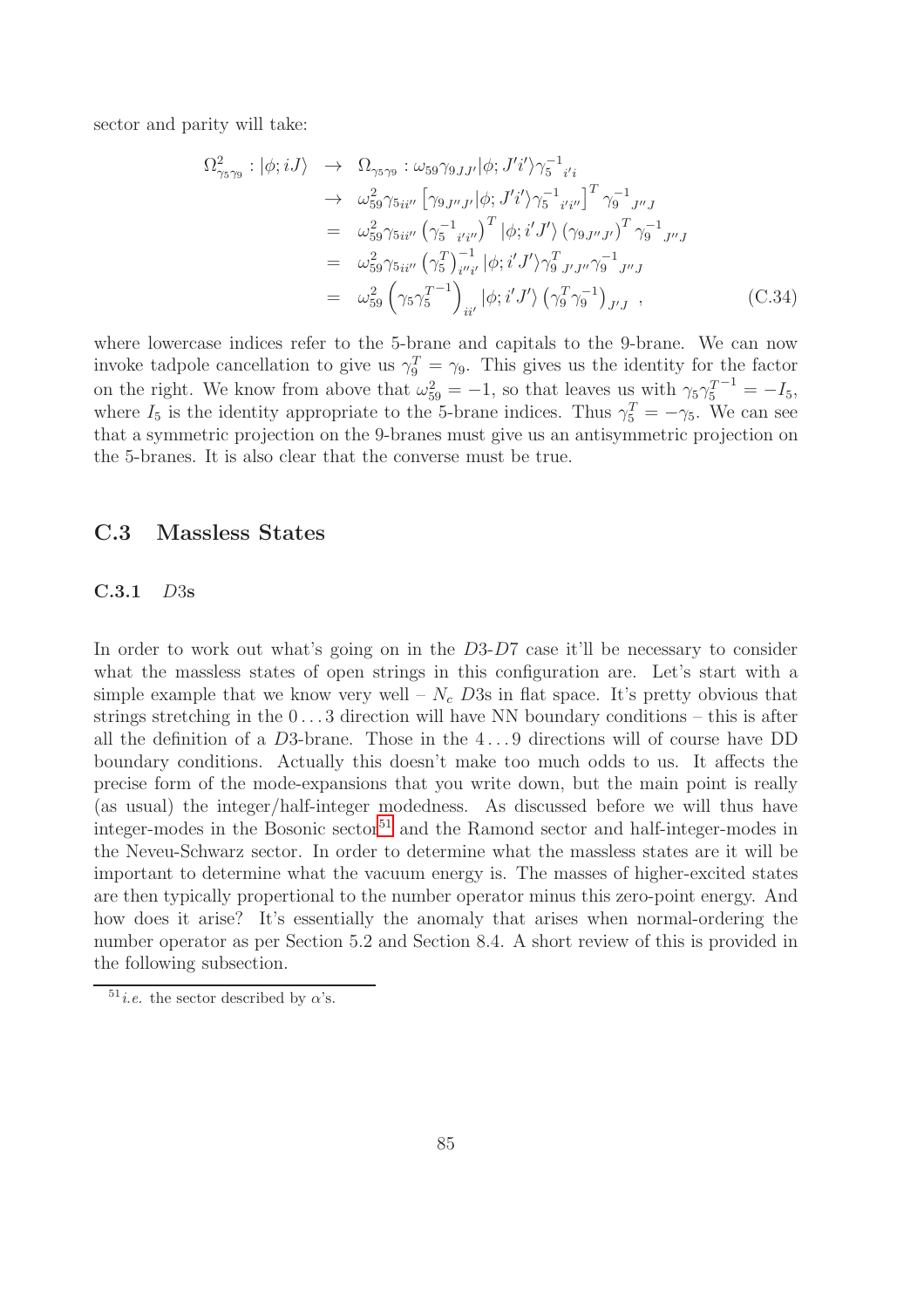#### C.3.2 Normal Ordering

With NN or DD b.c.'s, the NS sector has:

<span id="page-86-0"></span>
$$
N_{NS} = \tilde{N}^{(\alpha)} + \tilde{N}^{(\psi)}
$$
  
\n
$$
= \frac{1}{2} \sum_{n \in \mathbb{Z}} \alpha_{-n}^{i} \alpha_{n}^{i} + \frac{1}{2} \sum_{r \in \mathbb{Z}+\frac{1}{2}} r \psi_{-r}^{i} \psi_{r}^{i}
$$
  
\n
$$
= \frac{1}{2} \sum_{1}^{\infty} \alpha_{-n}^{i} \alpha_{n}^{i} + \frac{1}{2} \sum_{-\infty}^{-1} \alpha_{-n}^{i} \alpha_{n}^{i} + \frac{1}{2} \sum_{1/2}^{\infty} r \psi_{-r}^{i} \psi_{r}^{i} + \frac{1}{2} \sum_{-\infty}^{-1} r \psi_{-r}^{i} \psi_{r}^{i}
$$
  
\n
$$
= \frac{1}{2} \sum_{1}^{\infty} \alpha_{-n}^{i} \alpha_{n}^{i} + \frac{1}{2} \sum_{1}^{\infty} \alpha_{n}^{i} \alpha_{-n}^{i} + \frac{1}{2} \sum_{1/2}^{\infty} r \psi_{-r}^{i} \psi_{r}^{i} + \frac{1}{2} \sum_{1/2}^{\infty} -r \psi_{r}^{i} \psi_{-r}^{i}
$$
  
\n
$$
= \frac{1}{2} \sum_{1}^{\infty} \alpha_{-n}^{i} \alpha_{n}^{i} + \frac{1}{2} \sum_{1}^{\infty} (\alpha_{-n}^{i} \alpha_{n}^{i} + [\alpha_{n}^{i}, \alpha_{-n}^{i}])
$$
  
\n
$$
+ \frac{1}{2} \sum_{1/2}^{\infty} r \psi_{-r}^{i} \psi_{r}^{i} + \frac{1}{2} \sum_{1/2}^{\infty} (r \psi_{-r}^{i} \psi_{r}^{i} - r \{\psi_{r}^{i}, \psi_{-r}^{i}\})
$$
  
\n
$$
= \sum_{1}^{\infty} \alpha_{-n}^{i} \alpha_{n}^{i} + \sum_{1/2}^{\infty} r \psi_{-r}^{i} \psi_{r}^{i} + \frac{1}{2} \sum_{1}^{\infty} n \eta^{ii} - \frac{1}{2} \sum_{1/2}^{\infty} r \
$$

where we have used the commutation relations  $[\alpha_n^{\mu}, \alpha_m^{\nu}] = n \delta_{n+m} \eta^{\mu\nu}$  and  $\{\psi_r^{\mu}, \psi_s^{\nu}\} = \delta_{r+s} \eta^{\mu\nu}$ , and we are in light-cone gauge so  $i = 1 \dots d-2$ . In the NS sector there are no zero-modes, and in the Bosonic sector we have omitted them as they give us the  $M<sup>2</sup>$  operator. These sums are of course ostensibly divergent, but we can take care of them in the usual way by using zeta function regularization. The first sum is  $\zeta(-1) = -1/12$ . On the other hand, referring to [\(8.60\)](#page-56-0) we have

$$
\sum_{1/2}^{\infty} r = \frac{1}{24} \,. \tag{C.36}
$$

Considering [\(C.35\)](#page-86-0), it is clear that for the Bosonic string (where there are no  $\psi$ 's and  $d = 26$ ) you get  $-a = 24/2 \times (-1/12) = -1 \Rightarrow a = 1$ . For the NS sector in 10 dimensions we will therefore get  $-a_{NS} = 8/2 \times (-1/12 - 1/24) = -1/2 \Rightarrow a_{NS} = 1/2$ . Finally, in the Ramond sector we can play the same game as above, except that this time the  $\psi$ 's will be integer-moded. The minus sign between the two sums will stay as they're still world-sheet Fermions, but the second sum will now be the same as the first one. They'll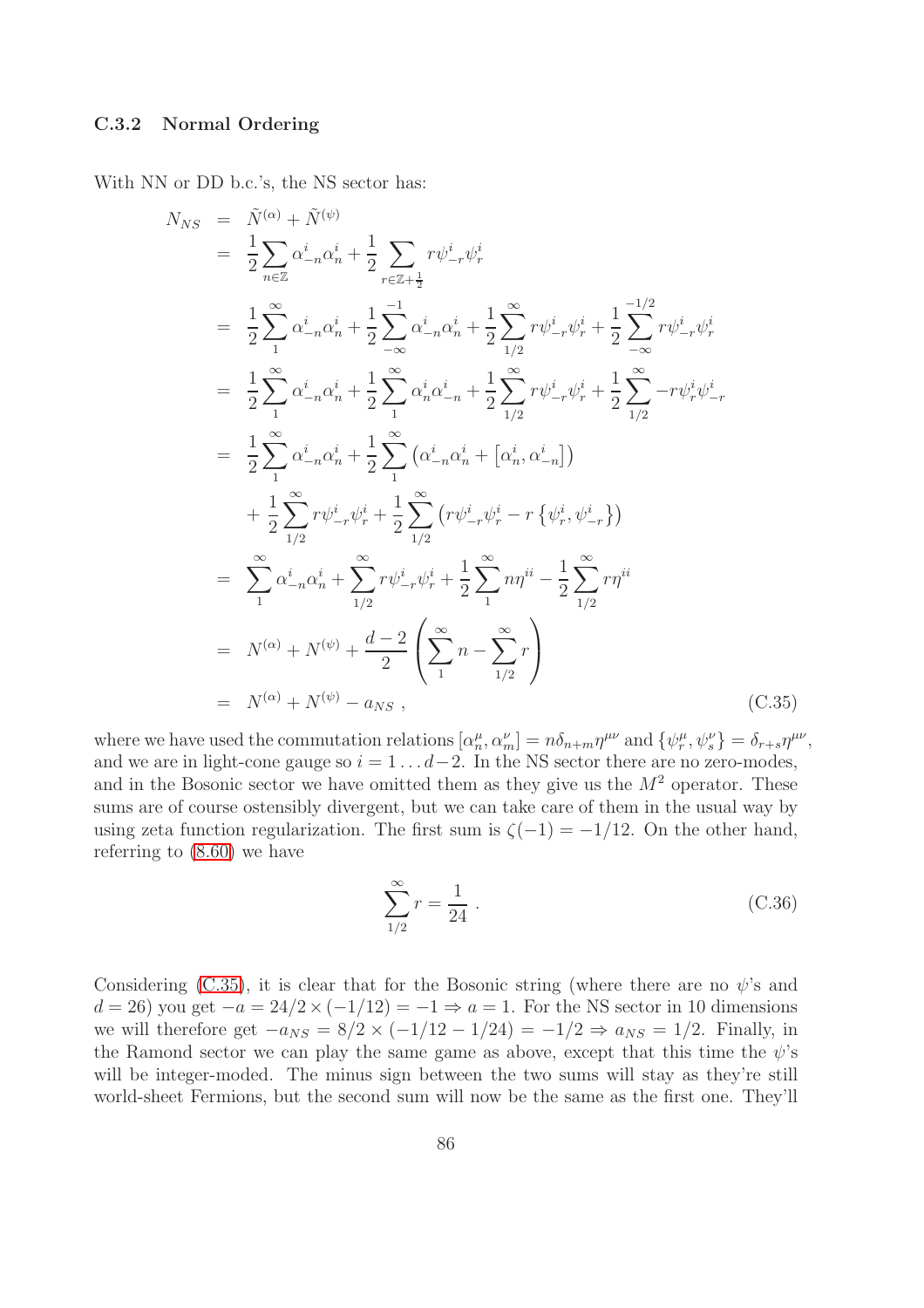cancel and we'll get  $a_R = 0$ . All of this discussion applies equally well for space-filling D9-branes (NN b.c.'s everywhere) or our current set-up of  $N_c$  D3s.

#### C.3.3 Bosonic States

Considering our 3-3 strings then and the NS sector. As  $\alpha_{-n}$  have integer n and  $a_{NS} = 1/2$ , it is clear that the  $\alpha$ 's can't give anything massless. The massless states are thus created by  $\psi_{-1/2}$ . With 3-brane indices,  $\psi_{-}^{\mu}$  $_{-1/2}^{\mu}$ [0; k; ij) is a massless vector in 4-d with 2 physical degrees of freedom. In fact there are  $N_c^2 - 1$  of these because of the Chan-Paton indices – it is a massless vector in the adjoint of  $SU(N_c)$ . With indices of  $I = 4...9, \psi^I_{-1/2}|0; k; i j \rangle$ are massless scalars in 4-d. There are 6 of them. Again in the adjoint.

#### C.3.4 Fermionic States

Now for the Ramond sector. Let's just think about what happens in 10-dimensions with the Type I string to warm up. In this case,  $a_R = 0$  so the massless state is the ground state  $|0\rangle$ . Now if we think about our physical state conditions, they include  $\psi_n|0\rangle = 0$ for  $n > 0$ . But the algebra of the  $\psi_n$  is  $\{\psi_n^{\mu}, \psi_m^{\nu}\} = \delta_{r+s} \eta^{\mu\nu}$  which in-particular implies that  $\psi_n \psi_0 = -\psi_0 \psi_n$  which in turn implies that  $\psi_n(\psi_0|0\rangle) = 0$ . Clearly  $\psi_0|0\rangle$  is just as good a ground-state as  $|0\rangle$ , and since there are quite a few different  $\psi_0$  (because of their spacetime indices which we have ommitted at the moment) there is more than one different possible ground state. That is to say, the ground state is degenerate. Now for these  $\psi_0$ (the so-called zero-modes) the algebra that they obey is  $\{\psi_0^{\mu}$  $\{\theta_0^{\mu}, \psi_0^{\nu}\} = \eta^{\mu\nu}$  which is precisely a Clifford algebra and seeing as the definition of the ground state has this symmetry corresponding to the action of  $\psi_0$ , it must lie in a representation of this Clifford algebra.

The representations of Clifford algebras are well-known. Essentially, to get the physical states we are interested in, what we do is the following. Knock off 1 time and 1 space direction from the  $\mu = 0...9$ . This is effectively a light-cone quantisation condition or equivalently the statement that massless particles are in representations of the Little group  $SO(d-2)$  associated with the Lorentz group  $SO(d-1,1)$ . If we don't have any timelike directions then it's not necessary to do this (at least for even space-like dimensions). *i.e.* if we have  $SO(2k)$  then we just use 2k as the  $d-2$  mentioned above. Then take the remaining  $d - 2 \psi$ 's and form  $(d - 2)/2$  (or just k in the case of  $SO(2k)$ ) linear combinations of them according to:

<span id="page-87-0"></span>
$$
\psi_a^{\pm} = \frac{1}{\sqrt{2}} (\psi_{2a} \pm i\psi_{2a+1}), \qquad (C.37)
$$

with  $a = 1 \dots (d-2)/2$ . It is easily shown that the  $\psi^{\pm}$  act as Fermionic ladder operators and thus we introduce a 'ground state'  $|0\rangle$  such that  $\psi_a^-|0\rangle = 0$  for our 'harmonic oscillator'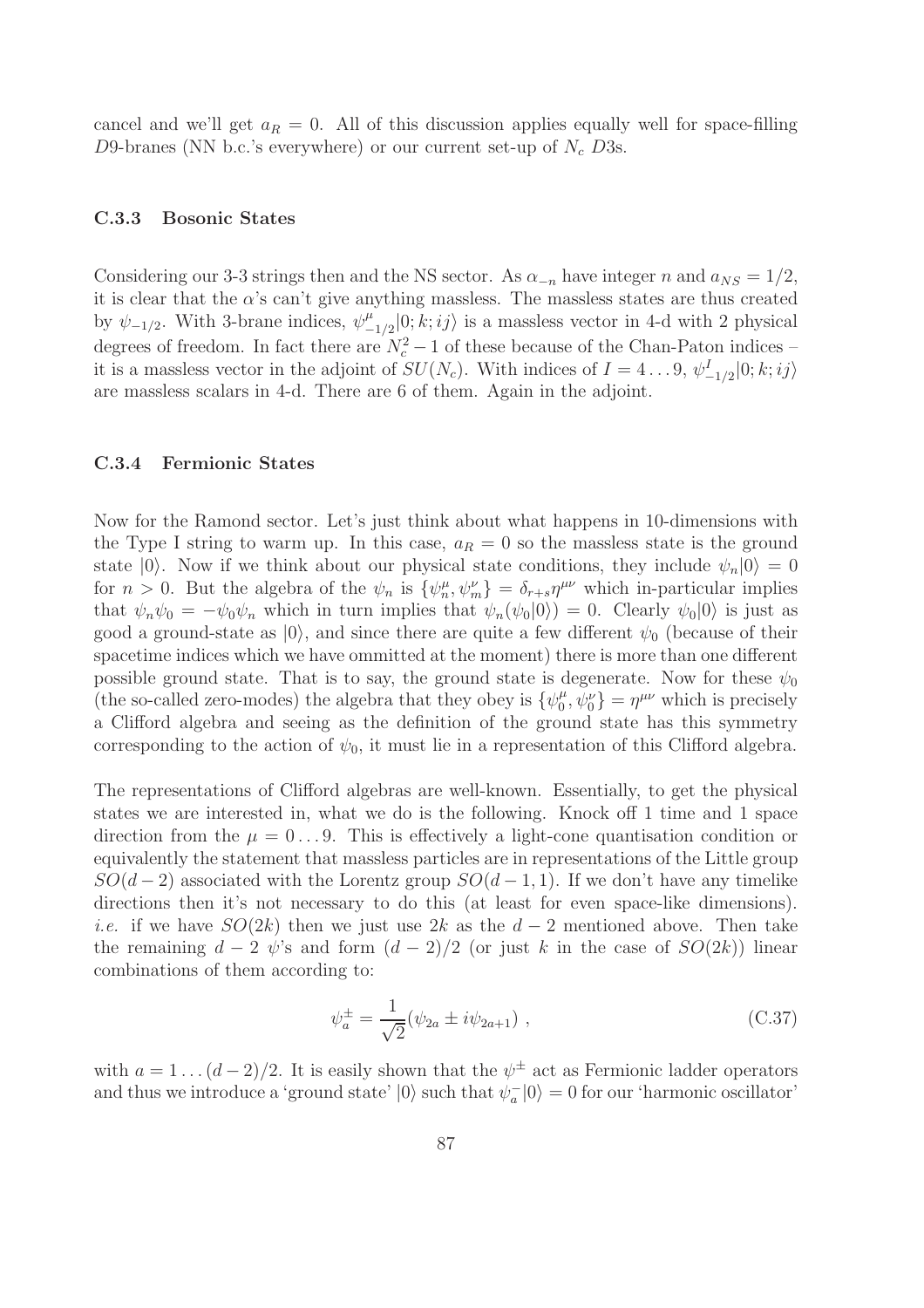to build a representation of the Clifford algebra which we do by applying the  $\psi_a^+$  in all possible inequivalent ways. In the present case of  $SO(9,1) \rightarrow SO(8)$  we will get 4  $\psi_a^+$  and thus states with up-to 4  $\psi$ <sup>+</sup>s acting:

<span id="page-88-0"></span>
$$
|0\rangle
$$
  
\n
$$
\psi_a^+ |0\rangle
$$
  
\n
$$
\psi_{a_1}^+ \psi_{a_2}^+ |0\rangle
$$
  
\n
$$
\psi_{a_1}^+ \psi_{a_2}^+ \psi_{a_3}^+ |0\rangle
$$
  
\n
$$
\psi_{a_1}^+ \psi_{a_2}^+ \psi_{a_3}^+ \psi_{a_4}^+ |0\rangle
$$
 (C.38)

There are  $\binom{(d-2)/2}{r}$  states when r of the  $\psi_a^+$  are applied and thus  $2^{(d-2)/2}$  states in total. In our case where  $(d-2)/2 = 4$  we will get 16 possible states distributed as 1, 4, 6, 4, 1 (from top to bottom in [\(C.38\)](#page-88-0)).

In 10-dimensions we have therefore found that the Ramond sector ground state has 16 degrees of freedom. This splits into two different spinor representations of the Little group  $SO(8)$ , namely the  $\mathbf{8}_{s}$  and  $\mathbf{8}_{c}$ . *i.e.* we have the **16** of  $SO(9, 1)$  which decomposes as  $16 = 8_s + 8_c$ .  $8_s$  corresponds to the states created by an even number of  $\psi^+$ s and  $\mathbf{8_c}$  to the states with an odd number of  $\psi^+$ s. However, we also have to GSO project our states, and in the Ramond sector this removes half the states at each level and forces us to choose  $\mathbf{8_c}$  rather than  $\mathbf{8_s}^{52}$  $\mathbf{8_s}^{52}$  $\mathbf{8_s}^{52}$ . This is good as we know that we want 8 Fermionic degrees of freedom to saturate the 8 Bosonic ones that we already have.

But what about our D3-branes? Essentially the situation is the same as in 10-dimensions for the Type I string as we're only considering the open string modes of IIB.  $a_R$  is again zero so we have the same problem with zero-modes, and *all* of the  $\psi_0$  will still take one ground state into another regardless of whether they have 3-brane valued spacetime indices (what we called  $\mu$  for the Bosonic states in the previous subsection) or indices of the 6-dimensional transverse space (what we called  $I$  in the previous subsection). Thus we again get 8 Fermionic states after the GSO projection.

Actually we can do better than this and look at how the Lorentz group decomposes when we have D3-branes. Here we can use results from Appendix B of [\[5\]](#page-99-1). In terms of the Lorentz group, what we have is:

$$
SO(9,1) \to SO(3,1) \times SO(6) , \qquad (C.39)
$$

and for the representations of the Lorentz group we would have

$$
16 = 8_s + 8_c \rightarrow (2, 4) + (2', 4') . \tag{C.40}
$$

After GSO projection this would give us  $(2, 4)$  or  $(2', 4')$  under the broken group. Thus we clearly get 4 spinors in the 2 (or 2') representation of the  $SO(2)$  Little group of  $SO(3,1)$ .

<span id="page-88-1"></span><sup>52</sup>See pages 179-180 of [\[15\]](#page-99-2)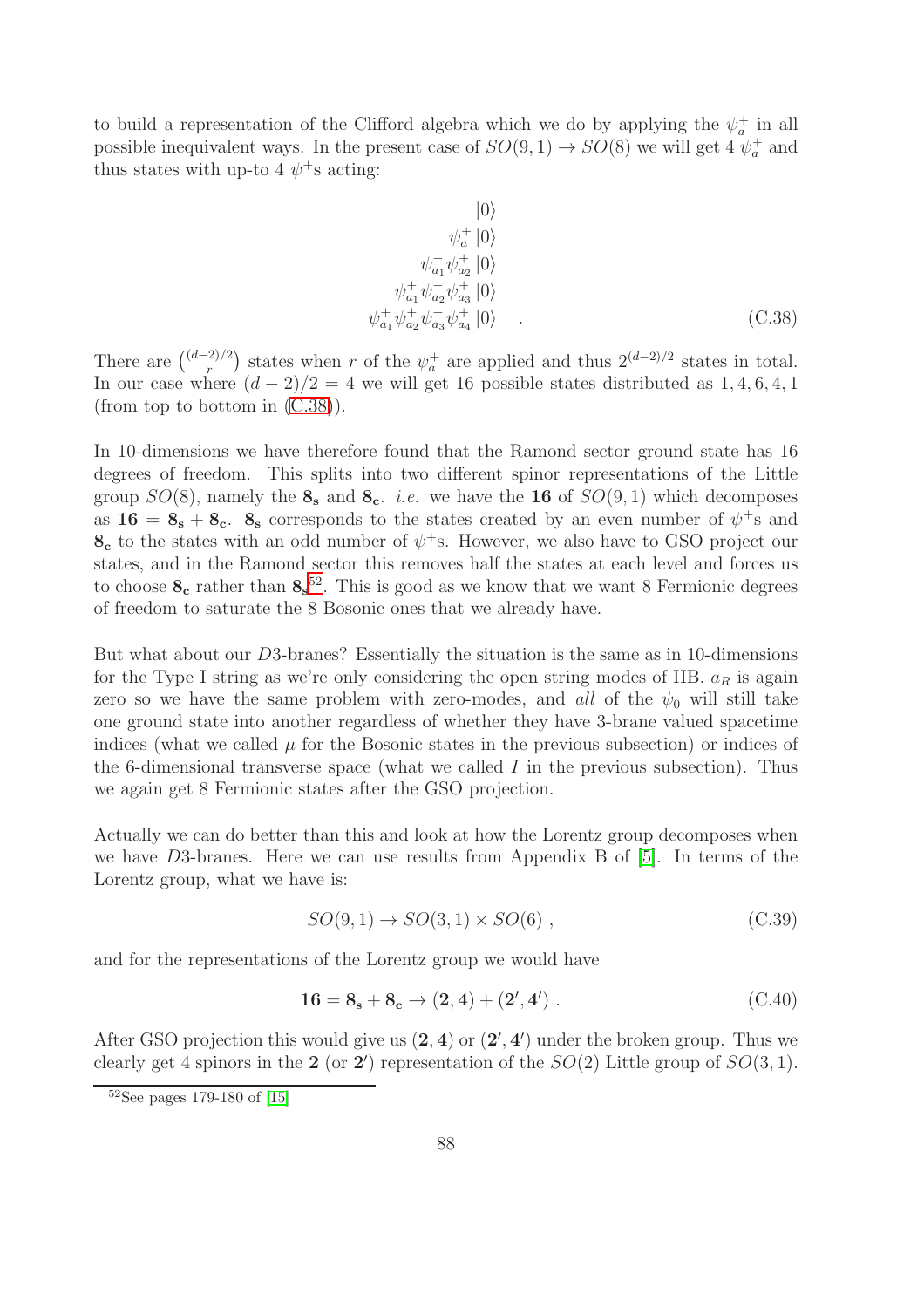From the 4-dimensional perspective a generic spinor has  $2^{d/2} = 2^{4/2} = 4$  complex components (see Appendix [D\)](#page-96-0). However, we know that our spinors should be Weyl spinors which means that this number should be halved, and obeying the Dirac equation makes the number of physical degrees of freedom of such a spinor half of this again. Thus it should have 1 complex or 2 real degrees of freedom. 8 Fermionic degrees of freedom can thus make 4 Weyl spinors in 4-dimensions – perfect for the  $\mathcal{N}=4$  SYM multiplet.

The  $\mathcal{N}=4$  SYM multiplet consists of 1 vector  $A_{\mu}$  (2 real d.o.f.), 6 real scalars  $\Phi^{I}$  (6 real d.o.f.) and 4 Weyl spinors  $\lambda_{\alpha}$  (8 real d.o.f.)<sup>[53](#page-89-0)</sup>. We know that a stack of branes in flat (10-d) space breaks half of the supersymmetry. In 10-d we can have a maximum of  $\mathcal{N}=2$ with 32 supercharges which will thus be broken to 16 supercharges. For the 4-d theory on the D3s, 16 supercharges means  $\mathcal{N}=4$ . We can see that the multiplet is the one that we should get.

| Directions     | $(-3)$                       | 4-9                      |
|----------------|------------------------------|--------------------------|
| $3-3$ b.cs     | NΝ                           | 11                       |
| NS.            | $\alpha_{-n}/\psi_{-r}$      | $\alpha_{-n}/\psi_{-r}$  |
| $a_{NS} = 1/2$ | $\psi_{-1/2}^{\mu} 0\rangle$ | $\psi_{-1/2}^I 0\rangle$ |
| #              |                              |                          |
| R.             | $\alpha_{-n}/\psi_{-r}$      | $\alpha_{-n}/\psi_{-r}$  |
| $a_R=0$        | $\psi_0^{\mu} 0\rangle$      | $\psi^I_0$               |
|                | 8 total                      |                          |

D3-brane Massless State Counting

## C.4 D3-D7s

The setup that we are looking at here is as follows: We are in Type IIB with an O7-plane  $(in 0...7 say)$ , 4 (physical) D7-branes whose world-volumes are coincident and aligned with the  $O7$ . We pick the tension of the  $O7$  to be negative so that the RR charge is cancelled between the two. We also have  $N_c$  physical D3-branes, located in  $0 \ldots 3$  say.

It may also be useful to recall that the theory we *should* get on the D3-branes is  $\mathcal{N} = 2$ Supersymmetric gauge theory with gauge group  $USp(N_c)$ , 1 vector multiplet  $(1, 2, 2, 2, 1)$ in the adjoint (for  $USp(N_c)$ ) the adjoint is the symmetric representation with dimension  $N_c(N_c+1)/2)$ , 1 ( $\mathcal{N}=2$ ) hypermultiplet  $(0, 2, 4, 2, 0)$  in the antisymmetric (the antisymmetric has dimension  $N_c(N_c - 1)/2$  and 4 hypermultiplets in the fundamental. In some ways, these fundamental hypermultiplets are perhaps best thought of as 8 fundamental  $\mathcal{N}=1$  chiral multiplets  $(0, 1, 2, 1, 0)$  which makes the  $SO(8)$  symmetry a bit more manifest. Actually the most natural split is probably into 2 sets of 4 chiral multiplets.

<span id="page-89-0"></span> ${}^{53}(1,4,6,4,1)$  in a helicity-basis of helicities  $(-1,-\frac{1}{2},0,\frac{1}{2},1)$ .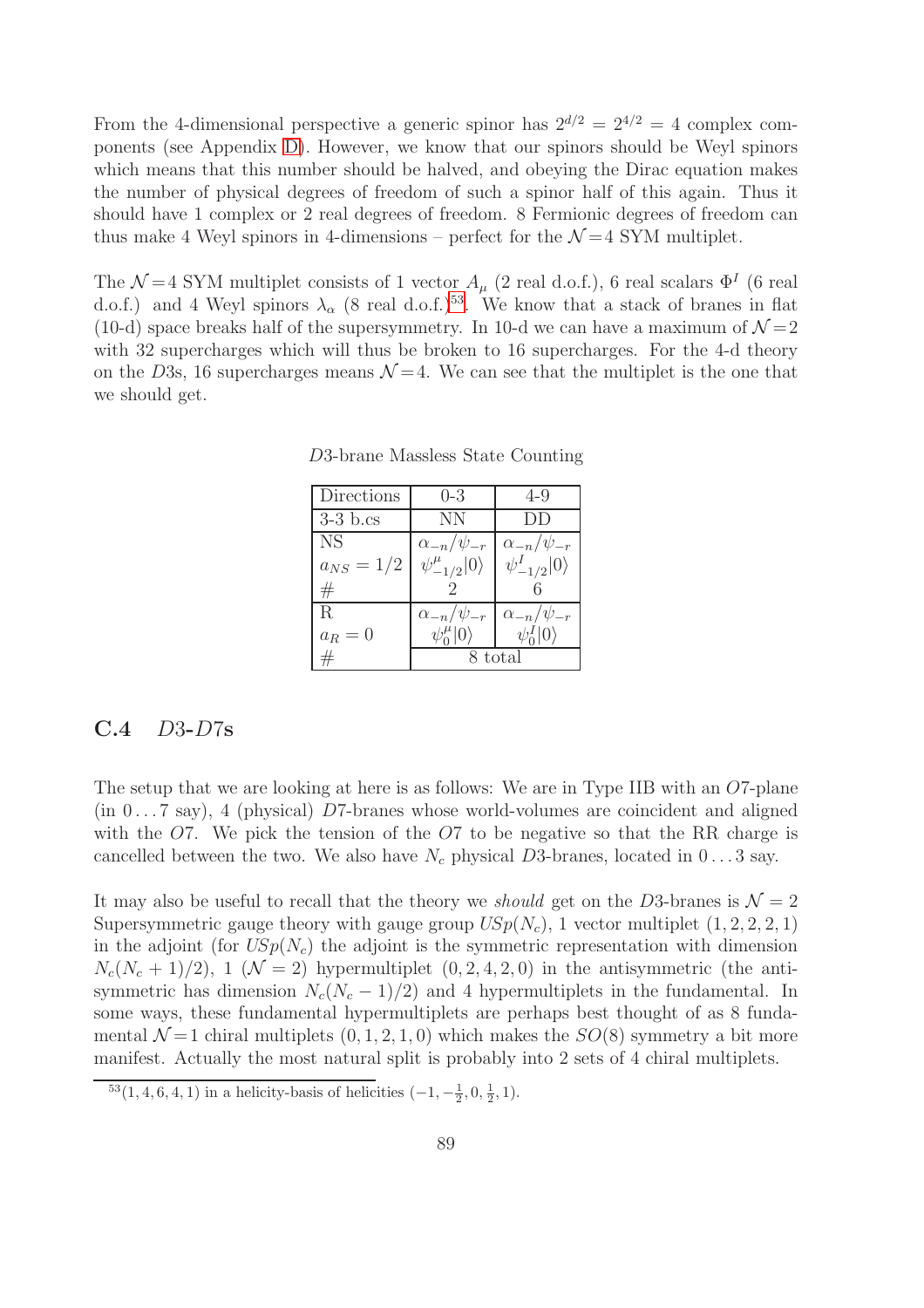We now have quite a few different sectors to consider. In terms of open strings, there are 3-3 strings, 7-7 strings and 3-7 or 7-3 strings. It is fairly clear (and easily worked out), that 3-3 string are NN in  $0 \ldots 3$  and DD in  $4 \ldots 9$ . 7-7 strings are NN in  $0 \ldots 7$  and DD in 8 and 9. 3-7 strings on the other hand are NN in  $0 \dots 3$ , DN in  $4 \dots 7$  and DD in 8 and  $9^{54}$  $9^{54}$  $9^{54}$ . We're not too interested in what the theory on the D7s is so no need to worry about 7-7 strings at the moment. The 3-3 strings will have vacuum energies as above and so the multiplet will (in principle) be the  $\mathcal{N}=4$  one. We know that this can't be the case of course as the  $Dp-D(p+4)$  system (which is what we have) preserves only 1/4 of the SUSY. An  $O(p+4)$  parallel to the  $D(p+4)$ s doesn't break any more, so this system preserves 8 supercharges. In 4-d on the D3's this is  $\mathcal{N}=2$ . The resolution is that some of this multiplet will be projected out by the orientifold action and let's have a look at this.

#### C.4.1 3-3 Strings

For the 3-3 strings in the NN directions, it is clear from above that we should get one vector (2 degrees of freedom). The gauge group is in principle  $SU(N_c)$ , but tadpole cancellation for the D7-O7 setup tells us that we should get an SO gauge-group on the  $D7s$  and thus by complementarity an  $Sp$  gauge group on the  $D3s$ . The massless states are  $\psi_{-}^{\mu}$  $_{-1/2}^{\mu}$ [0; *p*) with  $\mu = 0...4$  and  $N_c(N_c+1)/2$  degrees of freedom in the Chan-Paton factors. These are the  $\pm 1$  helicity degrees of freedom in the vector multiplet.

Now for the DD directions. Firstly 4...7. Here we have  $\psi^M_{-1/2}|0;p\rangle$  where  $M = 4...7$ . From the discussion earlier there should be a sign difference in the action of  $\Omega_{\gamma}$  between the NN and DD sectors. In principle the state we have just written down is identical to the one for the gauge Bosons except that it has transverse indices and we are not thinking about light-cone quantisation. This means that these will give 4 scalars on the D3s. However, because of the sign difference we have mentioned, it is clear that when thinking about the action of  $\Omega_{\gamma}$  we would have a sign difference from before and would have concluded that we should have an antisymmetric projection on the Chan-Paton wavefunction here. That is to say, the Chan-Paton indices would be restricted to run from  $1 \tldots N_c(N_c-1)/2$ . Having looked at the gauge Bosons already, we know that the gauge group should be  $USp(N_c)$ , so these 4 transverse scalars will be in the antisymmetric representation of  $USp(N_c)$ , which has dimension  $N_c(N_c-1)/2$ . These are the 4 scalars of the hypermultiplet in the antisymmetric.

Finally lets think about the DD directions of 8 and 9. Again we have massless states of the form  $\psi^m_{-1/2}|0;p\rangle$ , but with  $m = 8,9$ . Because they are DD there should again be a sign difference between them and the NN directions. However, the 8 and 9 directions also pick up an extra minus sign because they are outside the orientifold plane. So their transformation under  $\Omega_{\gamma}$  will be the same as for the NN states and they will be in the adjoint (symmetric) of  $USp(N_c)$ . The index m is again transverse to the D3-branes so

<span id="page-90-0"></span> $547-3$  strings on the other hand will be NN in  $0...3$ , ND in  $4...7$  and DD in 8 and 9.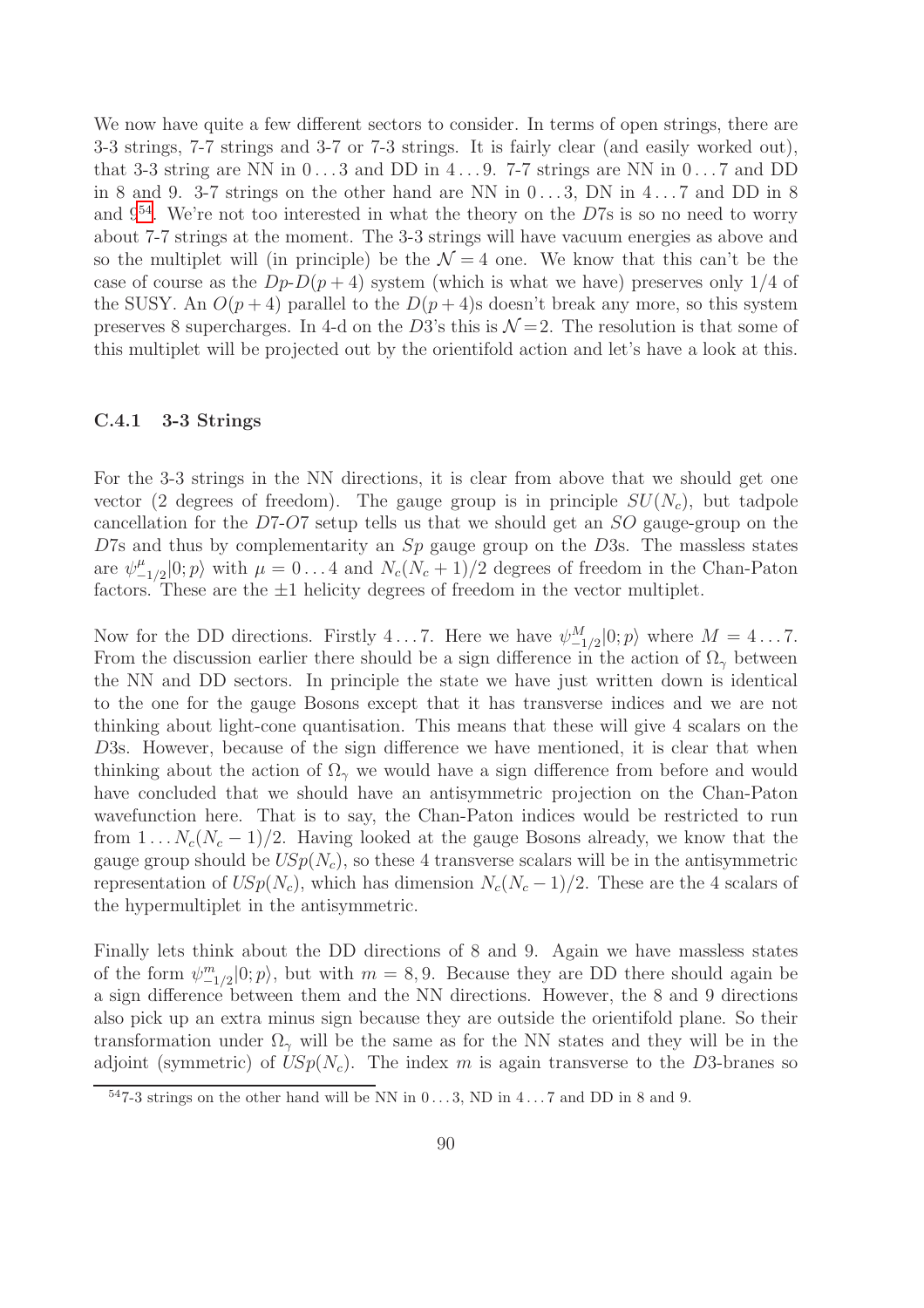these are the 2 scalars of the vector multiplet.

For the Fermions, the construction proceeds totally analogously with the  $N_c$  D3 case and then the orientifolding breaks the representations into the symmetric and antisymmetric of the  $USp(N_c)$  subgroup. See [\[22\]](#page-100-2) for more.

| Directions     | $0 - 3$                      | $4 - 7$                  | $8 - 9$                         |
|----------------|------------------------------|--------------------------|---------------------------------|
| b.cs           | NN.                          | $1)$ $1)$                | $1)$ $\cup$                     |
| NS.            | $\alpha_{-n}/\psi_{-r}$      | $\alpha_{-n}/\psi_{-r}$  | $\alpha_{-n}/\psi_{-r}$         |
| $a_{NS} = 1/2$ | $\psi_{-1/2}^{\mu} 0\rangle$ | $\psi^M_{-1/2} 0\rangle$ | $\psi^m_{-1/2} 0\rangle$        |
| $^{\#}$        |                              |                          |                                 |
| $USp(N_c)$ rep | $N_c(N_c+1)/2$               | $N_c(N_c-1)/2$           | $N_c(N_c+1)/2$                  |
| R.             | $\alpha_{-n}/\psi_{-r}$      | $\alpha_{-n}/\psi_{-r}$  | $\alpha_{-n}/\psi_{-r}$         |
| $a_R=0$        | $\psi_0^{\mu} 0\rangle$      | $\psi_0^M 0\rangle$      | $\psi_0^m 0\rangle$             |
| $^{\#}$        |                              |                          |                                 |
| $USp(N_c)$ rep | $N_c(N_c+1)/2$               |                          | $N_c(N_c-1)/2$   $N_c(N_c+1)/2$ |

D3-D7 Massless 3-3 Strings

Note that here it is easy to see how the spinor degrees of freedom arrange themselves under the decomposition of the Lorentz group  $SO(9,1) \rightarrow SO(3,1) \times SO(4) \times SO(2)$ . A spinor of  $SO(3, 1)$  has  $2^{(3-1)/2} = 2$  d.o.f., a spinor of  $SO(4)$  has  $2^{4/2} = 4$  d.o.f. and a spinor of  $SO(2)$  has  $2^{2/2} = 2$  d.o.f.

## C.5 3-7 Strings

For the 3-7 strings we have to be more careful about the vacuum energy. For these we have:  $\alpha$  integer-moded for  $0 \ldots 3$  and  $8.9$  but half-integer for  $4 \ldots 7$ . In the NS sector  $\psi$  is half-integer-moded when  $\alpha$  is integer-moded and vice-versa. Vice-versa again for the Ramond sector. It's not too hard to see that in the NS sector the normal ordering constant will be:

$$
- a_{NS} = \frac{4}{2} \left( \sum_{1}^{\infty} n - \sum_{1/2}^{\infty} r \right) + \frac{4}{2} \left( \sum_{1/2}^{\infty} r - \sum_{1}^{\infty} n \right)
$$
  
= 0. (C.41)

The first term comes from the NN and DD conditions on the  $0 \dots 4$  and 8,9 directions. You might wonder why we have a 4 there instead of a 6. Well, as usual we have to do light-cone quantization for the physical states so we must eliminate 2 degrees of freedom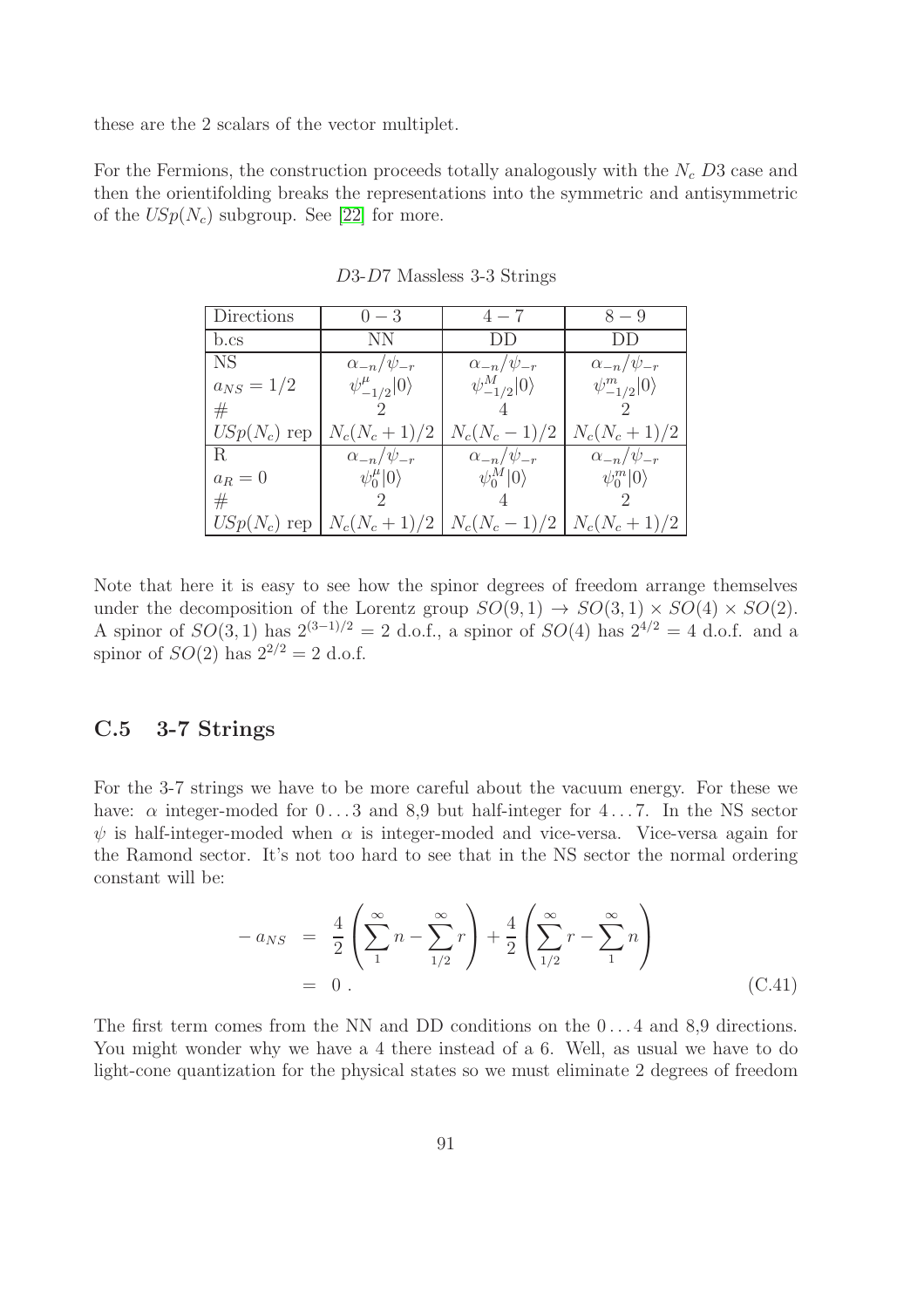(*c.f.* the d−2 in the previous subsection). In the Ramond sector on the other hand we'll have:

$$
- a_R = \frac{4}{2} \left( \sum_{1}^{\infty} n - \sum_{1}^{\infty} n \right) + \frac{4}{2} \left( \sum_{1/2}^{\infty} r - \sum_{1/2}^{\infty} r \right)
$$
  
= 0. (C.42)

We should also be careful to note that 3-7 strings are mapped into 7-3 strings under the orientifold projection<sup>[55](#page-92-0)</sup> and so it is enough to keep the degrees of freedom in the 3-7 sector and not perform any projection. This is analogous to the 5-9 sector of strings in a Type I setup with D5 and D9 branes as described in [\[15\]](#page-99-2) (see page 319 particularly).

Note that the Chan-Paton indices should run over the  $N_c$  of  $USp(N_c)$  and the 8 of the SO(8) generated by the orientifold action on the 7-branes. (*i.e.* what really happens is that 3-7 and 7-3 strings give the same since they are mapped into one another under the projection. We can thus consider only one class of them (3-7 strings say) and *no* orientifold and double our counting at the end. If we *actually* weren't orientifolding then we would only really have 4 D7-branes and so our strings would transform under the vector of some  $SU(4)$ . We would get  $4 \times (\text{\# d.o.f of a 3-7 string}) \times 2$ . However, we actually *are* orientifolding of course which tells us to consider our strings as transforming under the vector of  $SO(8)$  and this does the same doubling job for us.

The degrees of freedom are:

| Directions  | $0 - 3$                 | $4 - 7$                 | $8 - 9$                 |
|-------------|-------------------------|-------------------------|-------------------------|
| b.cs        | NN.                     | DN                      |                         |
| <b>NS</b>   | $\alpha_{-n}/\psi_{-r}$ | $\alpha_{-r}/\psi_{-n}$ | $\alpha_{-n}/\psi_{-r}$ |
| $a_{NS}=0$  |                         | $\psi_0^M 0\rangle$     |                         |
| #           |                         |                         |                         |
| $SO(8)$ rep |                         |                         |                         |
| R.          | $\alpha_{-n}/\psi_{-n}$ | $\alpha_{-r}/\psi_{-r}$ | $\alpha_{-n}/\psi_{-n}$ |
| $a_R=0$     | $\psi_0^{\mu} 0\rangle$ |                         | $\psi_0^m 0\rangle$     |
| #           | 2 total                 |                         |                         |
| $SO(8)$ rep |                         |                         |                         |

 $D3-D7$  3-7 + 7-3 Strings

The states in the NS sector do not have any knowledge of 3-brane indices and so are scalars of the 4-d theory. In the Ramond sector they are the Fermionic superpartners.

<span id="page-92-0"></span> $55$ This is fairly clear given that the ends of the strings are interchanged and a 3-7 starts on a  $D3$  and ends on a D7 while a 7-3 starts on a D7 and ends on a D3. It is also pretty clear from the orientifold actions earlier in the appendix (see eq.[\(C.18\)](#page-76-1) in particular).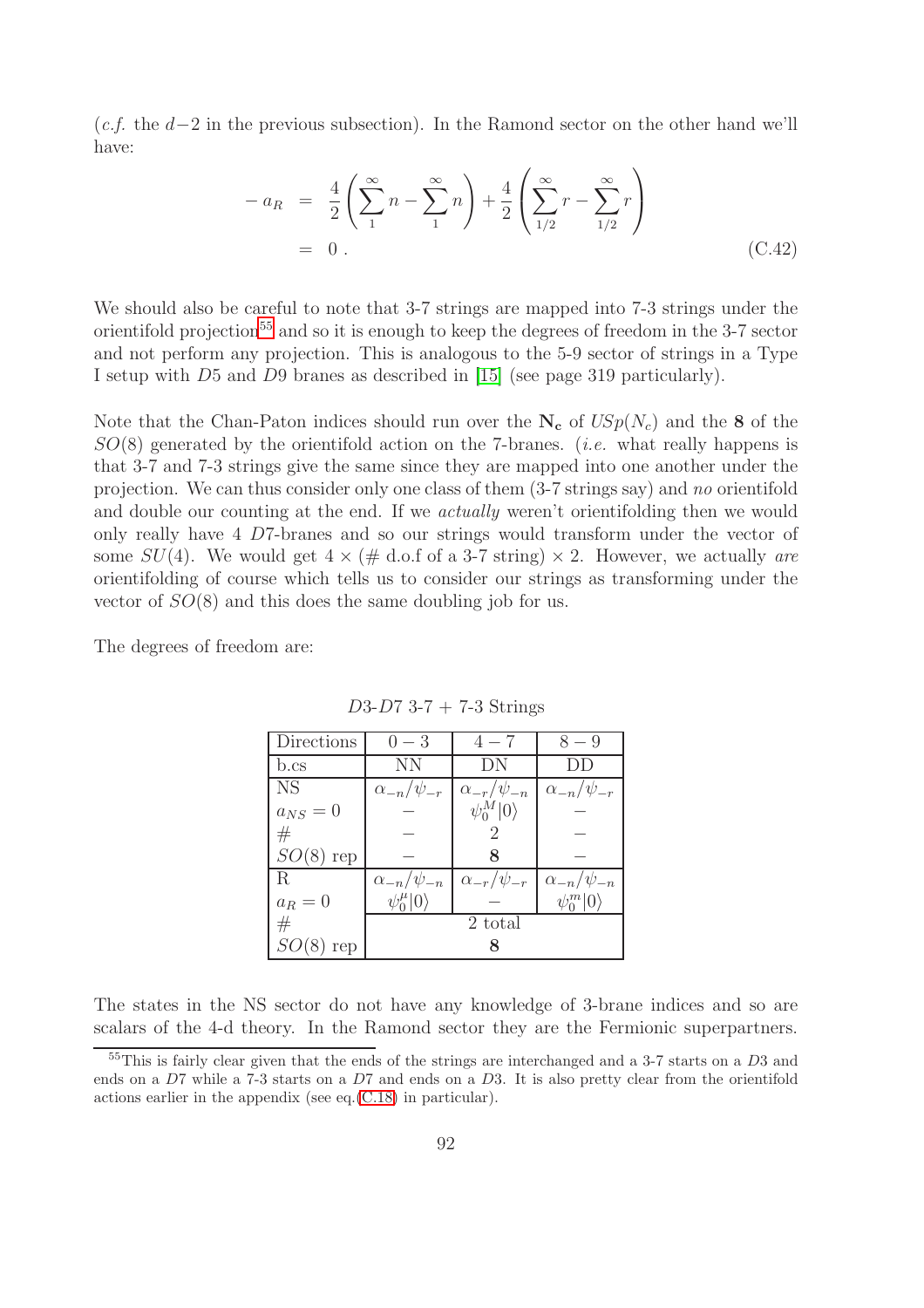An  $\mathcal{N}=1$  chiral multiplet has states  $(0, 1, 2, 1, 0)$  in a helicity decomposition and we can see that we have constructed 8 of these (because of their being in the vector of  $SO(8)$ ) from the 3-7 and 7-3 strings. Here the  $SO(8)$  symmetry is manifest, but as we can make 2 ( $\mathcal{N}=2$ ) hypermultiplets from an ( $\mathcal{N}=1$ ) chiral multiplet we see that we have found our 4 hypermultiplets in the fundamental of  $USp(N_c)$ .

As a last remark it may seem more natural to *actually* consider no orientifold projection when thinking about these 3-7 strings and then double what you get to account for the 7-3 strings. In this case there would really only be 4 D7-branes and thus the relevant Chan-Paton index would run from 1 . . . 4. Accounting for both 3-7 and 7-3 strings would give 2 lots of 4 chiral multiplets. See [\[23\]](#page-100-3) for an alternative take on these spectra.

## C.6 D5-D9s in Type I Revisited

Let's revisit the D5-D9 setup in Type I. Firstly, let's pre-empt ourselves slightly and state the multiplets of 6-dimensional  $\mathcal{N}=1$  supersymmetry that we'll get. Because of tadpole cancellation *etc.*, we'll again get an SO group on the higher-dimensional branes and a USp one on the lower dimensional branes. We'll thus have  $SO(32)$  on the D9s (as usual in Type I) which from the 6-d perspective will again become a global symmetry. On the  $N_c$  D5s we'll have gauge group  $USp(N_c)$ .

Now, in 6-d a gauge field has 6 components although as usual two of these are unphysical and so it has 4 physical degrees of freedom. Similarly, a generic spinor will have  $2^{d/2}$  =  $2^{6/2} = 8$  complex degrees of freedom. Requiring this to be physical (*i.e.* obey the Dirac equation) will halve this number and requiring it to be a Weyl spinor (which is what we'll need) will halve it again. Thus our 6-d spinors will have 2 complex or 4 real degrees of freedom each.

The multiplets we will get are: 1 vector multiplet (one gauge Boson plus one Weyl Fermion) in the adjoint of  $USp(N_c)$ , that is  $(2, 2, 0, 2, 2)$  in terms of real degrees of freedom in a helicity scheme; 1 hypermultiplet (one Weyl Fermion and 4 real scalars) in the antisymmetric of  $USp(N_c) - (0, 2, 4, 2, 0)$  in a helicity scheme. We'll also want (and get) a half-hypermultiplet of 6-d  $\mathcal{N}=1$  SUSY in the fundamental of  $USp(N_c) - i.e.$  something like  $(0, 1, 2, 1, 0)$ .

And what about our boundary conditions? Again we are only really interested in the 6-d theory so we'll forget about 9-9 strings from now on. 5-5 strings are clearly NN in  $0 \dots 5$ and DD in  $6 \ldots 9$ . 5-9 strings are NN in  $0 \ldots 5$  and DN in  $6 \ldots 9$ . 9-5 strings are similar.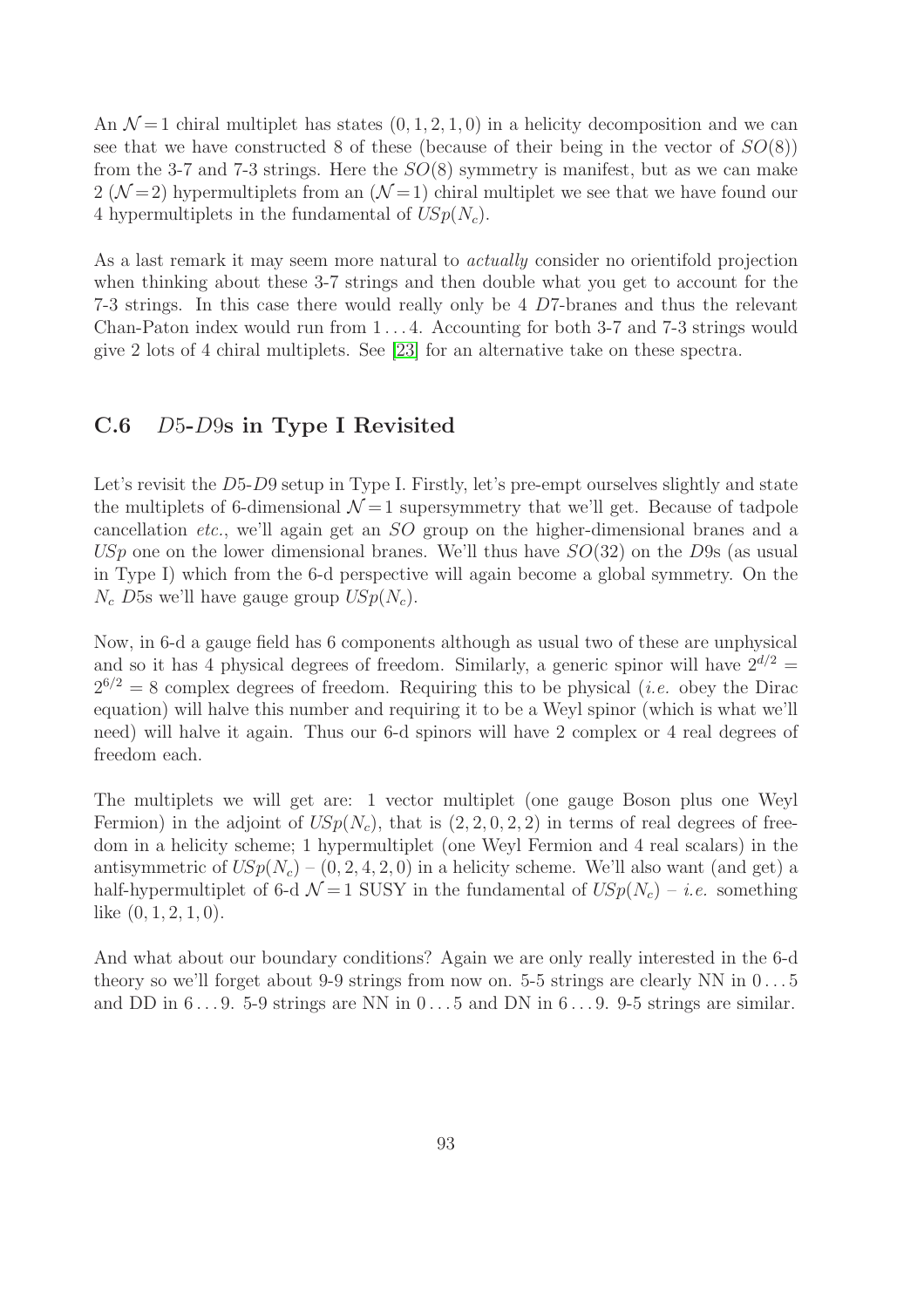#### C.6.1 5-5 Strings

We again have to think about the ground state energy (*i.e.* our  $a_{NS/R}$ ), but for 5-5 strings all b.c.'s are NN or DD and so as before we get the usual  $a$ 's that we get for the Type I string in 10-d. In fact, in a sense what we have is the same as for the 3-3 strings in the previous D3-D7 setup, except that what were the 8-9 directions there we can now consider to be part of the D5-brane world-volume (with NN b.c.'s). We might worry briefly that we had extra signs when doing the orientifold projection in this sector because of the orbifold action and the sign difference between NN and DD b.c.'s, but if we look at our table of D3-D7 3-3 strings it is clear that this won't make any difference – essentially we pick up a sign because of the switch to NN b.c.'s, but then also another one due to the fact that we move these directions 'inside' the orbifold. Because these '8-9' directions are now really the 4-5 directions of the D5-brane, what were spacetime scalars before will now contribute to the spacetime vector states instead. This is all much clearer if we draw a table $56$ :

| Directions     | $0 - 5$                      | $6 - 9$                  |
|----------------|------------------------------|--------------------------|
| b.cs           | NΝ                           | $1)$ $\overline{1}$      |
| <b>NS</b>      | $\alpha_{-n}/\psi_{-r}$      | $\alpha_{-n}/\psi_{-r}$  |
| $a_{NS} = 1/2$ | $\psi_{-1/2}^{\mu} 0\rangle$ | $\psi^M_{-1/2} 0\rangle$ |
| #              |                              |                          |
| $USp(N_c)$ rep | $N_c(N_c+1)/2$               | $N_c(N_c-1)/2$           |
| R.             | $\alpha_{-n}/\psi_{-r}$      | $\alpha_{-n}/\psi_{-r}$  |
| $a_R=0$        | $\psi_0^{\mu} 0\rangle$      | $\psi_0^M 0\rangle$      |
| #              |                              |                          |
| $USp(N_c)$ rep | $N_c(N_c+1)/2$               | $N_c(N_c-1)/2$           |

D5-D9 Massless 5-5 Strings

As can be seen we have the right number of degrees of freedom to make an adjoint vector multiplet in 6-d and an antisymmetric hypermultiplet.

## C.6.2 5-9 Strings

In actual fact we hardly have to do any work here either because of our previous observations. Again we can package our old '8-9' sector into the '4-5' sector here. Because NN and DD b.c.'s provide the same contributions to the zero-point energies we again have that  $a_{NS} = a_R = 0$  and we can draw up another table:

<span id="page-94-0"></span><sup>&</sup>lt;sup>56</sup>Under  $SO(9, 1) \rightarrow SO(5, 1) \times SO(4)$  the spinor degrees of freedom arrange as  $2^{(5-1)/2} = 4$  under the  $SO(5, 1)$  and  $2^{4/2} = 4$  under the  $SO(4)$ .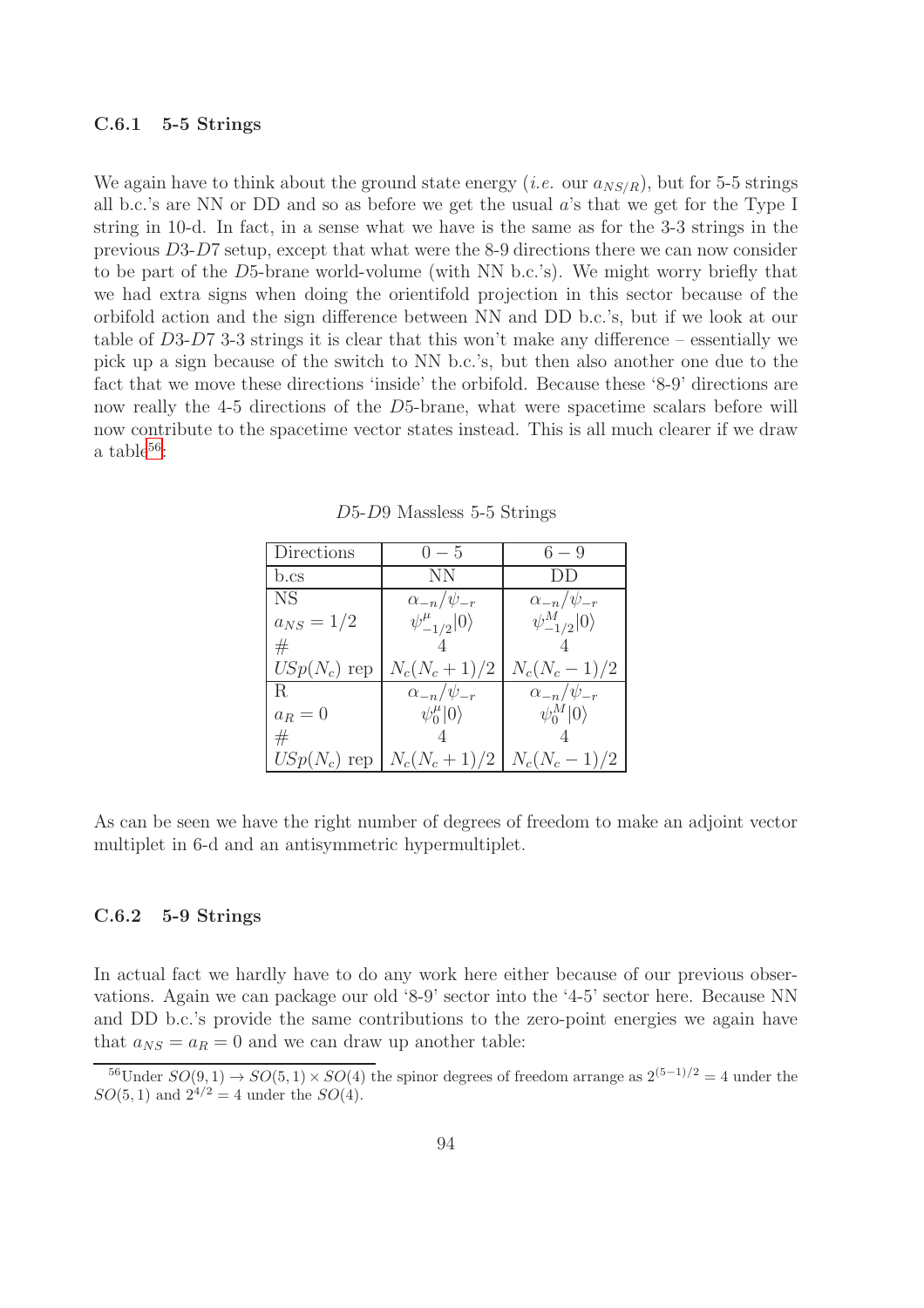| Directions   | $() - 5$                | $6 - 9$                 |
|--------------|-------------------------|-------------------------|
| b.cs         | ΝN                      | ĐΝ                      |
| NS.          | $\alpha_{-n}/\psi_{-r}$ | $\alpha_{-r}/\psi_{-n}$ |
| $a_{NS}=0$   |                         | $\psi_0^M 0\rangle$     |
| #            |                         |                         |
| $SO(32)$ rep |                         | 32                      |
| R.           | $\alpha_{-n}/\psi_{-n}$ | $\alpha_{-r}/\psi_{-r}$ |
| $a_R=0$      | $\psi_0^{\mu} 0\rangle$ |                         |
| #            |                         |                         |
| $SO(32)$ rep | 32                      |                         |

 $D5-D9$  Massless  $5-9 + 9-5$  Strings

The same story applies here for counting 5-9 strings only without the orientifold so the above table describes all the states we will get in this subsector. This gives us one half-hypermultiplet of 6-d  $\mathcal{N} = 1$  SUSY in the  $(\mathbf{N_c}, 32)$  of  $USp(N_c) \times SO(32)$ . A halfhypermultiplet contains 2 real scalars and one Weyl Fermion satisfying a reality condition, and only exists in pseudo-real representations of the gauge group. See [\[15\]](#page-99-2) for more.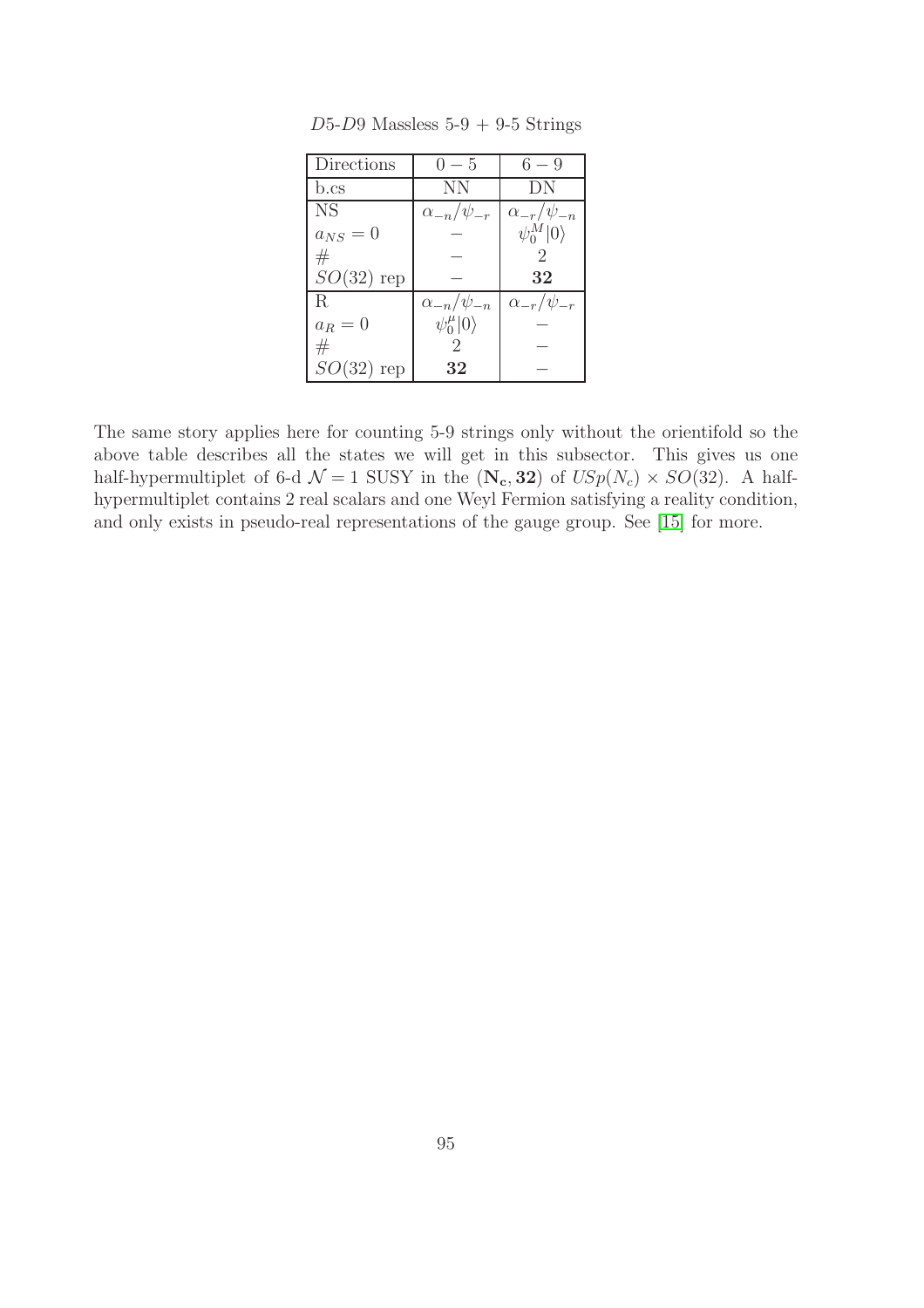# <span id="page-96-0"></span>D Spinors

In physics we often come across 3 types of spinors. Dirac spinors, Weyl spinors and Majorana spinors. These different types are not mutually exclusive.

- Dirac spinors are the ones we are probably most familiar with from the Dirac equation and QED. Dirac spinors have  $2^{d/2}$  *complex* components in d-dimensions.
- Weyl spinors are chiral spinors and exist in even-dimensional space-times. They can be defined by using:

$$
\gamma_{d+1} = \prod_{i=0}^{d-1} \gamma^i \,, \quad d \in 2\mathbb{Z} \,. \tag{D.1}
$$

For example in 2-dimensions we have  $\gamma_3 = \gamma^0 \gamma^1$  as in [\(8.2\)](#page-47-0), and in 4-dimensions we have the usual  $\gamma_5 = \gamma^0 \gamma^1 \gamma^2 \gamma^3$ . These can be used to make chirality projectors

$$
P^{\pm} = \frac{1}{2} \left( 1 \pm \gamma_{d+1} \right) , \qquad (D.2)
$$

which are idempotent operators whose eigenstates with eigenvalues  $\pm 1$  form Weyl representations of the Lorentz algebra. Weyl spinors have 2d/2−<sup>1</sup> *complex* components in d-dimensions.

• Majorana spinors, as mentioned previously in Chapter 8 are *real* spinors. In  $d = 2$ mod 8 dimensions (*i.e.* 2, 10, 18, 26. . . dimensions), spinors can be *both* Majorana *and* Weyl. Majorana-Weyl spinors have  $2^{d/2-1}$  *real* components in d-dimensions. In  $d = 4 \text{ mod } 8$  dimensions (*i.e.* 4, 12, 20, 28... dimensions), however, spinors can be *either* Majorana *or* Weyl.

We can see from these results that the number of components of a Majorana-Weyl spinor is  $2^{d/2-1}$ . However, once we have imposed the conditions set by the Dirac equation this only leaves us with half of these, *i.e.*  $2^{d/2-2}$ , as independent components. So a Majorana-Weyl spinor in 10-dimensions has  $2^3 = 8$  independent components. If we now recall that the vector potential  $A_\mu$  from Yang-Mills has physical components  $A_i$  ( $i = 1, \ldots, d-2$ ), then in  $d = 10$  dimensions this has 8 physical components. This is a hint at supersymmetry, as this symmetry requires that the number of physical components of Bosons and Fermions in the theory are equal to each other.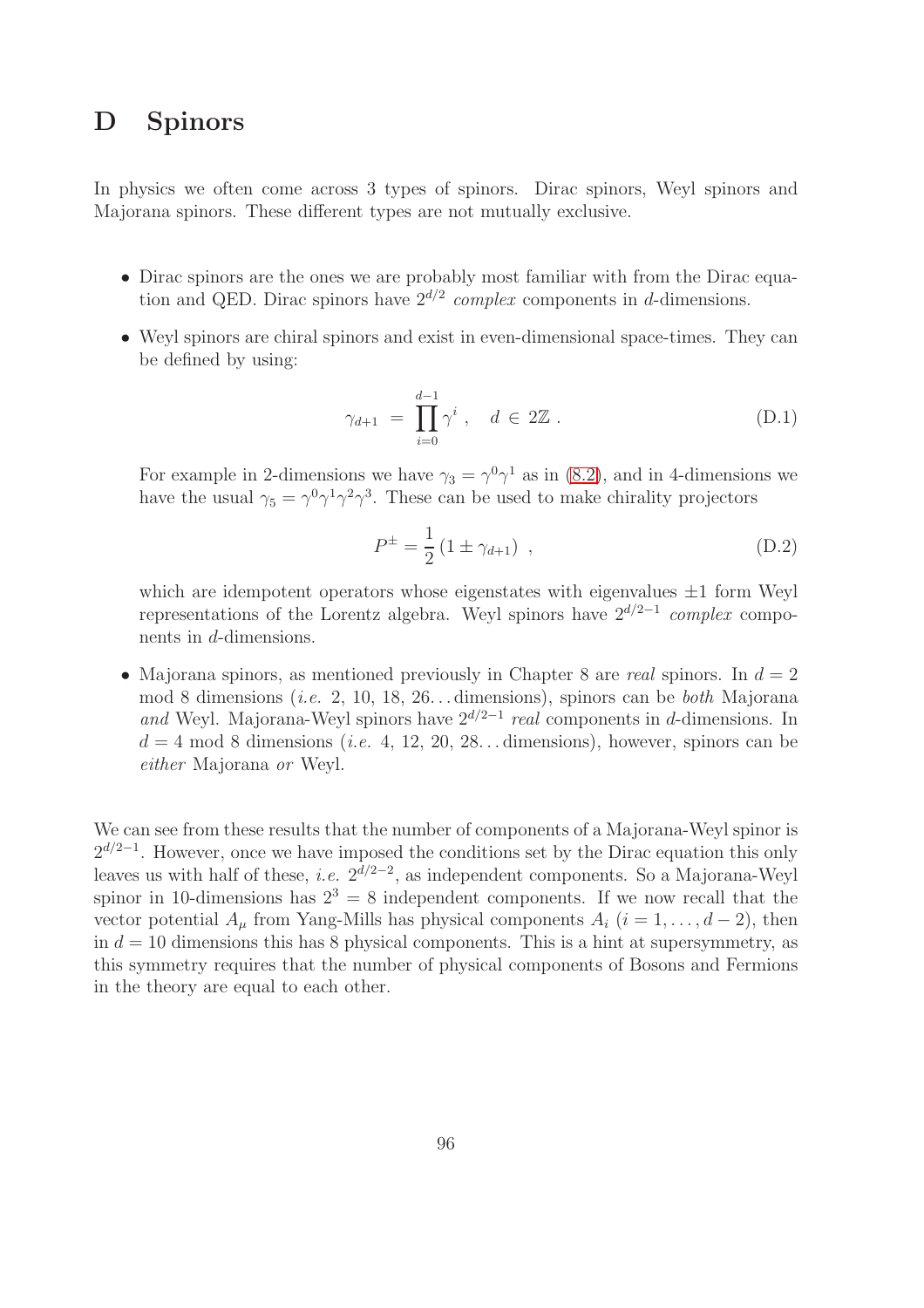# E Useful Mathematical Formulæ

• Standard Sums of Natural Numbers:

$$
\sum_{p=1}^{n} 1 = n ,
$$
  
\n
$$
\sum_{p=1}^{n} p = \frac{1}{2}n(n+1) ,
$$
  
\n
$$
\sum_{p=1}^{n} p^{2} = \frac{1}{6}n(n+1)(2n+1) .
$$

• Continuous Delta Functions can be defined by:

$$
\delta(x - x') = \frac{1}{2\pi} \int_{-\infty}^{\infty} dp \, e^{\pm ip(x - x')} ,
$$

for  $p$  continuous, and

$$
\delta(\sigma - \sigma') = \frac{1}{2\pi} \sum_{n = -\infty}^{\infty} e^{\pm in(\sigma - \sigma')} ,
$$

for  $n$  discrete.

• Orthogonality Relations:

$$
\int_{x_0}^{x_0+L} dx \sin\left(\frac{2\pi rx}{L}\right) \cos\left(\frac{2\pi px}{L}\right) = 0 \quad \forall r, p
$$

$$
\int_{x_0}^{x_0+L} dx \cos\left(\frac{2\pi rx}{L}\right) \cos\left(\frac{2\pi px}{L}\right) = \begin{cases} L & r = p = 0\\ \frac{1}{2}L & r = p > 0\\ 0 & r \neq p \end{cases}
$$

$$
\int_{x_0}^{x_0+L} dx \sin\left(\frac{2\pi rx}{L}\right) \sin\left(\frac{2\pi px}{L}\right) = \begin{cases} 0 & r = p = 0\\ \frac{1}{2}L & r = p > 0\\ 0 & r \neq p \end{cases}
$$

$$
\int_{x_0}^{x_0+L} dx \exp\left(\frac{i2\pi rx}{L}\right) \exp\left(\frac{i2\pi px}{L}\right) = \begin{cases} L & r = p = 0\\ 0 & r = p > 0\\ 0 & r \neq p \end{cases}
$$

$$
\int_{x_0}^{x_0+L} dx \exp\left(\frac{i2\pi rx}{L}\right) \exp\left(\frac{-i2\pi px}{L}\right) = \begin{cases} L & r = p = 0\\ L & r = p > 0\\ 0 & r \neq p \end{cases}
$$

$$
= L\delta_{r-p}
$$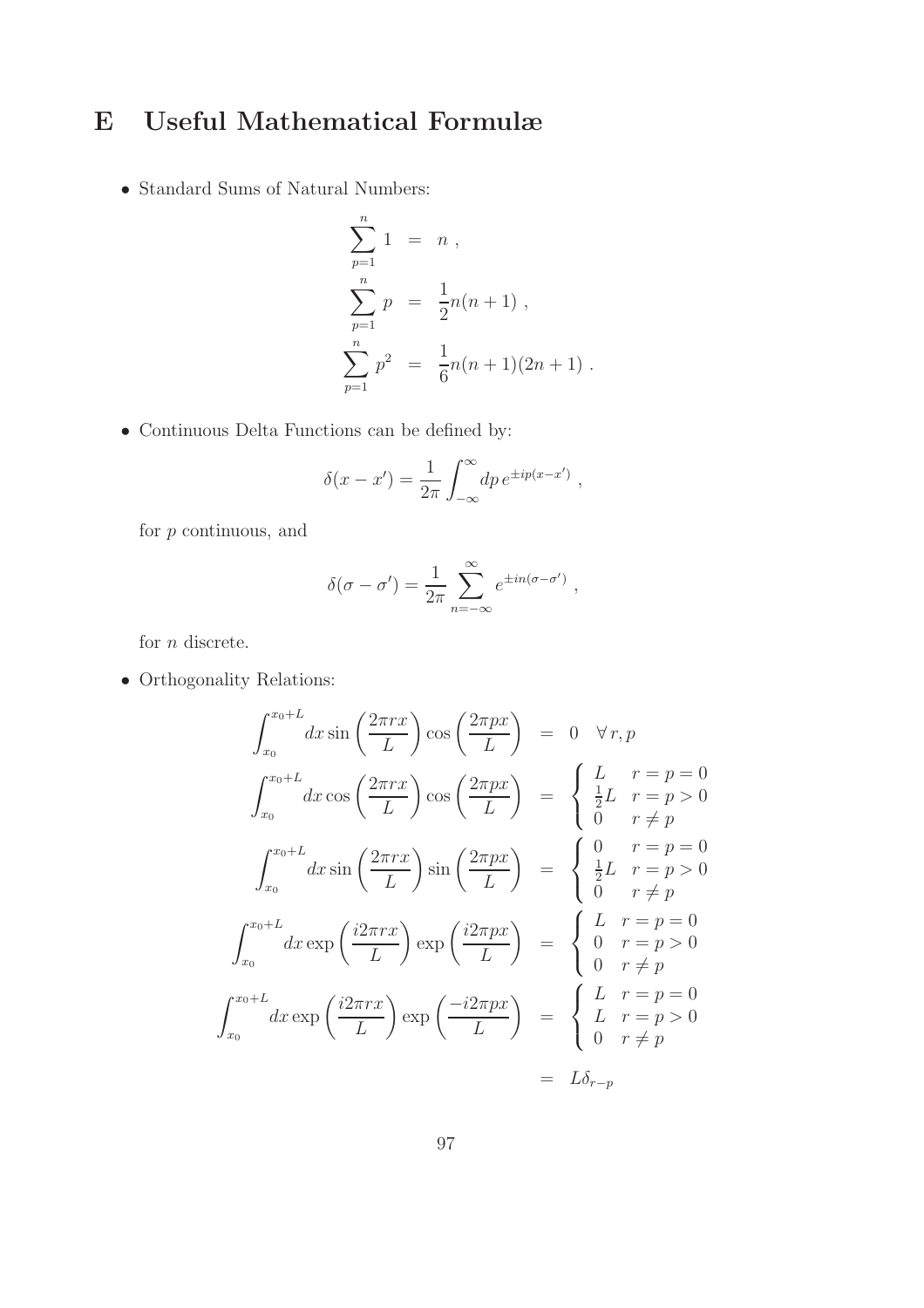• For  $A, B, C$  Bosonic and  $P, Q, R$  Fermionic: Commutators:

$$
[AB, C] = A [B, C] + [A, C] B
$$
  
\n
$$
[PQ, R] = P {Q, R} - {P, R} Q
$$
  
\n
$$
[AP, B] = A [P, B] + [A, B] P
$$
  
\n
$$
{AP, Q} = A {P, Q} - [A, Q] P
$$

Jacobi Identity:

$$
[A, [B, C]] + [B, [C, A]] + [C, [A, B]] = 0
$$
  
\n
$$
[P, \{Q, R\}] + [Q, \{R, P\}] + [R, \{P, Q\}] = 0
$$
  
\n
$$
[A, [B, P]] + [B, [P, A]] + [P, [A, B]] = 0
$$
  
\n
$$
[\{P, Q\}, A] + \{[A, P], Q\} + \{[A, Q], P\} = 0
$$

• Gamma Function:

$$
\Gamma(z+1) = z! = \int_0^\infty e^{-t} t^z dt \quad (\Re(z) > -1)
$$

 $\Gamma(z)$  has poles for  $z \in -\mathbb{Z}^+, 0$ . It has no zeroes. We also have the useful relation:

$$
\Gamma(z-1) = \frac{\Gamma(z)}{(z-1)}
$$

• Beta Function:

$$
B(x, y) = \int_0^1 t^{x-1} (1-t)^{y-1} dt \quad (\Re(x), \Re(y) > 0)
$$

In terms of the gamma function

$$
B(x, y) = \frac{\Gamma(x)\Gamma(y)}{\Gamma(x+y)}
$$

• Saddle Point Method:

$$
\int_C dz \, g(z) e^{sf(z)} \approx \sqrt{\frac{2\pi}{s|f''(z_0)|}} g(z_0) e^{sf(z_0)} e^{i\alpha} \quad \text{as } s \to \infty ,
$$

where there is a saddle point at  $z = z_0$  enclosed by the contour C and  $\alpha = (\pi - \arg f''(z_0))/2.$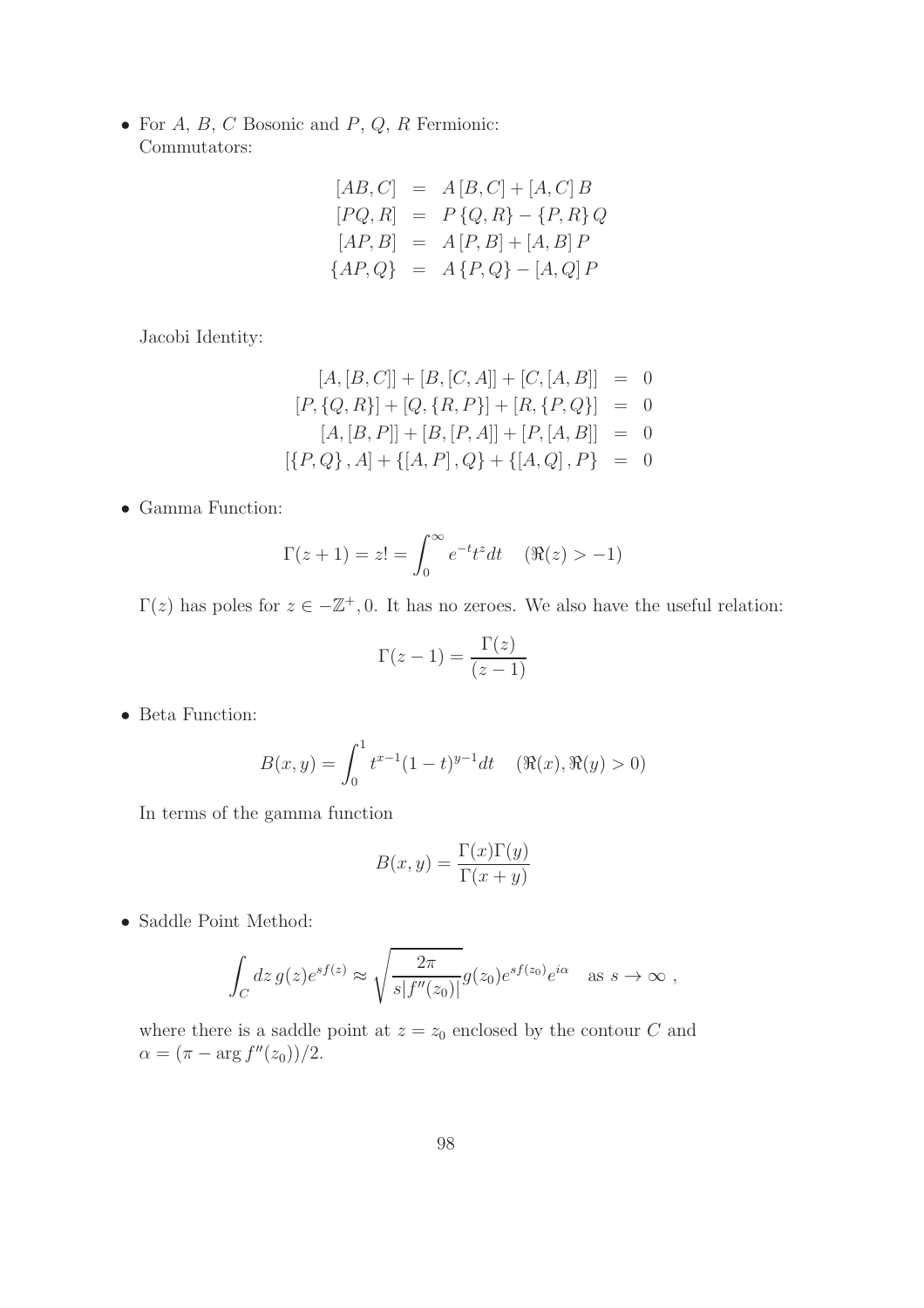# References

- [1] M. B. Green, J. H. Schwarz and E. Witten, *Superstring theory. Vol. 1: Introduction,* Cambridge, UK: Univ. Pr. (1987) 469 p. (Cambridge Monographs On Mathematical Physics)
- [2] M. B. Green, J. H. Schwarz and E. Witten, *Superstring theory. Vol. 2: Loop amplitudes, anomalies and phenomenology,* Cambridge, UK: Univ. Pr. (1987) 596 p. (Cambridge Monographs On Mathematical Physics)
- <span id="page-99-3"></span>[3] D. Lust and S. Theisen, *Lectures on string theory,* Lect. Notes Phys. 346 (1989) 1.
- <span id="page-99-0"></span>[4] J. Polchinski, *String theory. Vol. 1: An introduction to the Bosonic string,* Cambridge, UK: Univ. Pr. (1998) 402 p. (Cambridge Monographs On Mathematical Physics)
- <span id="page-99-1"></span>[5] J. Polchinski, *String theory. Vol. 2: Superstring theory and beyond,* Cambridge, UK: Univ. Pr. (1998) 531 p. (Cambridge Monographs On Mathematical Physics)
- [6] B. Zwiebach, *A first course in string theory,* Cambridge, UK: Univ. Pr. (2004) 558 p.
- [7] C. V. Johnson, *D-branes,* Cambridge, USA: Univ. Pr. (2003) 548 p. (Cambridge Monographs On Mathematical Physics)
- [8] C. V. Johnson, *D-brane primer,* [\[hep-th/0007170\]](http://arxiv.org/abs/hep-th/0007170)
- [9] D. Tong, *Lectures on string theory,* [\[arXiv:0908.0333](http://arxiv.org/abs/0908.0333) [hep-th]]
- [10] G. 't Hooft, *Introduction to string theory*, at: [http://www.phys.uu.nl/](http://www.phys.uu.nl/~hooft101/)∼hooft101/ (last accessed May 2011)
- [11] H. Ooguri, Z. Yin, *TASI lectures on perturbative string theories,* [\[hep-th/9612254\]](http://arxiv.org/abs/hep-th/9612254)
- [12] E. D'Hoker, *Point particles vs. strings*, at: <http://www.math.ias.edu/QFT/spring/> (last accessed May 2011)
- [13] E. Kiritsis, *Introduction to superstring theory,* Leuven, Belgium: Leuven Univ. Pr. (1998) 315 p. [\[hep-th/9709062\]](http://arxiv.org/abs/hep-th/9709062)
- <span id="page-99-2"></span>[14] E. Kiritsis, *String theory in a nutshell,* Princeton, USA: Univ. Pr. (2007) 588 p.
- [15] A. Uranga, *Introduction to string theory*, at: <http://gesalerico.ft.uam.es/paginaspersonales/angeluranga/firstpage.html> (last accessed May 2011)